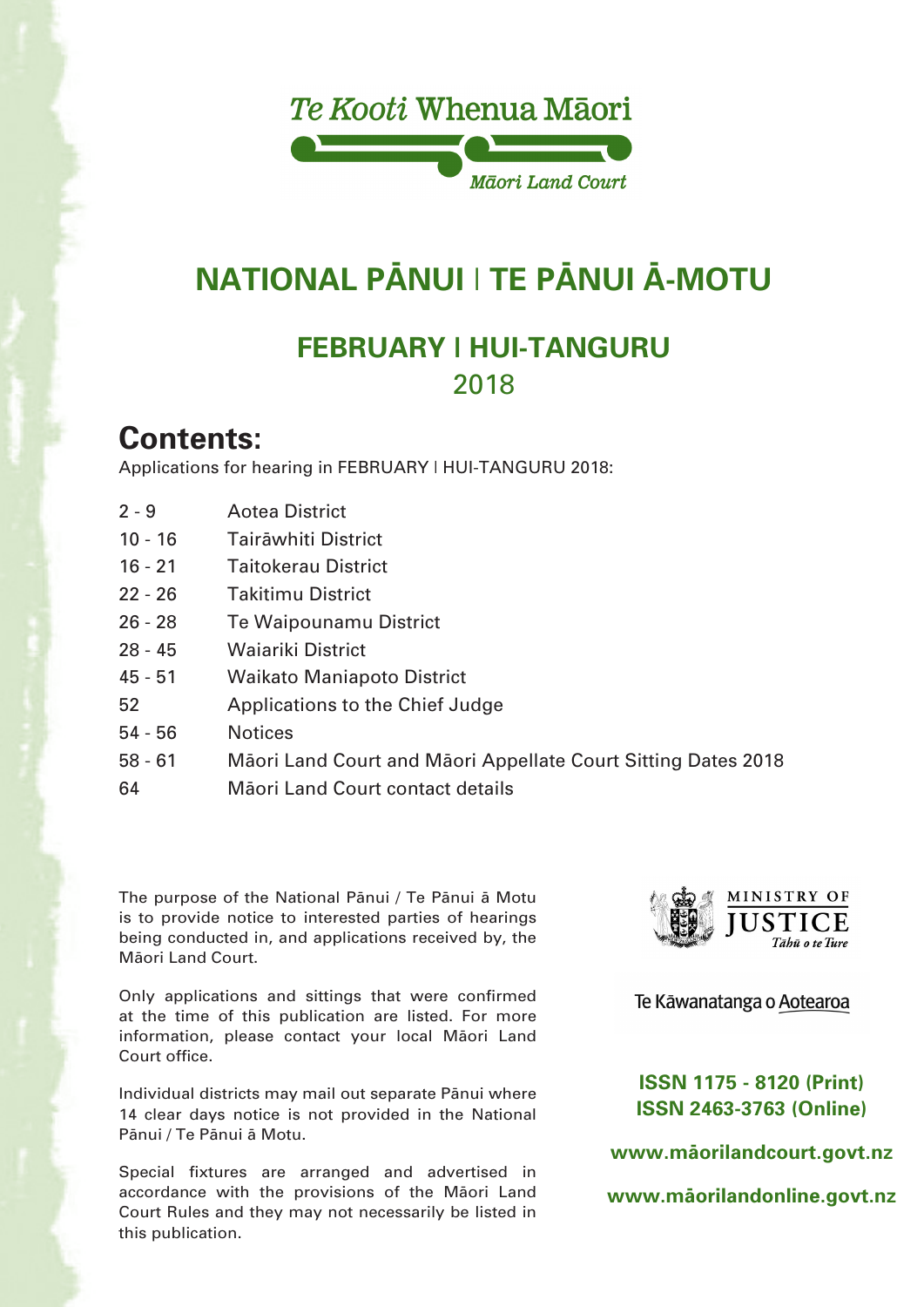# AOTEA

## **At Levin |** Ministry of Justice, District Court, Courtroom 2 cnr Stanley and Bristol Streets, Levin **Friday 1 February 2018 | Judge M J Doogan Presiding**

| <b>PANUI</b><br>NO: | TIME:   | APPLICATION NO:        | SECTION:       | APPLICANT:                                            | SUBJECT:                                                                                                                                                                                    |
|---------------------|---------|------------------------|----------------|-------------------------------------------------------|---------------------------------------------------------------------------------------------------------------------------------------------------------------------------------------------|
| 1                   | 10:00AM | A20170002505           | 118/93         | <b>Justine Mary</b><br>Agbede                         | Moanaroa Taueki - Succession                                                                                                                                                                |
| $\overline{2}$      | 10:05AM | A20170006769           | 118/93         | Hihira Winiata                                        | Hihira Winiata also known as Hilla<br>Hihira Winiata - Succession.                                                                                                                          |
| 3                   | 10:10AM | A20170004454           | 118,<br>214/93 | Te Aroha Adrian<br>Manunui, Elaine<br>Mariata Manunui | Eugene Albert Manunui - Succession<br>and constitute the Eugene Albert<br>Manunui Whānau Trust and appoint<br>Caroline Victoria Rarere and 3 others<br>as trustees.                         |
| $\overline{4}$      | 10:15AM | A20170006512           | 164/93         | Tataurangi Patrick<br>Moanaroa                        | Kinohaku West B B1 & other blocks<br>- Transfer of shares from Tataurangi<br>Patrick Moanaroa to Rahera<br>Moanaroa, Maata Carol Wharehoka,<br>Rihitia Phillipa Moanaroa & Nai<br>Moanaroa. |
| 5                   | 10:20AM | A20170005753           | 164/93         | Mere Bryan                                            | Manawatu Kukutauaki 4D1 1C & other<br>blocks - Transfer of shares from Mere<br>Bryan also known as Annie Mary<br>Donovan to Tania Amy Hoera Horua.                                          |
| 6                   | 10:25AM | A20170003011           | 215/93         | Indiana Lorna<br>Hoterini                             | Himatangi 5A2B - Constitute an ahu<br>whenua trust and appoint Indiana<br>Lorna Hoterini and 3 others as<br>trustees.                                                                       |
| $\overline{7}$      | 10:30AM | A20170006819           | 239/93         | Judith Burnsky                                        | Alice Kahia and Rawiri Kahia Hapeta<br>Whānau Trust - Replace Judith<br>Burnsky with Karen Tania Brown as<br>trustee.                                                                       |
| 8                   | 10:40AM | A20170006711           | 239/93         | Māori Trustee                                         | Manawatu Kukutauaki No.2D Section<br>7 - Add Ngarongoa Poaneki-Te Momo<br>and Frances Hepi-Rata as trustees.                                                                                |
| 9                   | 10:50AM | A20170005971           | 231/93         | Māori Trustee                                         | Manawatu Kukutauaki No.3 Section<br>2A1A2 Trust - Review of trust.                                                                                                                          |
| 10                  |         | 10:50AM   A20170005973 | 239(2)/93      | Māori Trustee                                         | Manawatu Kukutauaki No.3 Section<br>2A1A2 Trust - Reduce advisory trustee<br>on death of Tuari Rauhihi.                                                                                     |
| 11                  | 11:10AM | A20170005943           | 231,<br>244/93 | Māori Trustee                                         | Himatangi 3B 2B1 - Review of trust<br>and vary the terms of trust.                                                                                                                          |
| 12                  | 11:30AM | A20160002055           | 231/93         | Māori Trustee                                         | Ngakaroro 3D13B - Review of trust.                                                                                                                                                          |
| 13                  | 11:50AM | A20170001051           | 67/93          | Māori Trustee                                         | Himatangi 5A2B - Judicial conference.<br>The Court may convene to make<br>orders.                                                                                                           |
| 14                  | 12:10PM | A20170006661           | 289/93         | Tui Dawn<br>Hancock                                   | Horowhenua A5F2B & A5F2C -<br>Partition.                                                                                                                                                    |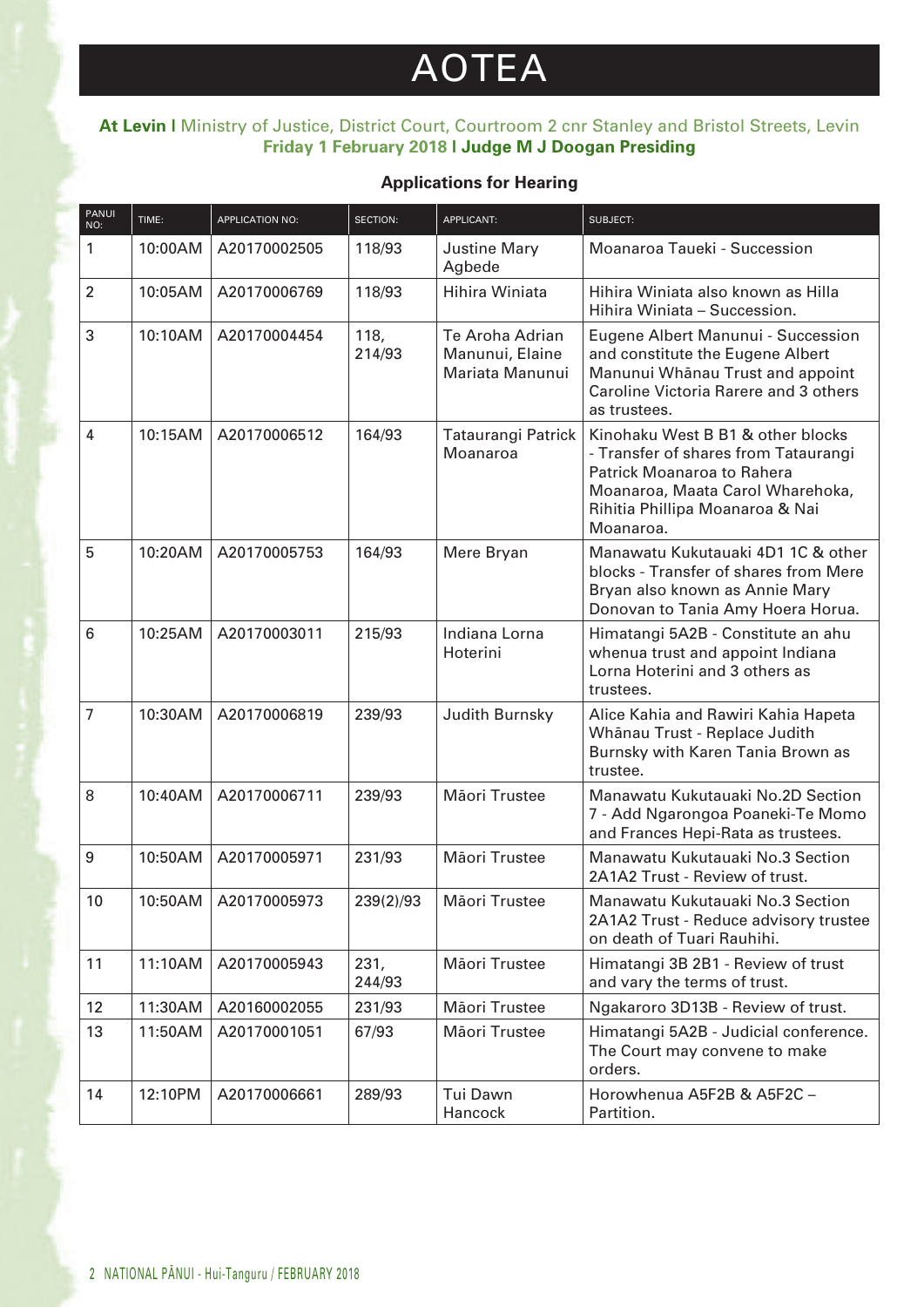## **At Wellington |** Ministry of Justice, Tribunals Unit, Hearing Room 1, Level 1, 86-90 Customhouse Quay Wellington **Friday 2 February 2018 | Judge M J Doogan Presiding**

| <b>PANUI</b><br>NO: | TIME:   | APPLICATION NO: | SECTION:       | APPLICANT:                                                                              | SUBJECT:                                                                                                                                                                                                                                                                     |
|---------------------|---------|-----------------|----------------|-----------------------------------------------------------------------------------------|------------------------------------------------------------------------------------------------------------------------------------------------------------------------------------------------------------------------------------------------------------------------------|
| 15                  | 10:00AM | A20170005331    | 118/93         | Kim Susan Riwai,<br><b>Yvonne Frances</b><br>Mason-Riwai                                | Ernest Mason also known as Raumati<br>Meihana - Succession.                                                                                                                                                                                                                  |
| 16                  | 10:05AM | A20170005502    | 118/93         | Kim Susan Riwai,<br><b>Yvonne Frances</b><br>Mason-Riwai                                | Hohepa Riwai also known as Joe<br>Riwai or Joseph Riwai or Joseph<br>Anaru Riwai or Hohepa Anaru Riwai<br>or Ngarupiki (Bob) Riwai or Keremete<br>(Pita) Riwai - Succession.                                                                                                 |
| 17                  | 10:10AM | A20170005986    | 118/93         | Raniehane<br>McLean                                                                     | Heni Matekino Kingi McLean also<br>known as Heni Matekino Mclean or<br>Heni Matekino Kingi or Heni Kingi or<br>Heni McLean - Succession.                                                                                                                                     |
| 18                  | 10:15AM | A20170006862    | 118/93         | Ngaio<br>Wharehinga,<br>Iritekura Albright,<br>Te Ohaaki<br>Wharehinga                  | Teiria Wini Wharehinga or Teiria<br>Wini Te Nohongamate Wharehinga -<br>Succession.                                                                                                                                                                                          |
| 19                  | 10:20AM | A20170006640    | 118/93         | Joanna Aroha<br><b>Elizabeth Swinton</b>                                                | David James Nepia Swinton -<br>Succession.                                                                                                                                                                                                                                   |
| 20                  | 10:25AM | A20170006820    | 118/93         | <b>Clifford James</b><br>Lewis                                                          | Haka Julia Henare Renata also known<br>as Julia Hake Davies or Julie Hake<br>Lewis - Succession.                                                                                                                                                                             |
| 21                  | 10:30AM | A20170004639    | 118/93         | Maraea Tengana<br>Ropata                                                                | Raiha Margaret Morgan - Succession.                                                                                                                                                                                                                                          |
| 22                  | 10:35AM | A20170004638    | 118/93         | Maraea Tengana<br>Ropata                                                                | Etai Ihaia Mokena also known as<br>Etai Mokena or Etai Ihara Mokena -<br>Succession.                                                                                                                                                                                         |
| 23                  | 10:40AM | A20170005892    | 118/93         | Perry Ropata                                                                            | Naeda Ropata also known as Paddy<br>Ropata - Succession.                                                                                                                                                                                                                     |
| 24                  | 10:45AM | A20170006263    | 118/93         | Reece Wesley Ra<br>Kahu, Santino<br>Kopekopetaue<br>Kahu, Suzanne<br>Kahu               | Wesley Kopekopetaura Kahu also<br>known as Wesley Kopekepetaura<br>Kahu or Wesley Kopekopeteura -<br>Succession.                                                                                                                                                             |
| 25                  | 10:50AM | A20170004815    | 118/93         | <b>Bruce Donald</b><br><b>Mexted Reid</b>                                               | Paku Airini Reid also known as Airini<br>Paku Reid - Succession.                                                                                                                                                                                                             |
| 26                  | 10:55AM | A20170006627    | 118/93         | John Vincent<br>Wikatene                                                                | Barbara Kahureremoa Wikatene -<br>Succession.                                                                                                                                                                                                                                |
| 27                  | 11:00AM | A20170007084    | 118,<br>214/93 | Jason Te Ahu<br>Rangimarie Ihaka<br>Kapua Hamilton,<br>Shylin Hamilton,<br>Kim Hamilton | Ike Ihaka Kapua Hamilton -<br>Succession and constitute the Ike<br>Ihaka Kapua Hamilton Whānau Trust<br>and appoint Jason Te Ahu Rangimarie<br>Ihakakapua Hamilton and Pekaira<br>Judith Anne Rei as trustees.                                                               |
| 28                  | 11:05AM | A20170006012    | 118,<br>214/93 | Liana Catherine<br>MacDonald                                                            | Joseph Wilson MacDonald also<br>known as Joseph William MacDonald<br>- Succession; Joseph MacDonald<br>Whānau Trust - Constitute a whānau<br>trust and appoint Gemma Rose<br>MacDonald, Kara Lee MacDonald-King<br>and Liana Catherine MacDonald as<br>responsible trustees. |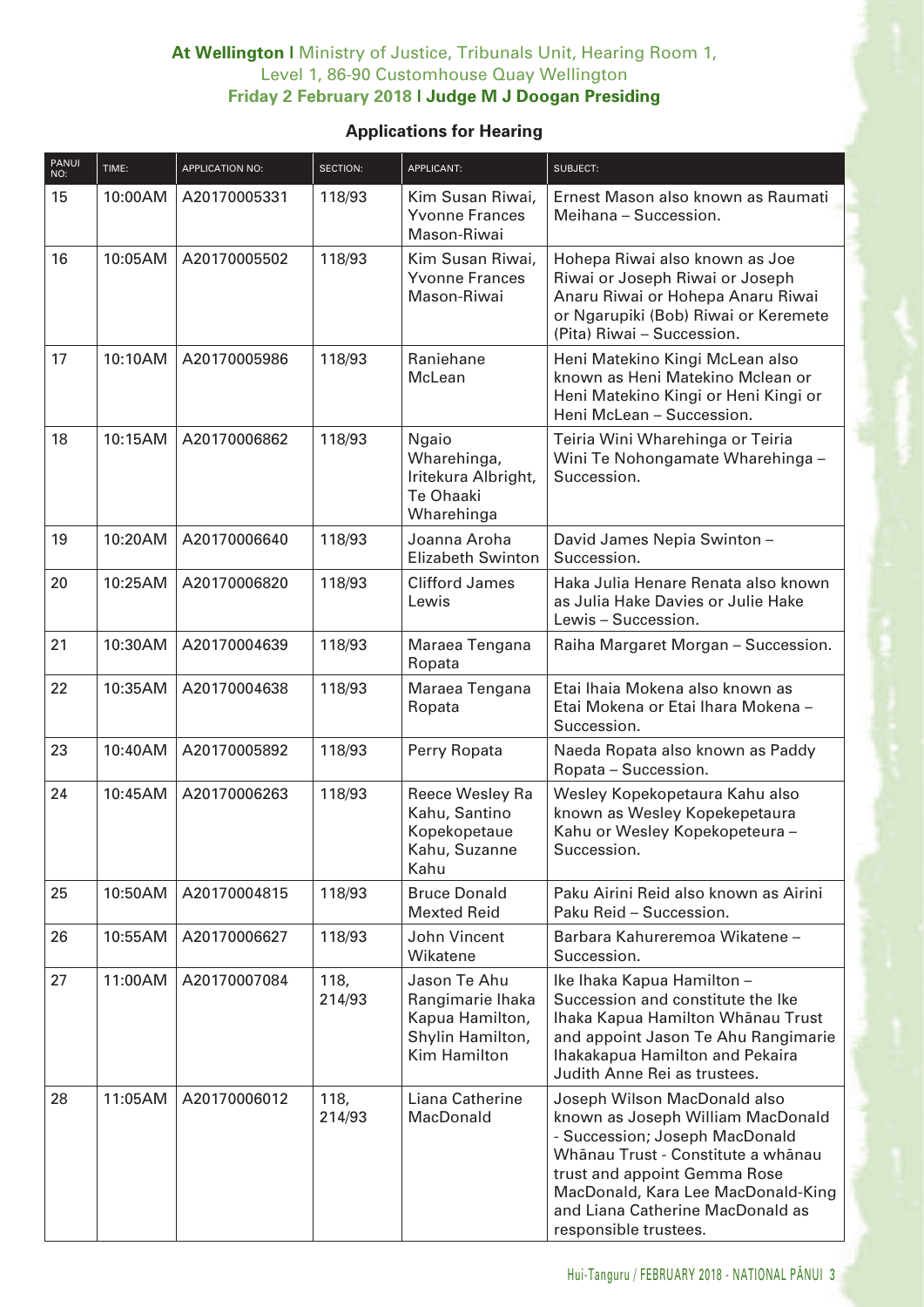# AOTEA continued

## **At Wellington |** Ministry of Justice, Tribunals Unit, Hearing Room 1, Level 1, 86-90 Customhouse Quay Wellington **Friday 2 February 2018 | Judge M J Doogan Presiding**

| <b>PANUI</b><br>NO: | TIME:   | <b>APPLICATION NO:</b> | <b>SECTION:</b>     | APPLICANT:                                                                           | <b>SUBJECT:</b>                                                                                                                                                                                                                                                                                                                                                                     |
|---------------------|---------|------------------------|---------------------|--------------------------------------------------------------------------------------|-------------------------------------------------------------------------------------------------------------------------------------------------------------------------------------------------------------------------------------------------------------------------------------------------------------------------------------------------------------------------------------|
| 29                  | 11:10AM | A20170006261           | 118,<br>214/93      | Logan Mathew<br>Comerford, Amy<br>Rose Comerford,<br><b>Henry Peter</b><br>Comerford | Lily Anne Webb - Succession and<br>constitute the Lee Law Nepia Whānau<br>Trust in respect of the interests of<br>Logan Mathew Comerford and Amy<br>Rose Comerford and appoint Logan<br>Mathew Comerford as trustee.                                                                                                                                                                |
| 30                  | 11:15AM | A20170006792           | 214/93              | <b>Martha Gilbert</b>                                                                | Whareahuru Te Mataa Whānau<br>Trust - Constitute a whānau trust in<br>respect of the interests of Martha<br>Hineone Gilbert or Martha Hineone<br>Mokena or Martha Hineone Morgan<br>& Whareahuru Gilbert and appoint<br>Whareahuru Michael Gilbert,<br>Whareahuru Gilbert (Snr), Harata<br>Ruby Wirihana, Ihaia Piripi Puketapu<br>Gilbert & Martha Hineone Gilbert as<br>trustees. |
| 31                  | 11:20AM | A20170004770           | 214/93              | Robin Diana Bull,<br><b>Raymond Piere</b><br>Bull                                    | Wakatu and other blocks - Constitute<br>the Dorothy Takanui Morgan Whānau<br>Trust in respect of the interests of<br>Robin Diana Bull and Raymond Piere<br><b>Bull and appoint Robin Diana Bull</b><br>and Rebekah Ramari Grace Murray as<br>trustees.                                                                                                                              |
| 32                  | 11:25AM | A20170005509           | 164/93              | <b>Thomas</b><br>Tuahuroa Tamati<br>Cairns                                           | Omahu 4A2B Block - Transfer of<br>shares from Thomas Tuahuroa Tamati<br>Cairns (also known as Tuahuroa<br>Tamati Cairns) to Henry Cairns (also<br>known as Henare Cairns).                                                                                                                                                                                                          |
| 33                  | 11:30AM | A20170004829           | 164/93              | Geneva Meriana<br>Sutherland                                                         | Kaitangata No 12 D block and other<br>blocks - Transfer of shares from<br>Geneva Meriana Sutherland to<br>Eveleen Theresa Bon and 2 others.                                                                                                                                                                                                                                         |
| 34                  | 11:35AM | A20170005948           | 231/93              | Māori Trustee                                                                        | Manawatu Kukutauaki 2E 11 & 12<br>Trust - Review of trust.                                                                                                                                                                                                                                                                                                                          |
| 35                  | 11:55AM | A20170006118           | 231/93              | Māori Trustee                                                                        | Himatangi 3A3E Trust - Review of<br>trust.                                                                                                                                                                                                                                                                                                                                          |
| 36                  | 12:15PM | A20170006550           | 134, 307,<br>316/93 | <b>Hutt City Council</b>                                                             | Lot 2 DP 6667 (CFR WN35A/115) -<br>Vesting land in the Arohanui Ki Te<br>Tangata Marae Trust; Lot 2 DP 6667<br>and Lot 200 DP 15345 (CFR905/77) -<br>Amalgamation; Part Lot 200 DP 15345<br>- Lay out roadway.                                                                                                                                                                      |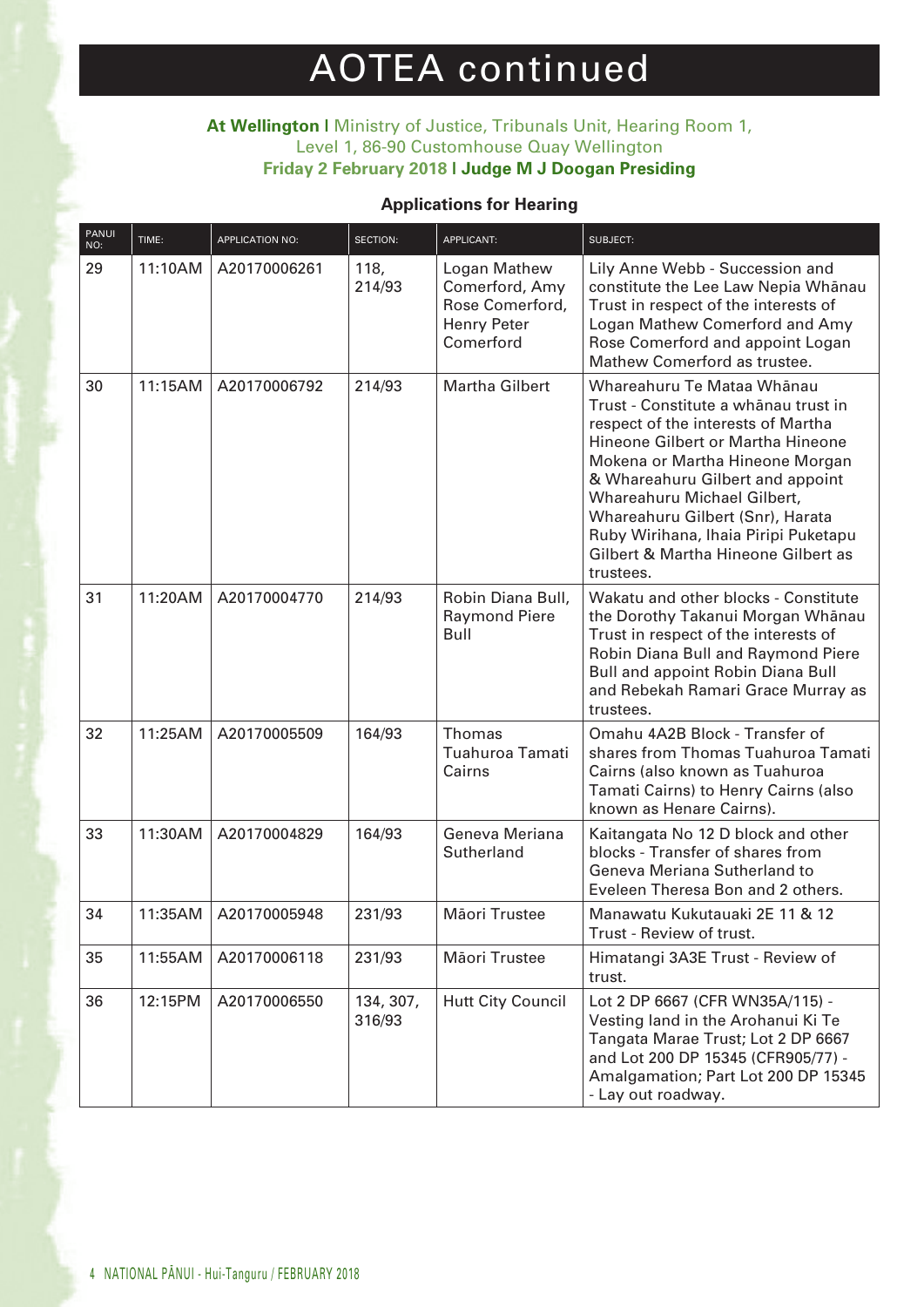## **At Taumarunui |** Ministry of Justice, District Court, Miriama Street, Taumarunui **Monday 12 February 2018 | Judge L R Harvey Presiding**

| PANUI<br>NO: | TIME:   | <b>APPLICATION NO:</b> | SECTION:       | <b>APPLICANT:</b>          | SUBJECT:                                                                                                                                                                                                                         |
|--------------|---------|------------------------|----------------|----------------------------|----------------------------------------------------------------------------------------------------------------------------------------------------------------------------------------------------------------------------------|
| 37           | 11:00AM | A20170006959           | 214/93         | Luke Ruka Taite            | Luke Ruka Taite Whanau Trust -<br>Constitute a whānau trust in respect<br>of the interests of Luke Ruka Taite<br>and appoint Luke Ruka Taite, Ruka<br>Timothy Joseph Taite, Jovita Taite &<br>Tobina Tanja Taite as trustees.    |
| 38           | 11:05AM | A20170006300           | 239/93         | Te Kanawa Pitiroi          | Tauranga Taupō 2B 2M 3A<br>Reservation - Replace Cedric Eruera<br>Nepia, Manurewa Perewi Belvie and<br>Ned Te Ngaehe Wikaira with Freda<br>Rangikimihia Cook, Wiremu Mikaera<br>Nepia and Aroha Charlotte French as<br>trustees. |
| 39           | 11:10AM | A20170006854           | 241/93         | Joella Tahi                | Taaina Tahi Whānau Trust - Partial<br>termination of trust in respect of the<br>interests of Edward Tahi.                                                                                                                        |
| 40           | 11:10AM | A20170006858           | 239/93         | Joella Tahi                | Taaina Tahi Whānau Trust - Replace<br><b>Edward Eruera Tahi with Tina Marie</b><br>Rihi Amiria Tahi and Maureen<br>Hohipera Josephine Bate as trustees.                                                                          |
| 41           | 11:20AM | A20170007112           | 231/93         | Carla Benefield            | Ohura South A3E2C 3B3C2E2 Block<br>(Te Ara Kowhai Trust) - Review of<br>trust.                                                                                                                                                   |
| 42           | 11:40AM | A20170006981           | 231,<br>238/93 | Virginia Lillian<br>Church | Pukawa 5B - Review of trust and<br>enforcement of obligations of trust.                                                                                                                                                          |

## **Applications for Hearing**

## **At New Plymouth |** Brougham Heights, Conference Centre, 54 Brougham Street, New Plymouth **Tuesday 13 February 2018 | Judge L R Harvey Presiding**

| <b>PANUI</b><br>NO: | TIME:   | <b>APPLICATION NO:</b> | <b>SECTION:</b> | <b>APPLICANT:</b>                                            | SUBJECT:                                                                                                                                                                        |
|---------------------|---------|------------------------|-----------------|--------------------------------------------------------------|---------------------------------------------------------------------------------------------------------------------------------------------------------------------------------|
| 43                  | 10:00AM | A20170006733           | 118/93          | Sarah Kim Luke                                               | Ethelwyne Hinurewa Luke -<br>Succession.                                                                                                                                        |
| 44                  | 10:00AM | A20170007004           | 117,<br>111/93  | Tangi<br>Wharemawhai<br>Thrupp                               | Wharemawhai Mina Timutimu also<br>known as Mina Timutimu or Mina<br>Tajaki or Wharemawhai Tajaki<br>or Wharimawhai Mina Timutimu<br>or Wharemawhai Mina Taiaki -<br>Succession. |
| 45                  | 10:00AM | A20170007131           | 118/93          | Joshua Amos<br><b>Bennett</b>                                | Maryanne Bennett also known as<br>Mary Ann Bennett or Mary-Ann<br>Bennett or Anne Bennett - Succession.                                                                         |
| 46                  | 10:05AM | A20170007006           | 118/93          | Riki Arana<br>Kershaw-Hoben,<br><b>Barry Hoben</b>           | Alan Wayne Hoben - Succession.                                                                                                                                                  |
| 47                  | 10:05AM | A20170006859           | 118/93          | Leisa-Renee<br>Healey                                        | Miriam Fitzroy also known as Maria<br>Miriam Fitzroy - Succession                                                                                                               |
| 48                  | 10:10AM | A20170006294           | 233,<br>244/93  | Linda Margaret<br>Rose Wilkinson,<br>Gaylene Anne<br>Findlay | Komene 12B - Reduce trustees on<br>passing away of Ron Clarke and a<br>variation of trust.                                                                                      |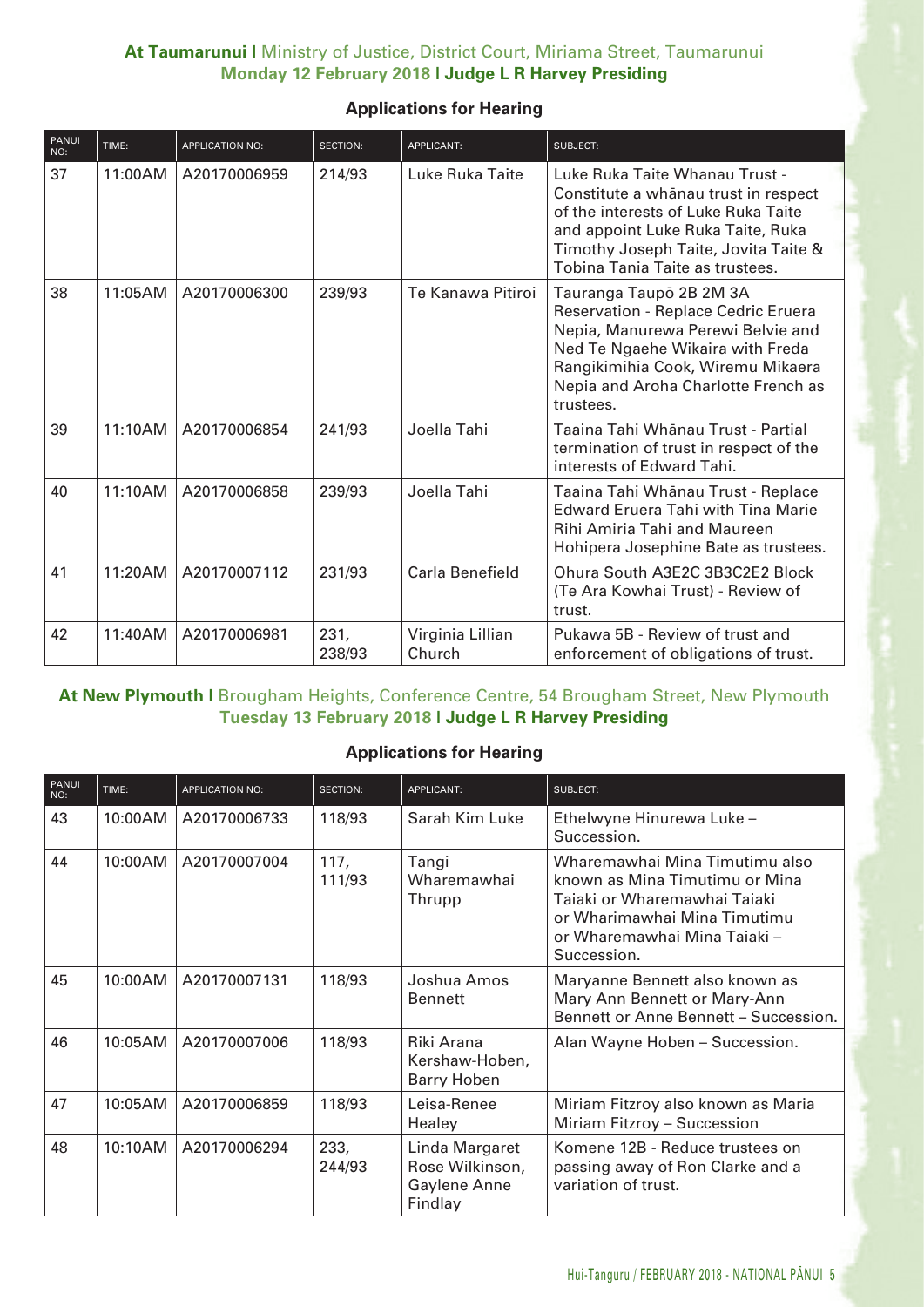# AOTEA continued

## **At New Plymouth |** Brougham Heights, Conference Centre, 54 Brougham Street, New Plymouth **Tuesday 13 February 2018 | Judge L R Harvey Presiding**

| <b>PANUI</b><br>NO: | TIME:   | <b>APPLICATION NO:</b> | <b>SECTION:</b>                                                                | APPLICANT:                                                   | SUBJECT:                                                                                             |
|---------------------|---------|------------------------|--------------------------------------------------------------------------------|--------------------------------------------------------------|------------------------------------------------------------------------------------------------------|
| 49                  | 10:10AM | A20170006288           | 239,<br>244/93                                                                 | Linda Margaret<br>Rose Wilkinson,<br>Gaylene Anne<br>Findlay | Komene 10B Trust - Reduce trustees<br>on the passing away of Ron Clarke<br>and a variation of trust. |
| 50                  | 10:15AM | A20170006292           | 239,<br>Linda Margaret<br>Rose Wilkinson,<br>244/93<br>Gaylene Anne<br>Findlay |                                                              | Hoani 7A - Reduce trustees on passing<br>away of Ron Clarke and a variation of<br>trust.             |
| 51                  | 10:15AM | A20170006293           | 239,<br>244/93                                                                 | Linda Margaret<br>Rose Wilkinson,<br>Gaylene Anne<br>Findlay | Hoani 3B1 - Reduce trustees on<br>passing away of Ron Clarke and a<br>variation of trust.            |
| 52                  | 10:15AM | A20170006295           | 239,<br>244/93                                                                 | Linda Margaret<br>Rose Wilkinson,<br>Gaylene Anne<br>Findlay | Hoani 3C2 - Reduce trustees on<br>passing away of Ron Clarke and a<br>variation of trust.            |
| 53                  | 10:15AM | A20170006296           | 239,<br>244/93                                                                 | Linda Margaret<br>Rose Wilkinson,<br>Gaylene Anne<br>Findlay | Hoani 3A2 - Reduce trustees on<br>passing away of Ron Clarke and a<br>variation of trust.            |
| 54                  | 10:15AM | A20170006291           | 239,<br>244/93                                                                 | Linda Margaret<br>Rose Wilkinson,<br>Gaylene Anne<br>Findlay | Hoani 1C1A - Reduce trustees on<br>passing away of Ron Clarke variation<br>of trust.                 |
| 55                  | 10:25AM | A20170004496           | 231/93                                                                         | <b>Shirley Barriball</b>                                     | Otaraoa B2E Ahu Whenua Trust -<br>Review of trust.                                                   |
| 56                  | 10:45AM | A20170002371           | Reg 21/94                                                                      | <b>Robert Henry</b><br>Paul, Ronise<br>Maria Paul            | Pukepapa 3 Trust - Inquiry into the<br>administration of a Māori reservation.                        |

## **Applications for Hearing**

## **At Häwera |** Ministry of Justice, District Court, Princes Street, Häwera **Wednesday 14 February 2018 | Judge L R Harvey Presiding**

| PANUI<br>NO: | TIME: | <b>APPLICATION NO:</b> | SECTION: | APPLICANT:           | SUBJECT:                                                                                                                                          |
|--------------|-------|------------------------|----------|----------------------|---------------------------------------------------------------------------------------------------------------------------------------------------|
| 57           |       | 11:00AM   A20170007108 | 118/93   | <b>Keir Phillips</b> | Sarah Maria Phillips also known as<br>Sarah Maria Taputoro - Succession.                                                                          |
| 58           |       | 11:00AM   A20170006407 | 164/93   | Ngaio Tairawhiti     | Araukuku 1A and 1B and others -<br>Transfer of shares by way of gift<br>from Ngaio Tairawhiti to Jamie Te<br>Rauwhero Tairawhiti (mother to son). |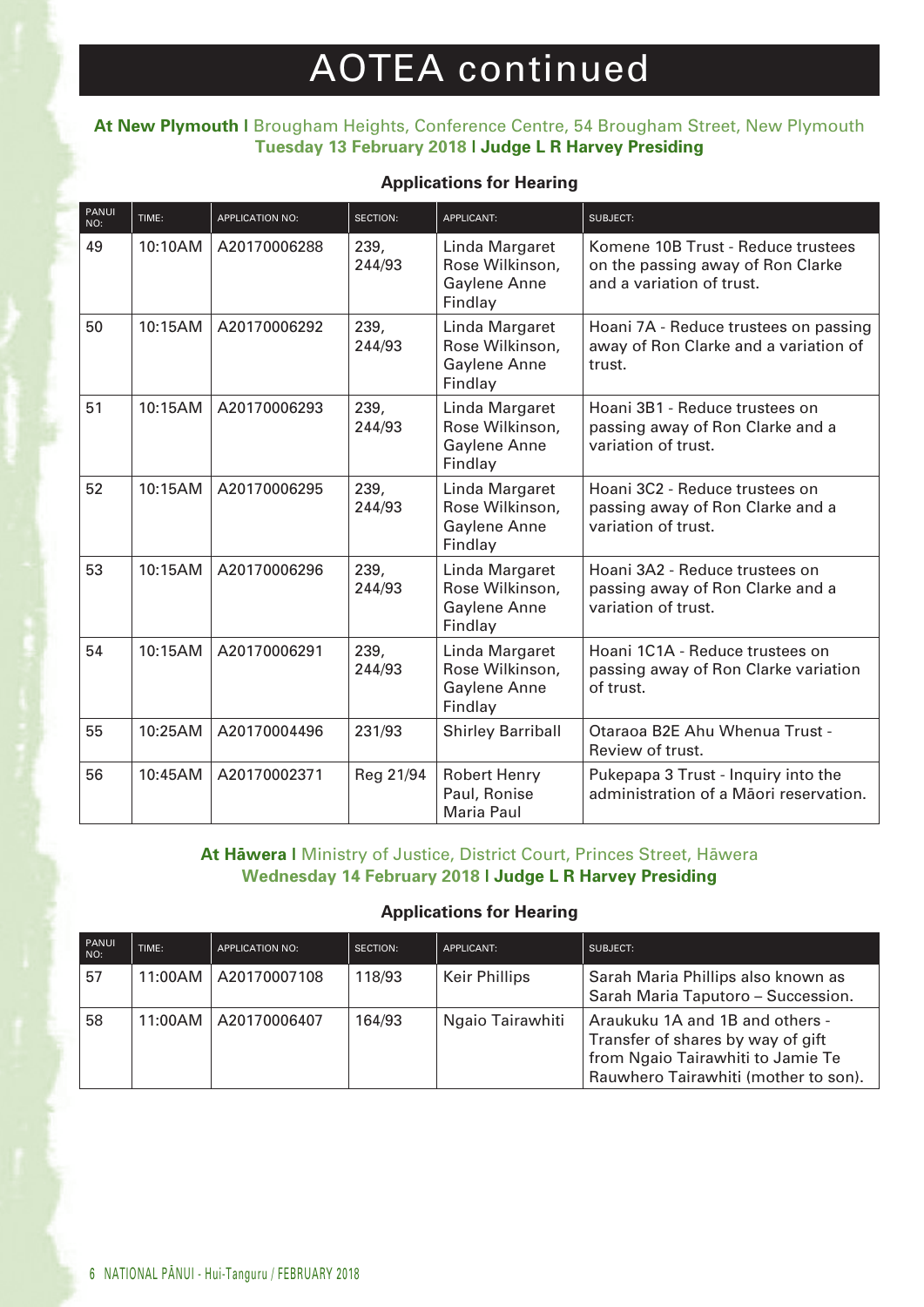## At Whanganui I Māori Land Court, Ingestre Chambers, 74 Ingestre Street, Whanganui **Thursday 15 February 2018 | Judge L R Harvey Presiding**

| <b>PANUI</b><br>NO: | TIME:   | <b>APPLICATION NO:</b> | SECTION:           | <b>APPLICANT:</b>                     | SUBJECT:                                                                                                                                                                                                                           |
|---------------------|---------|------------------------|--------------------|---------------------------------------|------------------------------------------------------------------------------------------------------------------------------------------------------------------------------------------------------------------------------------|
| 59                  | 10:00AM | A20170006764           | 118/93             | Lynda Soloman                         | Perry Mason Soloman - Succession.                                                                                                                                                                                                  |
| 60                  | 10:00AM | A20170007106           | 164/93             | James Otimi Hill                      | Whataarakai 1E2B and other blocks -<br>Transfer of shares from James Otimi<br>Hill to Marcia Erena McNab.                                                                                                                          |
| 61                  | 10:05AM | A20170006899           | 239/93             | Joanne<br>Jacqueline<br>Latham Wilson | Raketapauma 1G No. 2, Raketapauma<br>No. 1 H & Raketapauma 4A No.<br>2B blocks (Ngā Kaitiaki Whenua O<br>Raketapauma Tae Atu Ki Rangiwaea<br>Trust) - Add Charissa Ada Meri Rolls<br>and Regina Whakahinga Cashell as<br>trustees. |
| 62                  | 10:10AM | A20170006705           | 231,<br>244/93     | Māori Trustee                         | Kaitangata 12D - Review and variation<br>of trust.                                                                                                                                                                                 |
| 63                  | 10:10AM | A20170006707           | 239/93             | Māori Trustee                         | Kaitangata 12D - Add Aaron Arona<br>Whetuariki McGregor as a trustee.                                                                                                                                                              |
| 64                  | 10:15AM | A20170007034           | 231/93             | Māori Trustee                         | Pākaraka 1A2B3 - Review of trust.                                                                                                                                                                                                  |
| 65                  | 10:20AM | A20170007036           | 231/93             | Māori Trustee                         | Tukituki - Review of trust.                                                                                                                                                                                                        |
| 66                  | 10:25AM | A20170006710           | 231/93             | Māori Trustee                         | Ruatangata No. 1E No.1A - Review of<br>trust.                                                                                                                                                                                      |
| 67                  | 10:30AM | A20170006708           | 231/93             | Māori Trustee                         | Reu Reu No. 2D No. 2 - Review of<br>trust.                                                                                                                                                                                         |
| 68                  | 10:35AM | A20170007032           | 67, 231,<br>244/93 | Adrian Norman<br>Takarangi Firmin     | Ngarakauwhakarara No 9<br>(Ngarakauwhakarara No. 9 Trust) -<br>Judicial conference, review of trust<br>and variation of trust. The Court may<br>convene to make orders.                                                            |

## **Applications for Hearing**

## **Applications to be decided without notice**

*Under rule 6.6 of the Mäori Land Court Rules 2011, the following applications may be decided without notice and without formal hearing. If you are interested in, or affected by, one of these applications and wish to make representations concerning the application, you must notify the Court in the District in which the application is being heard in writing by 4pm on the 1st of February 2018, providing your name and address, telephone number, and email address, if any, and setting out your connections with the applications and brief details of your concerns.*

*The Court may, on considering your notification, arrange for the application to be set down for a formal hearing if the application has already been determined.*

| PANUI<br>NO: | <b>APPLICATION NO:</b> | <b>SECTION:</b> | APPLICANT:                        | SUBJECT:                                                                                                   |
|--------------|------------------------|-----------------|-----------------------------------|------------------------------------------------------------------------------------------------------------|
| 84           | A20170006765           | 87/93           | Hera Hemara                       | Hera Wakapiko Hemara - Amendment of name to<br>Hera Whakapiko Hemara                                       |
| 85           | A20170006677           | 78A(7)/67       | Ngahina Veronica<br>Pene          | Joe Rowe also known as Joe Roe or Te Ao<br>Hinemata or Te Ao Taurerewa - Succession<br>(further interests) |
| 86           | A20170006791           | 118/93          | Martha Hineone<br>Gilbert         | Neta Toja also known as Neta Toea or Neta<br>Puketapu - Succession                                         |
| 87           | A20170006979           | 118(6)/93       | Janine Melissa<br><b>Stephens</b> | Nicolai Stephens also known as Nikolai Stephens<br>- Succession (further interests)                        |
| 88           | A20170007019           | 241/93          | Deputy Registrar                  | Joshua Lee Mundell Kaitiaki Trust - Termination<br>of trust                                                |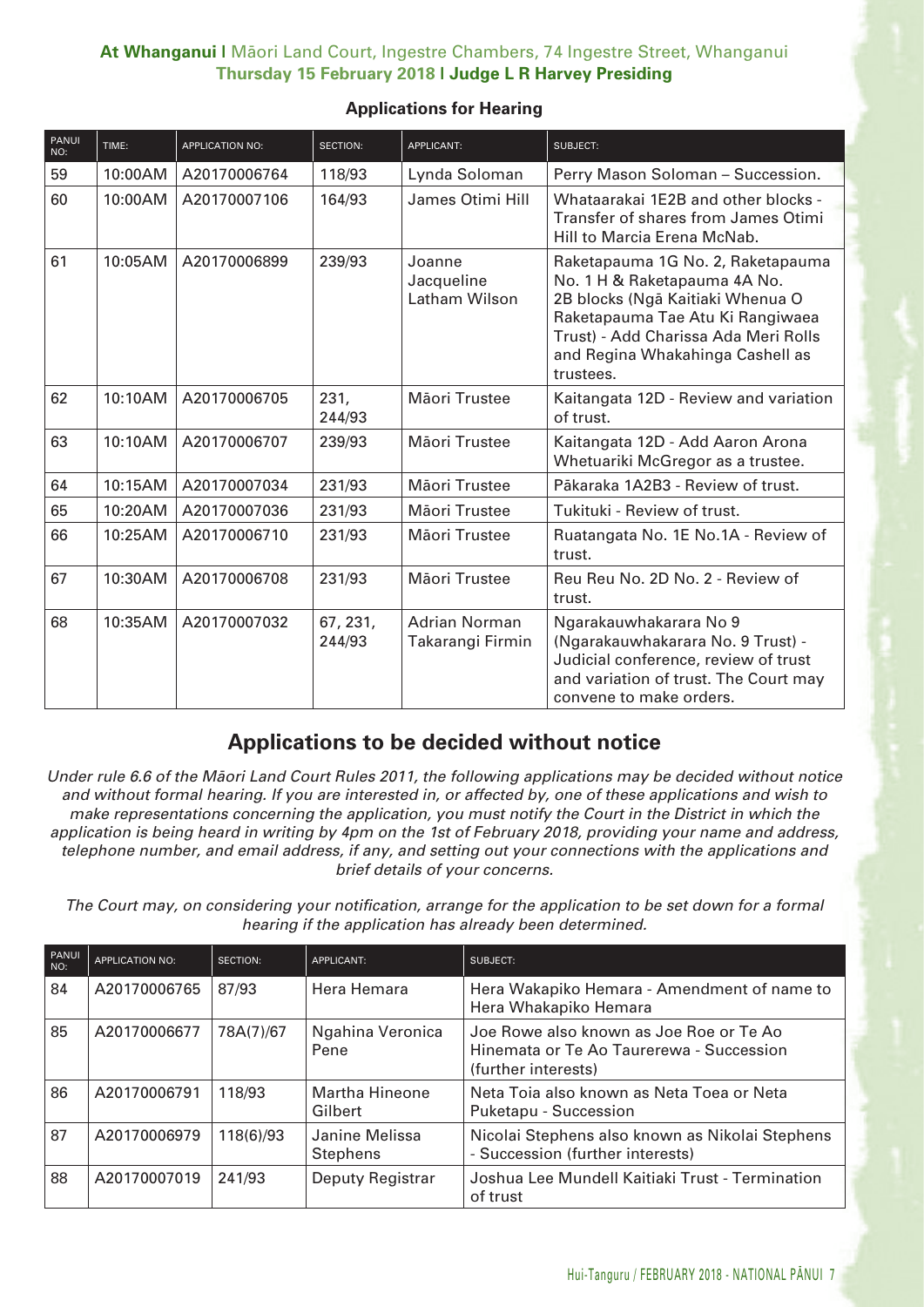# AOTEA continued

## **Applications to be decided without notice**

| <b>PANUI</b><br>NO: | <b>APPLICATION NO:</b> | <b>SECTION:</b> | <b>APPLICANT:</b>                                               | SUBJECT:                                                                                                                                                          |
|---------------------|------------------------|-----------------|-----------------------------------------------------------------|-------------------------------------------------------------------------------------------------------------------------------------------------------------------|
| 89                  | A20170007020           | 241/93          | Deputy Registrar                                                | Cory Robin Mundell Kaitiaki Trust - Termination<br>of trust                                                                                                       |
| 90                  | A20170007018           | 241/93          | Deputy Registrar                                                | Taylor Lesa'o Martin-Laloata Kaitiaki Trust -<br><b>Termination of trust</b>                                                                                      |
| 91                  | A20170006961           | 18(1)(a)/93     | Pirihira Priscilla<br>Robinson                                  | Manawatu Kukutauaki 7D2D59B1B - Transmission<br>by survivorship (Mowhia Kerehoma deceased)                                                                        |
| 92                  | A20170006789           | 117/93          | Angee Kristal<br>Midwinter                                      | Mina Maioha Midwinter - Succession                                                                                                                                |
| 93                  | A20170007031           | 118(6)/93       | Jacqueline Heeni<br>Phillips                                    | Kataraina Genevieve Ngarini Phillips also known<br>as Ngarini Phillips - Succession (further interests)                                                           |
| 94                  | A20170006900           | 117, 111/93     | John Geddes<br>Errington, Elizabeth<br><b>Marilyn Errington</b> | Jeniffer Jane McIntyre also known as Jennifer<br>Jane McIntryre or Jenifer Jane McIntyre                                                                          |
| 95                  | A20170006857           | 220/93          | Joella Tahi                                                     | Taaina Tahi Whānau Trust - Vest further interests                                                                                                                 |
| 96                  | A20170006748           | 118(6)/93       | Deputy Registrar                                                | Unaiki Snow also known as Unaiki Stephens or<br>Unaiki Stevens or Unaiki Mereheu Snow or Una<br>Stephens or Unaiki Morehu Snow - Succession<br>(further interest) |
| 97                  | A20170006936           | 86/93           | Deputy Registrar                                                | Lance Maurice Crequer - Amend Court record                                                                                                                        |
| 98                  | A20170006660           | 87/93           | <b>Makarita Margaret</b><br>Smallman                            | Margaret Smallman also known as Makarita<br>Margaret Smallman or Makarita Smallman<br>- Amendment of name to Makarita Margaret<br>Smallman                        |
| 99                  | A20170006887           | 118(6)/93       | Susan Whiu                                                      | George Hori Whiu also known as Whiu George<br>Hori or Whiu Hori - Succession (further interests)                                                                  |

## **Applications that have been decided without notice**

*The following applications were determined by the Court prior to the closing date of this pänui*

| <b>PANUI</b><br>NO: | <b>APPLICATION NO:</b> | SECTION:    | <b>APPLICANT:</b>                      | SUBJECT:                                                                                                                                                         |
|---------------------|------------------------|-------------|----------------------------------------|------------------------------------------------------------------------------------------------------------------------------------------------------------------|
| 69                  | A20170006736           | 239/93      | Amy Walker                             | Lake Taupō Forest Trust - Reduce trustees<br>by removing Debra Ruth Birch as trustee<br>(resignation)                                                            |
| 70                  | A20170006928           | 133/93      | Virginia Church,<br>John Reneti Church | Lot 61 Deposited Plan 29457 and Lot 60 Deposited<br>Plan 29457 (27 and 25 Te Hei Place, Turangi) -<br>Change of status to Māori freehold land                    |
| 71                  | A20170006929           | 18(1)(a)/93 | Virginia Church                        | Lot 61 Deposited Plan 29457 and Lot 60 Deposited<br>Plan 29457 (27 & 25 Te Hei Place, Turangi) -<br>Determination of ownership of a house                        |
| 72                  | A20170006940           | 220/93      | John & Virginia<br>Church              | Lot 61 Deposited Plan 29457 and Lot 60 Deposited<br>Plan 29457 (27 and 25 Te Hei Place, Turangi)<br>- Vest lands into the John & Virginia Church<br>Whānau Trust |
| 73                  | A20170006761           | 87/93       | <b>Anne Mary</b><br>Donovan            | Anne Mary Donovan - Amendment of name                                                                                                                            |
| 74                  | A20170006768           | 87/93       | Hera Taxina<br>Hailwood                | Taxarena Hailwood also known as Hera Hailwood<br>or Taxina Hailwood or Taxina Hera Hailwood -<br>Amendment of name                                               |
| 75                  | A20170006943           | 242/93      | Māori Trustee                          | Dulcie Taueki Kaitiaki Trust - Payment of funds<br>held in trust                                                                                                 |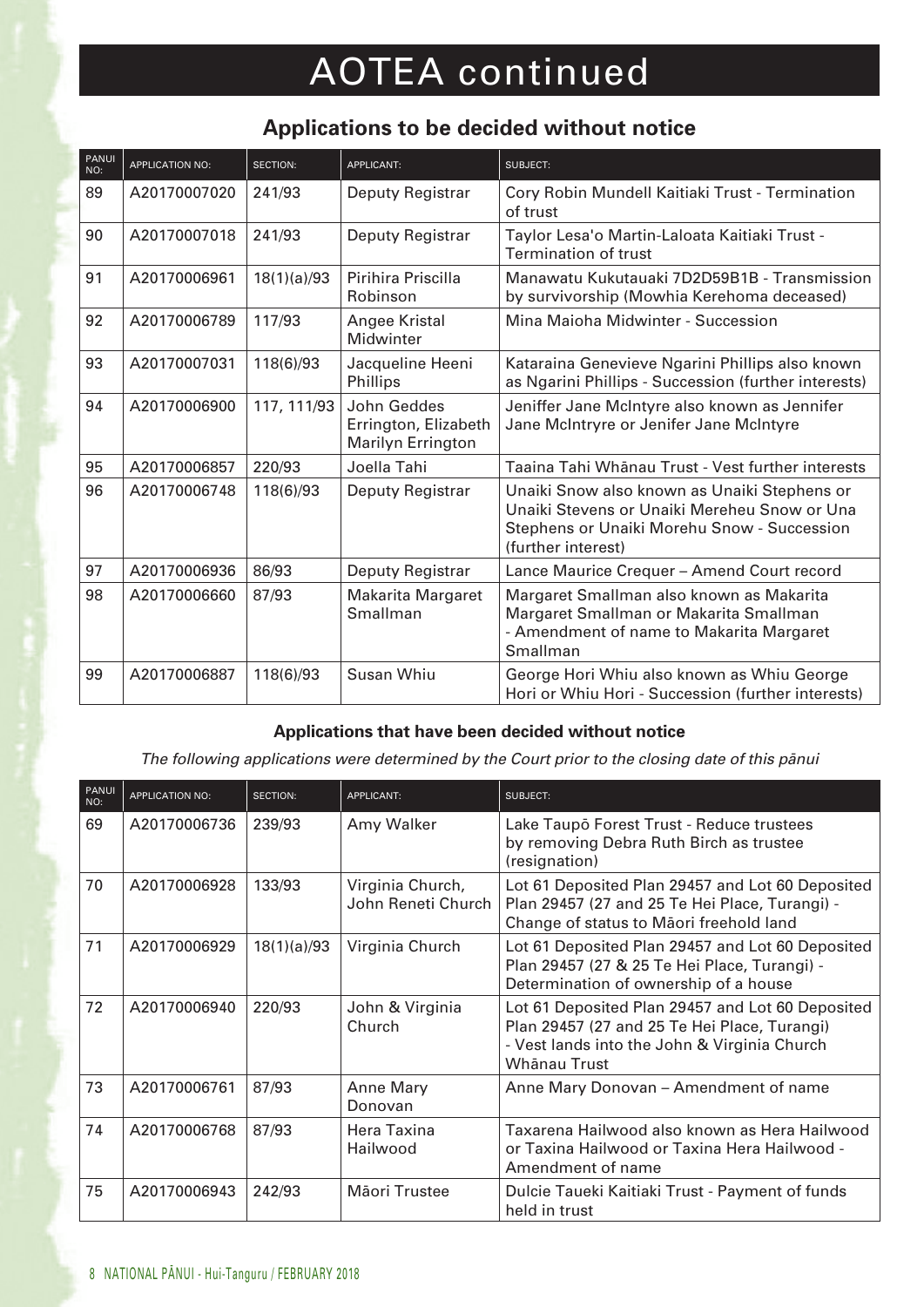| PANUI<br>NO: | <b>APPLICATION NO:</b> | <b>SECTION:</b> | <b>APPLICANT:</b>     | SUBJECT:                                                                                                                                                                                                              |
|--------------|------------------------|-----------------|-----------------------|-----------------------------------------------------------------------------------------------------------------------------------------------------------------------------------------------------------------------|
| 76           | A20170006821           | 118/93          | Ngaroahiahi<br>Maangi | James Rutene Maangi - Succession                                                                                                                                                                                      |
| 77           | A20170006731           | 18(1)(a)/93     | Sarah Kim Luke        | Mary Alice Haitana - Determine a life interest                                                                                                                                                                        |
| 78           | A20170007097           | 86/93           | Registrar             | Raumatangi B2 - Amend Court record                                                                                                                                                                                    |
| 79           | A20170006803           | 160/93          | Mike Barns            | Lot 6 Deposited Plan South Auckland 12697 -<br>Noting transfer of lease                                                                                                                                               |
| 80           | A20170006883           | 220/93          | Denise Wiremu         | Wiremu Whānau Trust - Vesting further interests<br>of Marina Hariata Williams also known as Marena<br>Hariata Williams or Marina Hariata Wiremu or<br>Marena Hariata Wiremu or Marina Hariata Phillips<br>in trustees |
| 81           | A20170006885           | 244/93          | Denise Wiremu         | Wiremu Whānau Trust - Variation of trust                                                                                                                                                                              |
| 82           | A20170006884           | 220/93          | Denise Wiremu         | Wiremu Whānau Trust - Vesting further interests<br>of Albert Garthrus Te Whakaputanga Williams<br>also known as Albert Garthrus Te Whakaputanga<br>Wiremu in trustees                                                 |
| 83           | A20170006712           | 118/93          | Mary Wakefield        | Dardanelle Tatanera Green also known as<br>Dardanelle Tatanera Tamou - Succession                                                                                                                                     |

## **Applications Not Ready to Proceed**

*The applications listed below were received up to the closing date of this Pänui and are yet to be considered by a Registrar or Judge*

| <b>APPLICATION NO:</b> | <b>SECTION:</b> | APPLICANT:                                             | SUBJECT:                                                                                                                                                                                                |
|------------------------|-----------------|--------------------------------------------------------|---------------------------------------------------------------------------------------------------------------------------------------------------------------------------------------------------------|
| A20170007082           | 118/93          | Charles Joseph<br>Haddon                               | Charles William Pihopa Haddon or Bishop -<br>Succession                                                                                                                                                 |
| A20170006943           | 242/93          | Maori Trustee                                          | Dulcie Taueki Kaitiaki Trust - Payment of funds held in<br>trust                                                                                                                                        |
| A20170007133           | 151/93          | Tamaio Marshall<br>Grace                               | Hautu B1A1 Block - Confirmation of an alienation by<br>way of sale to Tamaio Marshall Grace and Frances<br>Helen Inder as joint tenants                                                                 |
| A20170007104           | 118/93          | Victoria Elizabeth<br>(Wikitoria Rihipeti)<br>Ringrose | Oneheke Kauirangi (Jean) Ropata or Edmonds -<br>Succession                                                                                                                                              |
| A20170007165           | 239/93          | Leanne Horo                                            | Te Potaka Pa (Ngāti Tara Part No 9 Reserve) - Replace<br>Rawinia Leatherby, Kurt Komene, Matthew Robinson<br>and Lynette Waiwiri with Trisha King, Marsha<br>Makaore and Moewai Donna Terry as trustees |
| A20170006748           | 118(6)/93       | Deputy Registrar                                       | Unaiki Snow also known as Unaiki Stephens or Unaiki<br>Stevens or Unaiki Mereheu Snow or Una Stephens or<br>Unaiki Morehu Snow - Succession (further interest)                                          |
| A20170007161           | 241/93          | Peter Kora, Priscilla<br>Nahona, Mackie<br>Nahona      | Waitere/Kora Whānau Trust - Termination of trust                                                                                                                                                        |
| A20170007160           | 118/93          | Priscilla Elizabeth<br>Nahona                          | Wii Hopiata Waitere - Succession                                                                                                                                                                        |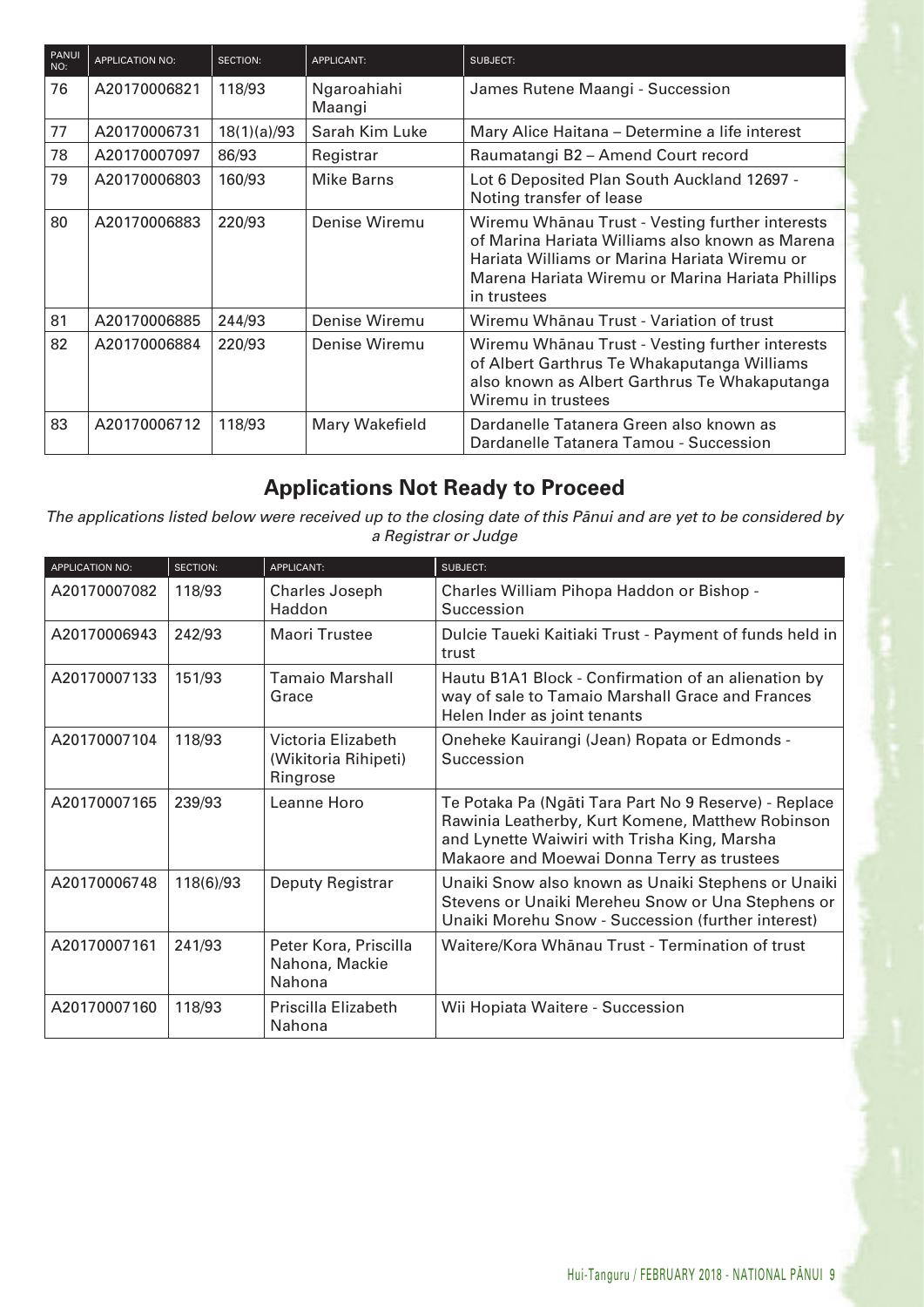# TAIRÄWHITI

## **At Ruatöria |** Ministry of Justice, Court Hearing Centre, Hekiera Road, Ruatöria **Thursday 1 February 2018 | Deputy Chief Judge C L Fox Presiding**

| <b>PANUI</b><br>NO: | TIME:   | APPLICATION NO: | SECTION:           | APPLICANT:                    | <b>SUBJECT:</b>                                                                                                                                                                                                            |
|---------------------|---------|-----------------|--------------------|-------------------------------|----------------------------------------------------------------------------------------------------------------------------------------------------------------------------------------------------------------------------|
| $\mathbf{1}$        | 11:00AM | A20170006387    | 231 &<br>239/93    | Māori Trustee                 | Tikapa A1 - Review of Trust and<br>Reduction of Trustees by Removing<br>Eru Potaka Dewes as an Advisory<br><b>Trustee</b>                                                                                                  |
| $\overline{2}$      | 11:10AM | A20170006467    | 231 &<br>239/93    | Māori Trustee                 | Tokomaru K4B1 - Review of Trust and<br>Replace David Matahiki & Puhi Milner<br>with John Matahiki as an Advisory<br><b>Trustee</b>                                                                                         |
| 3                   | 11:20AM | A20170006388    | 231/93             | Māori Trustee                 | Tokomaru K4B4 - Review of Trust                                                                                                                                                                                            |
| $\overline{4}$      | 11:30AM | A20170006391    | 231/93             | Māori Trustee                 | Tokomaru K4B5 - Review of Trust                                                                                                                                                                                            |
| 5                   | 11:40AM | A20170006996    | 239/93             | Dawn<br>Remembrance<br>Murphy | Wharekahika A8 - Replace Keriana<br>Morehu, Matekino Smith, Maraea Mita<br>and Tinatoka Joe Waenga with Tina<br>Waenga Poi, Dawn Murphy, Dennis<br>Mouranga, Ashton Waenga and<br>Barbara Peneha as Trustees               |
| 6                   | 11:50AM | A20170006076    | 239/93             | <b>Heath Hovell</b>           | Rahui A13 - Replace Josephine<br>Haenga, Agnes Campbell, Ian Smith<br>and Walton Maxwell with Arihia<br>Maora Kaiwai, Conrad Hammon<br>Sherwin, Tui Aroha Warmenhoven<br>and Florence Bernadette McClutchie<br>as Trustees |
| $\overline{7}$      | 12:00PM | A20170006867    | 239/93             | Wiki Gilvray                  | Te Whanau A Iritekura Trust - Add<br>Koroumatai Kody Pewhairangi as an<br><b>Additional Trustee</b>                                                                                                                        |
| 8                   | 12:10PM | A20170007048    | 239 &<br>338(7)/93 | Wiki Gilvray                  | Waipiro MT Sec 7, 8, 9 & Pt Sec. 10<br>Blk II (Iritekura Marae) - Replace Frank<br>Wharehinga with Barbara Maree<br>Wharehinga as Trustee                                                                                  |
| 9                   | 12:20PM | A20170006284    | 330/93             | Joy Biddle                    | Akuaku A10 - Amendment of<br><b>Occupation Order</b>                                                                                                                                                                       |

## **Applications for Hearing**

**At Wairoa |** Ministry of Justice Court House, Queen Street, Wairoa **Thursday 8 February 2018 | Chief Judge W W Isaac Presiding**

| PANUI<br>NO: | TIME:      | <b>APPLICATION NO:</b> | SECTION:        | APPLICANT:                         | SUBJECT:                                                           |
|--------------|------------|------------------------|-----------------|------------------------------------|--------------------------------------------------------------------|
| 10           | 10:30AM    | A20170006686           | 118/93          | Sydney Whaanga<br>Christy          | William Henry Christy - Succession                                 |
| 11           | 10:35AM    | A20170006237           | 117/93          | <b>William Parker</b><br>Walker II | <b>William Parker Walker - Succession</b>                          |
| 12           | $10:40$ AM | A20170006435           | 118 &<br>214/93 | Wayne<br>Thompson                  | James Epanaia Thompson -<br>Succession                             |
| 13           | 10:45AM    | A20170005872           | 118/93          | Donna Kaye<br>Kaukau               | Dellah Ruth Smith also known as<br>Dellah Ruth Thorpe - Succession |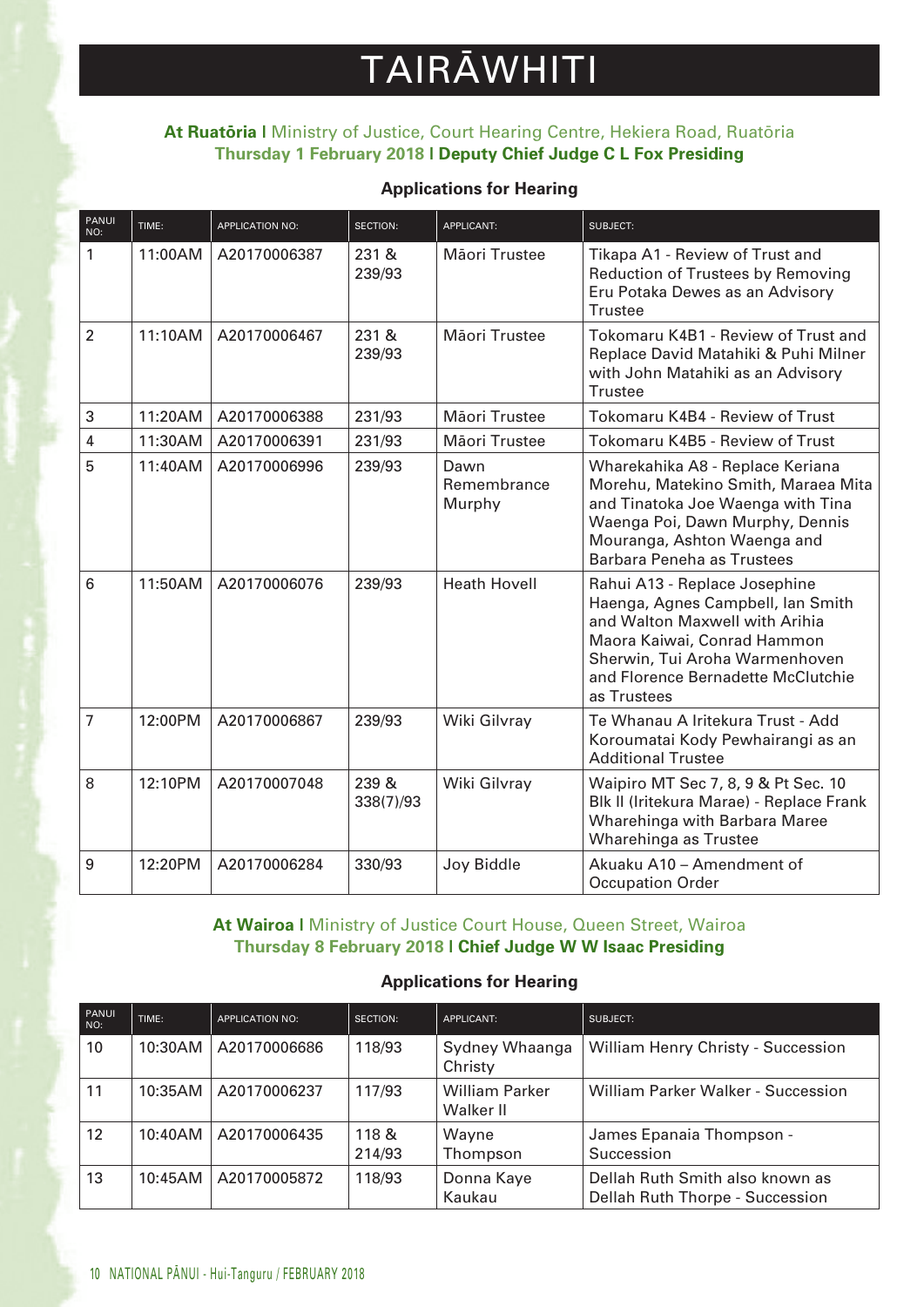| PANUI<br>NO: | TIME:   | APPLICATION NO: | SECTION:                     | APPLICANT:                                             | SUBJECT:                                                                                                                                                                                                                                                                                                                              |
|--------------|---------|-----------------|------------------------------|--------------------------------------------------------|---------------------------------------------------------------------------------------------------------------------------------------------------------------------------------------------------------------------------------------------------------------------------------------------------------------------------------------|
| 14           | 10:50AM | A20170007049    | 164/93                       | Te Paea Saphire<br>June Dodd                           | Nukutaurua 3C3B and Nukutaurua<br>3C4B2 - Transfer of Shares from Te<br>Paea Saphire June Dodd to Cheryl<br>Aileen Te Ringa Dodd Edwards and 3<br><b>Others</b>                                                                                                                                                                       |
| 15           | 10:55AM | A20170006631    | 164/93                       | Josephine Rhona<br>Ormond                              | Whangawehi 1B6L5 & 1B6L6 -<br><b>Transfer of Shares from Josephine</b><br><b>Rhona Ormond to Patrick Richard</b><br>Ormond Jnr and 3 Others                                                                                                                                                                                           |
| 16           | 11:00AM | A20170007046    | 214, 219,<br>222 &<br>220/93 | <b>Hilda Glenis</b><br>Amaru, William<br>Ngahere Amaru | William Ngahere Amaru and Hilda<br>Glenis Amaru - Constitute the Ngahere<br>Amaru Whānau Trust                                                                                                                                                                                                                                        |
| 17           | 11:10AM | A20170006390    | 231/93                       | Māori Trustee                                          | Taumataoteo 5B2A1 - Review of Trust                                                                                                                                                                                                                                                                                                   |
| 18           | 11:20AM | A20170006472    | 231 &<br>239/93              | Māori Trustee                                          | Paeroa 2G4C - Review of Trust and<br>Replace Maori Trustee and Bill Paku<br>with Turi Joseph Paku, Sandra Coline<br>Johnson and Peter Ebbit Robinson as<br><b>Trustees</b>                                                                                                                                                            |
| 19           | 11:30AM | A20170006848    | 231 &<br>239/93              | Māori Trustee                                          | Nuhaka 2A4H2 - Review of Trust<br>and add Everard Patrick Smith and<br>Vanessa Frances Wanoa as Additional<br><b>Advisory Trustees</b>                                                                                                                                                                                                |
| 20           | 11:40AM | A20170007061    | 231/93                       | Māori Trustee                                          | Whakapau 5J3B3 - Review of Trust                                                                                                                                                                                                                                                                                                      |
| 21           | 11:50AM | A20170006124    | 239/93                       | Jesse Katipa<br><b>Brown</b>                           | Oriwia Haahipene Brown Whānau<br>Trust - Replace Maude Brown,<br>Raewyn Smith, Michael Roberts,<br>Jeanette Thompson, Shona Whatuira<br>and Timo Amato with Peter Leo<br>Amato, Jacqueline Teena Roberts,<br>James Anthony Thompson, Sandra<br>Puhina Smith, Shannen May Elizabeth<br>Williams and Te Rina Lisa Tuhura as<br>trustees |
| 22           | 12:00PM | A20170007047    | 244/93                       | Pita Hukinga<br>Walker-Robinson                        | Materoa Tamati Hook Whanau Trust -<br>Variation of Trust                                                                                                                                                                                                                                                                              |
| 23           | 12:10PM | A20170006156    | 135/93                       | Fiona Waiana<br>Wairau (Nee<br>Kereru)                 | Oraka 8D1 - Change from Māori<br><b>Freehold Land to General Land</b>                                                                                                                                                                                                                                                                 |
| 24           | 12:20PM | A20170006359    | 231/93                       | Vernon Winitana                                        | Te Kopani 31, 32, 33 and 35 Trust                                                                                                                                                                                                                                                                                                     |

**At Gisborne |** Mäori Land Court, Te Whare o Te Rä, Ngä Wai e Rua Building, 60 Reads Quay, Gisborne

## **Friday 9 February 2018 | Deputy Chief Judge C L Fox Presiding**

| PANUI<br>NO: | TIME:   | <b>APPLICATION NO:</b> | SECTION: | APPLICANT:              | SUBJECT:                                                                                                                                            |
|--------------|---------|------------------------|----------|-------------------------|-----------------------------------------------------------------------------------------------------------------------------------------------------|
| 25           | 10:00AM | A20170006465           | 117/93   | Sheryl Ann<br>Northover | Paul Kahu Northover - Succession                                                                                                                    |
| 26           | 10:02AM | A20170006628           | 118/93   | Querenda Joui<br>Storey | Tapuae Malcolm Karauria also known<br>as Tapuae Malcolm McGregor or<br>Tapuae Karauria or Tapuae Karauria II<br>or Tapuae Karauria Jnr - Succession |
| 27           | 10:05AM | A20170006767           | 117/93   | Tangi Ohuka             | Te Aroha Ohuka - Succession                                                                                                                         |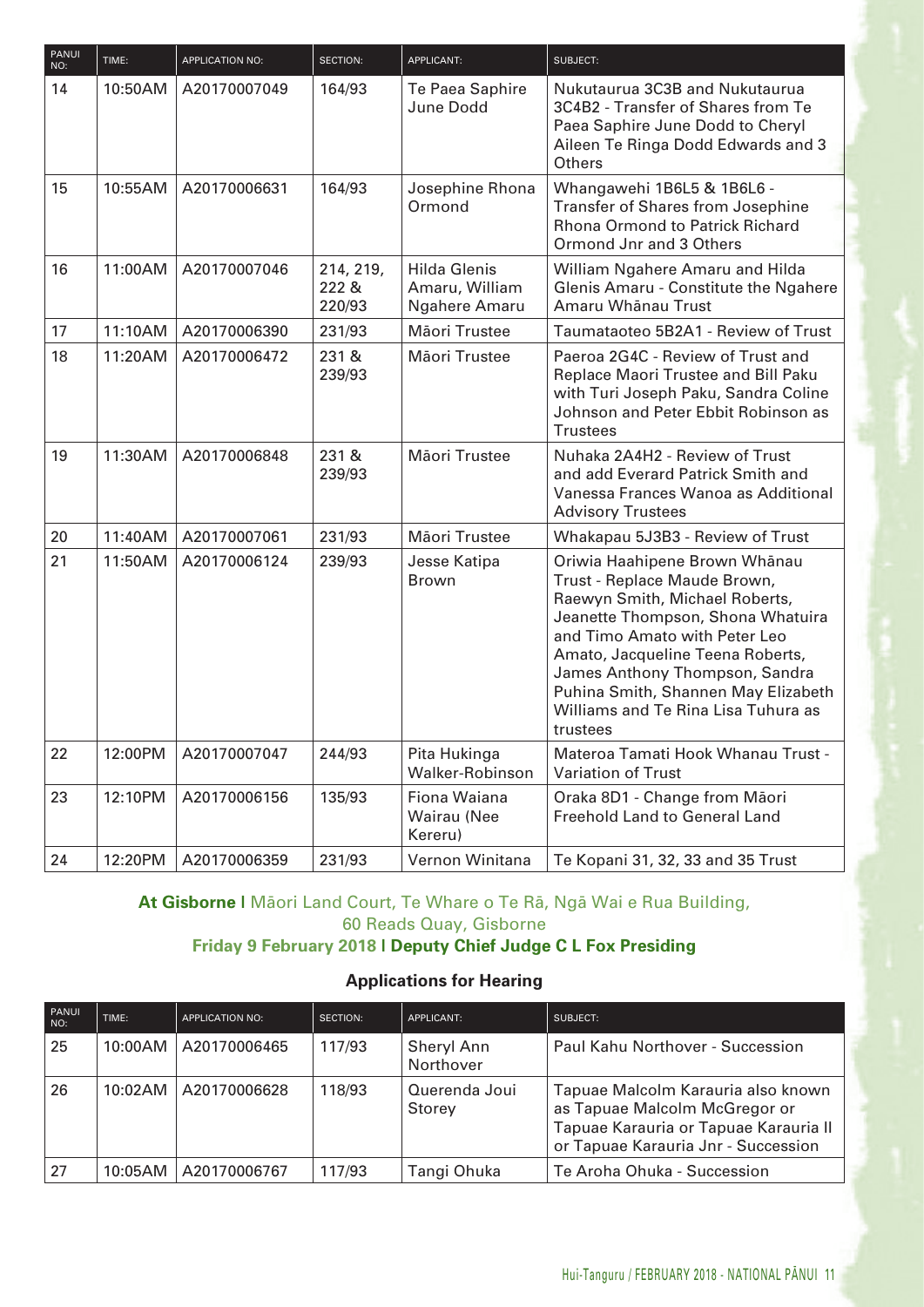# TAIRÄWHITI continued

## **At Gisborne |** Mäori Land Court, Te Whare o Te Rä, Ngä Wai e Rua Building, 60 Reads Quay, Gisborne **Friday 9 February 2018 | Deputy Chief Judge C L Fox Presiding**

| <b>PANUI</b><br>NO: | TIME:   | APPLICATION NO: | SECTION:                              | APPLICANT:                                       | <b>SUBJECT:</b>                                                                                                                                                                                                                                                                             |
|---------------------|---------|-----------------|---------------------------------------|--------------------------------------------------|---------------------------------------------------------------------------------------------------------------------------------------------------------------------------------------------------------------------------------------------------------------------------------------------|
| 28                  | 10:07AM | A20170006757    | 118/93                                | Te Huinga Atkins                                 | Matengaro Sadlier also known as<br>Matengaro Rare or Mate Sadlier or<br>Mate Sadlier Rare or Matengaro Pote<br>Rare or Rare Ngaroma Mahemahe or<br>Rare Ngaromoa Mahemahe, or Pote<br>Sadlier or Rare Sadlier - Succession                                                                  |
| 29                  | 10:10AM | A20170006127    | 118/93                                | Shane Sydney<br>Sankey                           | Georgina Lorna Haronga - Succession                                                                                                                                                                                                                                                         |
| 30                  | 10:12AM | A20170006335    | 118/93                                | Roseday Whaitiri                                 | Tipoki Rangi Whaitiri also known as<br>Tipoki Akurangi Whaitiri - Succession                                                                                                                                                                                                                |
| 31                  | 10:15AM | A20170006871    | 118/93                                | Siena Trow                                       | Abraham Curtis Maraki - Succession                                                                                                                                                                                                                                                          |
| 32                  | 10:17AM | A20170006872    | 244/93                                | Siena Trow                                       | Maraki Tawhena Whānau Trust -<br><b>Variation of Trust</b>                                                                                                                                                                                                                                  |
| 33                  | 10:22AM | A20170006920    | 117/93                                | Rangi Kuia<br>Roberta Ester<br>Pohatu            | Hurahanga July Pohatu - Succession                                                                                                                                                                                                                                                          |
| 34                  | 10:25AM | A20170006921    | 118/93                                | Rangi Kuia<br>Roberta Ester<br>Pohatu            | Keith Hunia Pohatu - Succession                                                                                                                                                                                                                                                             |
| 35                  | 10:27AM | A20170006688    | 118/93                                | Leigh Ann Lewis                                  | Arewha Te Horowai Banks also<br>known as Dake Banks or Koro Banks -<br>Succession                                                                                                                                                                                                           |
| 36                  | 10:30AM | A20170006689    | 118/93                                | Leigh Ann Lewis                                  | Lydia Banks also known as Riria Banks<br>or Nan Banks or Lydia Raroa or Riria<br>Raroa or Nan Raroa - Succession                                                                                                                                                                            |
| 37                  | 10:32AM | A20170006636    | 118/93                                | <b>Albert Chesley</b><br>Taiapa                  | Tessina Joy Chambers - Succession                                                                                                                                                                                                                                                           |
| 38                  | 10:35AM | A20170006971    | 118/93                                | <b>Walter Alexander</b><br>Tapp                  | M'drose Ngawiki Horini Tapp also<br>known as M'drose Ngawiki Horini<br>West - Succession                                                                                                                                                                                                    |
| 39                  | 10:37AM | A20170006539    | 113 &<br>118/93                       | Mary Jayne<br>Brass, Margaret<br><b>Stephens</b> | Maringirangi Brass also known as<br>Maringirangi Panioro or Rangi Brass<br>or Rangi Makoe - Succession                                                                                                                                                                                      |
| 40                  | 10:40AM | A20140010245    | 113, 117,<br>214 &<br>18(1)<br>(a)/93 | Bessie Ngahina<br>Macey                          | Taukuri Bessie Marino also known<br>as Taukiri Marino or Taukiri Te<br>Aho or Taukuri Te Aho or Bessie<br>Marino or Bessie Te Aho or Bessie<br>Te Ao or Taukiri Te Ao - Succession,<br>Determination of a Life Interest and<br>Constitution of the Taukuri Temepara-<br>Marino Whanau Trust |
| 41                  | 10:42AM | A20170006876    | 118/93                                | Tauiwi Dunn                                      | Tania Maree Pera - Succession                                                                                                                                                                                                                                                               |
| 42                  | 10:45AM | A20170006875    | 118/93                                | Tauiwi Dunn                                      | Kino Turei or Kathy Pera - Succession                                                                                                                                                                                                                                                       |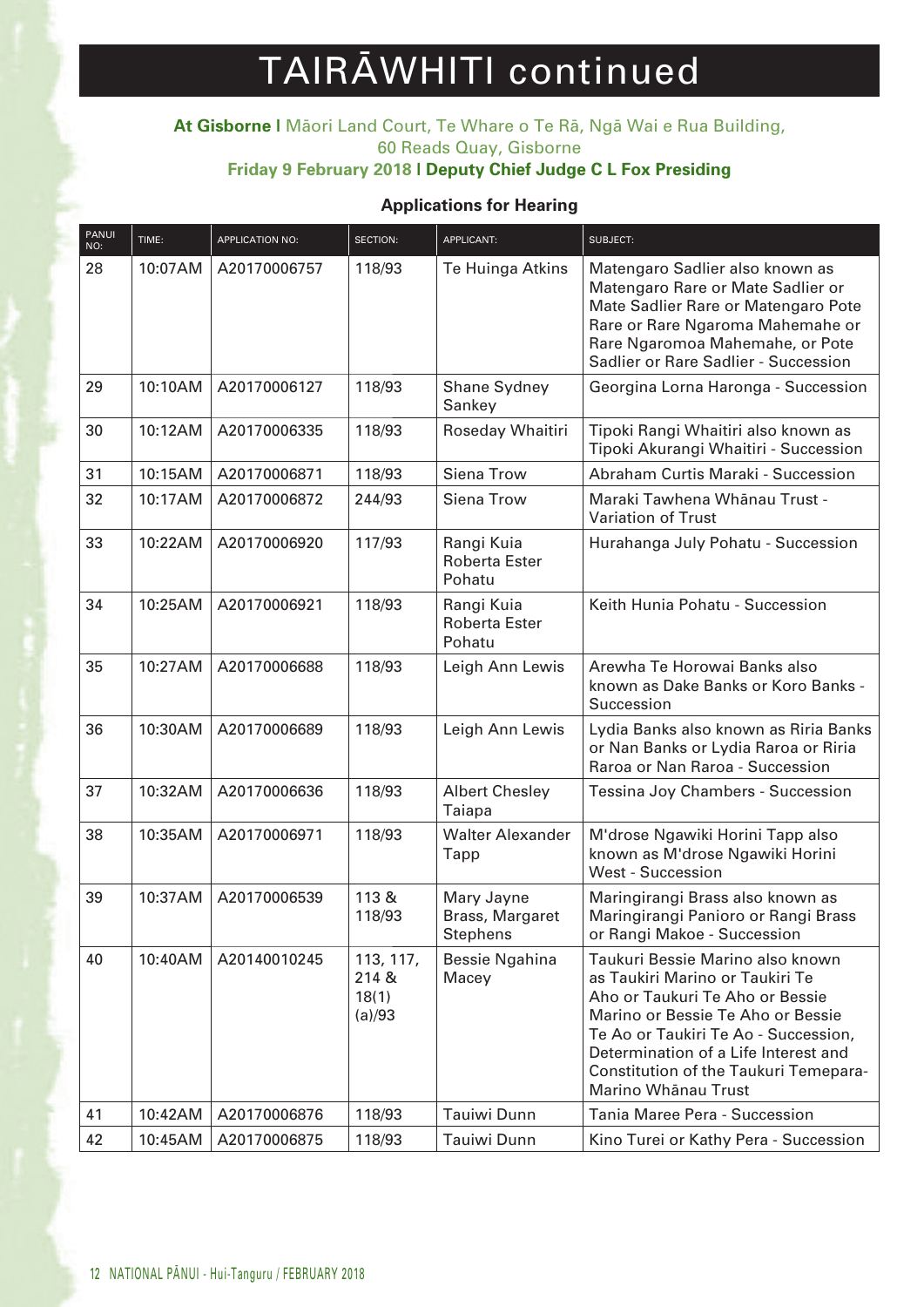| PANUI<br>NO: | TIME:   | APPLICATION NO: | SECTION:                          | APPLICANT:                            | <b>SUBJECT:</b>                                                                                                                                                                                                                                                                                                                                    |
|--------------|---------|-----------------|-----------------------------------|---------------------------------------|----------------------------------------------------------------------------------------------------------------------------------------------------------------------------------------------------------------------------------------------------------------------------------------------------------------------------------------------------|
| 43           | 10:50AM | A20170006694    | 118, 214,<br>219, 222<br>& 220/93 | Jacqueline<br>Florence Akuhata        | Thomas Wetini Akuhata - Succession<br>and Constitute the J & T Akuhata<br>WhānauTrust in Respect of the<br>Interests of Jacque Tiakiwhare<br>Akuhata, Thomas Wetini Akuhata and<br>Thomas Akuhata Jnr and Appoint<br>Jacqueline Florence Akuhata, Ria<br>Jeanine Akuhata, Thomas Akuhata<br>and Rhondalyn Andrea Akuhata as<br><b>Trustees</b>     |
| 44           | 10:55AM | A20170006052    | 118 &<br>214/93                   | Sadie Te Hau, Ora<br>David Te Hau     | Noema Te Hau - Succession &<br>Constitute a Whānau Trust                                                                                                                                                                                                                                                                                           |
| 45           | 11:00AM | A20170006766    | 164/93                            | <b>Beverly June</b><br>Babbington     | Ahiateatua A2A2 - Transfer of Shares<br>from Beverly June Babbington to<br>Joshua Paul Smith                                                                                                                                                                                                                                                       |
| 46           | 11:05AM | A20170007150    | 164/93                            | Daisy Kenehia<br>Haronga              | Waihirere 3J - Transfer of Shares from<br>Daisy Kenehia Haronga to Anthony<br>Wayne Tapp                                                                                                                                                                                                                                                           |
| 47           | 11:10AM | A20170007103    | 164/93                            | <b>Bruce and</b><br>Andrew Jefferd    | Kourateuwhi 1B3B and Other Blocks -<br><b>Transfer of Shares from Bruce Donald</b><br>Reeves Jefferd and Andrew Charles<br>Reeves Jefferd to Victor Thomas<br>Walker                                                                                                                                                                               |
| 48           | 11:15AM | A20170005705    | 164/93                            | Joseph Samuel<br>Crawford             | Joseph Samuel Crawford - Transfer<br>of Shares in Waitekaha A4 to Rauhuia<br>Smith                                                                                                                                                                                                                                                                 |
| 49           | 11:20AM | A20170006868    | 214/93                            | Johaan William<br>Pomana Aupouri      | Johaan William Pomana Aupouri -<br>Constitute the Tutua (Bill) Aupouri<br>Whānau Trust                                                                                                                                                                                                                                                             |
| 50           | 11:30AM | A20170006365    | 239/93                            | Albert Mulligan<br>Northover Wanoa    | Albert Wanoa Whānau Trust - Appoint<br>Melody Maria Forest and Albie John<br><b>Wanoa as Trustees</b>                                                                                                                                                                                                                                              |
| 51           | 11:50AM | A20170006389    | 231/93                            | Māori Trustee                         | Toreohaua 27 - Review of trust                                                                                                                                                                                                                                                                                                                     |
| 52           | 12:00PM | A20170006470    | 239/93                            | Māori Trustee                         | Te Iho O Moho 11 - Add Whiti Grant<br>as Trustees                                                                                                                                                                                                                                                                                                  |
| 53           | 12:10PM | A20170007066    | 239/93                            | Māori Trustee                         | Toiotekainga 4 - Add Karen Marama<br>Reeves as an Advisory Trustee                                                                                                                                                                                                                                                                                 |
| 54           | 12:20PM | A20170006643    | 239 &<br>338(7)/93                | <b>Rosemary Phyllis</b><br>Karangaroa | Nuhaka 2A4A10L4 - Replace<br>Shamrock Shane Mitchell, Paul Olsen<br>Smith, Sonya Simone Smith, Bobby<br>Pinkham, Cathy Karangaroa and<br>Jordan Karangaroa with Kingi Donald<br>Stewart, Josephine Lynette Stewart,<br>Dee-Ann Pahemata Wolferston,<br>Rosemary Phyllis Karangaroa, Hawea<br>Maehe and Jackson Haronga Smith as<br><b>Trustees</b> |
| 55           | 12:20PM | A20170006386    | 231 &<br>239/93                   | Victor Walker                         | Kourateuwhi 1E1B2A1 and 7 Other<br><b>Blocks - Review of the Toki Toki</b><br>Trust and Reduction of Trustees by<br>Removing Hoturangi Tautau and<br>Hineteariki Papuni as Trustees                                                                                                                                                                |
| 56           | 12:30PM | A20170005810    | 244/93                            | Fiona Judy<br>Rissetto                | Te Kuti Davis Whānau Trust - Variation<br>of Trust                                                                                                                                                                                                                                                                                                 |
| 57           | 12:40PM | A20170001424    | 133/93                            | Mereaira Kerr                         | Toreohaua 5A2 - Change Status from<br>General Land to Māori Freehold Land                                                                                                                                                                                                                                                                          |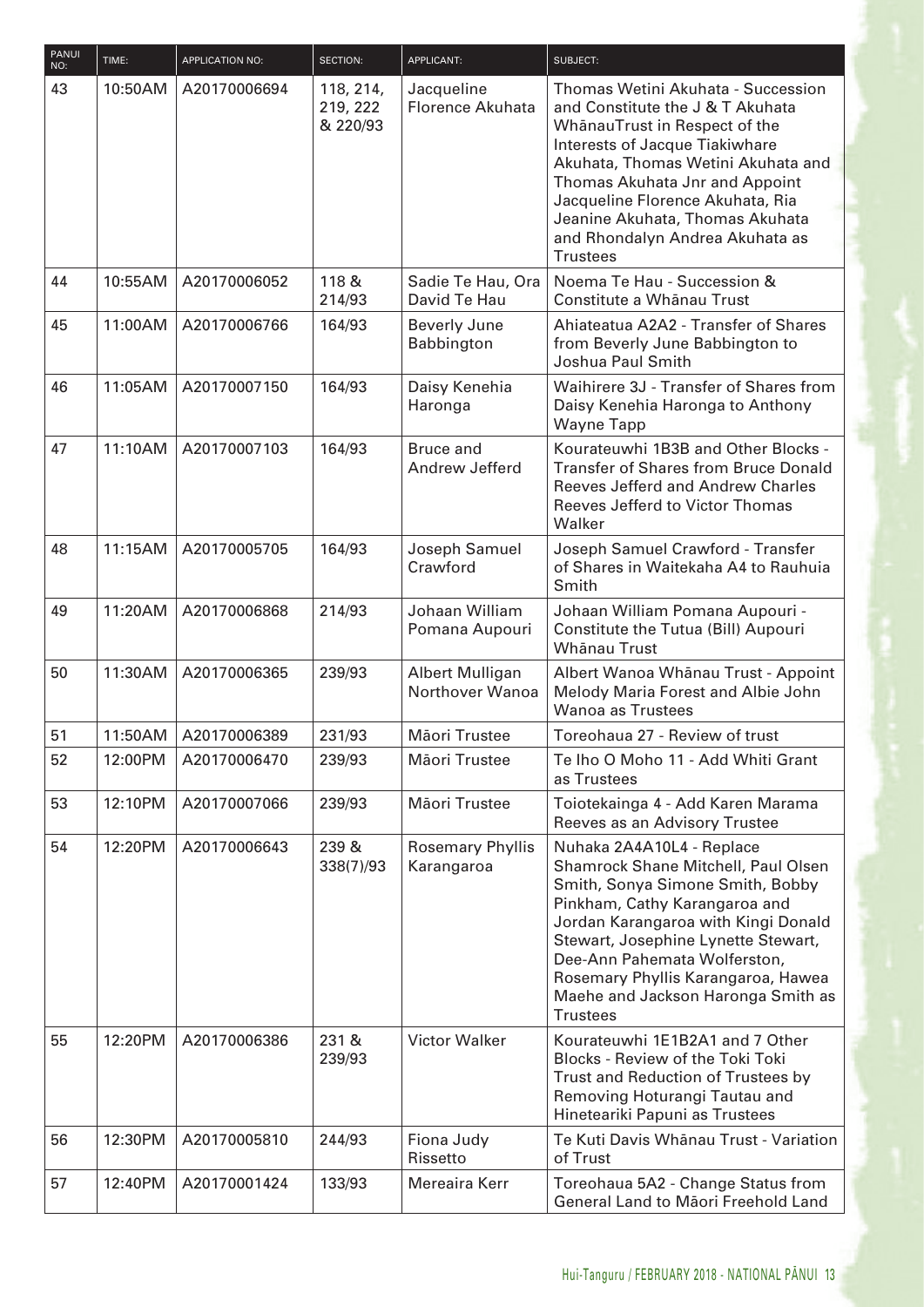# TAIRÄWHITI continued

## **At Gisborne |** Mäori Land Court, Te Whare o Te Rä, Ngä Wai e Rua Building, 60 Reads Quay, Gisborne

## **Friday 9 February 2018 | Deputy Chief Judge C L Fox Presiding**

## **Applications for Hearing**

| PANUI<br>NO: | TIME:   | <b>APPLICATION NO:</b> | <b>SECTION:</b> | <b>APPLICANT:</b>                        | SUBJECT:                                                                                                                                                                                                                    |
|--------------|---------|------------------------|-----------------|------------------------------------------|-----------------------------------------------------------------------------------------------------------------------------------------------------------------------------------------------------------------------------|
| 58           | 12:50PM | A20170006693           | 151/93          | Nukuhia and<br><b>Geoffrey Hadfield</b>  | Waituhi 2D3C - Confirmation of an<br>Alienation By Way of Sale to Nukuhia<br><b>Gess Hadfield and Geoffrey Barton</b><br>Hadfield                                                                                           |
| 59           | 01:00PM | A20170006638           | 241 &<br>244/93 | Eruera Riwhi<br>Wharehinga               | Wiremu Wharehinga Whānau Trust -<br>Partial Termination of Trust in Respect<br>of the Interests of Eruera Riwhi<br>Wharehinga and Variation of Nga<br>Uri Whakatipuranga a Eruera raua ko<br>Marion Wharehinga Whānau Trust |
| 60           | 01:10PM | A20170007098           | 12/75           | Ministry for<br>Culture and<br>Heritage  | Woven Wooden Structure (possible<br>fishing weir) - Determination of<br>Ownership of Taonga Tuturu Found at<br>Te Wherowhero Lagoon, Muriwai                                                                                |
| 61           | 01:20PM | A20170006468           | 67/93           | Ministry for<br>Cultural and<br>Heritage | Ngā Taonga Tuturu - Judicial<br>Conference                                                                                                                                                                                  |

## **Applications for Succession, Whänau Trust or Kaitiaki Trust to be heard in other Court Districts**

*The following applications affecting land in this district will be heard pursuant to rule 6.11 of the Mäori Land Court Rules 2011 in the Court districts notified below*

| PANUI<br>NO: | <b>APPLICATION NO:</b> | <b>SECTION:</b> | APPLICANT:                                               | SUBJECT:                                                                           | <b>COURT DISTRICT:</b> |
|--------------|------------------------|-----------------|----------------------------------------------------------|------------------------------------------------------------------------------------|------------------------|
| 62           | A20170006789           | 117/93          | Angee Kristal<br>Midwinter                               | Mina Maioha Midwinter -<br>Succession                                              | Aotea                  |
| 63           | A20170006547           | 118/93          | Norman Tuta Rangi,<br>Eva Hope Paurini                   | William James Rangi also known<br>as William James Frederick Rangi<br>- Succession | Aotea                  |
| 64           | A20170005414           | 113<br>&117/93  | Aroha Ngawai<br>Ritchie, Jason<br><b>Atahere Ritchie</b> | Atahere Jerry Ritchie - Succession                                                 | Te<br>Waipounamu       |
| 65           | A20170006874           | 117/93          | Raymond John<br>Milner                                   | Margaret Emma Coutts -<br>Succession                                               | Waikato<br>Maniapoto   |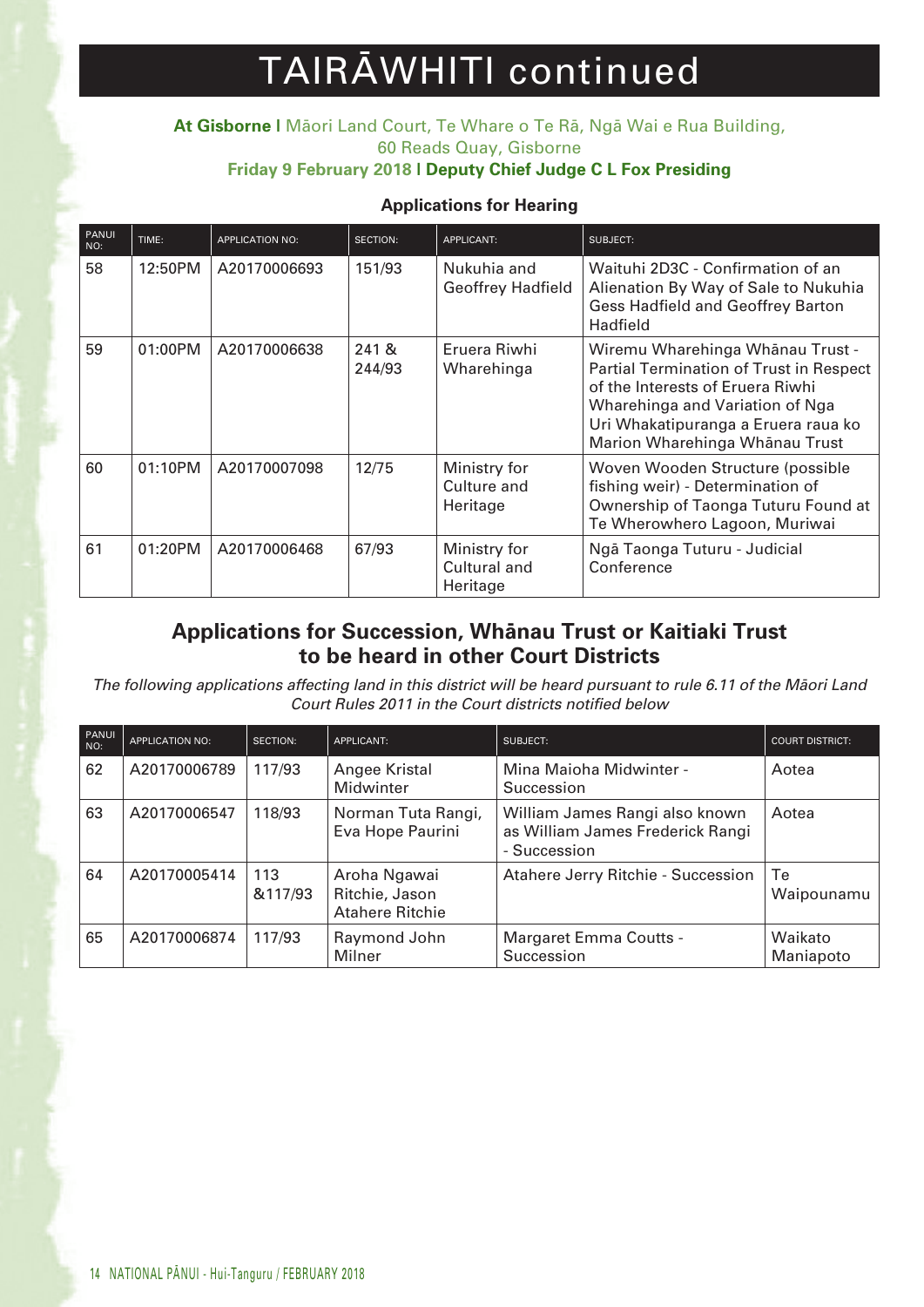## **Applications to be decided without notice**

*Under rule 6.6 of the Mäori Land Court Rules 2011, the following applications may be decided without notice and without formal hearing. If you are interested in, or affected by, one of these applications and wish to make representations concerning the application, you must notify the Court in the District in which the application is being heard in writing by 4pm on the 1st February 2018, providing your name and address, telephone number, and email address, if any, and setting out your connections with the applications and brief details of your concerns.*

*The Court may, on considering your notification, arrange for the application to be set down for a formal hearing if the application has already been determined.*

| PANUI<br>NO: | <b>APPLICATION NO:</b> | SECTION:         | APPLICANT:                | SUBJECT:                                                                                      |
|--------------|------------------------|------------------|---------------------------|-----------------------------------------------------------------------------------------------|
| 66           | A20170006563           | 81/67,<br>81A/67 | Deputy Registrar          | Hone Paea - Succession (further interests)                                                    |
| 67           | A20170006476           | 118(6)/93        | Fiona Hooper              | Adelaide Karauria also known as Adelaide<br>Queenie Karauria - Succession (further interests) |
| 68           | A20170006629           | 118(6)/93        | Denise Howell-<br>Baker   | Anaru Ngapera Hoera also known as Andrew<br><b>Ngapera Howell - Succession</b>                |
| 69           | A20170006972           | 135-136/53       | Hemi Friday Neera<br>King | Raina Kingi also known as Raina Whaanga or<br>Raina Rotoatara - Succession                    |

## **Applications that have been decided without notice**

*The following applications were determined by the Court prior to the closing date of this pänui*

| PANUI<br>NO: | <b>APPLICATION NO:</b> | SECTION:                         | APPLICANT:           | SUBJECT:                                                                        |
|--------------|------------------------|----------------------------------|----------------------|---------------------------------------------------------------------------------|
| 70           | A20170005935           | 117/93                           | Donna Kaye<br>Kaukau | Matte Smith also known as Matekino Smith -<br>Succession (further interest)     |
| 71           | A20170007026           | 86/93                            | Deputy Registrar     | Pukuwai Matahiki Pokai - Amendment of Court<br>record                           |
| 72           | A20170006759           | 135-136/53<br>& 100(2)<br>(e)/93 | Te Huinga Atkins     | Rita Tautuhi also known as Te Ngore Tautuhi -<br>Succession (further interests) |

## **Applications Not Ready To Proceed**

*The applications listed below were received up to the closing date of this Pänui and are yet to be considered by a Registrar or Judge*

| <b>APPLICATION NO:</b> | <b>SECTION:</b>  | APPLICANT:                       | SUBJECT:                                                                                                      |
|------------------------|------------------|----------------------------------|---------------------------------------------------------------------------------------------------------------|
| A20170007060           | 239/93           | <b>Mary Clark</b>                | Alice Waihape Whānau Trust - Replace Mary Clark<br>and Alice Roberts with Yvonne Betty Taiepa as a<br>Trustee |
| A20170006687           | 118(6)/93        | Ngaire Monica<br>Proudfoot       | Heni Pere - Succession (further interest)                                                                     |
| A20170006333           | 118(6)/93        | Paora Kaa                        | Ihaia Patutahi - Succession (further interests)                                                               |
| A20170006863           | 241/93           | Lydia Spring                     | James Turanga Hinaki Whānau Trust - Partial<br><b>Termination of Trust</b>                                    |
| A20170006434           | 118(6)/93        | Heretaunga Andrew<br>Tamanui Jnr | Kararaina Tamanui also known as Kararaina Peneha<br>- Succession (further interests)                          |
| A20170006770           | 81 &<br>81A/67   | Rebecca Te Whata                 | Kohimarama Te Whata also known as Kohi Te<br>Whata - Succession (further interests)                           |
| A20170006870           | 244/93           | Siena Trow                       | Maraki Tawhena Whānau Trust - Variation of Trust                                                              |
| A20170006869           | 118(6)/93        | Siena Trow                       | Mary Gilbert - Succession (further interests)                                                                 |
| A20170006368           | 118(6)/93        | Deputy Registrar                 | Moana Whaanga - Succession (further interests)                                                                |
| A20170006464           | $81\&$<br>81A/67 | Tangi Ohuka                      | Morehu Ohuka - Succession (further interest)                                                                  |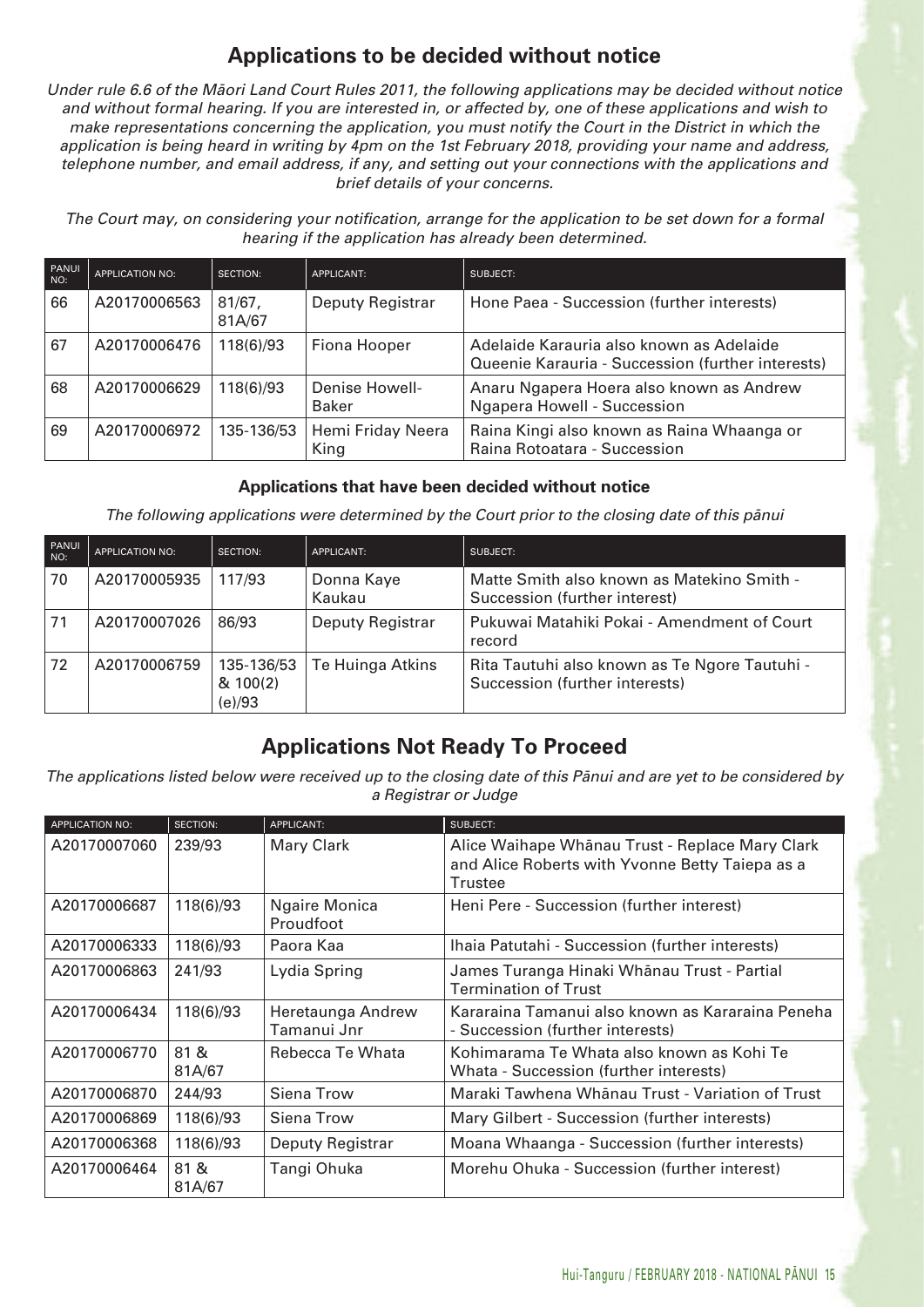## **Applications Not Ready To Proceed**

*The applications listed below were received up to the closing date of this Pänui and are yet to be considered by a Registrar or Judge*

| <b>APPLICATION NO:</b> | <b>SECTION:</b>  | <b>APPLICANT:</b>           | SUBJECT:                                                                                                                                                                                           |
|------------------------|------------------|-----------------------------|----------------------------------------------------------------------------------------------------------------------------------------------------------------------------------------------------|
| A20170006864           | 118(6)/93        | <b>Francis Tibble-Cutts</b> | Pine Taotu Tibble - Succession (further shares)                                                                                                                                                    |
| A20170006633           | 81&<br>81A/67    | Rosemari Karole<br>Lynch    | Rhoda Isabel Tamatea - Transmission of further<br>interests to administrator and transfer to<br>beneficiaries                                                                                      |
| A20170006378           | 98(9)/93         | Mayana Daniels              | Rimuroa 1C & Others Trust - Application for<br>Payment from the Māori Land Court Special Aid<br>Fund                                                                                               |
| A20170006999           | 164/93           | George Matua Evans          | Tapata A1 and Others - Transfer of Shares from<br>George Matua Evans also known as Horimatua<br>Evans to John Brent Matua Evans, Anita Louise<br>Aroha Evans and Georgina Maree Iritana Zervudachi |
| A20170006685           | 338(1)<br>(b)/93 | Lillian Terekia             | Waihirere 3D1A - Recommendation to set apart land<br>as a Māori Reservation for Te Aitanga a Mahaki                                                                                                |
| A20170006366           | 81&<br>81A/67    | Deputy Registrar            | William Hook - Succession (further interests)                                                                                                                                                      |

# TAITOKERAU

## **At Whangärei |** Mäori Land Court, Ground Floor, Manaia House, Rathbone Street, Whangärei **Thursday 1 February 2018 | Judge C M Wainwright Presiding**

| <b>PANUI</b><br>NO: | TIME:   | <b>APPLICATION NO:</b> | <b>SECTION:</b>              | <b>APPLICANT:</b>                                                             | <b>SUBJECT:</b>                                                                                                                                          |
|---------------------|---------|------------------------|------------------------------|-------------------------------------------------------------------------------|----------------------------------------------------------------------------------------------------------------------------------------------------------|
| 1                   | 10:00AM | A20170005878           | 113/93,<br>118/93            | Denise May, lan<br>Dodd                                                       | Olive Lorna Dodd - Succession when<br>no grant of administration is held                                                                                 |
| $\overline{2}$      | 10:00AM | A20170002153           | 113/93,<br>118/93,<br>214/93 | Ralph Ruka                                                                    | Andrew Ruka or Sonny Ruka -<br>Succession when no grant of<br>administration is held, Andrew<br>(Sonny) Ruka Whanāu Trust -<br>Constitute a Whanau trust |
| 3                   | 10:00AM | A20170005388           | 113/93,<br>117/93            | Robert Mackie,<br>Jaydene Buckley                                             | Tehinganganui Bert Johnson Mackie<br>or Robert or Bert - Succession when<br>grant of administration held                                                 |
| $\overline{4}$      | 10:01AM | A20170004844           | 164/93                       | <b>Tere Davis</b>                                                             | Matauri 2F2A - Transfer of shares<br>from Tere Davis to April Davis                                                                                      |
| 5                   | 10:30AM | A20170005850           | 113/93,<br>118/93            | Rai Owen<br><b>Sylvester Samson</b>                                           | Henry Samson or Henare Hamahona<br>- Succession when no grant of<br>administration is held                                                               |
| 6                   | 10:30AM | A20170002264           | 113/93,<br>118/93            | Fiona Joyce,<br>Annette Samoa,<br>Eden Noema,<br>George Noema,<br>Nadia Noema | Agnes Noema - Succession when no<br>grant of administration is held                                                                                      |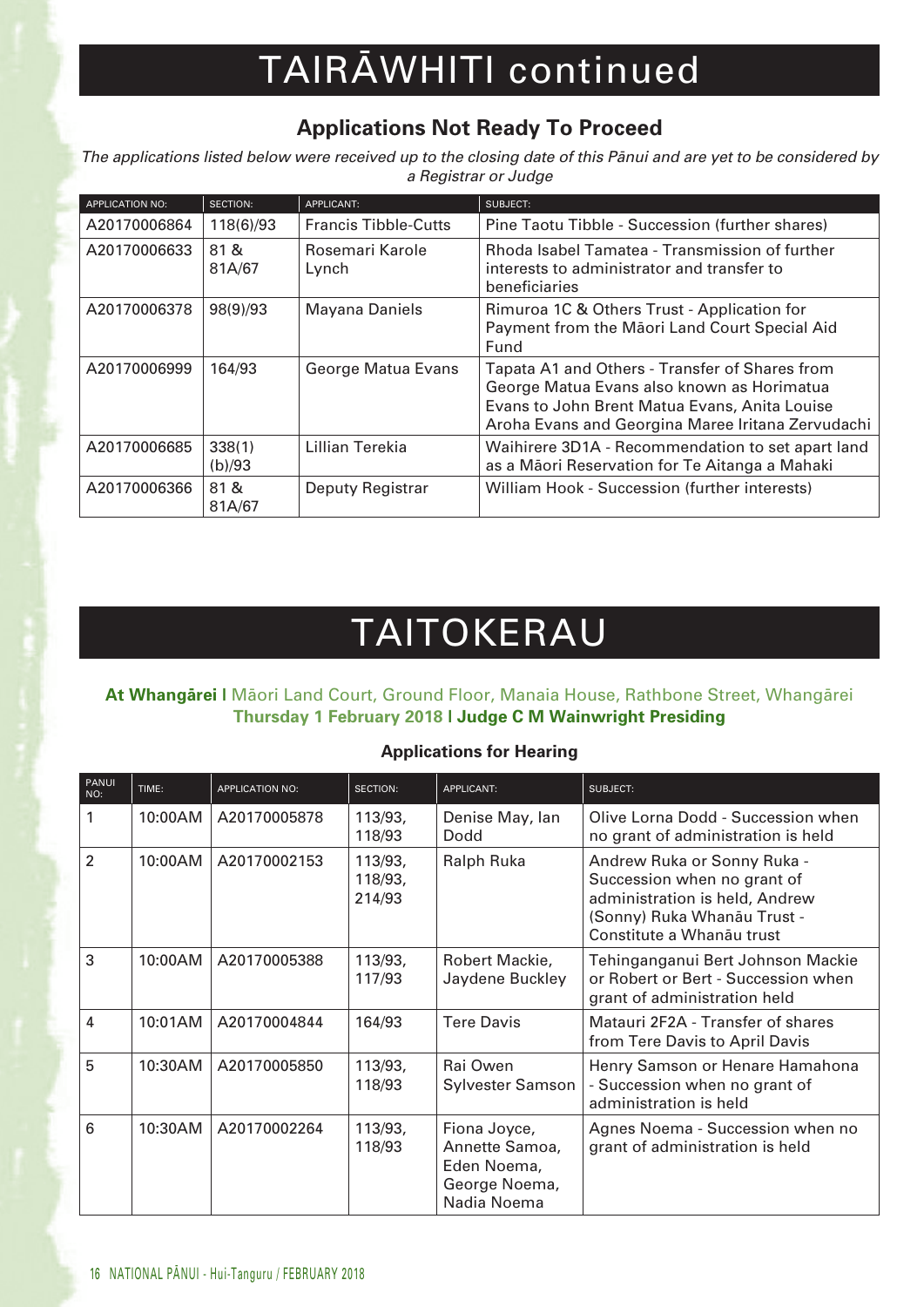| PANUI<br>NO:   | TIME:   | APPLICATION NO: | SECTION:          | APPLICANT:                                       | SUBJECT:                                                                                                                                                                                                                                                                                         |
|----------------|---------|-----------------|-------------------|--------------------------------------------------|--------------------------------------------------------------------------------------------------------------------------------------------------------------------------------------------------------------------------------------------------------------------------------------------------|
| $\overline{7}$ | 10:30AM | A20170006745    | 113/93,<br>117/93 | <b>Dianne Alldred</b>                            | Waima Dolly Craig or Waima Tare<br>Williams or Waima Williams -<br>Succession                                                                                                                                                                                                                    |
| 8              | 10:31AM | A20170005938    | 165/93            | <b>Andrew Boon</b>                               | Maata Keri or Mata Keri or Mata<br>Keri Tito - Vesting of interest held in<br>representative capacity                                                                                                                                                                                            |
| 9              | 11:00AM | A20170005174    | 113/93,<br>117/93 | June Salle                                       | Jane Janey Heni Salle or Jane Salle<br>or Jane Heni Salle - Succession when<br>grant of administration is held                                                                                                                                                                                   |
| 10             | 11:01AM | A20170006784    | 113/93,<br>118/93 | Susan Kauwhata                                   | Queenie Peri Kauwhata or Queenie<br>Peri or Kuini Enoka Peri - Succession                                                                                                                                                                                                                        |
| 11             | 11:01AM | A20170006785    | 113/93,<br>118/93 | Susan Kauwhata                                   | Hemi Hare Manihera Kauwhata or<br>Timi Kauwhata or Jim Kauwhata or<br>Jimi Kauwhata - Succession                                                                                                                                                                                                 |
| 12             | 11:02AM | A20170004877    | 244/93            | <b>Aroha Walters</b>                             | Aroha Iritana Walters/Williams<br>Whanau Trust - Variation of Trust                                                                                                                                                                                                                              |
| 13             | 11:30AM | A20170005494    | 113/93,<br>118/93 | Parengarenga<br>Pene                             | Roopu Reipa Pene - Succession when<br>no grant of administration is held                                                                                                                                                                                                                         |
| 14             | 11:31AM | A20170006361    | 239/93            | Ma-Cherie<br>Cvitanovich                         | Whakamaharatanga Morehu Heke<br>Whanāu Trust - Replace Chris Heke,<br>Rameka Heke, Mary Archibald,<br>Linda Robinson, Moera Ashburn,<br>Lionel Bellas and Add Ma-Cherie<br>Cvitanovich, Dearne Williams,<br>Maryanne Bellas, Spencer Bellas,<br>Rozeena Korewha, Stewart Macqueen<br>as Trustees |
| 15             | 11:32AM | A20170006325    | 239/93,<br>338/93 | Leilani Payne                                    | Te Pupuke K2 - Replace Maungaroa<br>Toetoe, Darryl Hape, Jordan Paul and<br>Add David Arama, Teresa Purutanga,<br>Lisette Rawson as Trustees of Te<br>Tahaawai Marae                                                                                                                             |
| 16             | 11:33AM | A20170006584    | 239/93            | Karen Nicholas                                   | Mahimahi E5 Ahu Whenua Trust -<br>Retire George Royal and Add George<br>Royal as Trustee                                                                                                                                                                                                         |
| 17             | 12:00PM | A20170005693    | 315/93            | <b>Far North District</b><br>Council             | Utakura No.7 - Create an easement                                                                                                                                                                                                                                                                |
| 8              | 12:00PM | A20170006676    | 135/93            | John Mahanga                                     | Ketenikau A1B2 - Change from Māori<br>freehold land to General land by<br>status order                                                                                                                                                                                                           |
| 19             | 12:00PM | A20160005220    | 18(1)<br>(a)/93   | <b>Gloria Steer</b>                              | Whangaruru Whakaturia 1D10B2<br>- Determination of ownership of<br>dwelling                                                                                                                                                                                                                      |
| 20             | 01:30PM | A20160005819    | Reg 21/94         | <b>Rhondell McGuire</b>                          | Puhipuhi 5C5 - Inquiry into<br>administration of reservation                                                                                                                                                                                                                                     |
| 21             | 01:30PM | A20160006241    | 244/93            | Cushla Smith,<br>Susanne<br>Waetford             | Pera James & Mange Whanau Trust -<br>Variation of trust                                                                                                                                                                                                                                          |
| 22             | 02:00PM | A20170001938    | 328/93            | Jaimee Harris                                    | Waihou A1B2B - Occupation order                                                                                                                                                                                                                                                                  |
| 23             | 02:30PM | A20150002529    | 238/93            | <b>Gregory Barron</b><br><b>Patrick McDonald</b> | Pakiri G - Enforcement of obligations<br>of Pakiri G Ahu Whenua Trust                                                                                                                                                                                                                            |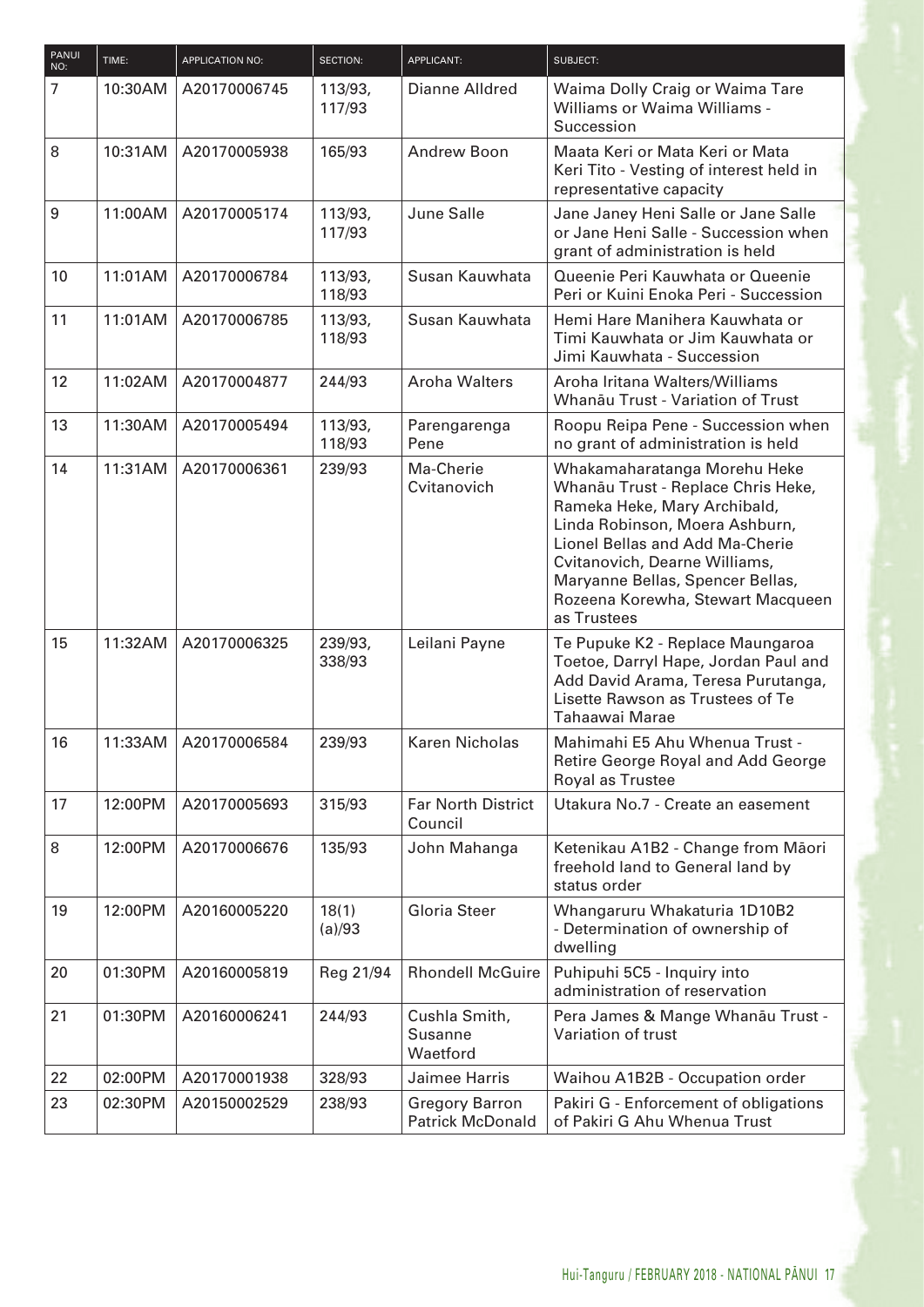# TAITOKERAU continued

## **At Kaikohe |** Courtroom 2, Ministry of Justice, District Court, 21 Station Road, Kaikohe **Thursday 8 February 2018 | Judge M P Armstrong Presiding**

## **Applications for Hearing**

| PANUI<br>NO: | TIME: | <b>APPLICATION NO:</b> | SECTION:          | APPLICANT: | SUBJECT:                                                                       |
|--------------|-------|------------------------|-------------------|------------|--------------------------------------------------------------------------------|
| 26           |       | 10:00AM   A20170006902 | 113/93,<br>118/93 | Tai        | Phillip Edward Te   Joseph Henry Rei or Henare Joseph<br>  Te Tai - Succession |

## **Applications which have been decided without notice**

*The following applications have been decided without prior notice in the Pänui. If you think that you have been adversely affected by this process and wish to make representations on the application, you must notify the Court in writing by 4 pm on the 1st of February 2018 and specify brief details of your concerns. The Court may, if it cannot otherwise address those concerns, order that the application be reheard.*

| <b>PANUL</b><br>NO: | <b>APPLICATION NO:</b> | SECTION:  | APPLICANT:                                                 | SUBJECT:                                                  |
|---------------------|------------------------|-----------|------------------------------------------------------------|-----------------------------------------------------------|
| 24                  | A20170006788           | 98(9)/93  | <b>Audrey Biester</b>                                      | Lot 17 DP 61631 - Special Aid                             |
| 25                  | A20170005135           | 78A(7)/67 | Mereheni Manuel,<br>William Manuel,<br><b>Brian Manuel</b> | Charles Edward Manuel - Succession (Further<br>Interests) |

## **Applications Not Ready To Proceed**

*The applications listed below were received up to the closing date of this Pänui and are yet to be considered by a Registrar or Judge*

| <b>APPLICATION NO:</b> | SECTION:          | APPLICANT:                                                                              | SUBJECT:                                                                                                                          |
|------------------------|-------------------|-----------------------------------------------------------------------------------------|-----------------------------------------------------------------------------------------------------------------------------------|
| A20170007258           | 113/93,<br>118/93 | <b>Hikumutu Shortland</b><br>(Mackey)                                                   | (Te) Kupae Ngawati also known as (Te) Kupai<br>Ngawati or Kupae Hare Ngawati or Kupai Shortland -<br>Succession                   |
| A20170006845           | 113/93,<br>118/93 | Cheryl-Marie Ihaka                                                                      | Annie Hine Ihaka or Ani or Annie Kake or Hine Ani<br>Ihaka - Succession                                                           |
| A20170006699           | 113/93,<br>118/93 | Ngatote Eruera Pirini<br>& Ngawai Erika<br>Akuhata Whanau<br>Trust                      | Aroha Noa Dudley nee Pirini - Succession                                                                                          |
| A20170006983           | 239/93            | Joanna Fifita                                                                           | Babbington Whanau Trust - Replace Te Whiwhi<br>Vivian Babbington and Add James Potai, Chris<br>babbington, Yvonne Toa as Trustees |
| A20170006901           | 113/93,<br>118/93 | <b>Tracey Lazarus</b>                                                                   | Celia Lazarus or Celia Edith Lazarus - Succession                                                                                 |
| A20170006702           | 113/93,<br>118/93 | Debra Metcalfe                                                                          | <b>Christine Howearth - Succession</b>                                                                                            |
| A20170007282           | 117/93            | David Jeff O'Brien                                                                      | Colin Rex O'Brien - Succession Order                                                                                              |
| A20170006786           | 113/93,<br>118/93 | Lorraine Saunders                                                                       | Dianne Sandra Suanders or Diane Sandra Hill -<br>Succession                                                                       |
| A20170006889           | 113/93,<br>118/93 | Hinerangi Pene                                                                          | Hari or Hare Wairua Charlie Para - Succession                                                                                     |
| A20170006815           | 113/93,<br>118/93 | Michael Algar, Brian<br>Algar, Dion Algar,<br>Timothy Algar,<br><b>Chantelle Girvan</b> | Heather Mary Dickey or Tiki nee Algar nee Drysdale -<br>Succession when no grant of Administration is held                        |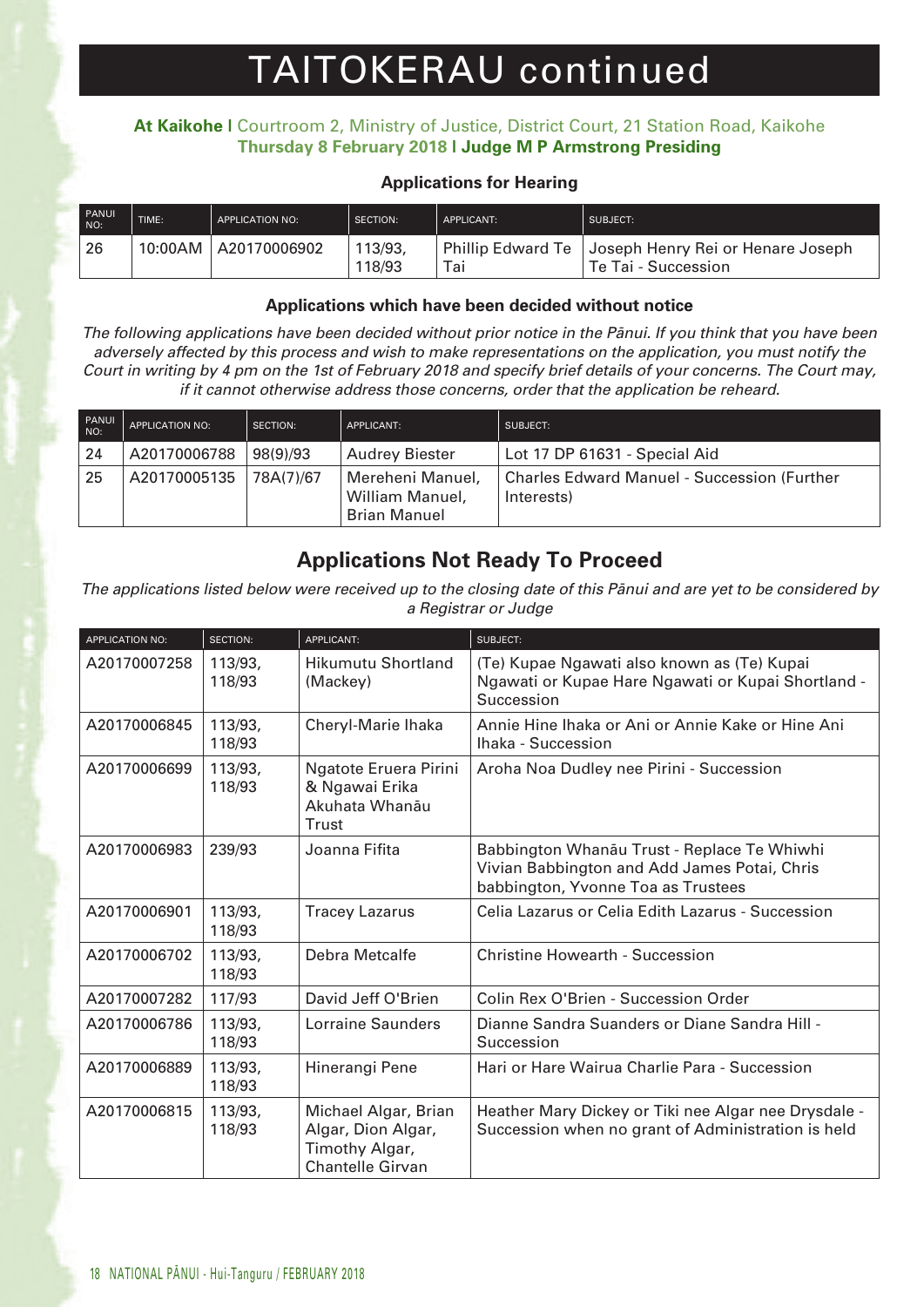| <b>APPLICATION NO:</b> | SECTION:          | APPLICANT:                                                                               | SUBJECT:                                                                                                                                                                                                                                         |
|------------------------|-------------------|------------------------------------------------------------------------------------------|--------------------------------------------------------------------------------------------------------------------------------------------------------------------------------------------------------------------------------------------------|
| A20170007071           | 239/93            | Donna-mia Hewett                                                                         | Heeni Patene Tawhai Whanāu Trust - Replace Heeni<br>Ross, Lawrence Ross and Add Daniel Edmond, Huia<br>Siope, Samuel Hewett, Moetu Hewett, Shania Tawhai,<br>Mary Edmonds and Takana Wilson as Trustees                                          |
| A20170007029           | 239/93            | <b>Athleen Barlow</b>                                                                    | Jade Huston Pou Te Rata Kaitiaki Trust - Replace<br>Athleen Barlow as trustee                                                                                                                                                                    |
| A20170006843           | 239/93            | <b>Darren Collins</b>                                                                    | Kahuwhero Herepete Whanāu Trust - Replace Mark<br>Brown and Add Deena Taylor as trustees                                                                                                                                                         |
| A20170007206           | 214/93            | <b>Conrad Smith</b>                                                                      | Kapehu I and other blocks - Constitute the Robert &<br>Carol Ihaka Smith Whanau Trust in respect of the<br>interests of Conrad Isaac Smith, Nathan Smith and<br>Daniel Smith as trustees                                                         |
| A20170007257           | 113/93,<br>117/93 | Hiku Mutu Mackey                                                                         | Katarina Shortland also known as Rina Rongo<br>Paraone or Rina Rongo Hirini Paraone or Rina<br>Hoterene or Rina Rongo or Katarina Rongo or Rina<br>Moriki or Katarina Moriki - Succession                                                        |
| A20170006984           | 214/93            | Jasmine Church                                                                           | Kia Maia Whanāu Trust - Constitute a Whanāu trust                                                                                                                                                                                                |
| A20170006763           | 128/93            | Deputy Registrar                                                                         | Kohatutaka 3D1 - Consolidation order                                                                                                                                                                                                             |
| A20170007252           | 214/93            | Mei or May Taki Kiwi<br>Paraha or Lemon or<br>Remana                                     | Kohatutaka 6A 12B1 and other blocks - Constitute<br>the Mei Lemon Whanau Trust in respect of interests<br>of Mayvis Elisha Moses, Evelyn Paul-Lemon, Simon<br>Remana also known as Sam Lemon, Jack Lemon and<br>Mase Juanita Colenso as Trustees |
| A20170007299           | 113/93,<br>118/93 | <b>Elizabeth May Tane</b>                                                                | Kote Temepara Mtai Tane also known as Temepaea<br>Tane, Temepara Apiata, Kote Temepara Mitai Apiata<br>or Temepara Mitai Heihei - Succession                                                                                                     |
| A20170007236           | 113/93,<br>118/93 | Carli Elizabeth Te<br>Hira                                                               | Lia Rona Johnston - Succession Order                                                                                                                                                                                                             |
| A20170006788           | 98(9)/93          | <b>Audrey Biester</b>                                                                    | Lot 17 DP 61631 - Special Aid                                                                                                                                                                                                                    |
| A20170006890           | 164/93            | Paul Pirini                                                                              | Mangamuka West 3K1A - Transfer of shares from<br>Paul Pirini to Kara Pirini                                                                                                                                                                      |
| A20170007365           | 21/94             | Rachel Witana,<br>Martha Shepherd,<br>Robina Karanga,<br>Jean Jones, Jemima<br>Winikerei | Mangamuka West 3R - Mangamuka Marae Review of<br>a Māori Reservation                                                                                                                                                                             |
| A20170006955           | 150A(4)/93        | <b>Thomson Wilson Law</b>                                                                | Maruata 2B2 - Noting: Surrender of Lease                                                                                                                                                                                                         |
| A20170006956           | 150A(3)<br>(b)/93 | <b>Thomson Wilson Law</b>                                                                | Maruata 2B2 - Noting: Licence to occupy                                                                                                                                                                                                          |
| A20170007024           | 19(1)(a)/93       | <b>Geraldine Baker</b>                                                                   | Matauri X Incorporation - Injunction                                                                                                                                                                                                             |
| A20170007265           | 98(9)/93          | <b>Geraldine Baker</b>                                                                   | Matauri X Incorporation - Special Aid                                                                                                                                                                                                            |
| A20170007303           | 113/93,<br>118/93 | <b>Chan Harris</b>                                                                       | Maude Magrette Harris also known as Maud Margette<br>Harris or Hereora Poati or Maud Birch or Mrs Stan<br>Harris - Succession                                                                                                                    |
| A20170007129           | 113/93,<br>118/93 | Moriana Wynyard                                                                          | Morehu Phillips or Morehu Raiti Phillips (Otene) -<br>Succession                                                                                                                                                                                 |
| A20170007368           | 239/93            | Mahianaarangi<br>Reihana-Kopa                                                            | Motatau 2 Section 15 - Add Mei Ngarimu Maihi in<br>replacement of Matua Hanita Ranga Maihi, Percy<br>Tipene and Maisie Cherrington as trustees of the<br>Pokere Ahu Whenua Trust                                                                 |
| A20170007373           | 328/93            | Kerenepu (Kere) Croft                                                                    | Motatau 5E14B3B - Occupation by Kerenepu (Kere)<br>Croft                                                                                                                                                                                         |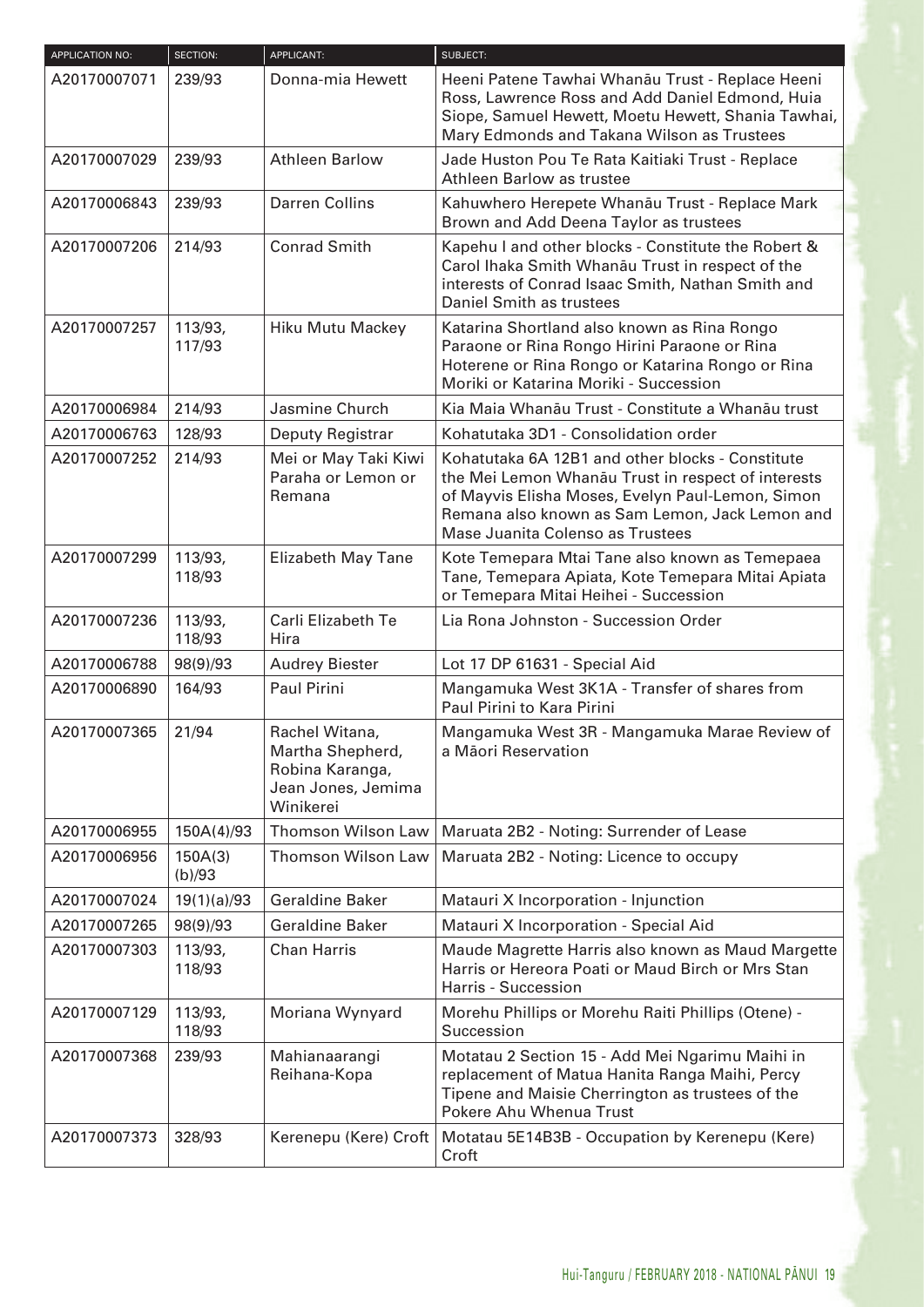## **Applications Not Ready To Proceed**

*The applications listed below were received up to the closing date of this Pänui and are yet to be considered by a Registrar or Judge*

| <b>APPLICATION NO:</b> | <b>SECTION:</b>   | APPLICANT:                                         | SUBJECT:                                                                                                                                                                                                                                                                                                                                                                           |  |
|------------------------|-------------------|----------------------------------------------------|------------------------------------------------------------------------------------------------------------------------------------------------------------------------------------------------------------------------------------------------------------------------------------------------------------------------------------------------------------------------------------|--|
| A20170007001           | 113/93,<br>118/93 | Eileen Matthews,<br>Raymond Matthews,<br>Jean Mark | Murray Jackson Pere Mismah Matthews - Succession                                                                                                                                                                                                                                                                                                                                   |  |
| A20170007101           | 18(1)(a)/93       | Regina & Wiremu<br>Shepherd Whanau<br><b>Trust</b> | Otangaroa 1B3 - Determination of ownership of a<br>house                                                                                                                                                                                                                                                                                                                           |  |
| A20170007298           | 239/93            | Leslie Wakefield                                   | Pehiaweri B1B Ahu Whenua Trust - Replace Hemi<br>Kake, Bonnie Jade Kake and Jury Kake with Christina<br>Kake, Sharon Tana and Te Otinga Jean Ashby as<br>trustees                                                                                                                                                                                                                  |  |
| A20170007229           | 113/93,<br>118/93 | Jocelyn King                                       | Pouroto Hakopa Ngawhau; Pouroto Koroi; Pouroto<br>Koroi Ngawhau - Succession Order                                                                                                                                                                                                                                                                                                 |  |
| A20170006746           | 18(1)(a)/93       | Marama Morehu-<br><b>Batiyaka</b>                  | Pukeatua F3 - Determine ownership of dwelling                                                                                                                                                                                                                                                                                                                                      |  |
| A20170006700           | 164/93            | <b>Taukiri Dudley</b>                              | Punakitere 2B2B & 4 Others - Transfer of shares from<br>Erika Edwards, Hemi Pirini, Martin Edwards, Wikitoria<br>Nikora, Martha Hoppe to the Ngatote Eruera Pirini &<br>Ngawai Erika Akuhata Whanāu Trust                                                                                                                                                                          |  |
| A20170006954           | 214/93            | Raymond George<br>Dickeson                         | Reginald Herbert and Patricia Margret Dickeson<br>Whanāu Trust - Constitute a Whanāu trust                                                                                                                                                                                                                                                                                         |  |
| A20170006814           | 113/93,<br>118/93 | Susan Hughes                                       | Ripeka Maihi Maaka - Succession                                                                                                                                                                                                                                                                                                                                                    |  |
| A20170007233           | 113/93,<br>118/93 | <b>Howard Alan</b><br>Eramiha                      | Ripirata Eramiha - Succession Order                                                                                                                                                                                                                                                                                                                                                |  |
| A20170006926           | 239/93            | John Timoti-Hohaia                                 | Ririwha Ahu Whenua Trust - Replace Adrian Tua,<br>Bill Zielinski, Denis Tua, Evelyn McGuire, Edward<br>Tauroa, Joan Fenton, Ned Pomana, Rata Murray,<br>Des Rudolph, Wake Tua and Add Rihari Dargaville as<br><b>Trustees</b>                                                                                                                                                      |  |
| A20170007297           | 113/93,<br>118/93 | Renee Raina Takirua<br>Pari                        | <b>Robert Edward Grant - Succession</b>                                                                                                                                                                                                                                                                                                                                            |  |
| A20170007327           | 328/93            | Tahurikino Poutu<br>Whanāu Trust                   | Ruapekapeka 6B2C - Application for an Occupation<br>Order in favour of Tahurikino Poutu Whanāu Trust                                                                                                                                                                                                                                                                               |  |
| A20170007328           | 244/93            | <b>Tahurikino Poutu</b><br>Whanau Trust            | Tahurikino Poutu Whanāu Trust - Variation of trust                                                                                                                                                                                                                                                                                                                                 |  |
| A20170006817           | 128/93            | Deputy Registrar                                   | Taimaro (Part) - Consolidated Order                                                                                                                                                                                                                                                                                                                                                |  |
| A20170007205           | 214/93            | Kolini Te Puhi Te<br>Arawa Marysia Tito<br>Monga   | Takahiwai 5F2B2B2 and other blocks - Constitute the<br>Kolini Te Puhi O Te Arawa Tito Monga Whanau Trust<br>in respect of interests of Kolini Te Puhi Tito Monga<br>Ogle, Serena Te Ataarangi Amiria o te Karaka Petal<br>Ogle-Parker, Te Reimana Jason Ogle, Te Pou Tiriao<br>O Tainui Arthur David Ogle, Challis Te Pou Tiriau o<br>Tanui Ogle and Damus Jayden Ogle as trustees |  |
| A20170006787           | 164/93            | Lucille Spring,<br>Doreen Rihari                   | Takou Block - Transfer shares from Lucille Spring to<br>Dorren Rihari                                                                                                                                                                                                                                                                                                              |  |
| A20170006762           | 86/93             | Deputy Registrar                                   | TapaPānui B4A1 Māori Reserve - Amendment to<br>Court record                                                                                                                                                                                                                                                                                                                        |  |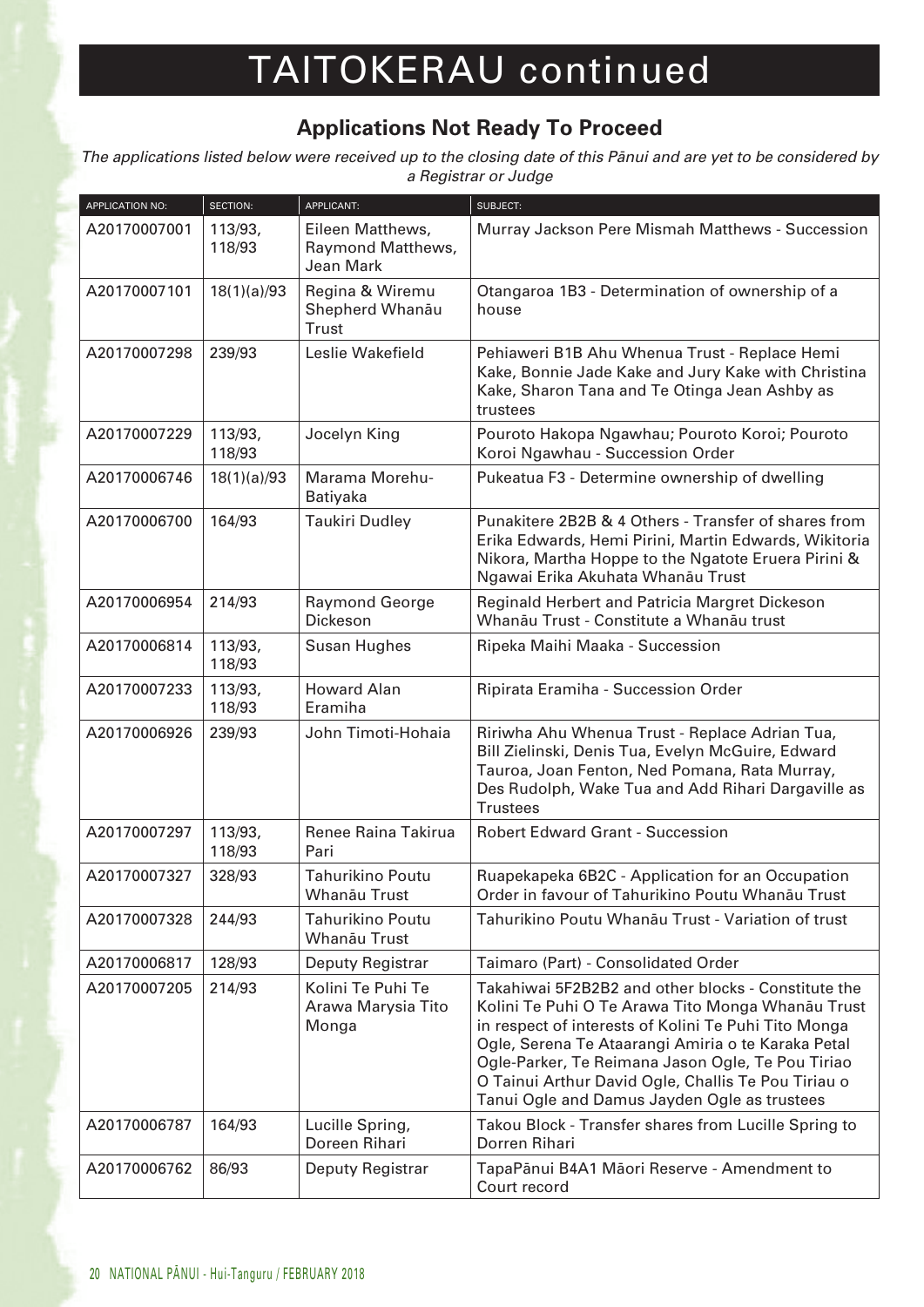| <b>APPLICATION NO:</b> | SECTION:                     | APPLICANT:                                      | SUBJECT:                                                                                                                                                                                            |
|------------------------|------------------------------|-------------------------------------------------|-----------------------------------------------------------------------------------------------------------------------------------------------------------------------------------------------------|
| A20170007136           | 45/93                        | Deputy Registrar                                | Taraire 1V - Application to the Chief Judge                                                                                                                                                         |
| A20170007072           | 239/93                       | Louisiana Elia                                  | Te Kaitiaki O Nga Uri E Wha Whanau Trust - Replace<br>Brian Barnes, Ruiroa Waa and Add Christine Marsh,<br>Anthony Dunn as Trustees                                                                 |
| A20170007100           | 239/93,<br>338(7)/93         | <b>Tania Moriarty</b>                           | Te Komiti Z2B (Nga Tai Whakarongorua Marae) -<br>Replace Joanne Kersey, Jo-Anna Poa, Dianne Marsh,<br>Kathrine Diamond and Add Erana Fenton, Emily<br>Ashby, Rowena Keates as trustees              |
| A20170006698           | 330/93                       | <b>Taukiri Dudley</b>                           | Te Konoti B4A3B2 - Cancel occupation order                                                                                                                                                          |
| A20170007256           | 239/93                       | Wally Te Huia                                   | Te Kopere Whanāu Trust - Replace Louis Wayne Te<br>Huia and add Jason Kevin Te Huia, Riki Rose Te Huia-<br>Webb, Raenard Lindsay Tunuiarangi Te Huia and<br>Bernadette Piki Te Ora Webb as trustees |
| A20170006813           | 239/93                       | Matilda Bercic                                  | Te Puna Topu O Hokianga Ahu Whenua Trust - Add<br>Debbie Martin as trustee                                                                                                                          |
| A20170006846           | 113/93,<br>118/93            | Cheryl-Marie Ihaka                              | Te Raora Pouaka Ihaka or Raroa Ihaka or Te Raroa<br>Ihaka - Succession                                                                                                                              |
| A20170006903           | 131/93,<br>231/93            | Ngati Kawa Taituha                              | Te Ti A - Determine status of land and Review of trust                                                                                                                                              |
| A20170006904           | 239/93,<br>338(7)/93         | Ngati Kawa Taituha                              | Te Tii A - Replace Hinewhare Harawira, Emma Gibbs-<br>Smith, Mereawaroa Davies as trustees of Te Tii<br>Waitangi Marae                                                                              |
| A20170007326           | 86/93                        | Deputy Registrar                                | Te Tii Mangonui A1A - Amendment of Court record<br>for incorrect name recorded                                                                                                                      |
| A20170007073           | 150B/93                      | <b>Thomson Wilson Law</b>                       | Te Tii Tapuaetahi No 10 - Noting: Discharge of<br>Mortgage                                                                                                                                          |
| A20170007074           | 150B/93                      | <b>Thomson Wilson Law</b>                       | Te Tii Tapuaetahi No 10 - Noting: Transfer                                                                                                                                                          |
| A20170006925           | 113/93,<br>118/93            | Flora Falanaki                                  | Te Waka Totopipi Lena Raina McLeod-Mustart or<br>Te Waka McLeod or Te Waka Mustart or Te Waaka<br>Mustart or Te Waka McLeod-Mustart - Succession                                                    |
| A20170007367           | 118(6)/93                    | Moana Diane Oh                                  | Thomas Rore Grey - Succession (further interests)                                                                                                                                                   |
| A20170007372           | 239/93,<br>338/93            | Reremoana Renata                                | Waiaua Marae - Add / Replace Trustees to Waiaua<br>Marae                                                                                                                                            |
| A20170007308           | 18(1)(a)/93                  | Dianah Peterken,<br>June Romana                 | Waima C37A - Determination of ownership of a<br>dwelling                                                                                                                                            |
| A20170007027           | 98(3)/93                     | <b>East Brewster</b><br>Lawyers                 | Waima D15 (Injunction) - Application seeking special<br>aid (A20170003579)                                                                                                                          |
| A20170006701           | 113/93,<br>118/93,<br>214/93 | Jason Pairama,<br>Shannon Livingstone           | Wayne Dick - Succession and constitute a Whanau<br>trust                                                                                                                                            |
| A20170007371           | 214/93                       | Erica Lee Manga,<br>William John Manga          | William Robert Hone Manga - Constitute the William<br>Robert Hone Manga Whanau Trust and appoint Erica<br>Lee Rolleston, William John Manga and Stuart Barry<br>Manga as trustees                   |
| A20170007235           | 113/93,<br>117/93            | Cypress Goli Ashby,<br>Aiyana Lorraine<br>Ashby | Wini Isaac Ashby - Succession when grant of<br>Administration hel                                                                                                                                   |
| A20170006844           | 113/93,<br>118/93            | Montina Pihema                                  | Wiremu Oneroa Matiu Pihema - Succession                                                                                                                                                             |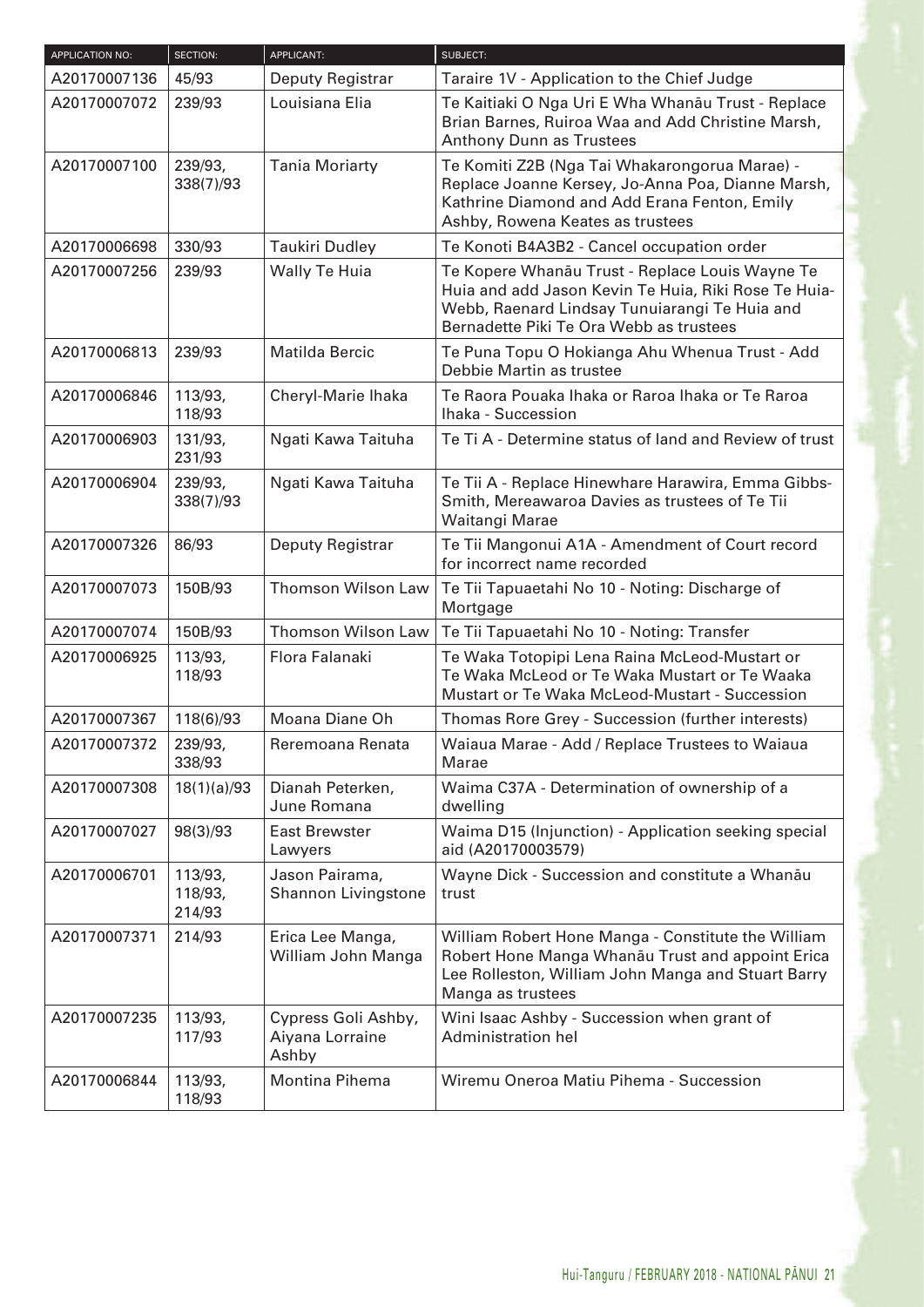# TÄKITIMU

## **At Hastings |** Maori Land Court, 2nd Floor, Heretaunga House, Cnr Lyndon Rd & Warren St, Hastings **Thursday 1 February 2018 | Judge L R Harvey Presiding**

| <b>PANUI</b><br>NO: | TIME:   | APPLICATION NO: | SECTION:          | APPLICANT:                                                                                 | SUBJECT:                                                                                                                                                                                                                                                                 |
|---------------------|---------|-----------------|-------------------|--------------------------------------------------------------------------------------------|--------------------------------------------------------------------------------------------------------------------------------------------------------------------------------------------------------------------------------------------------------------------------|
| 1                   | 10:00AM | A20170006164    | 113/93,<br>117/93 | <b>Te Miini Mete</b><br><b>Tipuna Smith</b>                                                | Raiha-Ani Smith also known as<br>Raiha Ani Elizabeth-Anne Rangihuna<br>Maxwell or Liz Smith - Transfer of<br>deceased's interest from Awhina<br>Aroha Pirihi (Baldwin), Tiwai Rei,<br>Hineawe Peach Smith and lan<br>Noel Stirling as administrators to<br>beneficiaries |
| 2                   | 10:00AM | A20170006167    | 113/93,<br>118/93 | Te Miini Mete<br><b>Tipuna Smith</b>                                                       | Te Miini Smith also known as Mini<br>Smith or Mini Mete or Temiini Mete -<br>Succession                                                                                                                                                                                  |
| 3                   | 10:00AM | A20170006879    | 113/93,<br>117/93 | <b>Sherry Ann</b><br>Thompson                                                              | Cecelia Hinehou Thompson also<br>known as Hinehou Tuhi Kerepeti<br>or Hinehau Cecelia Thompson or<br>Hinehou Cecelia Gilbert or Hinehou<br>Cecelia Thompson or Hinehou<br>Thompson - Succession                                                                          |
| $\overline{4}$      | 10:00AM | A20170006873    | 113/93,<br>117/93 | <b>Pauline Bennett</b>                                                                     | Minnie Heni Tuuta also known as<br>Heni Minnie Tuuta or Minnie Tuuta or<br>Minnie Heeni Tuuta - Succession                                                                                                                                                               |
| 5                   | 10:15AM | A20170007197    | 113/93,<br>118/93 | Rangimaria<br>Lena Saranna<br>Hammond                                                      | Raymond Wairau - Succession                                                                                                                                                                                                                                              |
| 6                   | 10:15AM | A20170006524    | 113/93,<br>118/93 | <b>Pirihira Nettie</b><br>Veronica Hamiora                                                 | Te Manu Maharanui also known as<br>Joseph Hamiora - Succession                                                                                                                                                                                                           |
| $\overline{7}$      | 10:15AM | A20170006968    | 113/93,<br>118/93 | Jean-Pierre<br>Joseph Rawhiti<br>Hallaux, Tamati<br>Jean-Louise<br><b>Baptisle Hallaux</b> | Hinemoa Hallaux-Paku also known as<br>Madame Hinemoa Haleau or Hinemoa<br>Paku or Hinemoa Hallaux - Succession                                                                                                                                                           |
| 8                   | 10:15AM | A20170007056    | 113/93,<br>118/93 | Laura Karere Tuhi                                                                          | Tamihana Tuhua Tuhi - Succession                                                                                                                                                                                                                                         |
| $\boldsymbol{9}$    | 10:30AM | A20170006564    | 113/93,<br>118/93 | Colleen Materoa<br>Meihana                                                                 | Phillip Meihana also known as Whiri<br>Te Meihana or Phillip Taylor Meihana<br>- Succession                                                                                                                                                                              |
| 10                  | 10:30AM | A20170007058    | 113/93,<br>118/93 | Martha Ruira<br>Peka, David<br>Royden Jury                                                 | Ramari Te Uri also known as Ramari<br>Te Uri Maranga or Ramari Rukuwau<br>Te Uri or Maureen Jury - Succession                                                                                                                                                            |
| 11                  | 10:30AM | A20170007141    | 113/93,<br>118/93 | <b>Melanie Nuku</b>                                                                        | Nan Mamae Kohurangi Nuku also<br>known as Mamae Kahurangi Nuku or<br>Nan Whiu or Mamae Whiu - Succesion                                                                                                                                                                  |
| 12                  | 10:30AM | A20170007118    | 113/93,<br>118/93 | Stephanie Wati                                                                             | Thomas Winitana Nuku Solomon also<br>known as Thomas Pratt or Thomas<br>Parata - Succession                                                                                                                                                                              |
| 13                  | 10:45AM | A20170007140    | 113/93,<br>118/93 | Dene Koroki Kire                                                                           | William Kire also known as Wiremu<br>Kire - Succession                                                                                                                                                                                                                   |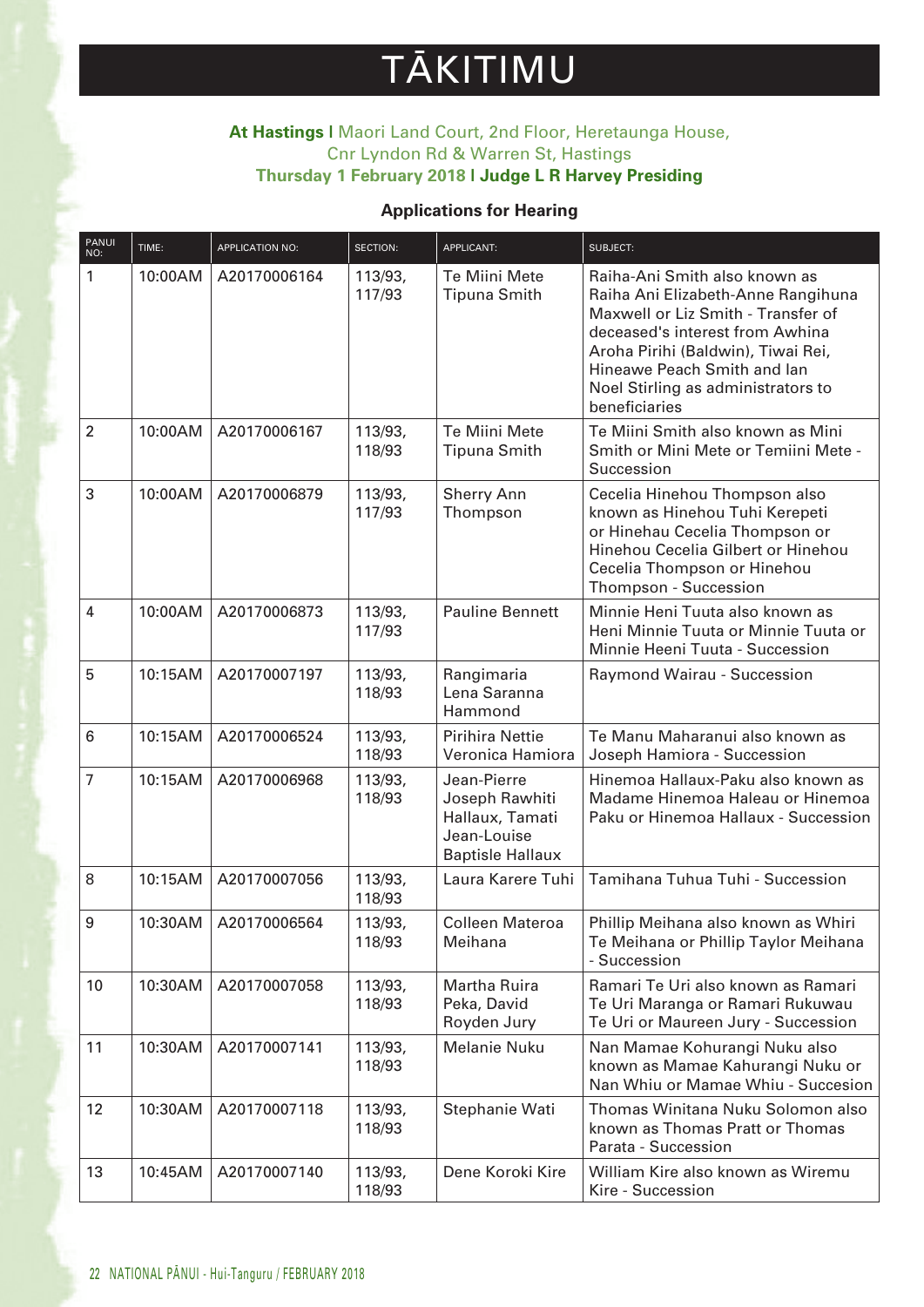| PANUI<br>NO: | TIME:   | <b>APPLICATION NO:</b> | SECTION:                     | APPLICANT:                                                                       | SUBJECT:                                                                                                                                                                                                                                                                                                                                                                           |
|--------------|---------|------------------------|------------------------------|----------------------------------------------------------------------------------|------------------------------------------------------------------------------------------------------------------------------------------------------------------------------------------------------------------------------------------------------------------------------------------------------------------------------------------------------------------------------------|
| 14           | 10:45AM | A20170007142           | 113/93,<br>118/93,<br>214/93 | Harry Smauel<br>Broughton                                                        | Te Ao Ranapia also known as Te Ao<br>Kohi Ranapia or Mrs Te Ao Broughton<br>or Annie Broughton or Annie Te Ao<br>Broughton - Succession and constitute<br>a whanau trust                                                                                                                                                                                                           |
| 15           | 10:45AM | A20170006376           | 113/93,<br>118/93            | Tepaea Tahau                                                                     | Maia Harawena Sullivan - Succession                                                                                                                                                                                                                                                                                                                                                |
| 16           | 10:45AM | A20170006721           | 113/93,<br>118/93            | <b>Herbert William</b><br>Hura                                                   | Angelus Te Rangitukuamai Hura also<br>known as Angelus Te Rangi Hura<br>or Angel Te Rangitukuamai Hura -<br>Succession                                                                                                                                                                                                                                                             |
| 17           | 11:00AM | A20170005094           | 133/93                       | <b>Edward Ernest</b><br><b>Roberts</b>                                           | Lot 2 Deposited Plan 28133, Lot<br>4 Deposited Plan 3351 and Lot 1<br>Deposited Plan 28311- General land to<br>Maori freehold land                                                                                                                                                                                                                                                 |
| 18           | 11:10AM | A20170007143           | 214/93                       | Georgina Moetai<br>Ormsby, Theresa<br>Alberta Crampton                           | Rotopounamu No 1B 2A and other<br>blocks - Constitue the Georgina<br>Moetai Ormsby Whanau Trust in<br>repect of the interests of Dallan Farr<br>Ormsby, Lyle Heath Ormsby, Theresa<br>Alberta Crampton and Traci Shaaron<br>Coxhead as trustees                                                                                                                                    |
| 19           | 11:20AM | A20170006518           | 214/93                       | <b>Casey Fryer</b>                                                               | Allotment 131 Town of Richmond<br>(Richmond Town Allot 131) -<br>Constitute the Hare Wirikake/Wirikake<br>Phillips/Piripi Whanau Trust in the<br>interest of Tina Drinnan, Donna Dally,<br>Daniel Phillips, Michael Phillips,<br>Eugene Phillips, Gaylene Philips,<br>Lionel Phillips, Nathanael Phillips and<br>appoint Casey Fryer, Donna Dally and<br>Caleste Dally as trustees |
| 20           | 11:30AM | A20170007292           | 215/93,<br>219/93,<br>220/93 | Peter Bloor                                                                      | Waipuka 2N - constitute an ahu<br>whenua trust and appoint trustees                                                                                                                                                                                                                                                                                                                |
| 21           | 11:40AM | A20170004693           | 164/93                       | <b>Ben Pohatu</b><br>Tawhai                                                      | Motuaruhe 2A - Transfer of shares<br>from Wirepa Tekuru Tawhai to Ben<br>Pohatu Tawhai                                                                                                                                                                                                                                                                                             |
| 22           | 11:50AM | A20170006565           | 244/93                       | <b>Tipene Matua</b><br>Tutaki                                                    | Eparaima B2B, B2A and B1<br>Ahuwhenua Trust - Variation of trust                                                                                                                                                                                                                                                                                                                   |
| 23           | 12:00PM | A20170006783           | 214/93                       | <b>Rochelle Hine</b><br>James Phillips                                           | Heiotahoka No 2B - Constitue the<br>Waikohu Te Pairi Whanau Trust in<br>respect of Heta Hiraka Hiriwerteri<br>Te Pairi, Te Waiarangi Kareti Tania<br>Phillips, Rochelle Hine Jamie Phillips,<br>Creedence James Phillips and Keita<br><b>Tawera Philips as trustees</b>                                                                                                            |
| 24           | 12:00PM | A20170006782           | 241/93                       | <b>Rochelle Phillips</b><br>& Leah Ahlers                                        | Tom and Hine Te Pairi Whanau Trust<br>- Partial termination of trust in respect<br>of the interests of Waikohu, also<br>known as Leah Ahlers or Nee Te Pairi                                                                                                                                                                                                                       |
| 25           | 12:10PM | A20170007124           | 164/93                       | <b>Arnold Robert</b><br>Wallis, Graeme<br>Richard<br>Mansfield,<br>Seungmin Kang | Awarua 2C13D and other blocks -<br><b>Transfer shares from Arnold Robert</b><br><b>Wallis and Graeme Richard Mansfield</b><br>to Daniel Mark Wiremu Ratana and<br>Carol Rebecca Ann Bradnock                                                                                                                                                                                       |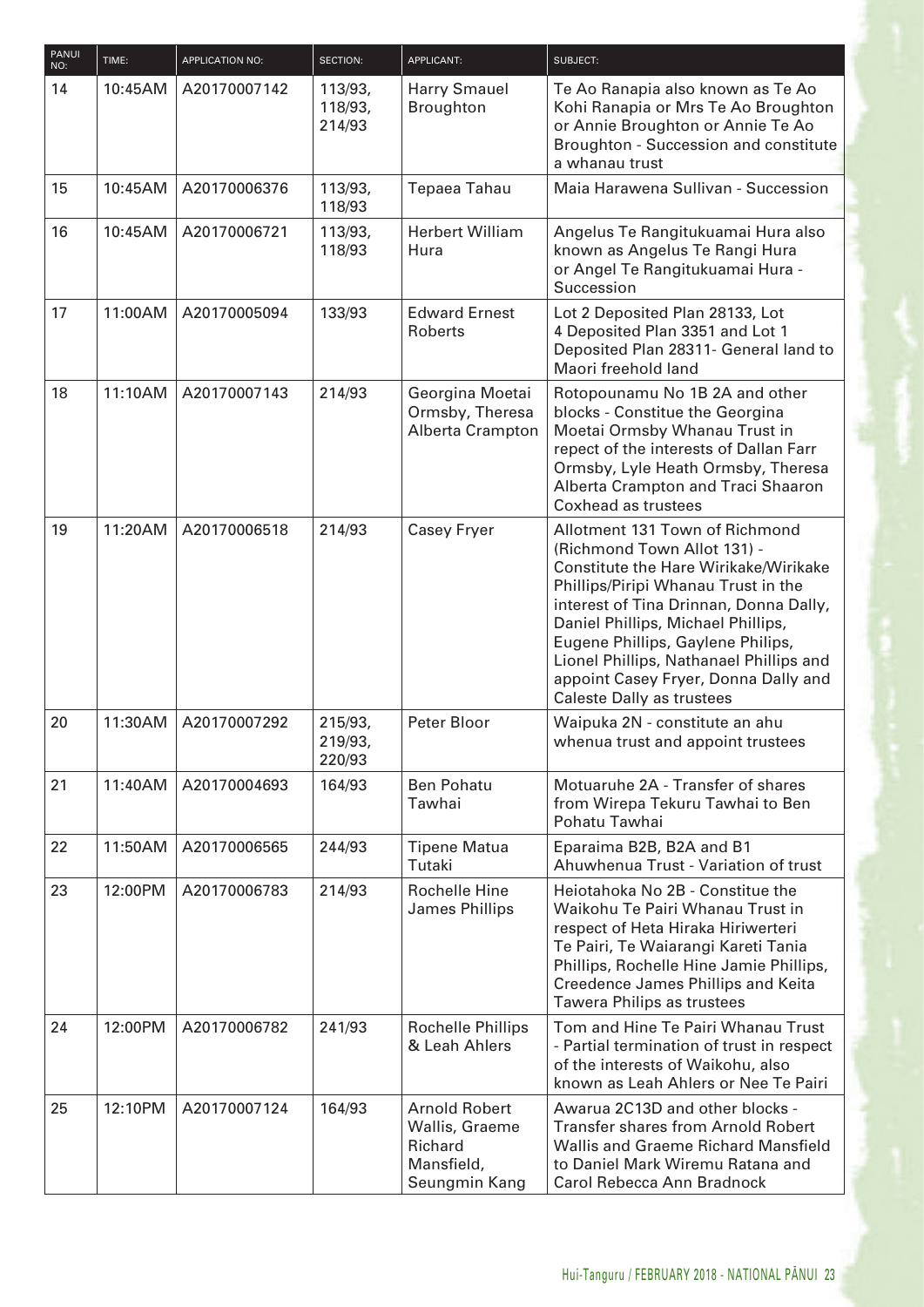# TÄKITIMU continued

## **At Hastings |** Maori Land Court, 2nd Floor, Heretaunga House, Cnr Lyndon Rd & Warren St, Hastings **Thursday 1 February 2018 | Judge L R Harvey Presiding**

## **Applications for Hearing**

| PANUI<br>NO: | TIME:   | APPLICATION NO: | SECTION:          | APPLICANT:                       | SUBJECT:                                                                                                                                                                                                           |
|--------------|---------|-----------------|-------------------|----------------------------------|--------------------------------------------------------------------------------------------------------------------------------------------------------------------------------------------------------------------|
| 26           | 12:20PM | A20170006681    | 164/93            | Laurence Russell<br>Callam       | Tapairu 13E and other blocks -<br><b>Transfer shares from Laurence Russell</b><br>Callam to Beverley Frances Te Huia<br>and 2 others                                                                               |
| 27           | 12:30PM | A20170003840    | 164/93            | Wero Karena                      | Whangaruru Whakaturia 1D6B1 -<br>Transfer of shares from Wero Karena<br>to Tamaar Taupiri Karena                                                                                                                   |
| 28           | 12:40PM | A20170007116    | 220/93,<br>239/93 | <b>Mana Tomlins</b>              | Lot II DP18677 Block - Vesting general<br>land in Mana Tomlins as trustee of<br>the Mana Tomlins Whanau Trust, and<br>add Sean Guy Bothamley Tomlins and<br><b>Grayson Travis Bothamley Tomlins as</b><br>trustees |
| 29           | 02:15PM | A20170006696    | 239/93            | Tau Te Poutu Tata                | Tautorutekau Wiripina Whanau Trust<br>- Replace Wiripina Tata with Roy Peter<br>Tata, Rosalie Wiripina Luke and Shona<br>Lichelle Marama Bishop as trustees                                                        |
| 30           | 02:25PM | A20170006520    | 239/93            | Janine Brightwell                | Ranui Brightwell Whanau Trust - Add<br>Apikara Brightwell as trustee                                                                                                                                               |
| 31           | 02:35PM | A20170006809    | 239/93            | Margaret Akata<br><b>McGuire</b> | Taumarunui Township K2 Trust -<br>Reduce the trustees by removing<br>Darrel Ashley Hall as trustee                                                                                                                 |
| 32           | 02:35PM | A20170006808    | 239/93            | Margaret Akata<br><b>McGuire</b> | Chadwick Family Trust - Reduce the<br>trustees by removing Darrel Ashley<br>Hall as trustee                                                                                                                        |
| 33           | 02:45PM | A20170004323    | 231/93            | <b>Maori Trustee</b>             | Pourerere B No 1 Block - Review of<br>Pourerere B1 Trust                                                                                                                                                           |
| 34           | 02:45PM | A20170006911    | 231/93,<br>244/93 | <b>Maori Trustee</b>             | Tutaekara Section 115 Lot 10 - Review<br>of Tutaekara Section 115 Lot 10 Trust<br>and Variation of trust                                                                                                           |
| 35           | 02:45PM | A20160006403    | 244/93            | <b>Maori Trustee</b>             | Patangata 3B2A - Variation of trust                                                                                                                                                                                |
| 36           | 03:00PM | A20170005756    | 289/93            | Angus McPhail                    | Kairakau 1F3(part) - Partition<br>(Respondent: Angus McPhail)                                                                                                                                                      |
| 37           | 03:15PM | A20170007144    | 67/93,<br>237/93  | Sandre Logan                     | Rakautatahi 2B2 Ahu Whenua<br>Trust - Judicial conference and seek<br>directions                                                                                                                                   |

## **At Masterton |** Ministry of Justice, District Court, Crn of Dixon Street & Park Avenue, Masterton **Friday 9 February 2018 | Judge M J Doogan Presiding**

| PANUI<br>NO: | TIME: | <b>APPLICATION NO:</b> | SECTION:                     | APPLICANT:  | SUBJECT:                                                                                                                             |
|--------------|-------|------------------------|------------------------------|-------------|--------------------------------------------------------------------------------------------------------------------------------------|
| 38           |       | 11:00AM   A20170006642 | 113/93.<br>118/93,<br>220/93 | Stacey Hape | <b>Graham Michael Hurunui - Succession</b><br>and vesting further interests into<br>the David Rewi and Manu Rauhihi<br>Hurunui Trust |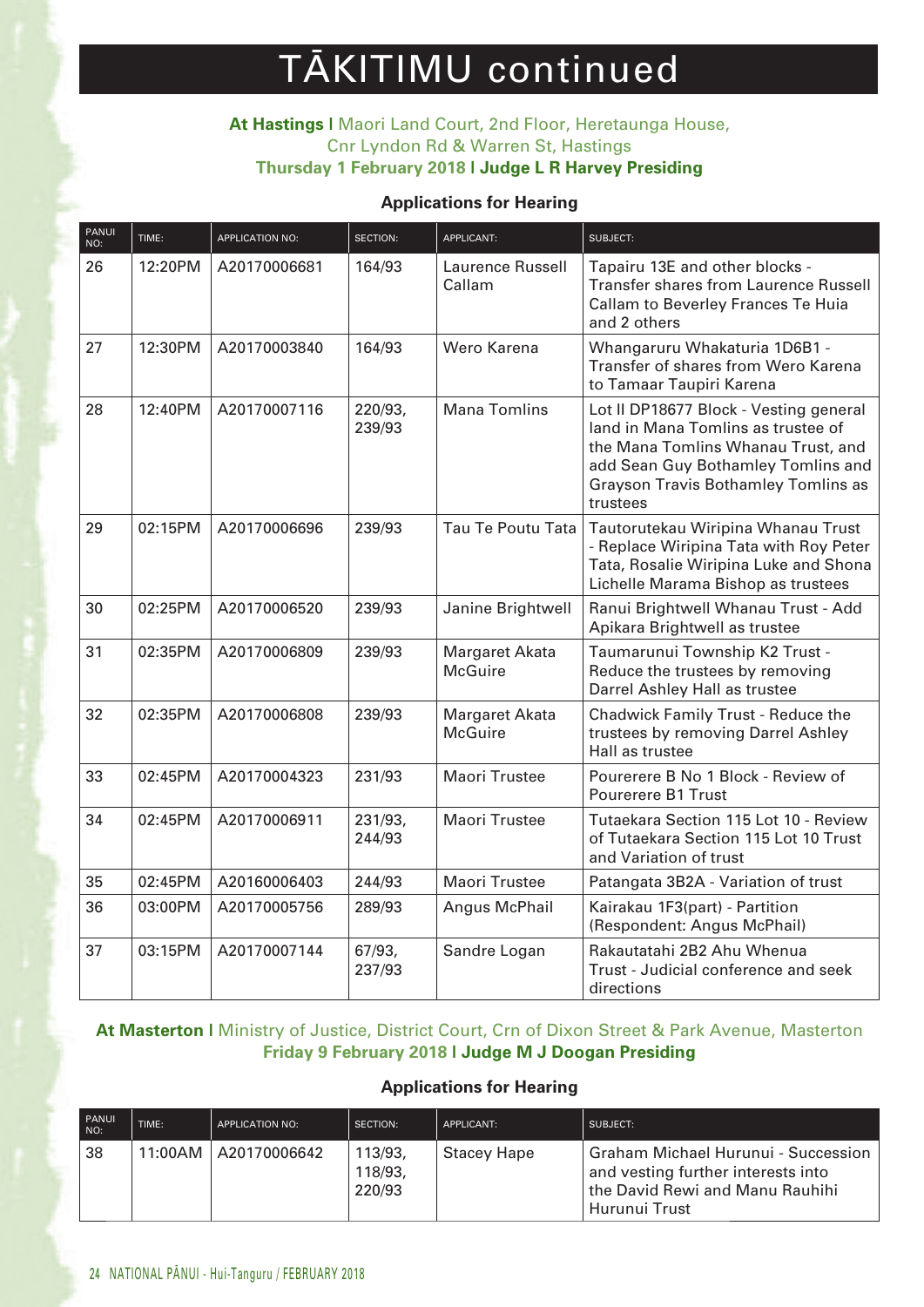| <b>PANUI</b><br>NO: | TIME:   | <b>APPLICATION NO:</b> | <b>SECTION:</b>   | <b>APPLICANT:</b>       | SUBJECT:                                                                                                                                                               |
|---------------------|---------|------------------------|-------------------|-------------------------|------------------------------------------------------------------------------------------------------------------------------------------------------------------------|
| 39                  | 11:05AM | A20170007079           | 131/93            | Warren Reiri            | Manga-A-Kuta - Determination of<br>status of land                                                                                                                      |
| 40                  | 11:10AM | A20170006986           | 239/93            | Mary Sylvia Nunn        | Hurunuiorangi X Residue - Add<br>Wiremu Lou Waata as trustee                                                                                                           |
| 41                  | 11:15AM | A20170006982           | 239/93            | Mary Sylvia Nunn        | Hinana 9B Ahuwhenua Trust - Add<br>Wiremu Lou Waata as trustee                                                                                                         |
| 42                  | 11:20AM | A20170007075           | 239/93            | <b>Sharon Lee Perry</b> | The Hilton Stanley Parker Whanau<br>Trust - Replace Bernard Hart Parker<br>and Warren Hilton Parker with<br>Stephen Richard Parker and Natasha<br><b>Sheree Thomas</b> |
| 43                  | 11:30AM | A20170007063           | 231/93            | Ngaere Webb             | Kawa Kawa 1D2 Trust - Review of<br>Kawa Kawa 1D2 Trust                                                                                                                 |
| 44                  | 11:45AM | A20150001827           | 238/93            | Registrar               | Whakataki 3B3 & 3B4 block -<br>Enforcement of obligations of<br>Whakataki 3B3 & 3B4 Ahu Whenua<br>trust                                                                |
| 45                  | 11:45AM | A20160006019           | 316/93,<br>322/93 | Demetrius<br>Potangaroa | Whakataki 3B3 and 3B4 block - Lay out<br>roadway and cancel a roadway                                                                                                  |

# **Applications Not Ready To Proceed**

*The applications listed below were received up to the closing date of this Pänui and are yet to be considered by a Registrar or Judge*

| <b>APPLICATION NO:</b> | SECTION:             | APPLICANT:                   | SUBJECT:                                                                                                                                                                                         |
|------------------------|----------------------|------------------------------|--------------------------------------------------------------------------------------------------------------------------------------------------------------------------------------------------|
| A20170007121           | 87/93                | Dee Harris                   | Dee Harris - Amendment of Court record for<br>incorrect spelling of name                                                                                                                         |
| A20170006513           | 118(6)/93            | Deputy Registrar             | George Pita Flood, also known as Georgie Pita Flood<br>or George Flood - Succession (further interest)                                                                                           |
| A20170006373           | 118(6)/93            | <b>Ernest Louise Hubbard</b> | Hine also known as Hinehou or Hinehau Midwood<br>or Maxwell Hubbard or Hinewou Waiwhata<br>Midwood or Hinehou Waiwhakaata Maxwell or<br>Nancy Hinehou Hubbard - Succession (further<br>interest) |
| A20170006683           | 118(6)/93            | Maria Olive Harvey           | Hinehukua Sullivan also known as Nuku Sullivan or<br>Hinenukua Sullivan or Nuku Reweti or Hineinukua<br>Sullivan or Hinenuka Sullivan - Succession (further<br>interests)                        |
| A20170006522           | 118(6)/93            | Kotahitanga Wirihana         | Hinerua Hill also known as Hinerua Paora or Hinerua<br>Wilson or Lucy Wilson - Succession (further interest)                                                                                     |
| A20170006679           | 118(6)/93            | Maadi Alua Karena            | John William Hesketh - Succession (further interest)                                                                                                                                             |
| A20170007054           | 118(6)/93            | Maria Olive Harvey           | Joseph Te Otane Reti also known as Hone Reti<br>Kakau or Tiotane Reti Kaukau - Succesion (further<br>interest)                                                                                   |
| A20170006938           | 98(9)/93             | <b>Cara Bennett</b>          | Kairakau 1F3 (Part) - Application for payment from<br>Maori Land Court Special Aid Fund                                                                                                          |
| A20170006965           | 87/93                | Ngahina Raima<br>Haronga     | Ngahina Raina Haronga - Amendment of name to<br>Ngahina Raima Haronga                                                                                                                            |
| A20170006641           | 118(6)/93,<br>165/93 | <b>Tipene Matua Tutaki</b>   | Ngarangi Whakaupoko Tutaki Nopera - Succession<br>(further interest)                                                                                                                             |
| A20170007263           | 86/93                | Deputy Registrar             | Owen Tinirau Akuira - Amendment of the Court<br>record (A20160006839 & A20170003816)                                                                                                             |
| A20170006515           | 86/93                | Maggie Robson<br>Haagart     | Pukepoto 8B15A - Amendment of Court Record                                                                                                                                                       |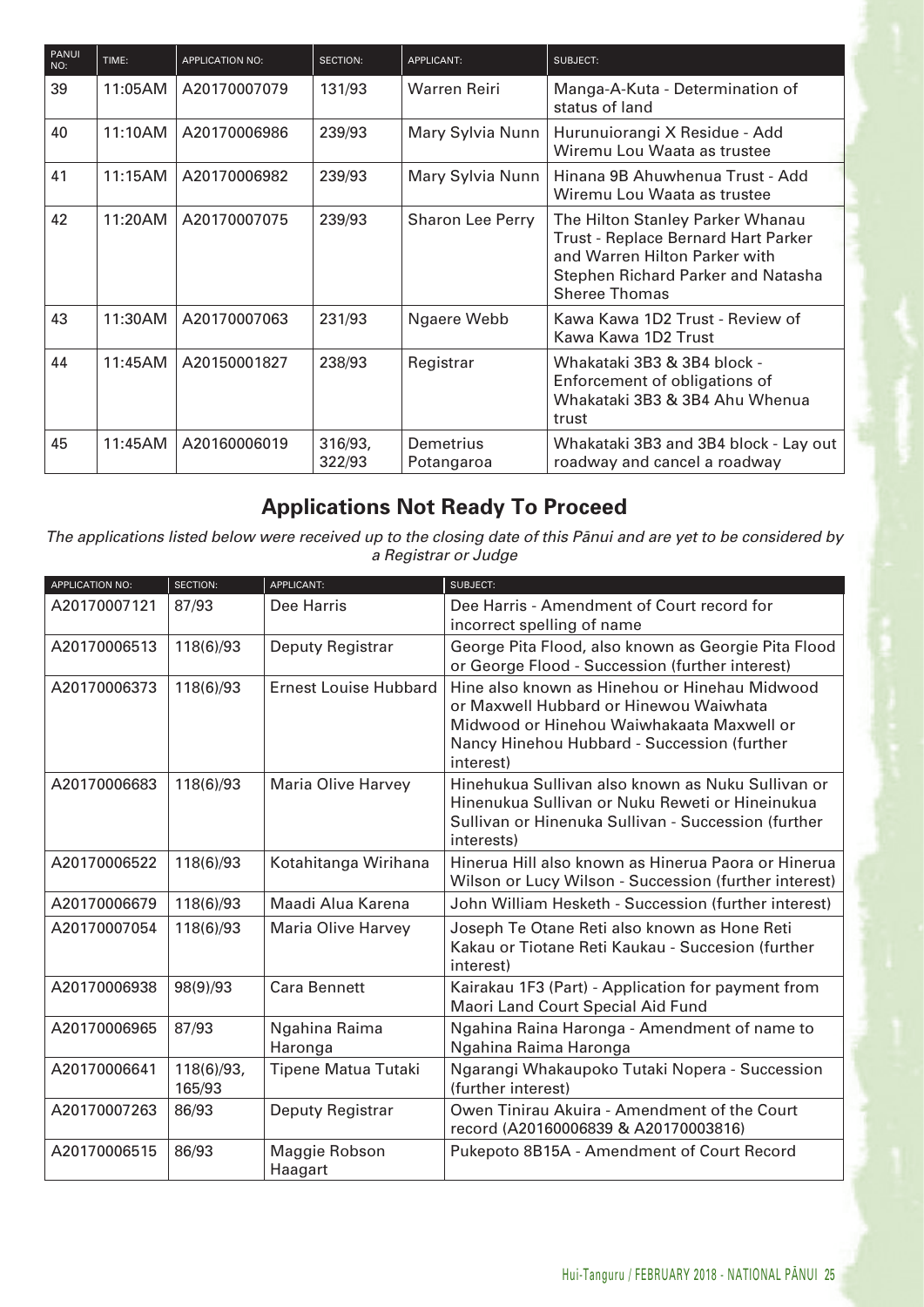# TÄKITIMU continued

## **Applications Not Ready To Proceed**

*The applications listed below were received up to the closing date of this Pänui and are yet to be considered by a Registrar or Judge*

| <b>APPLICATION NO:</b> | <b>SECTION:</b> | APPLICANT:               | SUBJECT:                                                                                                                                               |
|------------------------|-----------------|--------------------------|--------------------------------------------------------------------------------------------------------------------------------------------------------|
| A20170006695           | 86/93           | Registrar                | Section 1 Block XII Owahanga SD being part<br>Mataikona 1E (Papauma Maori Reservation) -<br>Amendment of Court Record for incorrect shares<br>recorded |
| A20170006963           | 118(6)/93       | Ngahina Raima<br>Haronga | Tangi Apatu Haronga also known as Tangi Apatu<br>Tangiora - Succession (further interest)                                                              |
| A20170007102           | 98(9)/93        | Henare Ratima            | Te Haroto 2B2B - Application for payment from<br>Maori Land Court Special Aid Fund for reasonable<br>fees of our lawyer                                |
| A20170007259           | 86/93           | Deputy Registrar         | Te Waru O Noema Matiu - Amendment of Court<br>record (A20160006091)                                                                                    |
| A20170006682           | 86/93           | Deputy Registrar         | Whati Moetu Te Rito-Randell - Amendment of the<br>Court record (A20150004852)                                                                          |

# TE WAIPOUNAMU

## **At Christchurch |** Courtroom 1, Justice and Emergency Services Precinct, 20 Lichfield Street, Christchurch

## **Wednesday 14 February 2018 | Judge P J Savage Presiding**

| <b>PANUI</b><br>NO: | TIME:   | <b>APPLICATION NO:</b> | <b>SECTION:</b>              | <b>APPLICANT:</b>                | SUBJECT:                                                                                                                                                                                                   |
|---------------------|---------|------------------------|------------------------------|----------------------------------|------------------------------------------------------------------------------------------------------------------------------------------------------------------------------------------------------------|
|                     | 10:00AM | A20170005420           | 113/93,<br>118/93            | Matariki Waitai                  | Ira Tamehana Waitai - Succession                                                                                                                                                                           |
| 2                   | 10:00AM | A20170006837           | 113/93,<br>118/93,<br>217/93 | Nathan Joe<br><b>Tamaiparea</b>  | <b>Billy Tamaiparea or William Te</b><br>Kapoua Tamaiparea aslo known<br>as William Te Kapu or Bill Rio -<br>Succession and constitute a kaitiaki<br>trust and appoint Mary Holly<br>Tamaiparea as trustee |
| 3                   | 10:00AM | A20170007043           | 113/93,<br>118/93            | Maero Morehu                     | Pita Tajako Morehu also known as<br>Taiako Te Mapu Pita Haroa Morehu or<br>Peter Morehu - Succession                                                                                                       |
| $\overline{4}$      | 10:00AM | A20170004062           | 113/93,<br>118/93            | Josephine<br><b>Frances Gray</b> | <b>Ronald Harry Gray - Succession</b>                                                                                                                                                                      |
| 5                   | 10:15AM | A20170006138           | 164/93                       | Graham Leonard<br>Lloyd          | Block 10 Section 8 Lords River -<br>Transfer of shares from Graham<br>Leonard Lloyd to Karen Marie Lloyd<br>Griffiths                                                                                      |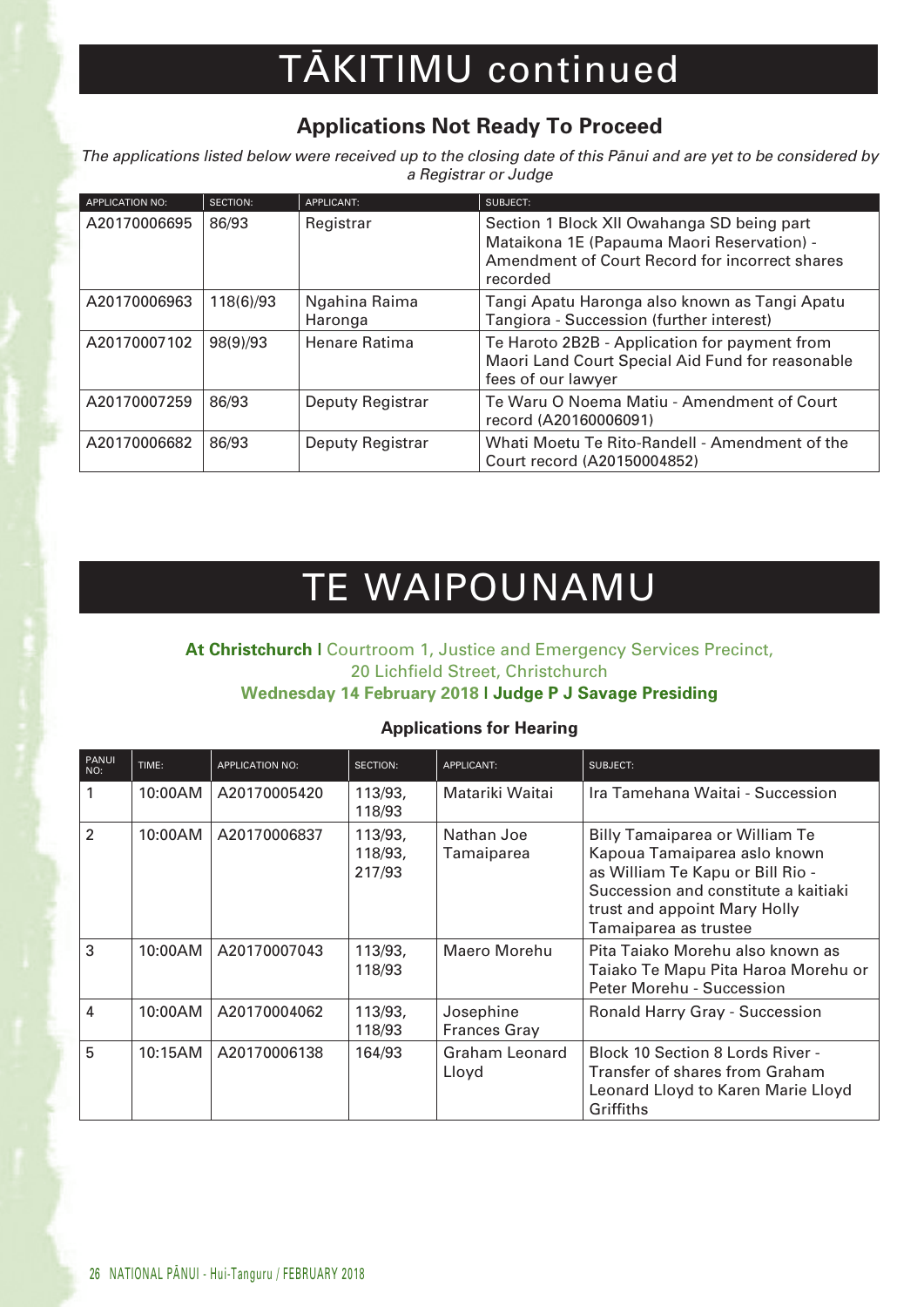| PANUI<br>NO:    | TIME:   | <b>APPLICATION NO:</b> | <b>SECTION:</b>              | APPLICANT:                      | <b>SUBJECT:</b>                                                                                                                                                                                                                                                                                                                                                                          |
|-----------------|---------|------------------------|------------------------------|---------------------------------|------------------------------------------------------------------------------------------------------------------------------------------------------------------------------------------------------------------------------------------------------------------------------------------------------------------------------------------------------------------------------------------|
| $6\phantom{1}6$ | 10:15AM | A20170007284           | 113/93,<br>118/93,<br>214/93 | Margaret<br>Rosemary Bishop     | Catherine Mary Rosmond Macklin -<br>Succession and consitute the Macklin<br>Whanau Trust and appoint Margaret<br>Rosemary Bishop MAcklin, Brendon<br>McIntosh, Eric Thoma Lamont, Brian<br>William Pitcher and Katrina Anne<br>Cavanagh as trustees                                                                                                                                      |
| $\overline{7}$  | 10:15AM | A20170005342           | 113/93,<br>117/93,<br>214/93 | Rani<br>Rangimoekau             | Ruakaka Rangimoekau also known as<br>Ruakaka Maurice, Rua Rangimoekau,<br>Maurice Ruakaka Rangimoekau<br>and Maurice Rangi - Succession<br>and constitute the SRM Whanau<br>Trust in respect of the interests of<br>Ruakaka Rangimoeka and Sharyn<br>Janette Rangimoekau and appoint<br>Sharyn Janette Rangimoekau, Manu<br>Steven Rangimoekau and Rani Maria<br>Rangimoekau as trustees |
| 8               | 10:15AM | A20170004415           | 113/93,<br>118/93,<br>214/93 | Waiiti Tapuwai                  | Daniel Henare Tumeho Bennett -<br>Succession and constitute the Daniel<br>Henare Tumeho Bennett Whanau<br><b>Trust</b>                                                                                                                                                                                                                                                                   |
| 9               | 10:15AM | A20170006828           | 164/93,<br>217/93            | Rangi Tiaho Ruth<br>Bootsma-Hey | Rotopounamu 1B1A - Transfer<br>of shares from Rangi Tiaho Ruth<br>Bootsma-Hey to Jeffrey lan Brett<br>Bootsma and 5 others and constitute<br>a kaitiaki trust and appoint Jeffrey lan<br>Brett Bootsma as trustee                                                                                                                                                                        |
| 10              | 10:30AM | A20170006860           | 214/93                       | Rangi Bootsma                   | Rotopounamu 1B1A - Constiutute<br>the Bootsma-Puna Whanau Trust<br>and appoint Rangi Bootsma-Hey and<br>Jeffrey lan Brett Bootsma as trustees                                                                                                                                                                                                                                            |
| 11              | 10:30AM | A20170006827           | 164/93                       | Paul Mariu                      | Pt Waihi Kahakaharoa IZI ML 4889 -<br>Transfer of shares from Paul Mariu to<br>Manajawhareou Blaikie                                                                                                                                                                                                                                                                                     |
| 12              | 10:30AM | A20170006825           | 239/93                       | Rosana Hine de<br>Thier         | Nga Tawa Whanau Trust - Reducing<br>the trustees by removing William<br>Baker, Pitama Baker, Violet Baker,<br>Sonia Hapi, Tamakino Baker and<br>Moana Williams and replace with<br>Rosana Hine Baker - de Thier and<br>John Whata Baker as trustees                                                                                                                                      |
| 13              | 10:30AM | A20170003337           | 338/93                       | Her Majesty The<br>Queen        | Rapaki 6B2B2 - Recommendation to<br>set aside land as a Maori Reservation                                                                                                                                                                                                                                                                                                                |

# **Applications Not Ready To Proceed**

*The applications listed below were received up to the closing date of this Pänui and are yet to be considered by a Registrar or Judge*

| APPLICATION NO: | SECTION:                     | APPLICANT:                                    | SUBJECT:                                                                                                                                                                                                              |
|-----------------|------------------------------|-----------------------------------------------|-----------------------------------------------------------------------------------------------------------------------------------------------------------------------------------------------------------------------|
| A20170007050    | 113/93,<br>118/93,<br>214/93 | Corina Dorothy<br>Maureen Maniapoto-<br>Kapea | Brian Potaka Maniapoto - Succession and constitute<br>the Brian Maniapoto Whanau Trust and appoint<br>Corina Maniapoto-Kapea, Judith Maniapoto, Brian<br>Maniapoto, John Maniapoto and Ranui Maniapoto<br>as trustees |
| A20170006826    | 113/93,<br>117/93            | <b>Rosalind Anne</b>                          | David Andreas Sutherland also known as David<br>Andrae Sutherland - Succession                                                                                                                                        |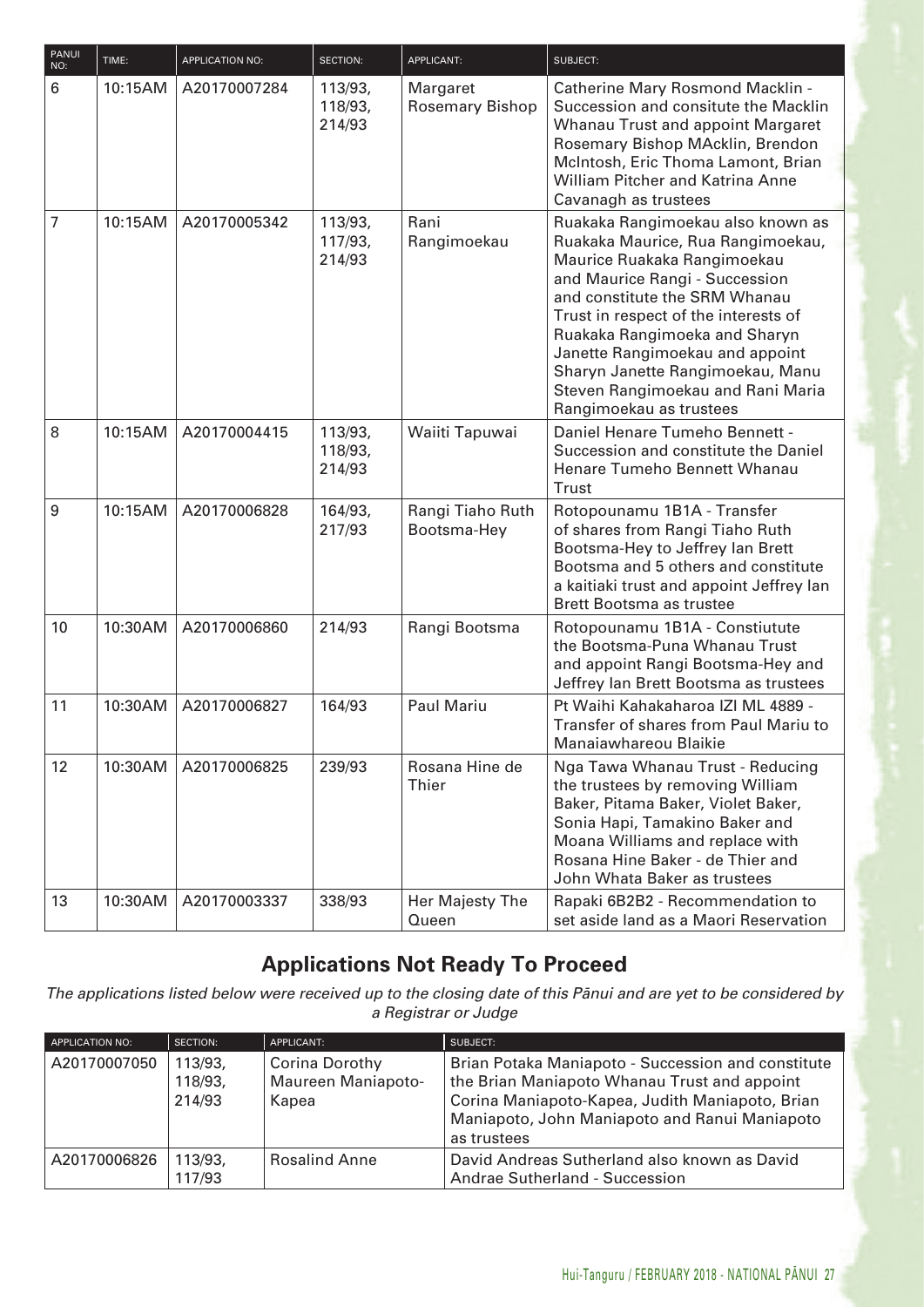## **Applications Not Ready To Proceed**

*The applications listed below were received up to the closing date of this Pänui and are yet to be considered by a Registrar or Judge*

| <b>APPLICATION NO:</b> | SECTION:          | APPLICANT:                        | SUBJECT:                                                                                                                                                         |
|------------------------|-------------------|-----------------------------------|------------------------------------------------------------------------------------------------------------------------------------------------------------------|
| A20170007115           | 113/93,<br>118/93 | <b>Richard Tilsley</b><br>Dickson | David John Dickson - Succession                                                                                                                                  |
| A20170006991           | 81/67,<br>81A/67  | Gregg James<br><b>Brimmicombe</b> | Florence May Bryce - Succession                                                                                                                                  |
| A20170006993           | 113/93,<br>117/93 | Gregg James<br><b>Brimmicombe</b> | Hugh Miller Bryce or Hugh Miller Alexander Bryce -<br>Succession                                                                                                 |
| A20170006992           | 81/67,<br>81A/67  | Gregg James<br><b>Brimmicombe</b> | lan Bryce - Succession                                                                                                                                           |
| A20170007040           | 113/93,<br>118/93 | Faenna Titapu Stanton             | Mere Kipa Clayton - Succession                                                                                                                                   |
| A20170006994           | 113/93,<br>117/93 | Gregg James<br><b>Brimmicombe</b> | Mona Nicholine Brimmicombe - Succession                                                                                                                          |
| A20170007113           | 165/93            | <b>Grant Edwin Dowland</b>        | The Estate of Tatane Alex Tarewai Wesley -<br>Replacing Ian McNabb Douglas as trustee and<br>appointing Race & Douglas Trustees Ltd as the new<br><b>Trustee</b> |
| A20170007053           | 231/93,<br>244/93 | <b>Tiana Thompson</b>             | Wairau Blk XII Section 11C block - Review of Wairau<br>Blk XII Sec 11C Ahu Whenua trust and variation of<br>trust                                                |

# WAIARIKI

## **At Rotorua |** Mäori Land Court, Hauora House, Haupapa Street, Rotorua **Thursday 1 February 2018 | Judge C T Coxhead, Presiding**

| <b>PANUI</b><br>NO: | TIME:   | <b>APPLICATION NO:</b> | SECTION: | <b>APPLICANT:</b>                   | SUBJECT:                                                                                                                                            |
|---------------------|---------|------------------------|----------|-------------------------------------|-----------------------------------------------------------------------------------------------------------------------------------------------------|
|                     | 10:00AM | A20170007086           | 164/93   | Pirihira Christina<br>Janet Fenwick | Mourea Papakainga No.3E No.11B<br>No.7 Section 8 - Transfer of shares<br>from Pirihira Christina Janet Fenwick<br>to Ruihi Te-Aho-o-Te-Rangi Bidois |
| $\mathfrak{p}$      | 10:00AM | A20170006774           | 164/93   | Stephen<br>Whareraupo<br>Papuni     | Allotment 300 Parish of Waioeka<br>- Transfer of shares from Stephen<br>Whareraupo Papuni to David Mokotua<br>Samuel Papuni                         |
| 3                   | 10:00AM | A20170007011           | 164/93   | <b>Patrick Toko</b><br>Habib        | Tauranga Taupō and other blocks -<br>Transfer of shares from Patrick Te<br>Toko Habib to Monica Anne Habib                                          |
| 4                   | 10:00AM | A20170007137           | 164/93   | Maurice William<br><b>Beckett</b>   | Rotohokahoka F Sec 6 and other<br>blocks - Transfer of shares from<br>Maurice William Beckett to Desmond<br><b>William Beckett</b>                  |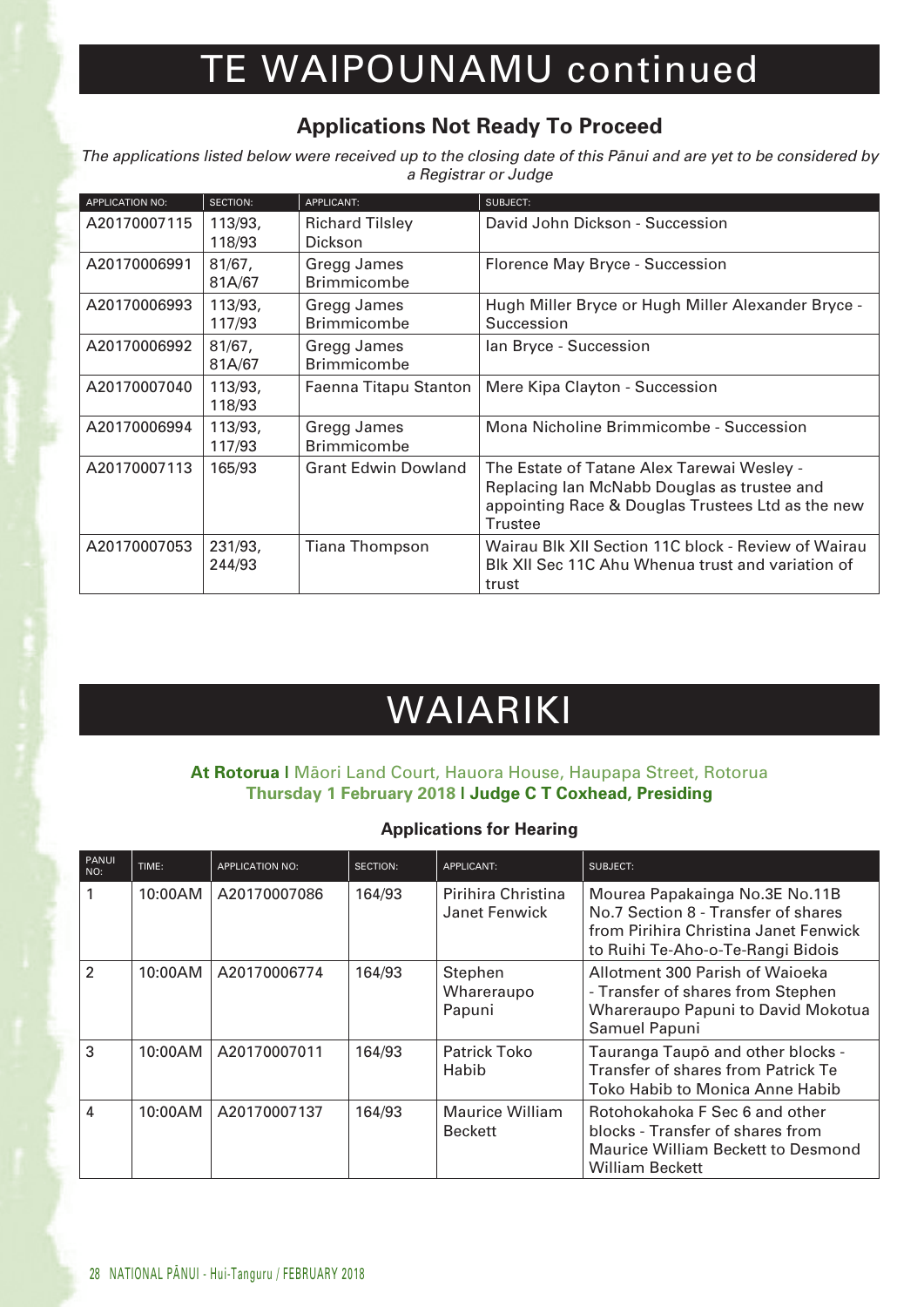| PANUI<br>NO:     | TIME:   | APPLICATION NO: | SECTION:            | APPLICANT:                                                                                                                  | SUBJECT:                                                                                                                                                                                                                                           |
|------------------|---------|-----------------|---------------------|-----------------------------------------------------------------------------------------------------------------------------|----------------------------------------------------------------------------------------------------------------------------------------------------------------------------------------------------------------------------------------------------|
| 5                | 10:15AM | A20170006395    | 164/93              | Laurence Bruce<br>Perenara                                                                                                  | Rotoiti 15 and other blocks - Transfer<br>of shares from Laurence Bruce<br>Perenara to Louis Michael Perenara                                                                                                                                      |
| $\,6\,$          | 10:15AM | A20170006175    | 158,<br>164/93      | Christopher Insley                                                                                                          | Hakota No.5B No.2 - Transfer of<br>shares from Christopher Karamea<br>Insley to Edward Butler                                                                                                                                                      |
| $\overline{7}$   | 10:15AM | A20170007117    | 164/93              | <b>Adelaide Tito</b>                                                                                                        | Paengaroa North D1 B and other<br>blocks - Transfer of shares from<br>Adelaide Margarite Tito nee Raymond<br>to Jordan Arthur John Tito                                                                                                            |
| $\,8\,$          | 10:15AM | A20170006933    | 164/93              | Christine Julia Te<br>Kiri-Phillips                                                                                         | Whakapoungakau 2A2B - Transfer of<br>shares from Christine Julia Te Kiri-<br>Phillips to Angeline Rosina Withers                                                                                                                                   |
| $\boldsymbol{9}$ | 10:30AM | A20170006537    | 239/93              | Merepapuha<br>Panapa                                                                                                        | Ngareiha Kaihau Hamiora<br>WhānauTrust - Remove Merepapuhi<br>Panapa by way of resignation                                                                                                                                                         |
| 10               | 10:30AM | A20170006905    | 113, 118,<br>214/93 | Yarnis Tuterangi<br>Ehaitirau Mehana,<br>Dean Kenneth<br>Terangihapai<br>Kura Mehana,<br><b>Keri-Anne Francis</b><br>Mehana | Mei McMiles or Mei Taia or Mei<br>Mehana - Succession and constitute<br>the Mei McMiles Whānau Trust                                                                                                                                               |
| 11               | 10:30AM | A20170006475    | 118/93              | Ramihia Takao,<br>Michael Morehu<br>Takao                                                                                   | Mutu March Takao - Succession                                                                                                                                                                                                                      |
| 12               | 10:30AM | A20170006755    | 239,<br>240/93      | Rikihana Kingi,<br>Bunny Nicholas,<br>Julie Dinsdale                                                                        | Parehuia Kingi Whānau Trust -<br>Replace Ngaupapa Dinsdale, Marie<br>Paul and Awhina Kitiseni with Julie<br>Dinsdale and Jane Nicholas as<br>trustees and removal of Stacey Hay as<br>trustee                                                      |
| 13               | 10:45AM | A20170006918    | 164/93              | Lucky Rayner                                                                                                                | Te Puke A1 10C 2B2 - Transfer of<br>shares from Lucky Rayner to Koha<br><b>Conrad Daniels</b>                                                                                                                                                      |
| 14               | 10:45AM | A20170006915    | 113,<br>117/93      | Lucky Rayner                                                                                                                | Ngaroma Rayner also known as<br>Ngaroma Raynor or Loma Rayner -<br>Succession                                                                                                                                                                      |
| 15               | 10:45AM | A20170006919    | 164/93              | Lucky Rayner                                                                                                                | Te Puke A1 10C 2B2 - Transfer of<br>shares from Lucky Rayner to Darryl<br>Toara Ngarewha Rayner                                                                                                                                                    |
| 16               | 10:45AM | A20170006916    | 113,<br>118/93      | Lucky Rayner,<br>Michele<br>Wharepouri ODell                                                                                | Owen Rayner - Succession                                                                                                                                                                                                                           |
| 17               | 11:00AM | A20170006998    | 214/93              | <b>Kylie Emery</b>                                                                                                          | Hautu 1B 1B 1B & Other Blocks -<br><b>Constitute the Dianna Pine Ham</b><br>Eketone Whānau Trust in respect<br>of interests of Phillip Eketone, Mark<br>Tawehe Eketone, Stanley Eketone,<br>David Eketone, Reg Eketone & Tania<br>Ryan as trustees |
| 18               | 11:00AM | A20170006282    | 214,<br>220/93      | Rawinia Ruiha<br>McTaggart                                                                                                  | Rawinia Ruiha McTaggart - Constitute<br>the Rawinia Ruiha McTaggart Trust                                                                                                                                                                          |
| 19               | 11:00AM | A20170006944    | 113,<br>117/93      | Douglas James<br>Holley                                                                                                     | Ellen Matewahi Church or Martha<br>Matewai Mariu or Te Rangiataahua<br>Church or Matewai Mariu - Succession                                                                                                                                        |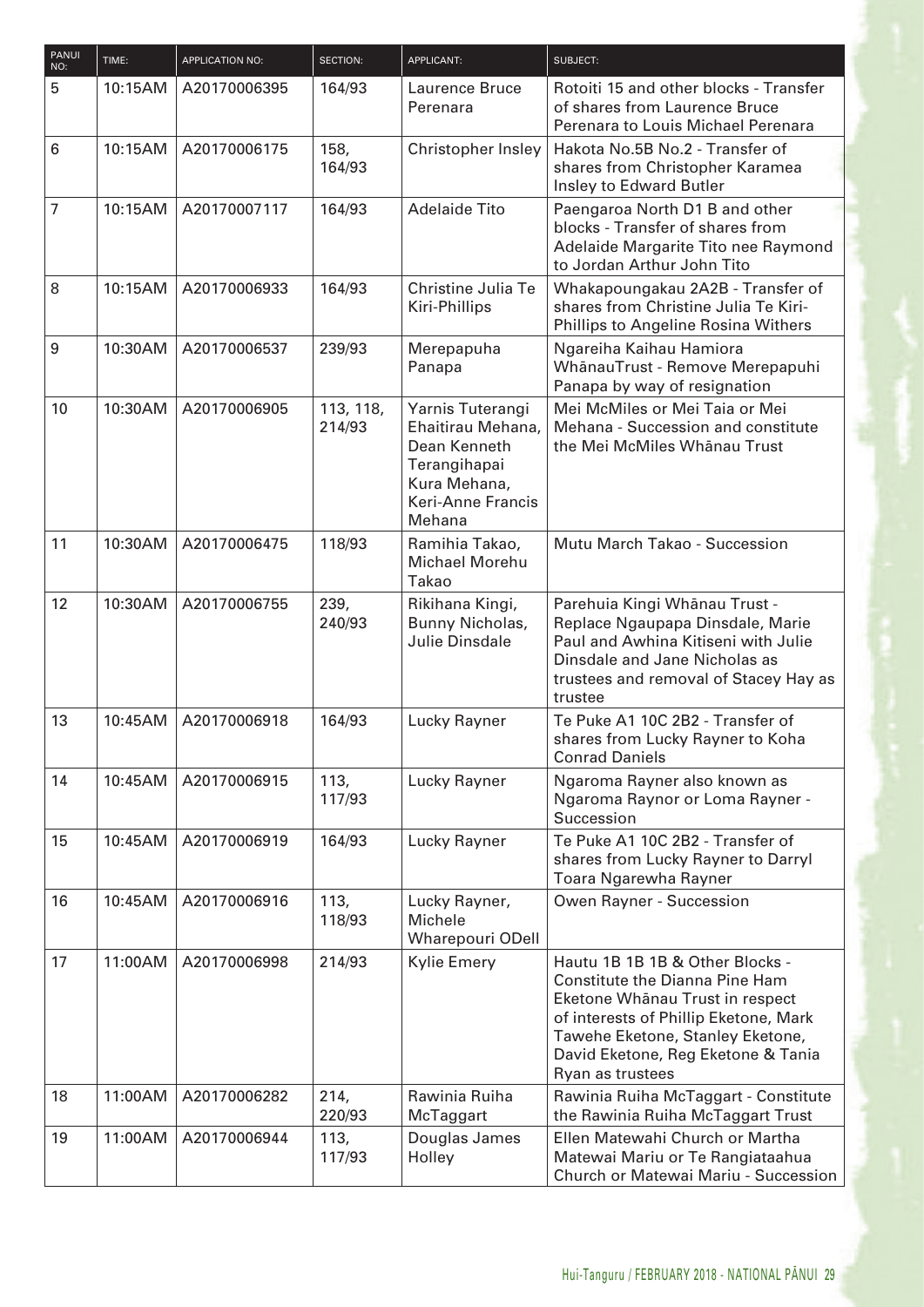# WAIARIKI continued

## **At Rotorua |** Mäori Land Court, Hauora House, Haupapa Street, Rotorua **Thursday 1 February 2018 | Judge C T Coxhead, Presiding**

| PANUI<br>NO: | TIME:   | <b>APPLICATION NO:</b> | SECTION:        | APPLICANT:                                                      | SUBJECT:                                                                                                                                                               |
|--------------|---------|------------------------|-----------------|-----------------------------------------------------------------|------------------------------------------------------------------------------------------------------------------------------------------------------------------------|
| 20           | 11:00AM | A20170006780           | 214/93          | <b>Stuart Fraser</b>                                            | <b>Constitute the Stuart Fraser Whānau</b><br>Trust                                                                                                                    |
| 21           | 11:15AM | A20170006807           | 117,<br>214/93  | Gail Ngapaki<br>Joyner                                          | Junior Hona Grant - Succession and<br>constitute a Whānau trust                                                                                                        |
| 22           | 11:15AM | A20170006839           | 220/93          | Gail Ngapaki<br>Joyner                                          | Piata and Junior Grant Whānau Trust<br>- Vesting interest of Ena Levaour, Gail<br>Joyner, Mahia Grant, Daryl Grant,<br>Pauline Wikohika & Jason Ngamotu in<br>trustees |
| 23           | 11:15AM | A20170006536           | 241/93          | Ranea Reihana<br>Taranaki Nuri                                  | Ngareihi Kaihau Hamiora Whānau<br><b>Trust - Partial Termination of</b><br>Trust in respect of the interests of<br>Ngarangimihi Maika                                  |
| 24           | 11:15AM | A20170006810           | 18(1)<br>(a)/93 | Gail Ngapaki<br>Joyner                                          | Junior Hona Grant - Determination of<br>a life interest                                                                                                                |
| 25           | 11:30AM | A20170007126           | 244/93          | <b>Grace Barnes</b>                                             | Barnes Whānau Trust - Variation of<br>trust                                                                                                                            |
| 26           | 11:30AM | A20170006776           | 118/93          | <b>Junette Francis</b><br>Toko                                  | Theresa Toko - Succession                                                                                                                                              |
| 27           | 11:30AM | A20170003918           | 214/93          | Eva Rangikahiwa<br>Moke                                         | Rihari Whānau Trust - Constitute<br>a Whānau trust in respect of the<br>interests of Margaret Makarita<br>Hahipene and others and appoint<br>trustees                  |
| 28           | 11:30AM | A20170007125           | 239/93          | <b>Grace Barnes</b>                                             | Thomas Barnes Whānau Trust -<br>Reduce trustees by removing Lena<br>McFarlane                                                                                          |
| 29           | 11:45AM | A20170007002           | 244/93          | Catherine<br>Buckley-Koia,<br>Kathleen<br><b>Buchanan-Bates</b> | Hinetaro Wahine Meihana Marino<br>(McMahon) Whānau Trust - Variation<br>of trust                                                                                       |
| 30           | 11:45AM | A20170006523           | 117/93          | Sandra Louise<br>Reihana                                        | Murray Geoffrey McKenzie - Transfer<br>of deceased's interests from Sandra<br>Louise Reihana as administrator to<br>beneficiaries                                      |
| 31           | 11:45AM | A20170007013           | 113,<br>118/93  | Delwyn<br>Maengarau<br>Ronaki                                   | Henare (Henry) Kihirini Ronaki -<br>Succession                                                                                                                         |
| 32           | 11:45AM | A20170006651           | 113,<br>118/93  | Tahuriorangi<br>Lucky Hakaraia<br><b>Meads</b>                  | Perema Cyrus Meads also known as<br>Perema Lucky Curus James Meads -<br>Succession                                                                                     |
| 33           | 12:30PM | A20170006716           | 113,<br>118/93  | Keri Jane Te<br>Omeka Manuel                                    | Nigel Lloyd Te Rongonui Manuel or<br>Nigel Manuel or Nigel Lloyd Manuel -<br>Succession                                                                                |
| 34           | 12:30PM | A20170006279           | 118/93          | Georgina<br>Aperiera Gabrielle<br>Hohua                         | Sarah Elizabeth Hohua also known as<br>Sarah Hokimate Hall or Hera Hall or<br>Sarah Hall - Succession                                                                  |
| 35           | 12:45PM | A20170006398           | 113,<br>118/93  | Paraone Pirika                                                  | Tangihaere Pirika - Succession                                                                                                                                         |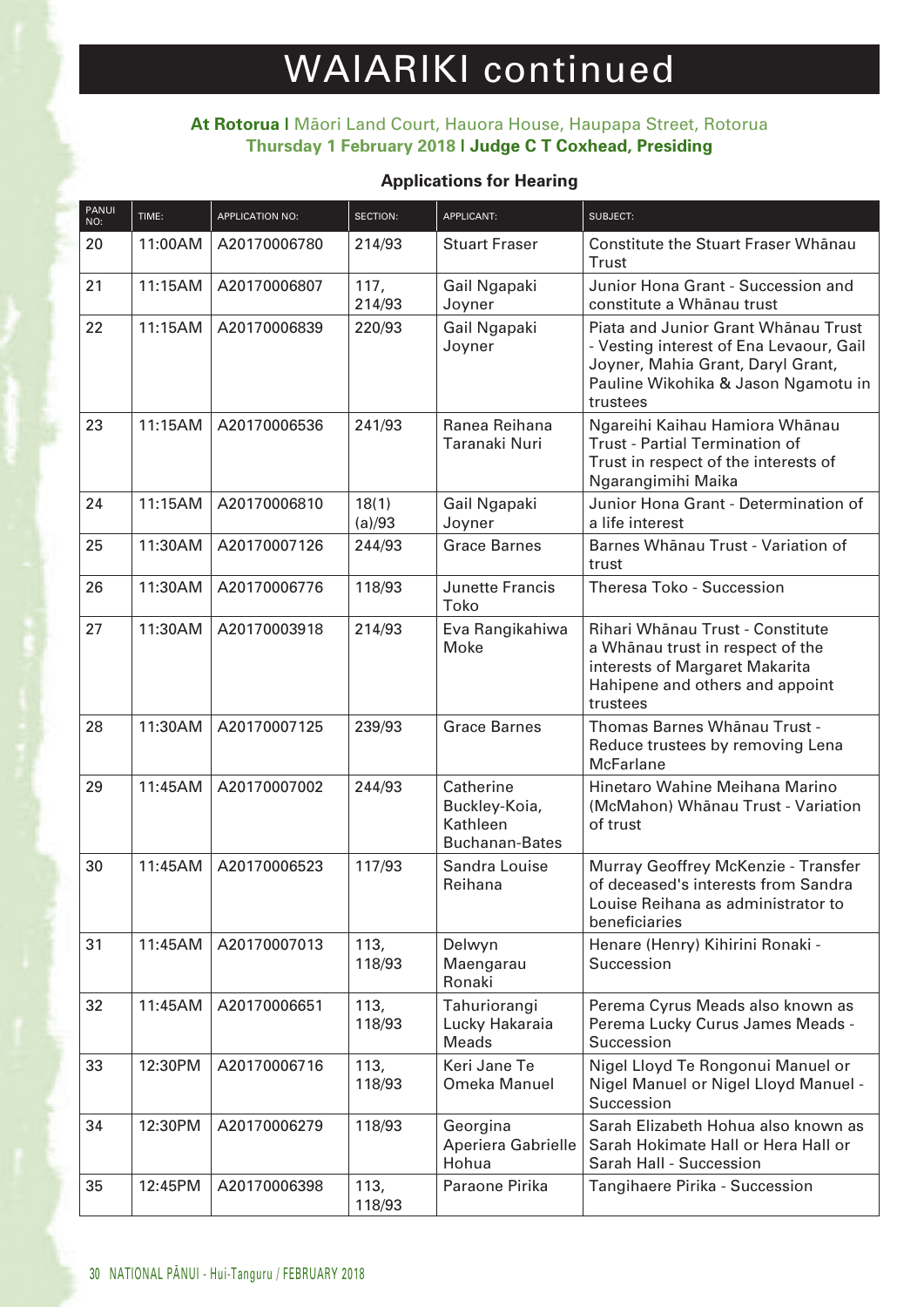| PANUI<br>NO: | TIME:   | APPLICATION NO: | SECTION:            | APPLICANT:                                                                       | SUBJECT:                                                                                                                                                                              |
|--------------|---------|-----------------|---------------------|----------------------------------------------------------------------------------|---------------------------------------------------------------------------------------------------------------------------------------------------------------------------------------|
| 36           | 12:45PM | A20170006800    | 113,<br>118/93      | Mack Rameka<br>Apaapa Jnr,<br><b>Bill Ngawharau</b><br>Apaapa                    | Rameka Apaapa or Mack Apaapa or<br>Meka Ngawharau - Succession                                                                                                                        |
| 37           | 12:45PM | A20170005926    | 118/93              | Paraone Pirika                                                                   | Kareti Ano Pirika or Lettie Puha or<br>Kareti Ana Puha or Karete Pirika -<br>Succession                                                                                               |
| 38           | 12:45PM | A20170006349    | 164/93              | Paraone Pirika                                                                   | Pirika Whānau Trust - Transfer of<br>shares from Paraone Pirika to Nireaha<br>Pirika, Haata Haehaetu Pirika and<br>Paraone Pirika as trustees                                         |
| 39           | 01:00PM | A20170006907    | 113,<br>118/93      | Reg Retimana Te<br>Moni                                                          | Monty Te Moni also known as Te<br>Moni Te Moni - Succession                                                                                                                           |
| 40           | 01:00PM | A20170006697    | 113,<br>118/93      | Shelley Ann Kahu<br>Rukuwai                                                      | John Rukuwai or Johnnie Kamariera<br>Kiriona - Succession                                                                                                                             |
| 41           | 01:00PM | A20170006648    | 118/93              | Neil Barry Joyce                                                                 | Albert Korena Joyce - Succession                                                                                                                                                      |
| 42           | 01:00PM | A20170005258    | 113,<br>118/93      | Neil Barry Joyce                                                                 | Joyce Ngahuia also known as Kuku<br>Ngahuia Hare or Kuka Ngatihua or<br>Ngahuia Hare - Succession                                                                                     |
| 43           | 01:15PM | A20170006578    | 113,<br>118/93      | Elizabeth Katrina<br>Walters                                                     | Simon Thompson or Simeon<br>Thompson or Simion Thompson -<br>Succession                                                                                                               |
| 44           | 01:15PM | A20170007135    | 241/93              | Donald Mairangi<br><b>Bennett</b>                                                | Part Allotment 216 Town of Richmond<br>- Termination of Trust                                                                                                                         |
| 45           | 01:15PM | A20150005221    | 238/93              | Deputy Registrar                                                                 | Maketu A Section 121 Block - Review<br>of trust                                                                                                                                       |
| 46           | 01:15PM | A20170006394    | 113,<br>118/93      | <b>William Barry</b><br>Pehi                                                     | Tengere Pehi or Kelly Pehi or Kelly<br>Tengere Pehi or Tengene Pehi or Kelly<br>Te Ngere Pehi - Succession                                                                            |
| 47           | 01:30PM | A20170006236    | 113, 118,<br>214/93 | Te Paea Sophia<br>Turner, Shelley<br>Te Paea Te Amo,<br>Matire Rawinia<br>Turner | Rangiherea Te Moni or Sally<br>Rangiherea Turner or Rangihiria<br>Sally Turner Heke - Succession and<br>constitute the Rangiherea Te Moni<br><b>Turner Whānau Trust</b>               |
| 48           | 01:30PM | A20170003504    | 113,<br>118/93      | Netta Ahenata<br>McNaughton                                                      | Matiu (Mathew) Te Para also known as<br>Matiu Retimana Te Para - Succession                                                                                                           |
| 49           | 01:30PM | A20170006356    | 113,<br>118/93      | Kora Josephine<br>Kura Marshall                                                  | Judith Anderson or Judith Amai or<br><b>Judith Marshall - Succession</b>                                                                                                              |
| 50           | 01:30PM | A20170006575    | 113, 118,<br>214/93 | Ngamamae Una<br>Kokiri-Wear                                                      | Te Nuia Eparaima Kokiri or Nuia<br>Kokiri or Te Nuia Kokiri - Succession<br>and constitute the Te Nuia and<br>Teautengahere Kokiri Whānau Trust                                       |
| 51           | 01:45PM | A20170006752    | 113,<br>118/93      | Monique Bercich                                                                  | Creta Ririnui Makiri or Creta Ririnui<br>Roberts - Succession                                                                                                                         |
| 52           | 01:45PM | A20170006255    | 113,<br>118/93      | Clinton Retimana                                                                 | Percy Ernest Retimana - Succession                                                                                                                                                    |
| 53           | 01:45PM | A20170006029    | 118/93              | Henrietta Pita                                                                   | Te Kapua Putiki or Te Kapua Hatara -<br>Succession                                                                                                                                    |
| 54           | 01:45PM | A20170006574    | 113,<br>118/93      | Ngamamae Una<br>Kokiri-Wear                                                      | Teautengahere Una Kokiri -<br>Succession                                                                                                                                              |
| 55           | 02:00PM | A20170006473    | 113,118,<br>214/93  | Cynthia Joan<br>Moke                                                             | Freda Dora Jean Church - Succession<br>and Constitute the FDJ Whānau Trust<br>in respect to the interests of Freda<br>Church and appoint Cynthia Joan<br>Moke & 11 others as trustees |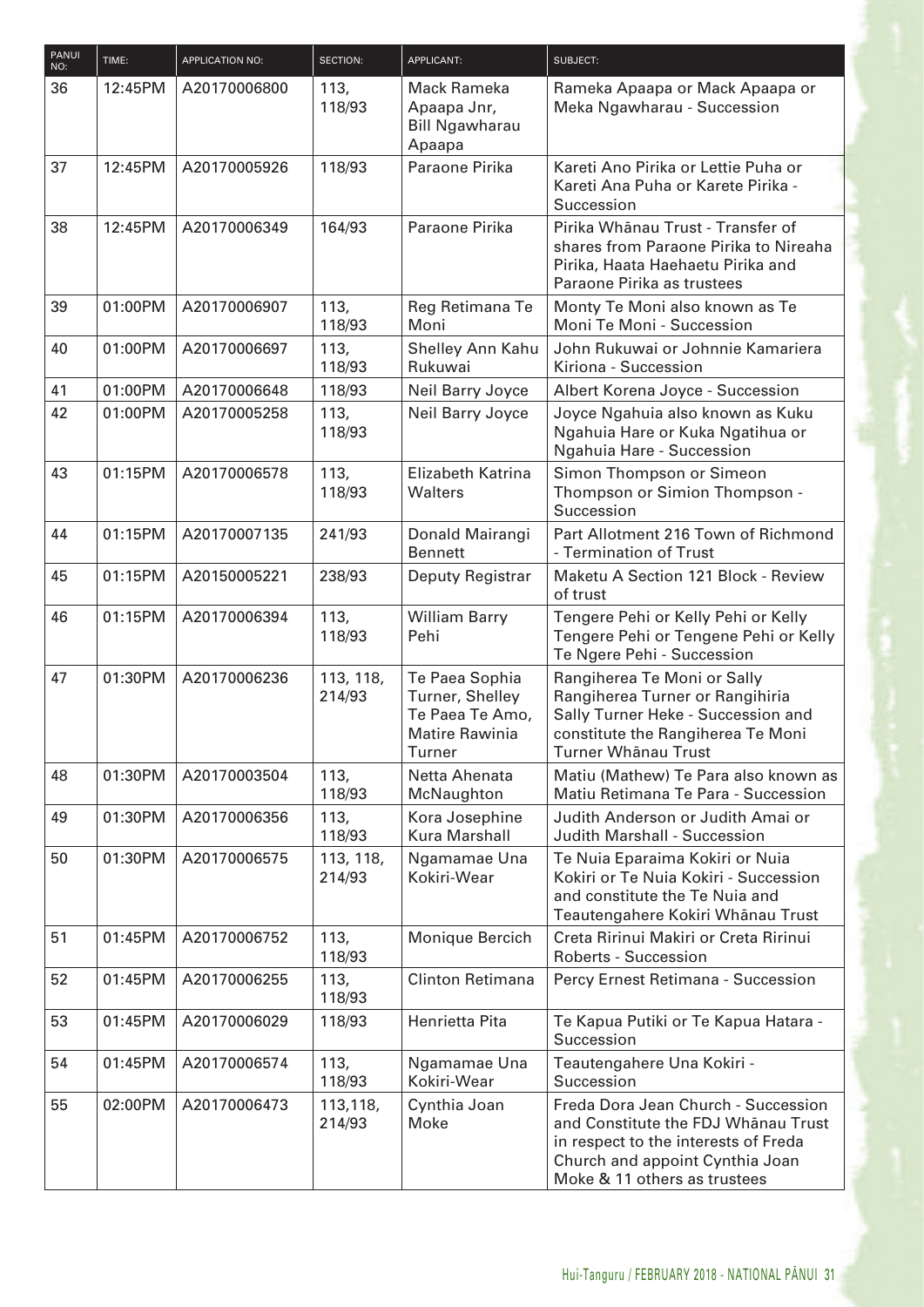# WAIARIKI continued

## **At Rotorua |** Mäori Land Court, Hauora House, Haupapa Street, Rotorua **Thursday 1 February 2018 | Judge C T Coxhead, Presiding**

| <b>PANUI</b><br>NO: | TIME:   | APPLICATION NO: | SECTION:                   | APPLICANT:                                                               | <b>SUBJECT:</b>                                                                                                                                                                                                                                                                   |
|---------------------|---------|-----------------|----------------------------|--------------------------------------------------------------------------|-----------------------------------------------------------------------------------------------------------------------------------------------------------------------------------------------------------------------------------------------------------------------------------|
| 56                  | 02:00PM | A20170006273    | 113,<br>118/93             | Karen Joy<br>Mikkelsen                                                   | Witerina Tokoihi Lardner or Lena<br>Witerina Lardner - Succession                                                                                                                                                                                                                 |
| 57                  | 02:00PM | A20170006865    | 118/93                     | Maraea Moana<br>Ngatai, Rangi<br>Watene, Wairema<br>Teohomauri<br>Ngatai | Tunihia Pokai or Tunisia Kereana<br>Pokai - Succession                                                                                                                                                                                                                            |
| 58                  | 02:00PM | A20170005632    | 241/93                     | David Michael<br><b>James Davies</b>                                     | Rangitopeora Whānau Trust - Partial<br>termination of trust in respect of the<br>interests of David Michael James<br>Davies                                                                                                                                                       |
| 59                  | 02:15PM | A20170007092    | 113,<br>118/93             | <b>Walter Frederick</b><br>Martin-Pope                                   | Luana Kahutiari Hughes or Luana<br>Kahutiara Hughes or Kahutiari Haeana<br>Huihi or Kahuitiari Haeana Huihi or<br>Luana Kahutiari Martin or Luana<br>Kahutiara Martin - Succession                                                                                                |
| 60                  | 02:15PM | A20170007156    | 113,<br>117/93             | Dardin Te<br>Huriwaha<br>Heretaunga                                      | Mihikore Patricia Heretaunga -<br>Succession                                                                                                                                                                                                                                      |
| 61                  | 02:15PM | A20170006756    | 231,<br>244/93             | Rikihana Kingi                                                           | Parehuia Kingi Whānau Trust - Review<br>and variation of trust                                                                                                                                                                                                                    |
| 62                  | 02:15PM | A20170007039    | 113,<br>117/93             | Crystal King-<br>Hines                                                   | Emily Hei Au Ru Raukawa King (nee<br>Howard) or Emily King - Succession                                                                                                                                                                                                           |
| 63                  | 02:30PM | A20170006067    | 43/93                      | Deputy Registrar                                                         | Te Urupiki or Ruby Samuel or<br>Te Urupiki or Ruby Strongman -<br>Rehearing of succession application<br>(A20160001927)                                                                                                                                                           |
| 64                  | 02:30PM | A20170006639    | 113,<br>118/93             | <b>Patricia Clark</b><br><b>Jerkins</b>                                  | Elsie May Clark or Elsie Lawrence or<br>Elsie May Lawrence - Succession                                                                                                                                                                                                           |
| 65                  | 02:30PM | A20170006352    | 113, 117,<br>214/93        | Shirley Jane<br>Douglas-Oneroa                                           | Pinikera Te Para Oneroa (nee Douglas)<br>- Succession and constitute the<br>Pinikera Te Para Oneroa Trust                                                                                                                                                                         |
| 66                  | 02:45PM | A20170005750    | 113,<br>117/93             | <b>Charles Rapata</b><br>Anderson                                        | Ora Hannah Anderson & other names<br>- Succession                                                                                                                                                                                                                                 |
| 67                  | 02:45PM | A20170005648    | 113,117,<br>214,<br>220/93 | Adam Te Toroa<br>Anderson                                                | <b>Barlow Nathaniel Hahona Anderson</b><br>- Succession & Constitute the Barlow<br>Anderson Whānau Trust in respect of<br>the interests of Barlow Anderson and<br>appoint Nathaniel Hahona Anderson,<br>Eunice Anderson-Lane, Earl Hamiora<br>Anderson, Adam Anderson as trustees |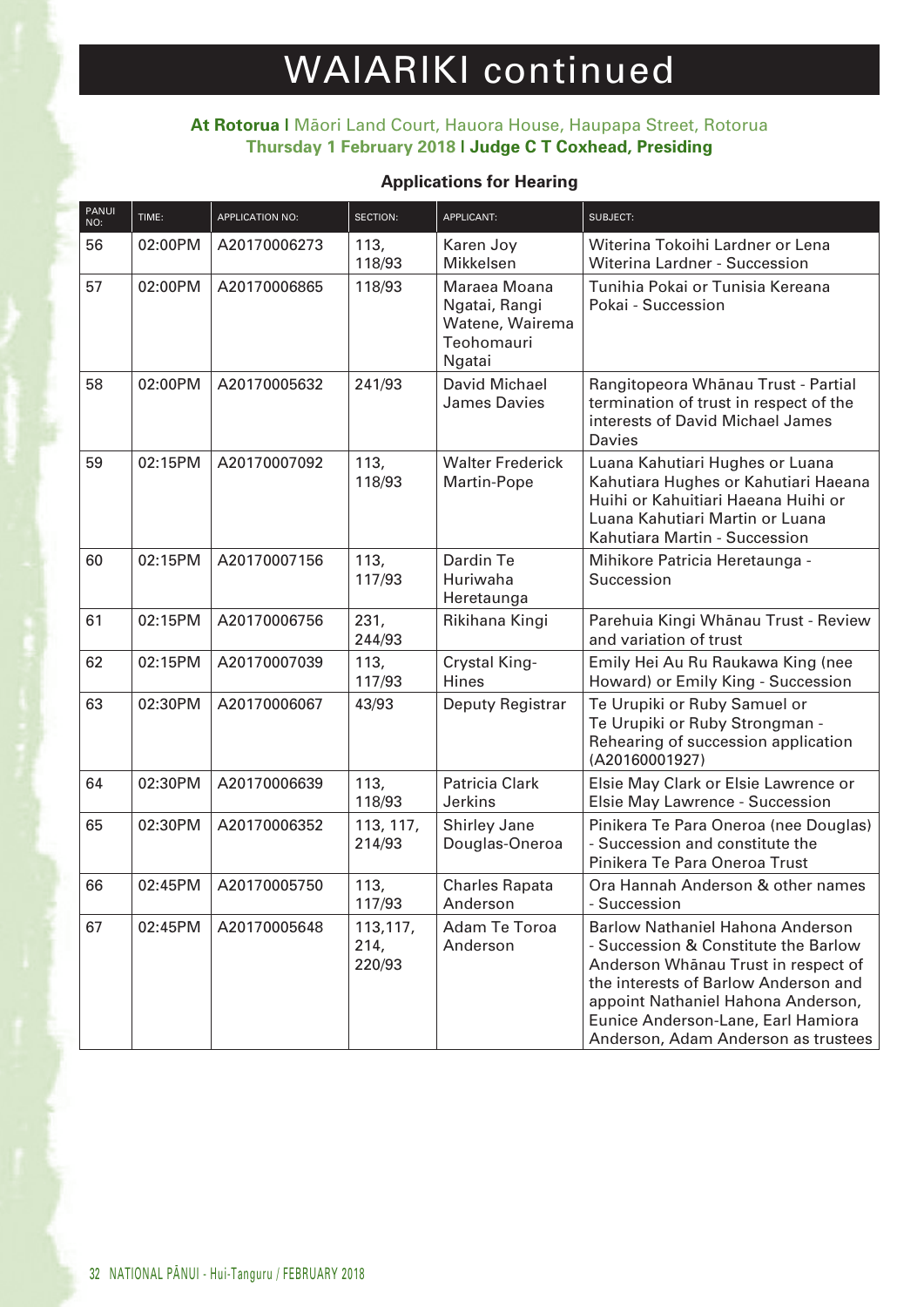## **At Rotorua |** Mäori Land Court, Hauora House, Haupapa Street, Rotorua **Friday 2 February 2018 | Judge C T Coxhead, Presiding**

| PANUI<br>NO: | TIME:   | <b>APPLICATION NO:</b> | SECTION:        | APPLICANT:                                                       | SUBJECT:                                                                                                                                                                                          |
|--------------|---------|------------------------|-----------------|------------------------------------------------------------------|---------------------------------------------------------------------------------------------------------------------------------------------------------------------------------------------------|
| 68           | 10:00AM | A20170006665           | 239/93          | Māori Trustee                                                    | Lot 59B No. 2D Section 2C No. 2C<br>Parish of Matata - Add Robert James<br>MacDonald as trustee                                                                                                   |
| 69           | 10:00AM | A20170006734           | 239/93          | Joanne Kelly                                                     | Whaiti Kuranui 2D4P (Ruapeka Marae)<br>- Add Annelise Henare as trustee                                                                                                                           |
| 70           | 10:00AM | A20170006632           | 244/93          | Māori Trustee                                                    | Whakapoungakau No. 3B No. 2C No.<br>1 - Variation of trust                                                                                                                                        |
| 71           | 10:00AM | A20170006281           | 237/93          | Māori Trustee                                                    | Tunapahore 6 - Seek directions of the<br>Court as to a trust                                                                                                                                      |
| 72           | 10:15AM | A20170006892           | 239/93          | Lori Paul                                                        | Te Rihari Trust - Replace Noi Burgess<br>with Lissa Haira and Dillard Paul as<br>trustees                                                                                                         |
| 73           | 10:15AM | A20170006894           | 244/93          | Lori Paul                                                        | Te Rihari Trust - Variation of trust                                                                                                                                                              |
| 74           | 10:15AM | A20170006244           | 239/93          | <b>Marion Ann Miles</b>                                          | Tapapa Marae Māori Reservation -<br>Replace Shareen Hera Tai and Don<br>Tongarewa Hireme with Sherry<br>Tuhimarekura Watkinson, Susan Anne<br><b>Stewart and Patrick Tai as trustees</b>          |
| 75           | 10:15AM | A20170006397           | 239/93          | Pandra Reihana                                                   | Tahorakuri A1 Sec 14 - Add Te Aroha<br>Dawn Geraldine Campbell as a trustee                                                                                                                       |
| 76           | 10:30AM | A20170006680           | 241/93          | Jimmy Te Wera<br>Ross, Theresa<br>Heywood, Gloria<br>Kiwi-Groves | Maea Makarita Loffley Ross Whānau<br>Trust - Partial termination of trust in<br>respect of the interests of Jimmy Te<br>Wera Ross, Gloria Kiwi-Groves and<br>Theresa Christine Anne Heywood       |
| 77           | 10:30AM | A20170005711           | 239/93          | Tuaropaki Trust                                                  | Tuaropaki Trust - Reduce<br>existing trustees by removing<br>Parehingaawatea Ngaire Elaine<br>George (deceased) and Brian Hauauru<br>Jones (resigned) as trustees                                 |
| 78           | 10:30AM | A20170006847           | 18(1)<br>(a)/93 | <b>Bella Moke</b>                                                | Tumu Kaituna 7B1 - Determination of<br>ownership of a house                                                                                                                                       |
| 79           | 10:30AM | A20170006246           | 215/93          | Raiha Allen                                                      | Te Karangi A3D1, Rangiuru 1A12<br>and Rangiuru 2B8 - Constitute an<br>Ahu Whenua Trust (Ngati Hinerua<br>Lands Trust) and appoint Dr Bryce<br>Kihirini, Ben Hall and Dean Caldwell<br>as trustees |
| 80           | 10:45AM | A20170007147           | 315A/93         | <b>Walter Rika</b>                                               | Parawai 7 & 8 - Create an easement                                                                                                                                                                |
| 81           | 10:45AM | A20170007151           | 239/93          | <b>Walter Rika</b>                                               | Waiteti J - Replace Amir Khan and<br>Mooney Gear with Austin Gear, Pere<br>Paul and Rosie Morrison as trustees                                                                                    |
| 82           | 10:45AM | A20170007152           | 244/93          | <b>Walter Rika</b>                                               | Waiteti J - Variation of trust                                                                                                                                                                    |
| 83           | 10:45AM | A20170007148           | 330/93          | <b>Walter Rika</b>                                               | Parawai 7 & 8 - Amend occupation<br>order                                                                                                                                                         |
| 84           | 11:00AM | A20170006855           | 131/93          | Western Bay of<br><b>Plenty District</b><br>Council              | Rangiuru 1A 7B 8B1 - Determination<br>of status                                                                                                                                                   |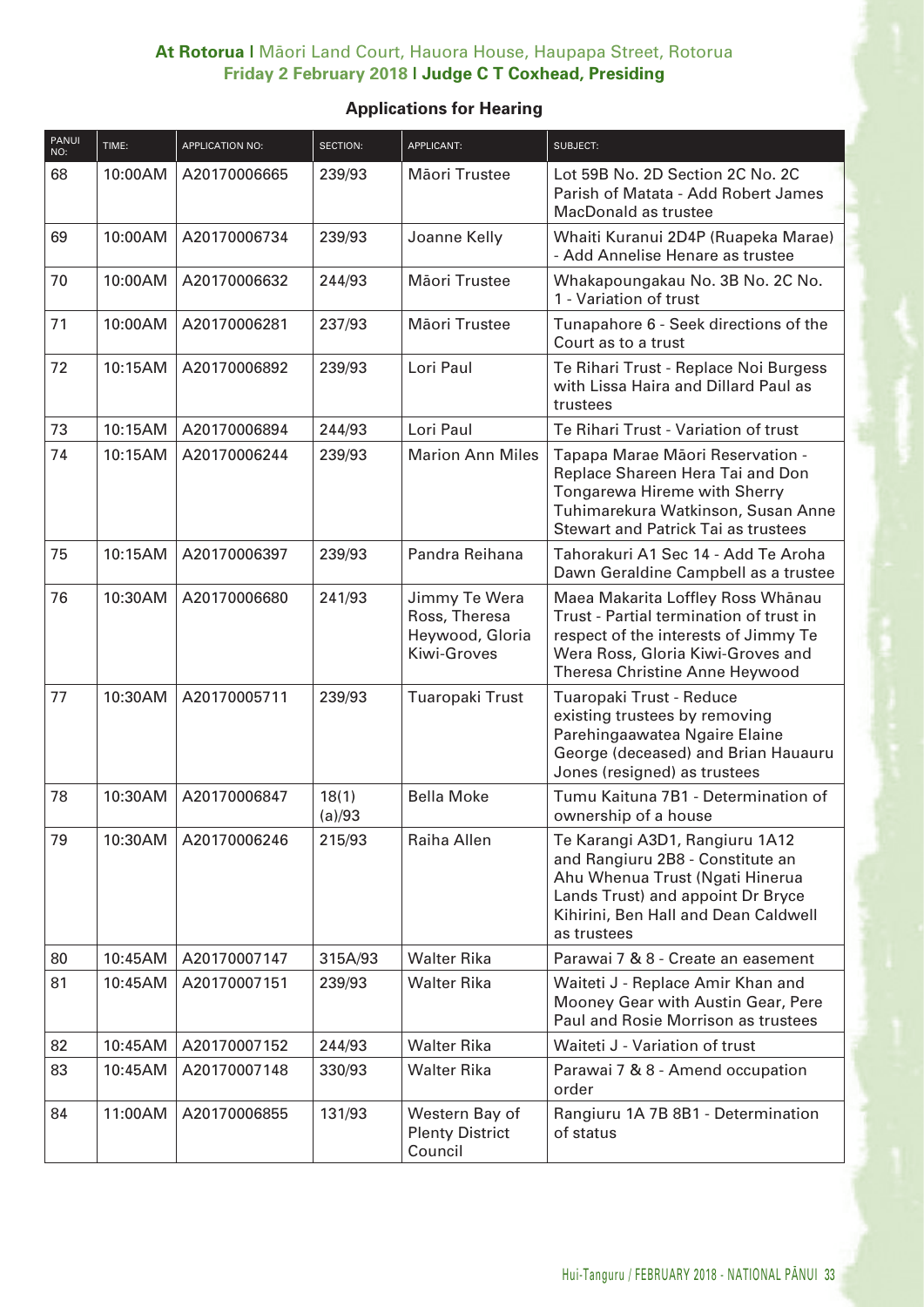# WAIARIKI continued

## **At Rotorua |** Mäori Land Court, Hauora House, Haupapa Street, Rotorua **Friday 2 February 2018 | Judge C T Coxhead, Presiding**

## **Applications for Hearing**

| PANUI<br>NO: | TIME:   | APPLICATION NO: | SECTION:          | APPLICANT:                                           | SUBJECT:                                                                                                                                                                  |
|--------------|---------|-----------------|-------------------|------------------------------------------------------|---------------------------------------------------------------------------------------------------------------------------------------------------------------------------|
| 85           | 11:00AM | A20170007041    | 81/93             | Shane Monschau,<br>Harry Te Ngaru                    | Tahorakuri A No 1 Sec 33A2 -<br>Enforcement of orders for payment of<br>money                                                                                             |
| 86           | 11:00AM | A20170006962    | 239,<br>240/93    | Tahorakuri A No.1<br>Section 33A2<br><b>Trustees</b> | Tahorakuri A No.1 Section 33A2 -<br>Remove Aaron Bamber as trustee and<br>add Dick Junior Keremete, Maxine<br>Adelaide Keremete and Kiri Prescott<br>Te Ngaru as trustees |
| 87           | 11:00AM | A20170006964    | 231,<br>244/93    | Harry Te Ngaru,<br>Shane Monschau                    | Tahorakuri A No.1 Section 33A2 -<br><b>Review and Variation of Trust</b>                                                                                                  |
| 88           | 11:15AM | A20170006801    | 239/93            | Paratene William<br>Green, Sam<br>Koroheke           | Whainui Whānau Trust - Add Atarani<br>Koroheke and Hinewai Koroheke as<br>trustees                                                                                        |
| 89           | 11:15AM | A20160001557    | 231/93            | George and Hine<br>Hori Whānau<br><b>Trust</b>       | Tumu Kaituna No 8B Sec: 1 - Review<br>of trust                                                                                                                            |
| 90           | 11:15AM | A20170006251    | 338(12)/93        | Paul William<br>Warbrick, Greg<br><b>Burt</b>        | Ruawahia 2B - Seeking Consent of the<br>Court to a Licence Agreement over the<br>Ruawahia 2B Māori Reservation                                                            |
| 91           | 11:15AM | A20170006253    | 239,<br>338(7)/93 | Paul William<br>Warbrick                             | Ruawahia 2B - Replace Christopher<br>Clarke with Kristine Savage as trustee                                                                                               |
| 92           | 11:30AM | A20170004216    | 67/93             | Kiri Potaka-Dewes                                    | Whakapoungakau 2A 2E 1 & 2A 2E 2 -<br><b>Judicial Conference</b>                                                                                                          |
| 93           | 11:30AM | A20170006951    | 21/94/93          | Christine Te Kiri-<br>Phillips                       | Whakapoungakau 2A 2H - Waiohewa<br>Marae Inquiry into the administration<br>of a reserve                                                                                  |
| 94           | 11:30AM | A20170005524    | 18(1)<br>(d)/93   | The Ngahuia<br><b>Ripeka Trust</b>                   | Paenoa Block A - To hear and<br>determine any proceeding founded<br>on contract or on tort where the debt,<br>demand or damage relates to Māori<br>freehold land          |
| 95           | 11:30AM | A20170006275    | 43/93             | Teia Waititi                                         | Te Waiti 2B2B and Hone Hikitia<br>Te Rangi Waititi - Rehearing of<br>application (A20170003004)                                                                           |

## **At Whakätane |** Courtroom 1, Whakätane District Court, 7 Pyne Street, Whakätane **Thursday 8 February 2018 | Judge C T Coxhead, Presiding**

| PANUI<br>NO: | TIME:   | <b>APPLICATION NO:</b> | SECTION: | APPLICANT:  | SUBJECT:                                                                                                                                                                                                      |
|--------------|---------|------------------------|----------|-------------|---------------------------------------------------------------------------------------------------------------------------------------------------------------------------------------------------------------|
| 96           | 10:00AM | A20170006242           | 239/93   | Mini Tipene | Lot 28B No 13B No.2B Parish of<br>Rangitaiki - Replace Minnie Aukaha<br>& 2 others with Lucy Raihi, Tuhapo<br>Crete Tipene, Mini Tipene, Flora<br>Gillian Tauora and Vonnie Waerenga<br>Waihirere as trustees |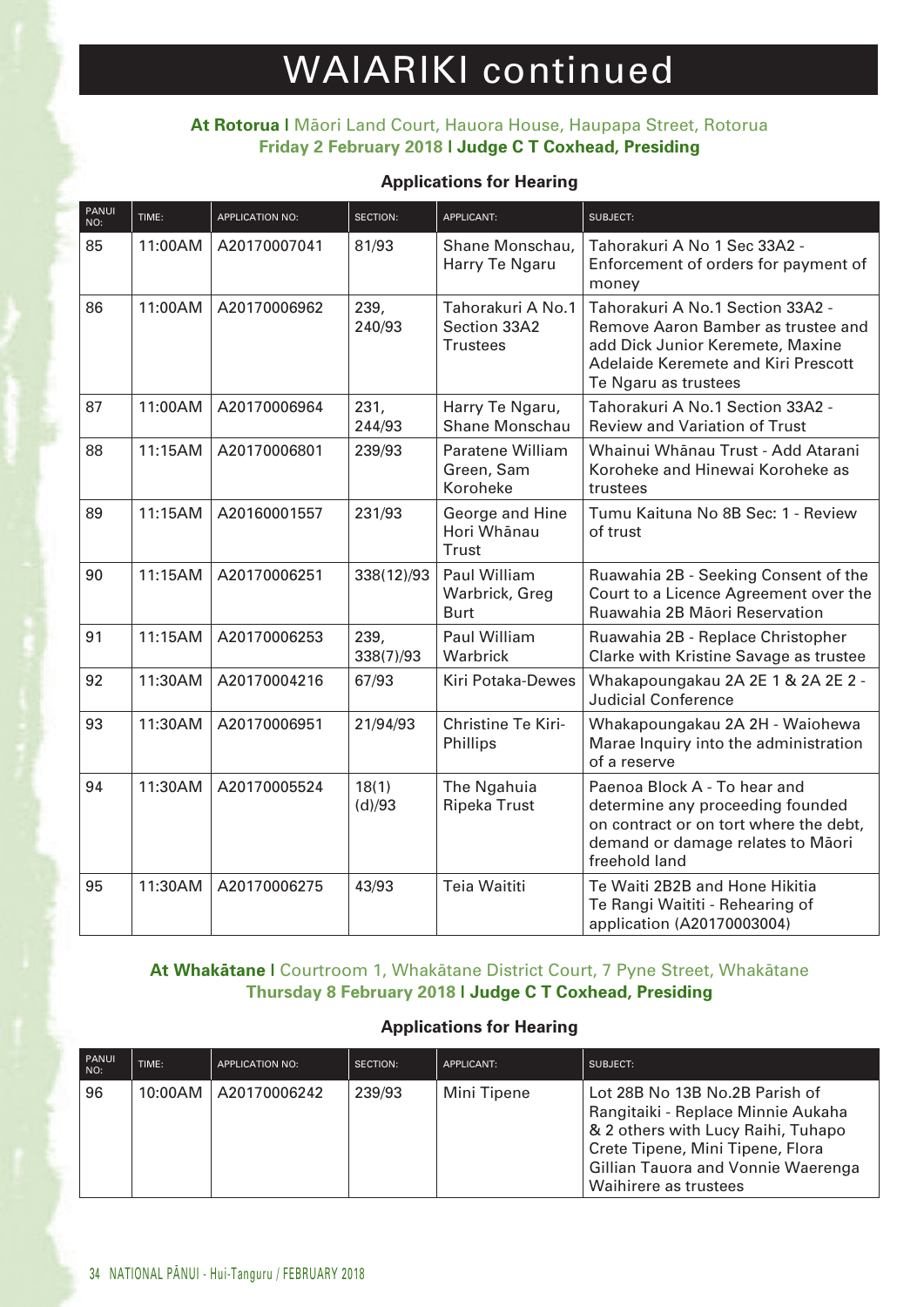| PANUI<br>NO: | TIME:   | <b>APPLICATION NO:</b> | SECTION:            | APPLICANT:                         | SUBJECT:                                                                                                                                                                                                                      |
|--------------|---------|------------------------|---------------------|------------------------------------|-------------------------------------------------------------------------------------------------------------------------------------------------------------------------------------------------------------------------------|
| 97           | 10:00AM | A20170006241           | 239/93              | Mini Tipene                        | Rangitaiki 28B 16C 2 - Replace Huhana<br>Reneti and 4 others with Lucy Raihi,<br>Tuhapo Crete Tipene, Mini Tipene,<br>Flora Gillian Tauora, Susan Renti<br>and Vonnie Waerenga Waihirere as<br>trustees                       |
| 98           | 10:00AM | A20170006240           | 239/93              | Mini Tipene                        | Rangitaiki Lot 28B No 16C No 1 -<br>Replace Travis Tauroa Nathan and<br>3 others with Lucy Raihi, Tuhapo<br>Crete Tipene, Mini Tipene, Flora<br>Gillian Tauora and Vonnie Waerenga<br>Waihirere as trustees                   |
| 99           | 10:00AM | A20170006999           | 164/93              | George Matua<br>Evans              | Tapata A1 and others - Transfer of<br>shares from George Matua Evans<br>also known as Horimatua Evans to<br>John Brent Matua Evans, Anita Louise<br>Aroha Evans and Georgina Maree<br>Iritana Zervudachi                      |
| 100          | 10:15AM | A20170007110           | 239/93              | Ngapera (Bella-<br>Grace) Rangiaho | Waiohau A72B 2 - Remove Stephanie<br>August by way of resignation                                                                                                                                                             |
| 101          | 10:15AM | A20170005851           | 239/93              | <b>Valerie Alison</b><br>Clayton   | Toiroa Williams Family Trust - Replace<br>Valerie Alison Clayton with Garry<br>Max Watson, Phillip Keith Reha,<br>Hemi Waerengahika Ropata, Tau-<br>Awhi Valerie Derbyshire and Valessa<br>Luanna Ngaroimata Peri as trustees |
| 97           | 10:00AM | A20170006241           | 239/93              | Mini Tipene                        | Rangitaiki 28B 16C 2 - Replace Huhana<br>Reneti and 4 others with Lucy Raihi,<br>Tuhapo Crete Tipene, Mini Tipene,<br>Flora Gillian Tauora, Susan Renti<br>and Vonnie Waerenga Waihirere as<br>trustees                       |
| 102          | 10:15AM | A20170006122           | 239/93              | Taima Temo                         | Ruatoki A 6B Ahu Whenua Trust -<br>Replace Sharon Ata-Fort (deceased),<br>Miria Dahya (deceased) and Nigel<br>Heke (resignation) with Taima Temo &<br>4 others as trustees                                                    |
| 103          | 10:15AM | A20170006670           | 239/93              | Toni Olivia<br>Boynton             | Tuapou B5 Māori Reservation -<br>Replace Wayne Boynton and 4 others<br>with Tane Rua, Carolina Te Pou and<br>Toni Olivia Boynton as trustees                                                                                  |
| 104          | 10:30AM | A20170006594           | 231,<br>244/93      | Māori Trustee                      | Rangitaiki 60D 5B - Review and<br>variation of trust                                                                                                                                                                          |
| 105          | 10:30AM | A20170006600           | 231, 239,<br>244/93 | Māori Trustee                      | Rangitaiki 217 - Review and variation<br>of trust and replace Joe Grant and<br>Rewa Williams with Eva Nathan and<br>Joseph Huta as advisory trustees                                                                          |
| 106          | 10:30AM | A20170006596           | 231/93              | Māori Trustee                      | Lot 30D No. 1 Parish of Rangitaiki -<br>Review of trust                                                                                                                                                                       |
| 107          | 10:30AM | A20170006597           | 231, 239,<br>244/93 | Māori Trustee                      | Opuatawhiro B No 2 - Review and<br>variation of trust and replace the<br>Māori Trustee with Theresa Kelly and<br>Tipi (James) Noema as responsible<br>trustees                                                                |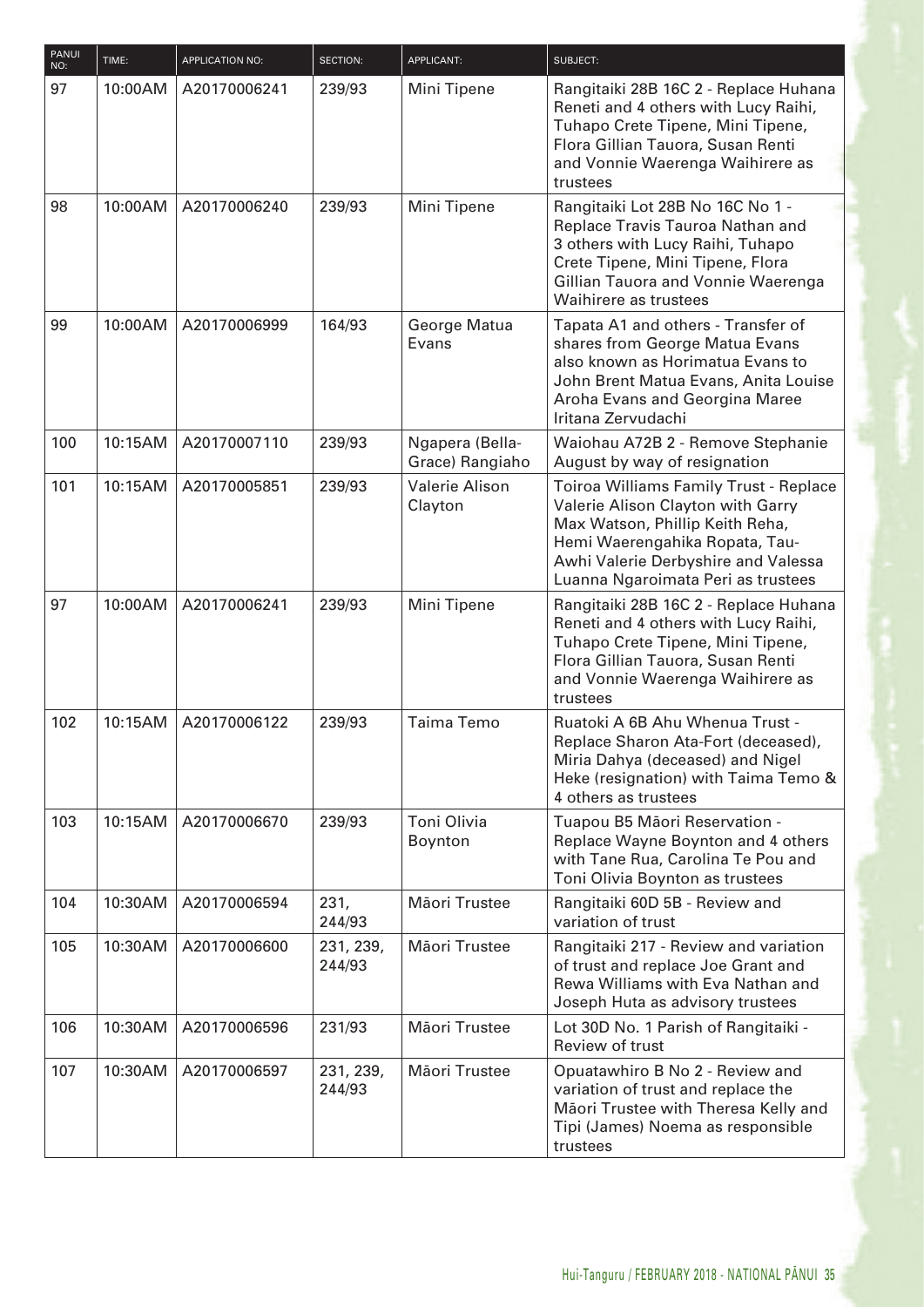# WAIARIKI continued

## **At Whakätane |** Courtroom 1, Whakätane District Court, 7 Pyne Street, Whakätane **Thursday 8 February 2018 | Judge C T Coxhead, Presiding**

| <b>PANUI</b><br>NO: | TIME:   | APPLICATION NO:        | SECTION:       | APPLICANT:                                                  | SUBJECT:                                                                                                                                                                                                                       |
|---------------------|---------|------------------------|----------------|-------------------------------------------------------------|--------------------------------------------------------------------------------------------------------------------------------------------------------------------------------------------------------------------------------|
| 108                 | 10:45AM | A20170005843           | 239/93         | Ngarangi<br><b>Teremauri Biddle</b>                         | Ruatoki A Section 15A Papakainga<br>No. 28 - Reduce exisiting trustees by<br>removing Ngarangi Teremauri Biddle<br>(resigned) and Peggy Rangiatamea<br>McGarvey (deceased) as trustees                                         |
| 109                 | 10:45AM | A20170005687           | 118/93         | Peti April Tauroa                                           | Rewiri Parera Tauroa also known as<br>David Rewiri Tauroa - Succession                                                                                                                                                         |
| 110                 | 10:45AM | A20170006405           | 113,<br>118/93 | Dolly Murray                                                | George Boydie Murray - Succession                                                                                                                                                                                              |
| 111                 | 10:45AM | A20170006248           | 215/93         | Peter James Paul                                            | Rangitaiki Lot 32E No 7B - Constitute<br>the Iritana & Hoani Nuku Ahu Whenua<br><b>Trust and appoint Clifford Charles</b><br>Kingi Waaka and 4 others as trustees                                                              |
| 112                 | 11:00AM | A20170006066           | 164/93         |                                                             | Omataroa Rangitaiki No.2 - Transfer of<br>shares from Timi Buckeridge to Frank<br><b>Amadeus Milosevic</b>                                                                                                                     |
| 113                 | 11:00AM | A20170006461           | 221/93         | Margaret O'Brien                                            | Rangitaiki Parish Lot 38B No 3B No 2A<br>No 2 - Power of Court to Amalgamate<br><b>Trusts</b>                                                                                                                                  |
| 114                 | 11:00AM | A20170006462           | 215/93         | Margaret O'Brien                                            | Rangitaiki Parish Lot 38B No 3B No 2A<br>No 2 - Constitute the Parekaahu Nuku<br>Lands Ahu Whenua Trust                                                                                                                        |
| 115                 | 11:00AM | A20170006396           | 239/93         | (Bella) Lynette<br>Ngapera Iki                              | Ruatoki A 63B Ahu Whenua Trust<br>- Replace Tauirioterangi Gerry<br>Pouwhare, James Te Ngawe<br>Pouwhare and Tom Tupe with Maki<br>Pouwhare, Wayne Ranui, Te Aumihi<br>Pouwhare, Ngareta Pouwhare and<br>Kapu Tupe as trustees |
| 116                 | 11:15AM | A20170006980           | 239/93         | <b>Monty Kora</b>                                           | Tuararangaia 1B - Reduce existing<br>trustees by removing Awhina<br>Rangiaho (non attendance)                                                                                                                                  |
| 117                 |         | 11:15AM   A20170006393 | 239/93         | Taiko Mahaki                                                | Nga Rau O te Raumiria Whānau<br>Trust - Replace Tiakiwai Mahaki with<br>Momo Mahaki and Paetawa Mahaki as<br>trustees                                                                                                          |
| 118                 | 11:15AM | A20170006239           | 113,<br>118/93 | Theresa Ngawini<br>Kelly                                    | Reginald Tutemaungaroa Tawaka<br>or Reg Tawaka or Reginald Tony<br>Tutemaungaroa Tawaka - Succession                                                                                                                           |
| 119                 | 11:15AM | A20170006576           | 239,<br>240/93 | Lot 60B No<br>10B Parish of<br>Rangitaiki Trust<br>trustees | Lot 60B No 10B Parish of Rangitaiki -<br>Replace Sharon Heta with Shelly-Anne<br>Wikitoria Clay and add Linda Tracey<br>Clay and remove Monty Ramanui and<br>Paora Karaka as trustees                                          |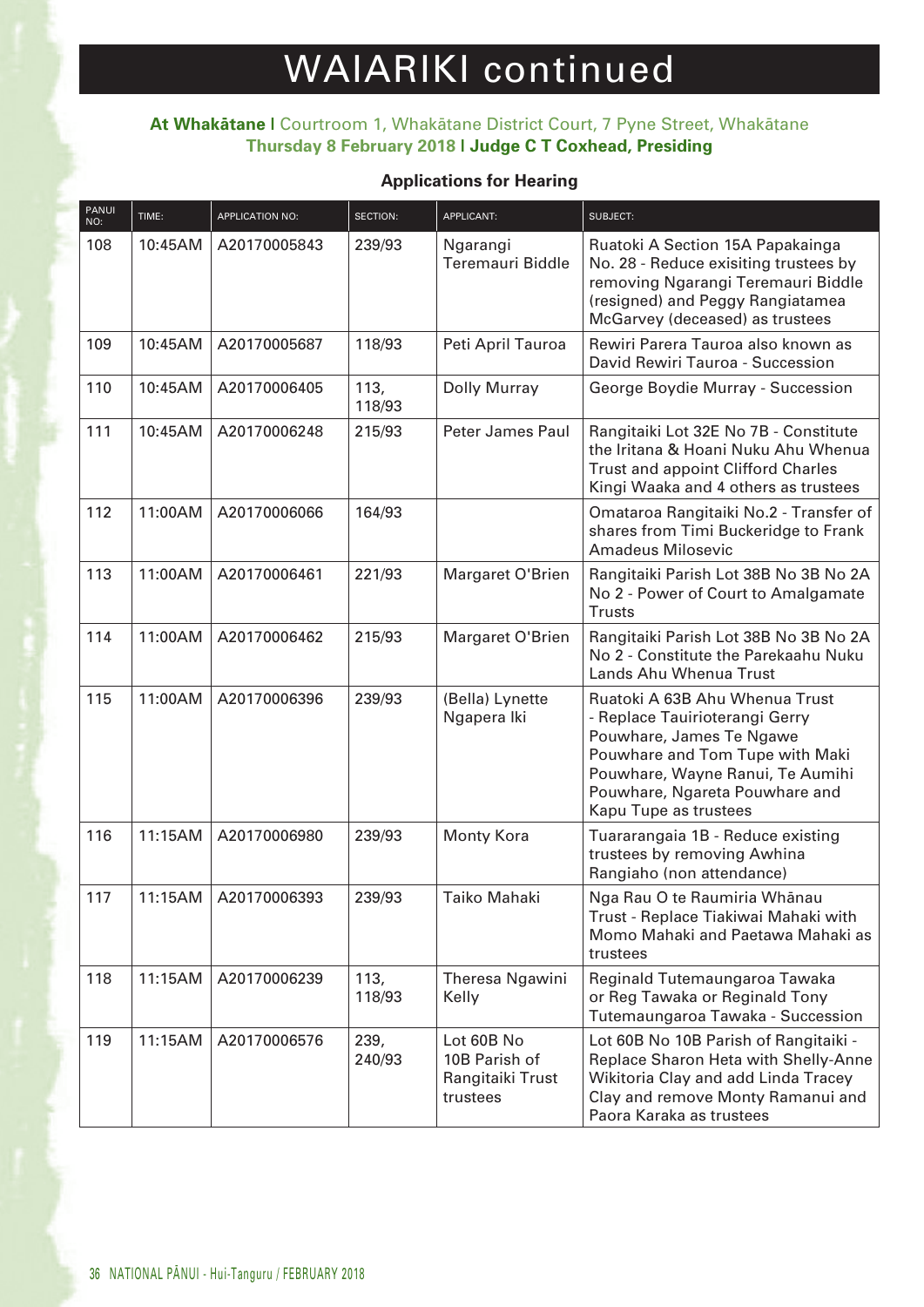| PANUI<br>NO: | TIME:   | <b>APPLICATION NO:</b> | <b>SECTION:</b> | <b>APPLICANT:</b>                                                                                                                                                                                                                                                                  | SUBJECT:                                                                                                                                                                                                                                                     |
|--------------|---------|------------------------|-----------------|------------------------------------------------------------------------------------------------------------------------------------------------------------------------------------------------------------------------------------------------------------------------------------|--------------------------------------------------------------------------------------------------------------------------------------------------------------------------------------------------------------------------------------------------------------|
| 120          | 11:30AM | A20170006615           | 231,<br>239/93  | Waiohau E2 & C9<br>Waiohau C 9 & Waiohau E 2 Ahu<br>Whenua Trust - Review of trust and<br>Trust<br>replace Repora Marion ABrown,<br>Cleveland Savage and Rita Tupe<br>with Byron William Rangiwai, Aaron<br><b>Warbrick and Takirua Maisie Natana</b><br>as trustees<br>Amy Teresa |                                                                                                                                                                                                                                                              |
| 121          | 11:30AM | A20170006691           | 158,<br>164/93  | Manhire                                                                                                                                                                                                                                                                            | Opape No. 5A Sec. 2A - transfer of<br>shares from Amy Teresa Manhire to<br><b>Edward Tamati</b>                                                                                                                                                              |
| 122          | 11:30AM | A20170006068           | 164/93/93       | Inia Curry                                                                                                                                                                                                                                                                         | Omataroa Rangitaiki No.2 - Transfer<br>of shares from Inia Curry to Frank<br>Amadeus Milosevic                                                                                                                                                               |
| 123          | 11:30AM | A20170006283           | 239             | Frank Weko, Meri-<br>Ira Hiki                                                                                                                                                                                                                                                      | Ruatoki B 48D - Replace Henry Hiki,<br>Reko Annie Te Maoana, reduce<br>trustees by removing Aubrey Kohunui,<br>Te Hata Stevens, Tane Turei with<br>Frank Weko, Hinemoa Koiauruterangi,<br>Meri-Ira Hiki, James Weko and Whare<br>James Wharepapa as trustees |
| 124          | 11:45AM | A20170005543           | 67, 231/93      | Rangitaiki Parish 28B2A2D - Judicial<br>Deputy Registrar<br>Conference and review of trust                                                                                                                                                                                         |                                                                                                                                                                                                                                                              |
| 125          | 11:45AM | A20160004780           | 315/93          | Whakātane<br><b>District Council</b>                                                                                                                                                                                                                                               | Ruatoki B Section 48 D - Create an<br>easement                                                                                                                                                                                                               |

## **At Öpötiki |** Ministry of Justice, District Court, 117 Church Street, Öpötiki **Friday 9 February 2018 | Chief Judge W W Isaac Presiding**

| <b>PANUI</b><br>NO: | TIME:   | <b>APPLICATION NO:</b> | <b>SECTION:</b> | <b>APPLICANT:</b>           | SUBJECT:                                                                                                                                                                             |
|---------------------|---------|------------------------|-----------------|-----------------------------|--------------------------------------------------------------------------------------------------------------------------------------------------------------------------------------|
| 126                 | 10:00AM | A20170006256           | 164/93          | Hanna Akurangi-<br>Walker   | Torere Section 33 - Transfer of shares<br>from Hanna Akurangi-Walker to<br>Leonard Ponty Rangi Kingi and 31<br>others                                                                |
| 127                 | 10:00AM | A20170006326           | 164/93          | Henrietta Hudson            | Opape No 30 No 2 - Transfer of shares<br>from Henrietta Hudson to Christina<br>Sarly Ranapia                                                                                         |
| 128                 | 10:00AM | A20170006327           | 164/93          | Sandra Lorraine<br>Te Kiri  | Opape No 30 No 2 - Transfer of<br>shares from Sandra Lorraine Te Kiri to<br>Christine Ranapia                                                                                        |
| 129                 | 10:00AM | A20170006071           | 158,<br>164/93  | Carolyn Rangitahi<br>Insley | Awanui Haparapara No 1 and No 2B<br>No 1B Sec 2 - Transfer of shares from<br>Carolyn Rangitahi Insley to William<br>Te Putahou Waititi (nee Insley) and<br>Moana Joan Waititi/Insley |
| 130                 | 10:10AM | A20170006332           | 164/93          | Mutu Rewiri Taku            | Torere Pa No 22 - Transfer of shares<br>from Mutu Rewiri Taku to James Taku                                                                                                          |
| 131                 | 10:10AM | A20170003413           | 328/93          | Rarua Alice Insley          | Awanui Haparapara 2B1B2 -<br>Occupation order in favour of Rarua<br>Alice Insley and 7 others                                                                                        |
| 132                 | 10:10AM | A20170006609           | 158,<br>164/93  | Patricia Leigh<br>Williams  | Torere Section 33 - Transfer of shares<br>from Patricia Leigh Williams to Jamie<br>Leigh Timoti                                                                                      |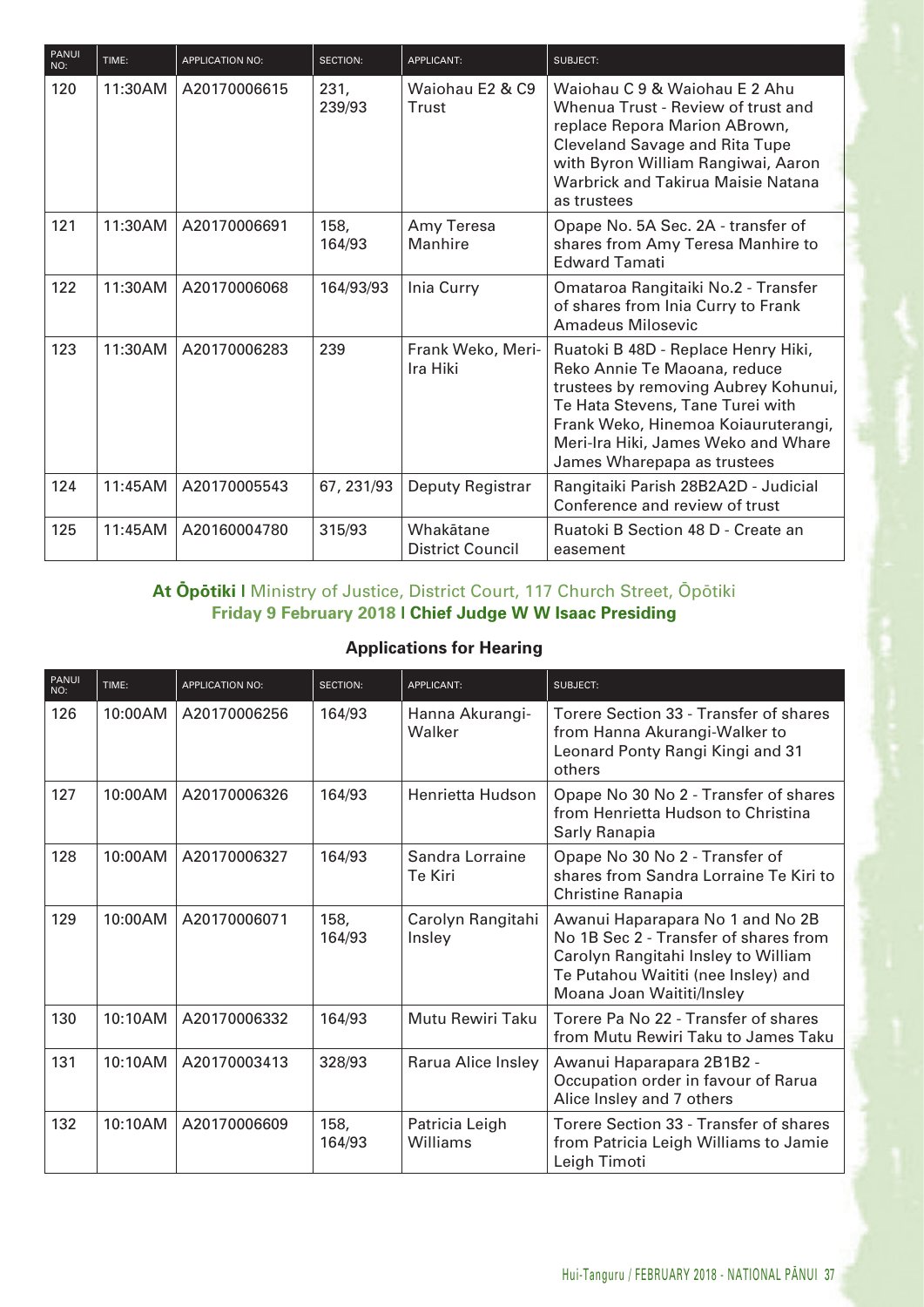# WAIARIKI continued

## **At Öpötiki |** Ministry of Justice, District Court, 117 Church Street, Öpötiki **Friday 9 February 2018 | Chief Judge W W Isaac Presiding**

| <b>PANUI</b><br>NO: | TIME:   | APPLICATION NO: | SECTION:        | APPLICANT:                                            | SUBJECT:                                                                                                                                                                                                          |
|---------------------|---------|-----------------|-----------------|-------------------------------------------------------|-------------------------------------------------------------------------------------------------------------------------------------------------------------------------------------------------------------------|
| 133                 | 10:10AM | A20170005964    | 164/93          | Andrea Harata<br>Grace Fox                            | Waikawa No.2B & Waikawa 3<br>(Aggregated) - Transfer of shares from<br>Andrew Harata Grace Fox to Jane<br>Louise Fox                                                                                              |
| 134                 | 10:20AM | A20170005890    | 239/93          | <b>Ruhi Richards</b>                                  | Awakoko Reserve Māori Reservation<br>(Te Kaha 35C 2B) - Reduce existing<br>trustees by removing Alice Smith (nee<br>Hei) for health reasons                                                                       |
| 135                 | 10:20AM | A20170006970    | 158,<br>164/93  | Faye Hinetemoa<br>Walker                              | Opepe Farm Trust - Transfer of shares<br>from Fay Hinetemoa Walker to John<br>Peter Stebbing and three others                                                                                                     |
| 136                 | 10:20AM | A20170006611    | 239/93          | <b>Marshal Moore</b>                                  | Opape No 4 Urupa - Replace Paea<br>Biddle and six others with Pita Tori<br>Biddle, Craig Tarewa Edwards, Travis<br>William Kelly, Wetini Mokomoho and<br>Mary Mereana Smith as trustees                           |
| 137                 | 10:20AM | A20170006612    | 239/93          | <b>Marshal Moore</b>                                  | Opape No 5 Papakainga - Replace<br><b>Ruby Edwards with Craig Tarewa</b><br>Edwards as trustee                                                                                                                    |
| 138                 | 10:30AM | A20170006287    | 158,<br>164/93  | <b>Tony Powell</b><br>(Frederick<br>Alexander Powell) | Te Kaha B No 6D and Te Kaha B No 6D<br>No 1B No 1 - Transfer of shares from<br>Tony Powell (Frederick Alexander<br>Powell) to the estate of Stanley<br><b>Richard Symons</b>                                      |
| 139                 | 10:30AM | A20170005981    | 239/93          | Lori Katrina<br>Topine                                | Tipi and Moke Whānau Trust - Add<br>James Lee McCormack, Kym Hudson,<br><b>Bridget Patricia McCormack and</b><br>Tamara Lauren Te Aomihia Macleod<br>as trustees                                                  |
| 140                 | 10:30AM | A20170006527    | 113,<br>117/93  | <b>Micheal Richard</b><br>Murray                      | Sharon Lee Gillette - Succession                                                                                                                                                                                  |
| 141                 | 10:30AM | A20170005978    | 220/93          | Lori Katrina<br>Topine                                | Tipi and Moke Whānau Trust - Vesting<br>interests of Raima Houia and 13 others<br>into the Whānau trust                                                                                                           |
| 142                 | 10:40AM | A20170006577    | 18(1)<br>(a)/93 | Stephen Graham<br>Frires                              | Waikawa 2B and 3 Aggregated -<br>Determination of ownership of a<br>house                                                                                                                                         |
| 143                 | 10:40AM | A20170005731    | 18(1)<br>(a)/93 | Joanne Grace                                          | Opape 20 - Determination of a house                                                                                                                                                                               |
| 144                 | 10:40AM | A20170006101    | 220/93          | Joanne Grace                                          | Opape No.1A No.13 - Vesting interests<br>of Joanne Grace in John Henry<br>Collard, Rickie Allan Collard and<br>Veda Marie Collard as trustees of<br>the Matekino Te Rua Hui Hui Collard<br>(Ranapia) Whānau Trust |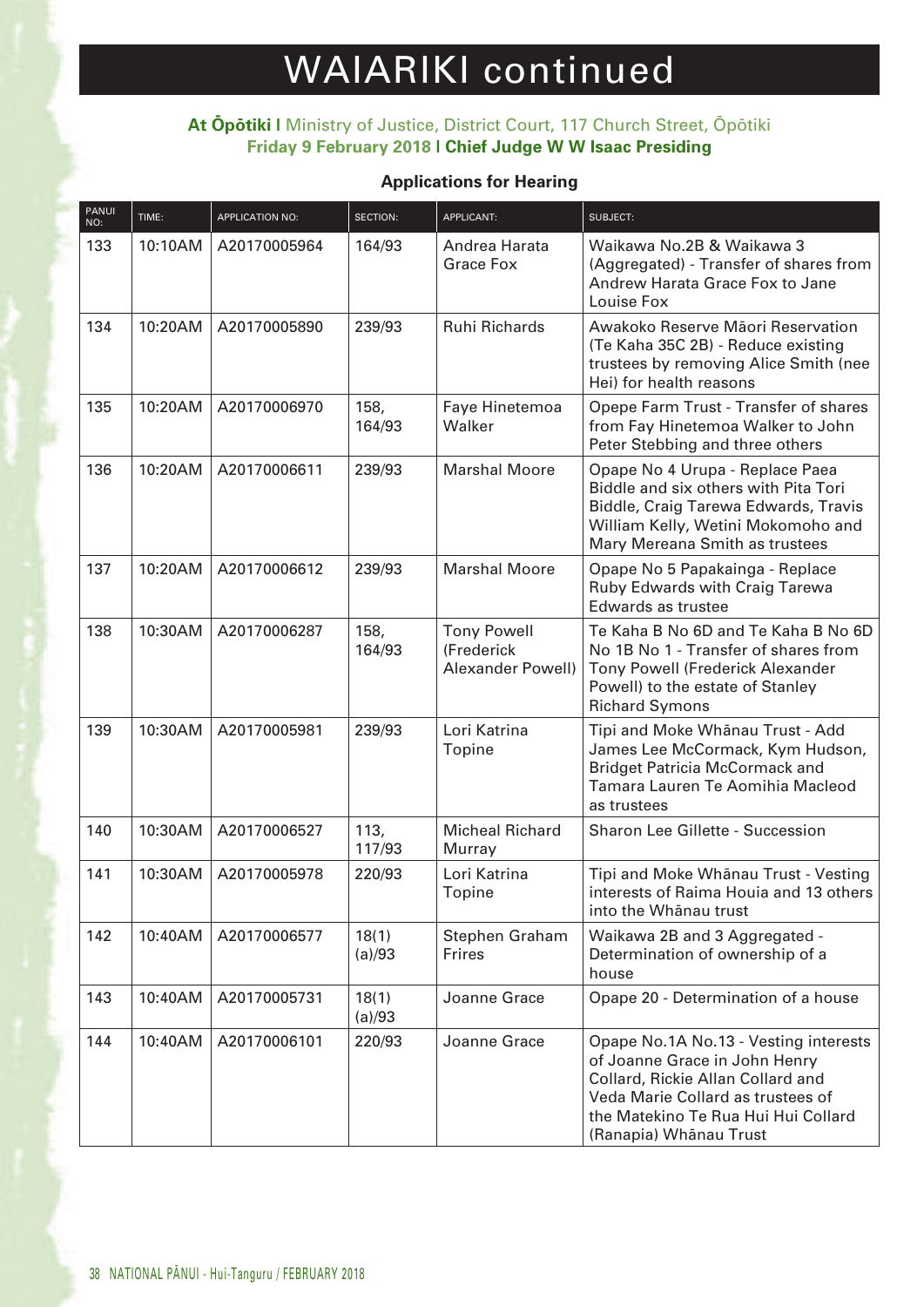| PANUI<br>NO: | TIME:   | APPLICATION NO: | SECTION:        | APPLICANT:                           | SUBJECT:                                                                                                                                                                                                                   |
|--------------|---------|-----------------|-----------------|--------------------------------------|----------------------------------------------------------------------------------------------------------------------------------------------------------------------------------------------------------------------------|
| 145          | 10:40AM | A20170006105    | 220/93          | Julie Hurae Grace                    | Opape No.1A No.13 - Vesting the<br>interests of Julie Hurae Grace in John<br>Henry Collard, Rickie Allan Collard<br>and Veda Marie Collard as trustees of<br>the Matekino Te Rua Hui Hui Collard<br>(Ranapia) Whānau Trust |
| 146          | 10:50AM | A20170005984    | 18(1)<br>(a)/93 | <b>Richard</b><br><b>McCormack</b>   | Waiotahi Parish Section 388A No.<br>1 and others - Determination of<br>ownership of a house                                                                                                                                |
| 147          | 10:50AM | A20170007077    | 239/93          | Lewis Max Bragg                      | Te Hurike Trust - Reduce existing<br>trustees by removing Lewis Max<br>Bragg (resignation)                                                                                                                                 |
| 148          | 10:50AM | A20170007017    | 18(1)<br>(a)/93 | Kepa Raukawa,<br>Percy Raukawa       | Opape No. 3A No. 1E - Determination<br>of ownership of dwellings                                                                                                                                                           |
| 149          | 10:50AM | A20170005928    | 164/93          | Mereheni<br>Winikerei                | Wharekahika A8 - Transfer of shares<br>from Mereheni Winikerei to Te Urikore<br>Waenga, Tinatoka Waenga, Hiria<br>Faafua, Josephine Waenga, Dawn<br>Murphy & John Waenga                                                   |
| 150          | 11:00AM | A20170005508    | 338/93          | Josephine<br>Greenaway               | Torere Pa No.44 - Recommendation to<br>set apart land as a Māori reservation<br>for the purpose of an urupa                                                                                                                |
| 151          | 11:00AM | A20170006593    | 231/93          | <b>Manurere Clark</b>                | Omaio 20 - Review of trust                                                                                                                                                                                                 |
| 152          | 11:00AM | A20170005944    | 231/93          | Māori Trustee                        | Kauangaroa 3E1 & 3G1A1B Trust -<br><b>Review of Trust</b>                                                                                                                                                                  |
| 153          | 11:00AM | A20170006272    | 231/93          | Raukura Joe<br>Ngatoro               | Maungaroa No 1 Section 27 - Review<br>of Trust                                                                                                                                                                             |
| 154          | 11:10AM | A20170006667    | 328/93          | Rosalie Mihi<br><b>Butler-August</b> | Hakota No.5B No.2 - Occupation Order<br>and Determination of ownership of<br>house                                                                                                                                         |
| 155          | 11:10AM | A20170004952    | 328/93          | Paora<br>Rerewaipuke<br>Lewis        | Opape No. 1D No. 2B - Occupation<br>order                                                                                                                                                                                  |
| 156          | 11:10AM | A20170006016    | 164/93          | <b>Alexander Tere</b><br>Insley      | Awanui Haparapara 2B1B2 - Transfer<br>of shares from Alexander Tere<br>Insley to Kio Tu Ki Te Rangi Rawiri-<br>McDonald, Matekitatahi Rawiri-<br>McDonald and Hotuwai Ariki Rawiri-<br>McDonald                            |
| 157          | 11:10AM | A20170002614    | 328/93          | <b>Edward Joseph</b><br>Keepa        | Maungaroa 1 Section 23L Block and<br>Maungaroa 1 Section 25 Aggregated -<br>Occupation order                                                                                                                               |
| 158          | 11:20AM | A20170005823    | 240/93          | Michael Insley,<br>Rere Wharepapa    | Awanui Haparapara 4B - Remove<br>Karamea Insley and Lionel Huritu as<br>trustees                                                                                                                                           |
| 159          | 11:20AM | A20170007021    | 240/93          | Chris Karamea<br>Insley              | Awanui Haparapara No 2B No 1B Sec<br>2 - Remove trustees                                                                                                                                                                   |
| 160          | 11:20AM | A20170002134    | 289/93          | Candice Tanya<br>Porter              | Opape 3H2 - Partition                                                                                                                                                                                                      |
| 161          | 11:20AM | A20170002136    | 289/93          | Roberta Waiapu                       | Opape 3H2 - Partition                                                                                                                                                                                                      |
| 162          | 11:30AM | A20160005944    | 67/93           | Whakatohea<br>Māori Trust Board      | Opape 1A19B - Judicial Conference                                                                                                                                                                                          |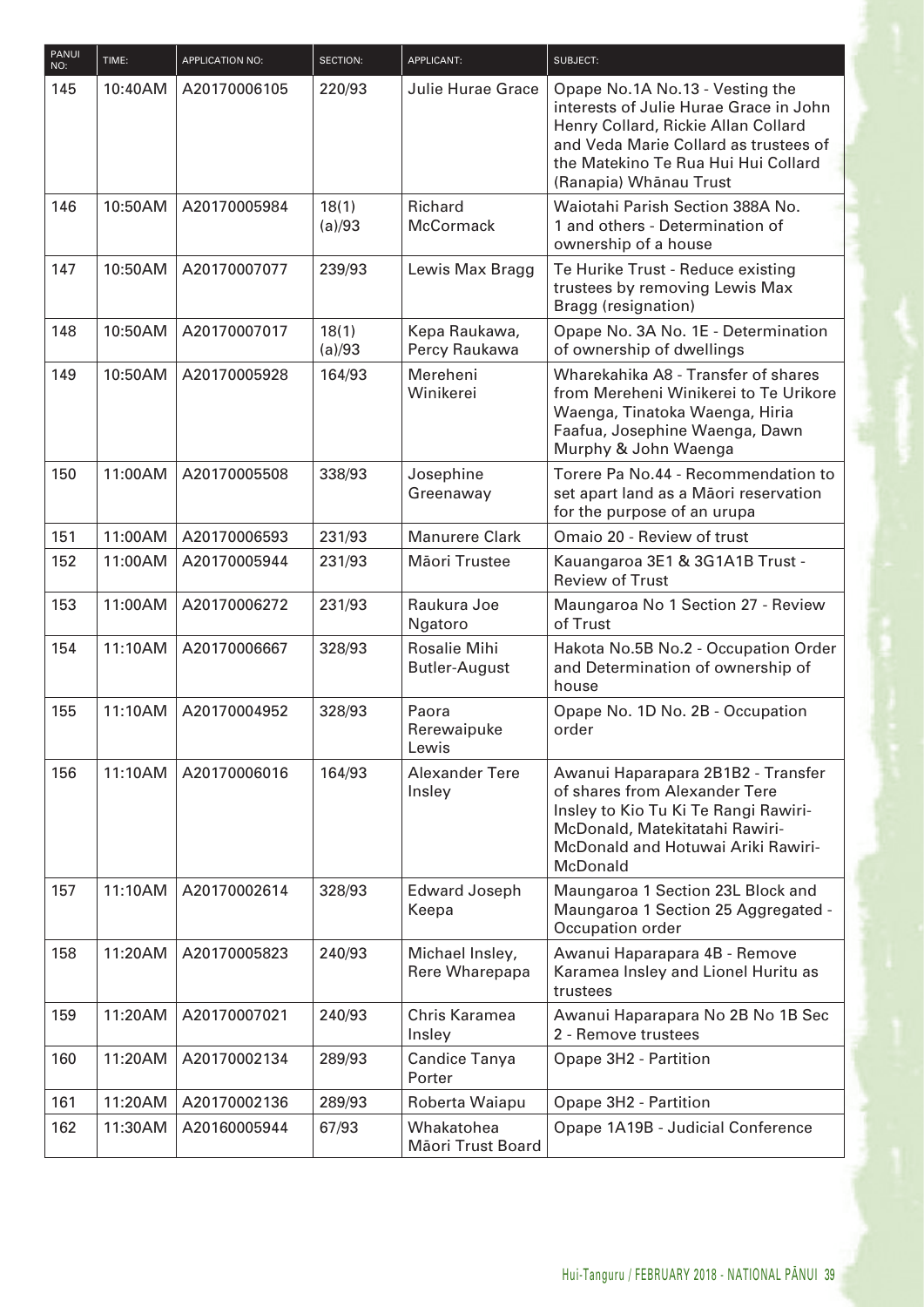# WAIARIKI continued

## **At Taupö |** Courtroom 1, Taupö District Court, Storey Place, Taupö **Monday 26 February 2018 | Judge C T Coxhead, Presiding**

| <b>PANUI</b><br>NO: | TIME:   | <b>APPLICATION NO:</b> | SECTION:            | APPLICANT:                                                              | SUBJECT:                                                                                                                                      |
|---------------------|---------|------------------------|---------------------|-------------------------------------------------------------------------|-----------------------------------------------------------------------------------------------------------------------------------------------|
| 163                 | 10:00AM | A20170006328           | 231, 239,<br>244/93 | <b>Glenn Tootill</b>                                                    | Oruanui A - Variation and review of<br>trust and add Alice Marino and Ruth<br>Wipaki as advisory trustees                                     |
| 164                 | 10:00AM | A20160006878           | 239/93              | <b>Hinera Biddle</b>                                                    | Tauhara Middle 4A 1M 2A - Add Dylan<br>Tamati Wiremu Tahau, Joe Tahau,<br>Peter Albert Eden, Hinera Biddle &<br>Marie Ann Hartley as trustees |
| 165                 | 10:00AM | A20170005187           | 164/93              | <b>Robert Louis</b><br>Clarke                                           | Tauhara Middle 4A 1N 1B - Transfer<br>of shares from Robert Louis Clarke to<br>Waingaio Fa'alele                                              |
| 166                 | 10:00AM | A20170004412           | 239,<br>338(7)/93   | Whanganui Bay<br>Reservation<br><b>Marae Trust</b>                      | <b>Whanganui Bay Reservation Trust</b><br>- Add Maryanne Mereana Hepi and<br>Marlon Te Hingarakau Hepi as trustees                            |
| 167                 | 10:15AM | A20170005027           | 150A(3)(b)<br>/93   | Whangamoa<br>Trust                                                      | Whangamoa Trust (Rotoiti 17) -<br>Memorandum of transfer of Lease<br>B581138.2 - Noting by Registrar                                          |
| 168                 | 10:15AM | A20170006850           | 239/93              | Laurayno<br>Rangiuia<br>Ngawhika                                        | Tauhara Middle No 4A No 1L 1B<br>2 - Reducing trustees as Laurayno<br>Rangiuia Ngawhika has resigned                                          |
| 169                 | 10:15AM | A20170006849           | 231/93              | Laurayno<br>Rangiuia<br>Ngawhika                                        | Tauhara Middle No 4A No 1L 1B 2 -<br>Review of trust                                                                                          |
| 170                 | 10:15AM | A20170006834           | 113,<br>118/93      | Avril Ngawai<br>Koko                                                    | Haana Ngawai Nunn or Haana Ngawai<br>Mako - Succession                                                                                        |
| 171                 | 10:30AM | A20170005510           | 134/93              | The Chief<br><b>Executive Land</b><br><b>Information New</b><br>Zealand | Part Pouakani B6F4E and B6F4F<br>(Mokai School land) - Change to Māori<br>freehold land by vesting order on<br>change of ownership            |
| 172                 | 10:30AM | A20170006835           | 113,<br>118/93      | <b>Shane Patrick</b><br>Koko                                            | Godfrey Hohepa Koko - Succession                                                                                                              |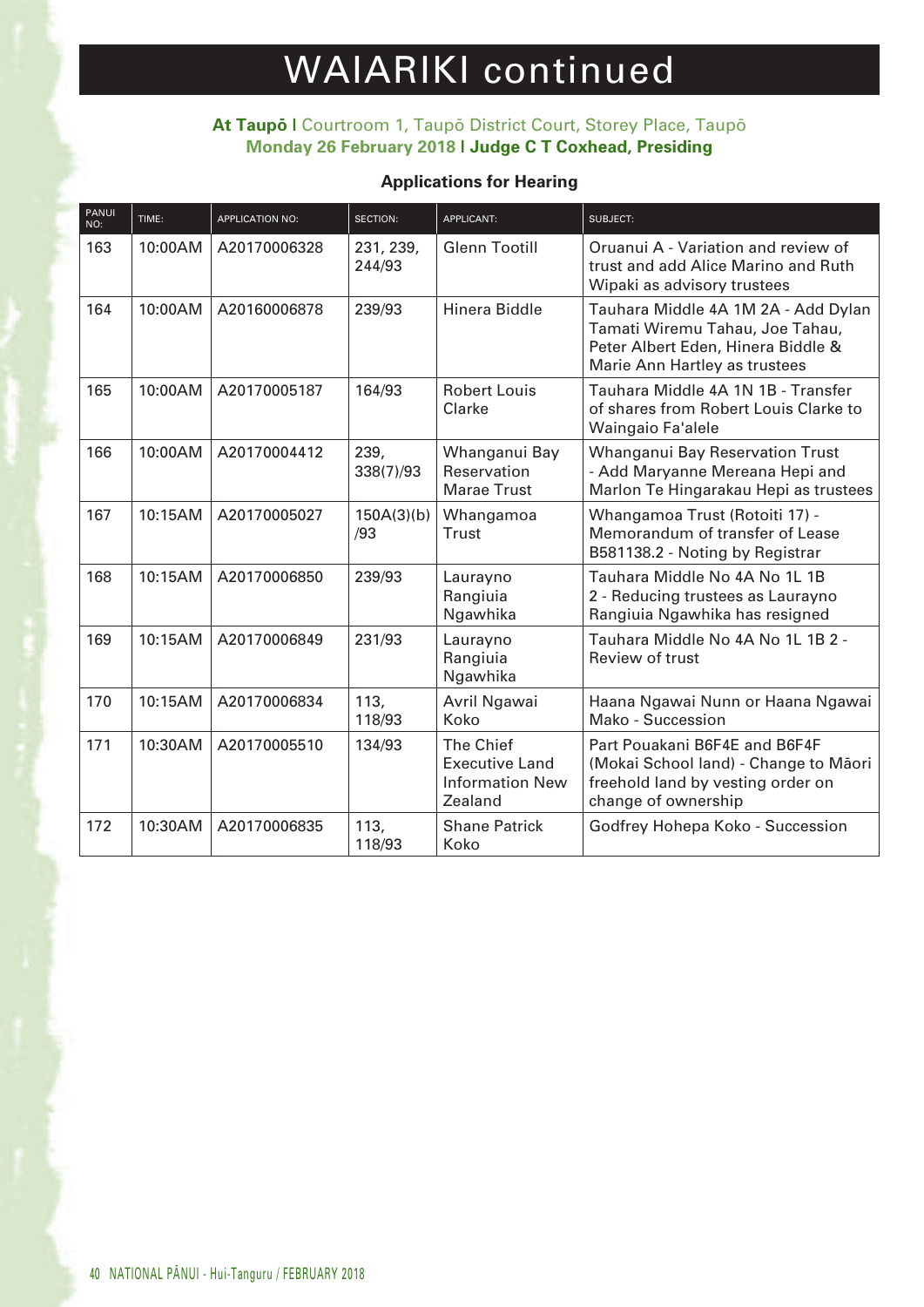## **Applications for Succession, Whänau Trust or Kaitiaki Trust to be heard in other Court Districts**

*The following applications affecting land in this district will be heard pursuant to rule 33 of the Mäori Land Court rules 2007 in the court districts notified below*

| <b>PANUI</b><br>NO: | <b>APPLICATION NO:</b> | <b>SECTION:</b>     | APPLICANT:                                            | SUBJECT:                                                                                                                                                                                                   | <b>COURT DISTRICT:</b> |
|---------------------|------------------------|---------------------|-------------------------------------------------------|------------------------------------------------------------------------------------------------------------------------------------------------------------------------------------------------------------|------------------------|
| 224                 | A20170006607           | 239/93              | <b>Sherry Watkinson</b>                               | Tewi Trust - Replace Lea Himiona<br>Mihinui with Toko John Nathan<br>and Sheree Patricia Piwari as<br>trustees                                                                                             | Waikato-<br>Maniapoto  |
| 225                 | A20170006385           | 113, 118,<br>214/93 | James Hemi Eru,<br>Hikurangi Tahau,<br>Rangianewa Eru | Eru Te Whareturoro - Succession<br>and constitute the Eru Te<br>Whareturoro Whānau Trust                                                                                                                   | Aotea                  |
| 226                 | A20170006837           | 113,118,<br>217/93  | Nathan Joe<br>Tamaiparea                              | <b>Billy Tamaiparea or William Te</b><br>Kapoua Tamaiparea aslo known<br>as William Te Kapu or Bill Rio<br>- Succession and constitute a<br>kaitiaki trust and appoint Mary<br>Holly Tamaiparea as trustee | Te<br>Waipounamu       |

## **Applications to be decided without notice**

*Under rule 6.6 of the Mäori Land Court Rules 2011, the following applications may be decided without notice and without formal hearing. If you are interested in, or affected by, one of these applications and wish to make representations concerning the application, you must notify the Court in the District in which the application is being heard in writing by 4pm on the 1st February 2018, providing your name and address, telephone number, and email address, if any, and setting out your connections with the applications and brief details of your concerns.*

*The Court may, on considering your notification, arrange for the application to be set down for a formal hearing if the application has already been determined.*

| <b>PANUI</b><br>NO: | <b>APPLICATION NO:</b> | <b>SECTION:</b>   | <b>APPLICANT:</b>                                  | SUBJECT:                                                                                                                                                                                            |  |
|---------------------|------------------------|-------------------|----------------------------------------------------|-----------------------------------------------------------------------------------------------------------------------------------------------------------------------------------------------------|--|
| 173                 | A20170002640           | 113,<br>118(6)/93 | Lorraine Anahera<br>Maddigan-Ould                  | Ropata Ngahuia or Ngahuia Ropata or Rapata<br>Ngahuia or Rapata Ngahuia or Robert Clark -<br>Succession (further interests)                                                                         |  |
| 174                 | A20170006498           | 86/93             | Deputy Registrar                                   | Maketu A119B - Amendment of Court Record                                                                                                                                                            |  |
| 175                 | A20170006799           | 78A(7)/67         | Pukehuja Francis<br>Henry                          | James Henry or Jim Henry or Wharerangi Te<br>Whetu - Succession (further interests)                                                                                                                 |  |
| 176                 | A20170002347           | 86/93             | Deputy Registrar                                   | Heeni Te Rau Pumipi Te Hiko Waaka, deceased -<br>Amendment of Court Record (A201400012976)                                                                                                          |  |
| 177                 | A20170006797           | 78A(7)/67         | <b>Pukehuia Francis</b><br>Henry                   | Tamiuru Muriel Henry or Muriel Henry (nee<br>Gardiner) or Tamiuru Tamihana - Succession<br>(further interests)                                                                                      |  |
| 178                 | A20170006760           | 239/93            | Pouariki Tainui<br>Ngatai, Matthew<br>Amotawa Heke | Kataraina Heke Whānau Trust - Replace Hiwinui<br>Heke, Retimana Tainui Ngatai & George Stirling<br>Graham with Matthew Amotawa Heke, Pouariki<br>Tainui Ngatai & George James Graham as<br>trustees |  |
| 179                 | A20170006898           | 78A(7)/67         | Helen Savage                                       | Charles Bunny Savage also known as Tiare Arihia<br>or Tiare Charlie Savage - Succession further<br>interests                                                                                        |  |
| 180                 | A20170006897           | 118(6)/93         | Brian Tangiwai                                     | Tatana Wharekura or Tatana Peka Wharekura -<br>Succession (further interests)                                                                                                                       |  |
| 181                 | A20170006886           | 87/93             | <b>Robert Taubman</b><br><b>Charles Kensington</b> | Robert Charles Kensinton-Taubman - Amendment<br>of name to Robert Taubman Charles Kensington                                                                                                        |  |
| 182                 | A20170006718           | 118(6)/93         | <b>Rawiri Te Putu</b><br>Raiwhara Kingi            | Mary Hayward - Succession (Further interests)                                                                                                                                                       |  |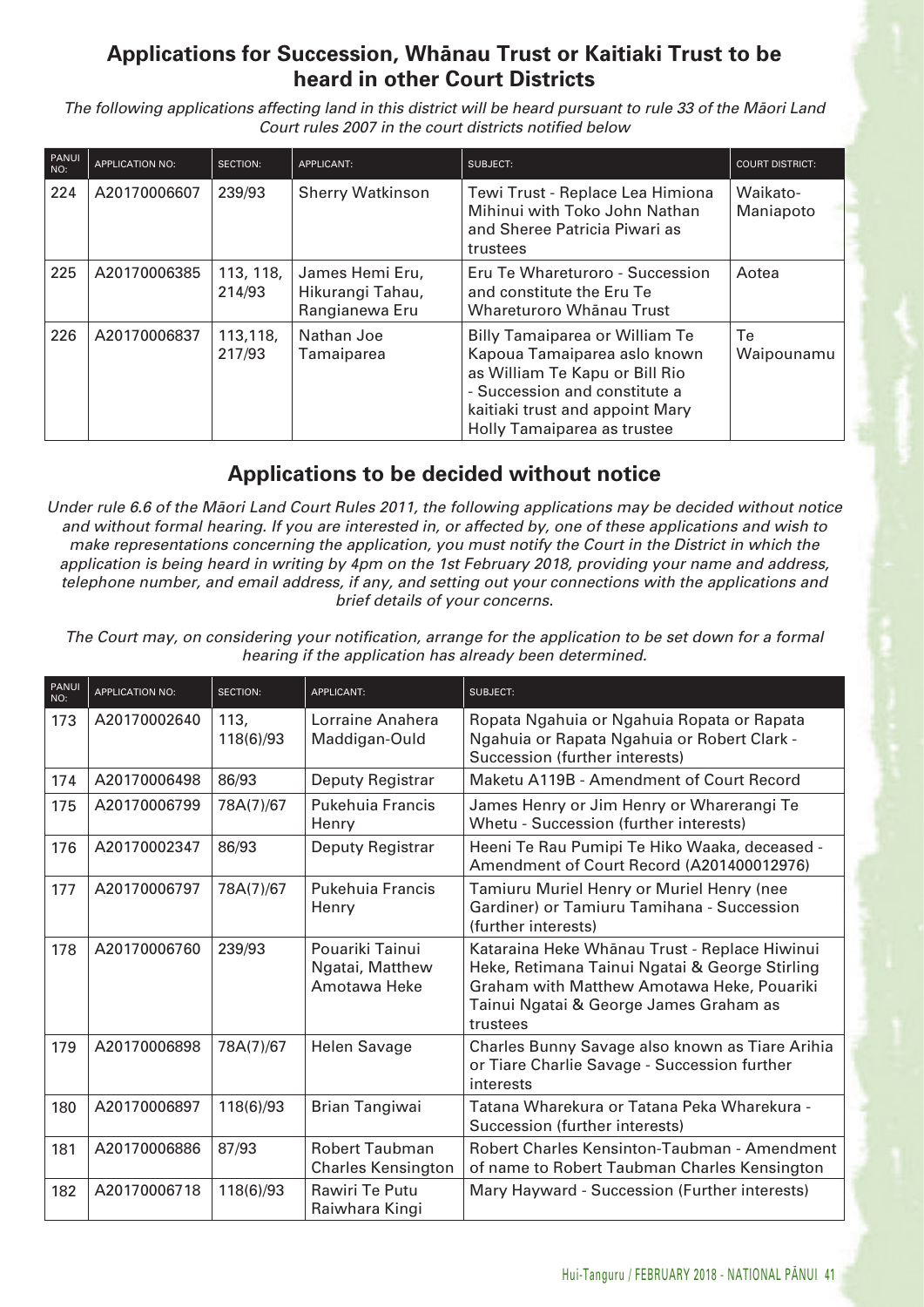# WAIARIKI continued

# **Applications to be decided without notice**

| <b>PANUI</b><br>NO: | APPLICATION NO: | <b>SECTION:</b>      | APPLICANT:                                                       | SUBJECT:                                                                                                                                                                                 |  |
|---------------------|-----------------|----------------------|------------------------------------------------------------------|------------------------------------------------------------------------------------------------------------------------------------------------------------------------------------------|--|
| 183                 | A20170006881    | 18(1)(a)/93          | Delcia Rangi                                                     | Jack Rankin - Determination of a life interest                                                                                                                                           |  |
| 184                 | A20170006953    | 160/93               |                                                                  | Te Koutu L Section No.33 - Certificate of<br>Confirmation for mortgage                                                                                                                   |  |
| 185                 | A20170006773    | 118(6)/93            | Tumanako Maea<br>Waiwai                                          | Rehua Araroa or Leslie Rurehe - Succession<br>(further interests)                                                                                                                        |  |
| 186                 | A20170006054    | 239/93               | Tamaiharoa<br>Morgan                                             | Mokena Whānau Ahu Whenua Trust - Repalce<br>Tauri Sonny Morgan with Peter Fairleigh Waru &<br>Peter Tureiti Morgan as trustees                                                           |  |
| 187                 | A20170006706    | 151/93               | <b>Hamilton Manaia</b><br>Pihopa Kingi                           | Maketu A Section 25A - Confirmation of alienation<br>by way of sale to Tanira Kingi Family Trust                                                                                         |  |
| 188                 | A20170006798    | 18(1)(a)/93          | <b>Florence Ann</b><br>Haines                                    | Rewi Nuhaka Haines - Determination of a life<br>interest                                                                                                                                 |  |
| 189                 | A20170006595    | 239/93               | <b>Melody Anne</b><br>Marama Wilson                              | Ruatoki B87 - Replace Horehore Dougla Baker,<br>Joseph Temo, Gaylene Collier and Tai Heurea<br>with Anthea Te Moana, Mary-Ann Rooy and<br>Tukorehu Waaka as trustees                     |  |
| 190                 | A20170006739    | 87/93                | Kenneth Noel<br>Rapana                                           | Kenneth Noel Rapana - Amendment of name                                                                                                                                                  |  |
| 191                 | A20170006717    | $118(6)$ ,<br>220/93 | Maria Brenda<br>Horne                                            | Theresa Ngawaka Horne - Succession further<br>interests                                                                                                                                  |  |
| 192                 | A20170007080    | 86/93                | Deputy Registrar                                                 | Morehu Morris Rangitauira - Amendment of Court<br>record (A20170005170)                                                                                                                  |  |
| 193                 | A20170007083    | 118(6)/93            | Deputy Registrar                                                 | Mohi Wiremu Hotene - Succession (further<br>interests)                                                                                                                                   |  |
| 194                 | A20170006392    | 118(6)/93            | Hariata Kohunui                                                  | Marae Clayton also known as Maraea Herewini -<br>Succession (further interests)                                                                                                          |  |
| 195                 | A20170006316    | 87/93                | Rangiuru Kathaleen<br>Ann Wharerahi                              | Kathaleen Ann Rangiuru Wharerahi - Amendment<br>of name to Rangiuru Kathaleen Ann Wharerahi                                                                                              |  |
| 196                 | A20170007045    | 118(6)/93            | Rangitiaria Treanor                                              | Te Whiti Rangitiaria also known as Rangitiaria<br>Reihana or Rangitiaria Wineti or Rangitiaria Te<br>Whiti - Succession (further interests)                                              |  |
| 197                 | A20170006318    | 118(6)/93            | Deputy Registrar                                                 | Basil John Edwardson - Succession (further<br>interests)                                                                                                                                 |  |
| 198                 | A20170006719    | 118(6)/93            | <b>Russell Te Aotata</b><br>Thompson Whānau<br>Trust             | Russell Te Aotata Thompson - Succession (further<br>interest)                                                                                                                            |  |
| 199                 | A20170006779    | 86/93                | Deputy Registrar                                                 | Pukaingataru B12 Ahu Whenua Trust -<br>Amendment of Court Record (A20160001770)                                                                                                          |  |
| 200                 | A20170006286    | 118(6)/93            | Jean Erena<br>McCauley                                           | Teepa McCauley or Teepa Sonny McCauley -<br>Succession (further interests)                                                                                                               |  |
| 201                 | A20170006277    | 135-136/53           | Beryl Jane Te<br>Moananui                                        | Tata Tumakere or Tatawahie Tumakere -<br>Succession (further interest)                                                                                                                   |  |
| 202                 | A20170006778    | 118(6)/93            | Raukawa Manahi                                                   | Hinerongonui Shirley-Anne Manahi - Succession<br>(further interests)                                                                                                                     |  |
| 203                 | A20170007003    | $118(6)$ ,<br>220/93 | Kathleen<br>Buchanan-Bates,<br><b>Catherine Buckley-</b><br>Koia | Hinetaro Wahine Meihana Marino McMahon or<br>Hinetaro Meihana or Hinetaro McMahon (Mrs)<br>or Hinetaro Mcmahon or Hinetaro Merania or<br>Wahine Meihana - Succession (further interests) |  |
| 204                 | A20170006235    | 18(1)(a)/93          | Janeen Dawn Ellis                                                | Karl Melbourne Jenkin - Determination of a life<br>interest                                                                                                                              |  |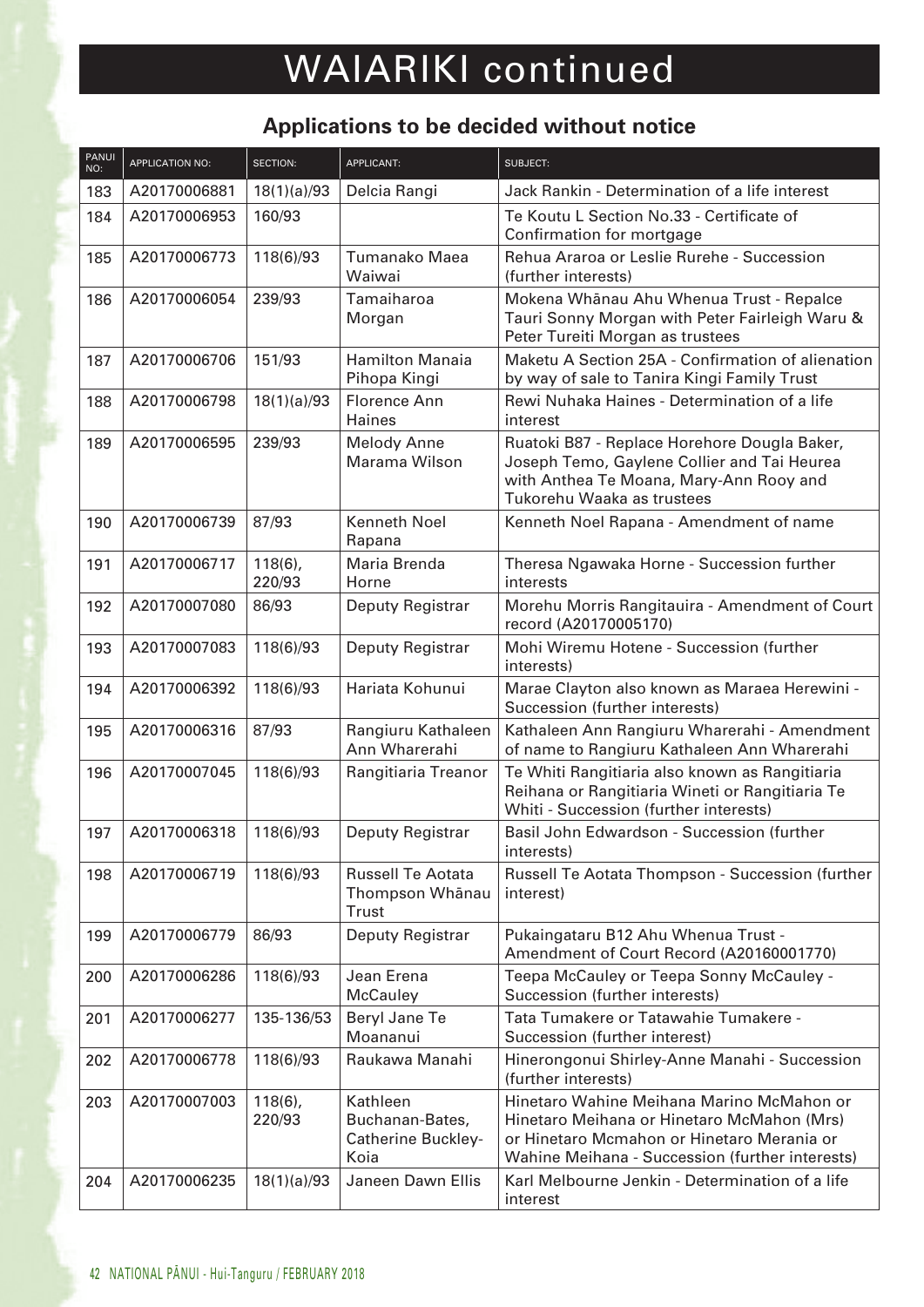| PANUI<br>NO: | APPLICATION NO: | SECTION:             | APPLICANT:                                                             | SUBJECT:                                                                                                                                                                                        |
|--------------|-----------------|----------------------|------------------------------------------------------------------------|-------------------------------------------------------------------------------------------------------------------------------------------------------------------------------------------------|
| 205          | A20170006130    | 87/93                | Maraea Kiel                                                            | Maraea McMillan - Amendment of name to<br>Maraea Kiel                                                                                                                                           |
| 206          | A20170006802    | 118(6)/93            | <b>Kirstin Diane Post</b>                                              | Ana Hinemoa Oman or Ana Hinemoa Mayfield<br>or Ana Hinemoa Mossman - Succession (further<br>interests)                                                                                          |
| 207          | A20170007123    | 87/93                | Ngahuia Robyn<br>Lemon                                                 | Robyn Barnes - Amendment of name                                                                                                                                                                |
| 208          | A20170006317    | 118(6)/93            | Deputy Registrar                                                       | Anthony Thomas Edwardson - Succession<br>(further interests)                                                                                                                                    |
| 209          | A20170007241    | 239/93               | <b>Rodney Grant</b><br>Reid, Laura Anne<br>Hiestand, Richard<br>Savage | Cleveland Te Whetu Paerau Warbrick Whānau<br>Trust - Replace Richard Savage with Mary Brenda<br>Hineruku Lindsey, William Henry Doney and<br>Mokonuiarangi Nigel Warbrick as trustees           |
| 210          | A20170006491    | 118(6)/93            | Raymond Tawhio<br>Hunia                                                | Ngaki Teira - Succession (further interest)                                                                                                                                                     |
| 211          | A20170006490    | 118(6)/93            | Deputy Registrar                                                       | Wairangi Rangitoheriri or Sonny Rangi -<br>Succession (further interests)                                                                                                                       |
| 212          | A20170006645    | 239/93               | <b>Elaine Tapsell</b>                                                  | Rotohokahoka D North 4D - Replace Paul Tapsell,<br>Mark Tapsell and Ian Britten with Sherrill Tapsell,<br>Richard Te Ao, Marise Lant, Yvette Van Vliet and<br>Joseph Brown as trustees          |
| 213          | A20170006474    | $118(6)$ ,<br>220/93 | Cynthia Moke                                                           | Michael Mika Church - Succession (further<br>interests)                                                                                                                                         |
| 214          | A20170006947    | 118(6)/93            | <b>Maxine Marks</b>                                                    | Arapine Raimona also known as Arapine Kereama<br>or Arapine Heretaunga or Arapine Te Heheu -<br>Succession (further interests)                                                                  |
| 215          | A20170006471    | 118(6)/93            | Albert Mehaka<br>Hunt                                                  | Te Hae Ehau - Succession (further interests)                                                                                                                                                    |
| 216          | A20170006598    | $118(6)$ ,<br>220/93 | Margaret<br>Goldsmith                                                  | Pare Polly Nepia or Pare Maaka - Succession<br>(further interests) Vesting interest of Pare Polly<br>Nepia or Pare Maaka in the trustees of the Maaka<br>Ngamare & Pare Nepia-Kipa Whānau Trust |
| 217          | A20170006740    | 78A(7)/67            | Ngatawa Mohi                                                           | Rangimahuta Mohi - Succession (further interests)                                                                                                                                               |
| 218          | A20170006880    | 118(6)/93            | Delcia Janine Rima<br>Rangi                                            | Sam Hamuera Rangi or Hamiora Rangi or<br>Hamuera Rongowhitia Matiaha - Succession<br>(further interests)                                                                                        |
| 219          | A20170006521    | 118(6)/93            | Watu Mihinui                                                           | Neil Rickit - Succession (further interests)                                                                                                                                                    |
| 220          | A20170006937    | $118(6)$ ,<br>220/93 | Deputy Registrar                                                       | Niki Souster or Niki Souser - Succession (further<br>interests), Nick Schuster Whānau Trust - Vesting<br>interests of Niki Souster or Niki Souser in trustees                                   |
| 221          | A20170006353    | 18(1)(a)/93          | <b>Gregory Ngamotu</b>                                                 | Maria Jane Wickliffe - Determination of a life<br>interest                                                                                                                                      |
| 222          | A20170006495    | 78A(7)/67            | Tamaki Vicky<br>Hohaia                                                 | Te Matau Paora - Succession further interests                                                                                                                                                   |
| 223          | A20170006939    | 239/93               | <b>Stanley Hamilton</b><br>Ratahi                                      | Moerangi Kereua Ratahi Lands Trust - Replace<br>William Newton with Te Waimiere Morrison as<br>trustee                                                                                          |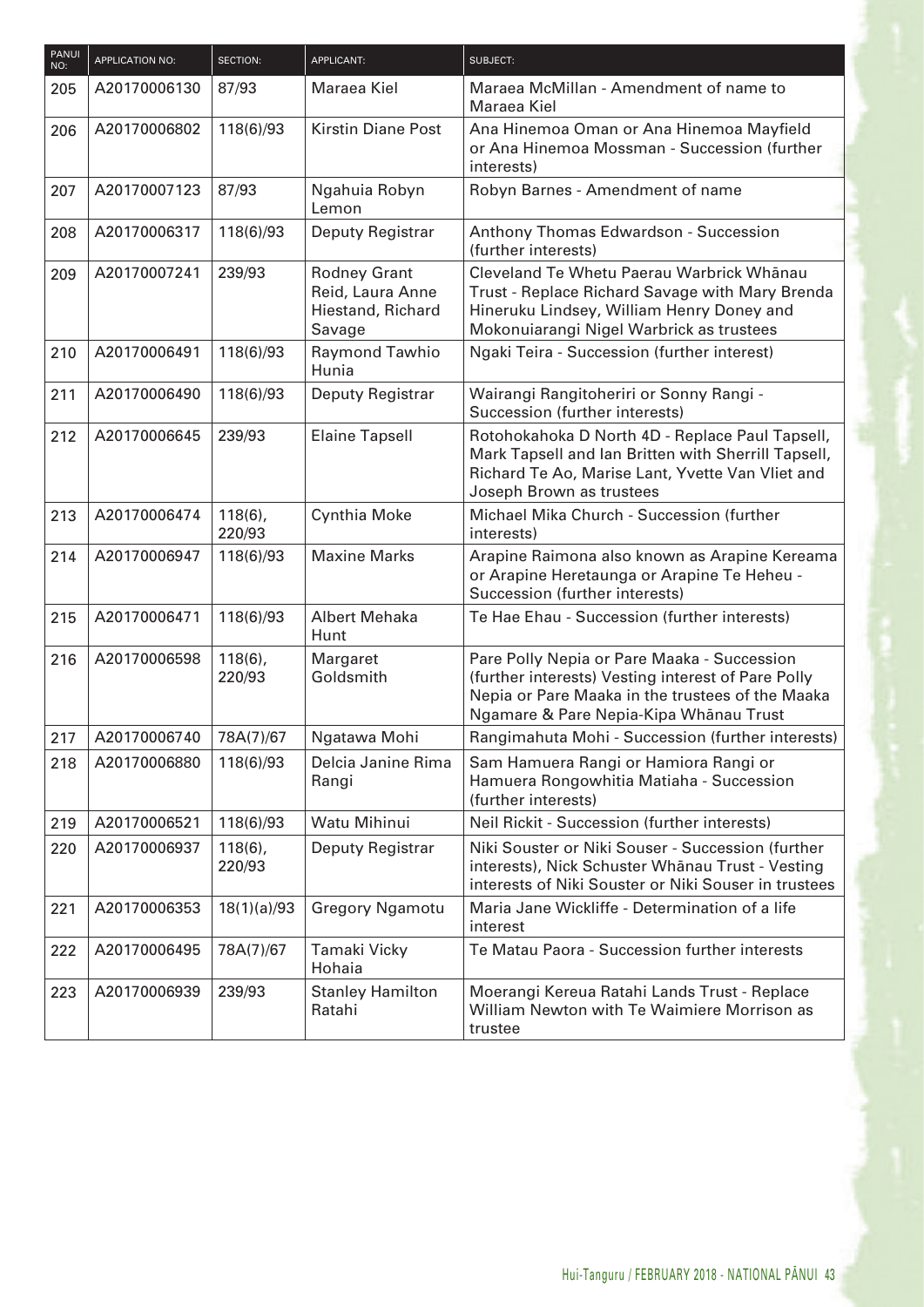# WAIARIKI continued

## **Applications Not Ready To Proceed**

*The applications listed below were received up to the closing date of this Pänui and are yet to be considered by a Registrar or Judge*

| <b>APPLICATION NO:</b> | <b>SECTION:</b> | APPLICANT:                               | <b>SUBJECT:</b>                                                                                                                                                                                                                                                                                                  |
|------------------------|-----------------|------------------------------------------|------------------------------------------------------------------------------------------------------------------------------------------------------------------------------------------------------------------------------------------------------------------------------------------------------------------|
| A20170006802           | 118(6)/93       | Kirstin Diane Post                       | Ana Hinemoa Oman or Ana Hinemoa Mayfield or Ana<br>Hinemoa Mossman - Succession (further interests)                                                                                                                                                                                                              |
| A20170007081           | 67/93           | <b>Charles Rapata</b><br>Anderson        | Barlow Anderson Family Trust - Discovery of<br>documents                                                                                                                                                                                                                                                         |
| A20170006948           | 239/93          | Jolene Rachel Burke,<br>Jewell Elva Gisa | Cecelia Quigg Whānau Trust - Replace Edna Mae<br>Dredge and Jewell Elva Gisa with Jolene Rachel<br>Burke and Shaun Dredge as trustees                                                                                                                                                                            |
| A20170007076           | 237, 238/93     | <b>Charles Rapata</b><br>Anderson        | Estate Barlow Nathaniel Hahona Anderson - Provide<br>accounting for Trust assets                                                                                                                                                                                                                                 |
| A20170006908           | 86/93           | Deputy Registrar                         | Gene & Leone Ngatai Whānau Trust - Constitute<br>a Whānau trust in respect of the interests of Irene<br>Martha Ngatai, Gene Riki Ngatai and James<br>Henry Ngatai and appoint Haane Wikatene<br>Ngatai, Manuhiria Ngakaari Ngatai and Bobby<br>Hignett as trustees - Amendment of Court Record<br>(A20170002380) |
| A20170006917           | 86/93           | Deputy Registrar                         | Harry and Rangi Hodge Whānau Trust - Vest the<br>interests of Rangi Tokona Hodge in Eric Perenara<br>Hodge and others as trustees - Amendment of Court<br>Record (A20160006381)                                                                                                                                  |
| A20170006201           | 239/93          | Samuel Kahui Emery                       | Haumingi 18 Trust - Replace Tania Curtis with Karleen<br>Puti Emery as trustee                                                                                                                                                                                                                                   |
| A20170006912           | 86/93           | Deputy Registrar                         | Henrietta Janey Basher also known as Henritta Janet<br>Basher - Succession - Amendment of Court Record<br>(A20170004578)                                                                                                                                                                                         |
| A20170006778           | 118(6)/93       | Raukawa Manahi                           | Hinerongonui Shirley-Anne Manahi - Succession<br>(further interests)                                                                                                                                                                                                                                             |
| A20170007055           | 18(1)(a)/93     | Deputy Registrar                         | Isobel Rangitoheriri - Detemine life interests and vest<br>in persons entitled                                                                                                                                                                                                                                   |
| A20170006353           | 18(1)(a)/93     | <b>Gregory Ngamotu</b>                   | Maria Jane Wickliffe - Determination of a life interest                                                                                                                                                                                                                                                          |
| A20170006650           | 86/93           | Deputy Registrar                         | Mary-Anne Pehi or Mereana Hine Moke or Maryanne<br>Moke - Amend Court Record (A20060021182)                                                                                                                                                                                                                      |
| A20170007083           | 118(6)/93       | Deputy Registrar                         | Mohi Wiremu Hotene - Succession (further interests)                                                                                                                                                                                                                                                              |
| A20170007080           | 86/93           | Deputy Registrar                         | Morehu Morris Rangitauira - Amendment of Court<br>record (A20170005170)                                                                                                                                                                                                                                          |
| A20170006751           | 19/93           | Joseph Kingsnorth                        | Moruaruhe 5D - Injunction (Respondents: Caroline<br>Crawford, trustees of the Hariata Kingsnorth Whānau<br>Trust and the trustees of Motuaruhe 5D Ahu Whenua<br>Trust)                                                                                                                                           |
| A20170006525           | 67/93           | Eva Moke                                 | Ngati Tarawhai lwi Trust - Judicial conference                                                                                                                                                                                                                                                                   |
| A20170006906           | 86/93           | Deputy Registrar                         | Opape No 3A Balance 2A, 2C and 2E - Amendment of<br>Court record (A20170003532)                                                                                                                                                                                                                                  |
| A20170006913           | 86/93           | Deputy Registrar                         | Pene & Poho Rangi Trust - Constitute a Whānau<br>trust in respect of the interests of Poho Roberts and<br>appoint Zena Maria Rimmer, Tau Richard Rangi<br>and James Rangi as trustees - Amendment of Court<br>Record (A20170004474)                                                                              |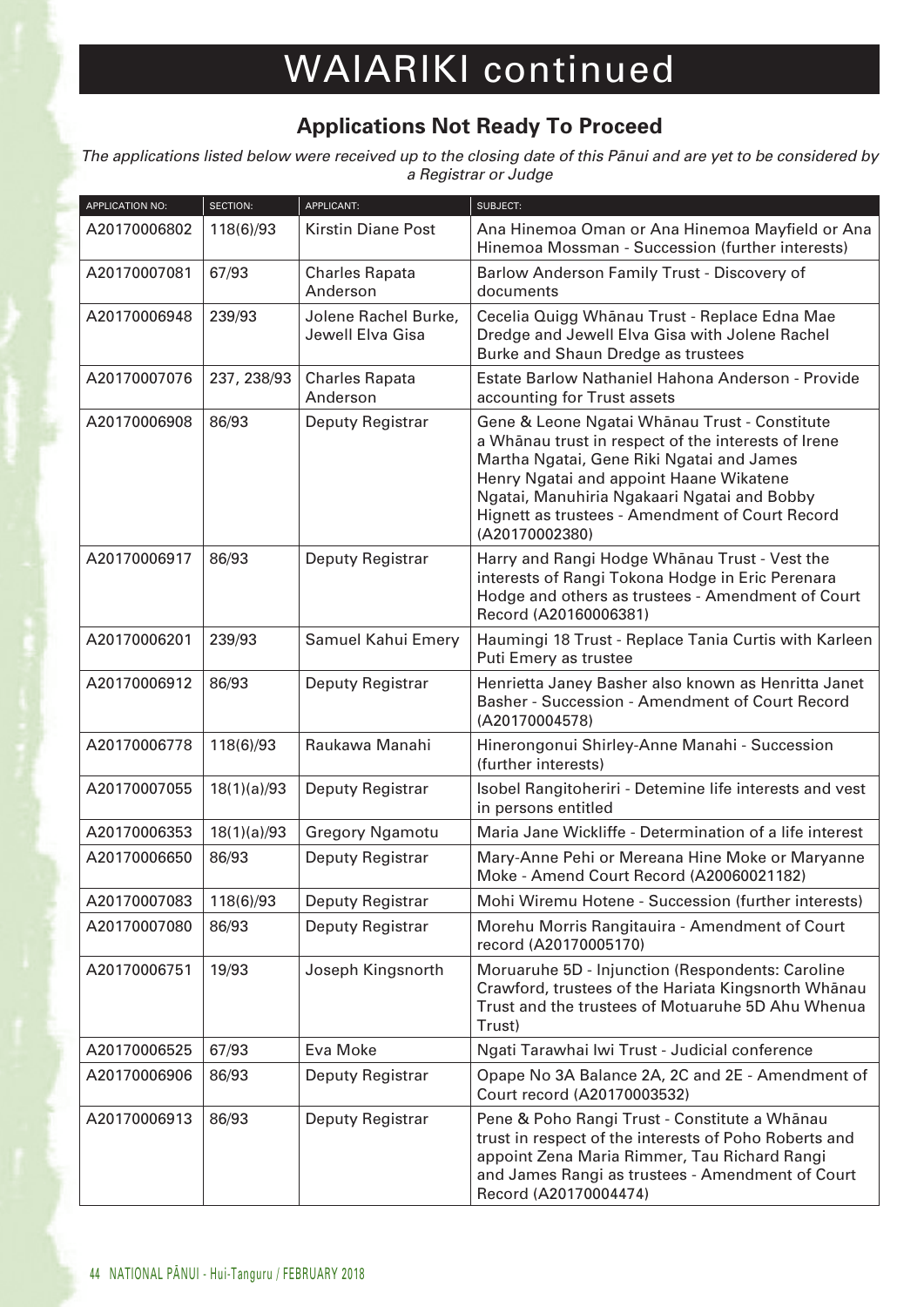| <b>APPLICATION NO:</b> | <b>SECTION:</b> | <b>APPLICANT:</b>          | SUBJECT:                                                                                                                                            |
|------------------------|-----------------|----------------------------|-----------------------------------------------------------------------------------------------------------------------------------------------------|
| A20170006779           | 86/93           | Deputy Registrar           | Pukaingataru B12 Ahu Whenua Trust - Amendment of<br>Court Record (A20160001770)                                                                     |
| A20170006740           | 78A(7)/67       | Ngatawa Mohi               | Rangimahuta Mohi - Succession (further interests)                                                                                                   |
| A20170006773           | 118(6)/93       | Tumanako Maea<br>Waiwai    | Rehua Araroa or Leslie Rurehe - Succession (further<br>interests)                                                                                   |
| A20170006798           | 18(1)(a)/93     | <b>Florence Ann Haines</b> | Rewi Nuhaka Haines - Determination of a life interest                                                                                               |
| A20170007057           | 86/93           | Deputy Registrar           | Rihari Heretaunga Tonihi II-Amendment of Court<br>record (A20170004887)                                                                             |
| A20170007059           | 86/93           | Deputy Registrar           | Taiawhio George Ratana Whānau Trust-Amendment<br>of Court record (A20170004516)                                                                     |
| A20170006463           | 86/93           | Deputy Registrar           | Tauhara Middle 14 - Amendment of Court record<br>(A20170003924)                                                                                     |
| A20170006910           | 86/93           | Deputy Registrar           | Te Amohau haronga Whānau Trust - Replace Irirangi<br>Irene Te Kowhai with Justin Te Kowhai as trustee -<br>Amendment of Court Record (A20170005009) |
| A20170006607           | 239/93          | <b>Sherry Watkinson</b>    | Tewi Trust - Replace Lea Himiona Mihinui with Toko<br>John Nathan and Sheree Patricia Piwari as trustees                                            |
| A20170006230           | 239/93          | Linda Tawhai-Mullen        | Waimahana Lands Trust - Tahorakuri A1 Section 7B1<br>- Replace Hemi Rahurahu & six others with Erueti<br>Rakena & six others as trustees            |
| A20170006909           | 86/93           | Deputy Registrar           | Walter George (Peter) Hooper - Succession -<br>Amendment of Court Record (A20170004219)                                                             |

# WAIKATO MANIAPOTO

## **At Te Küiti |** Ministry of Justice, District Court, Queen Street, Te Küiti **Friday 2 February 2018 | Judge S R Clark Presiding**

| PANUI<br>NO:   | TIME:   | <b>APPLICATION NO:</b> | <b>SECTION:</b> | <b>APPLICANT:</b>                                   | SUBJECT:                                                                                                                                                             |
|----------------|---------|------------------------|-----------------|-----------------------------------------------------|----------------------------------------------------------------------------------------------------------------------------------------------------------------------|
| 1              | 12:00PM | A20170001904           | 21/94           | Te Waiti Taniora,<br>Kohineteraupara<br>Moana       | Rangitoto Tuhua 36A2A2G1 Trust -<br>Inquiry into the administration of the<br>Māori Reservation                                                                      |
| $\overline{2}$ | 1:00PM  | A20170002154           | 164/93          | Eva Ridings                                         | Kohatutaka 6D6B - Transfer of shares<br>from Eva Ridings to Bill Griffin Ridings                                                                                     |
| 3              | 1:00PM  | A20170006002           | 118/93          | Patricia Lake,<br>Janet Te Miringa<br>Lake Perawiti | Te Miringa Tata also known as Te<br>Miringa Lake or Millie Te Miringa Lake<br>or Millie Te Miringa Tata - Succession                                                 |
| 4              | 1:15PM  | A20170007094           | 239/93          | Whenua Kete Ltd                                     | Arapae A7 Trust - Replace Sam<br>Moerua, Betty Toroa Matthews and<br>Raumati Kira with Nicholis Peter<br>Luke, Kirihaehae Kirkwood and Maria<br>Robinson as trustees |
| 5              | 1:30PM  | A20170006531           | 164/93          | Alexander<br>Muraahi                                | Piaka and other blocks - Transfer of<br>shares from Alexander Muraahi to<br><b>Faith Taurerewa-Pocock</b>                                                            |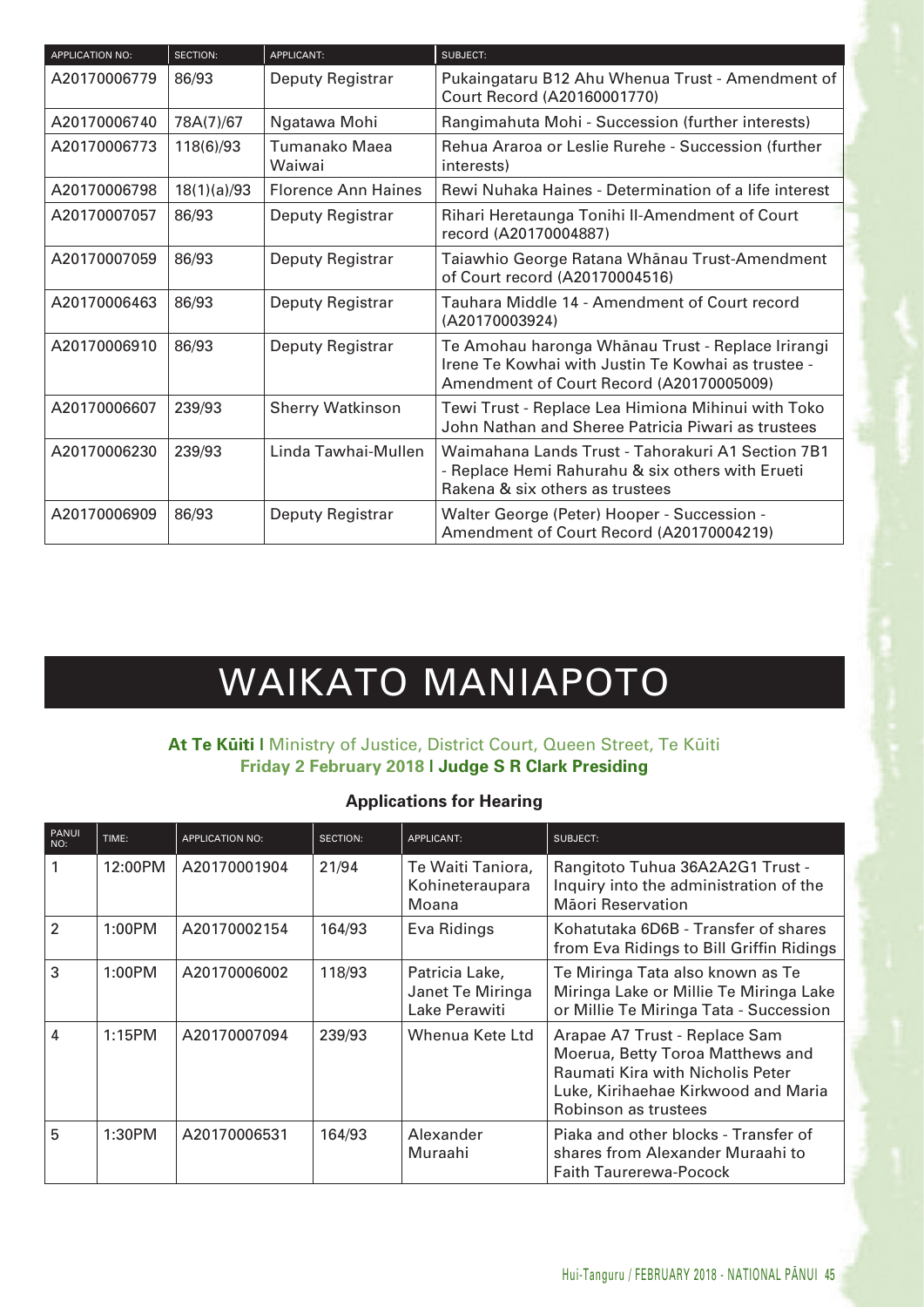# WAIKATO MANIAPOTO continued

## **At Te Küiti |** Ministry of Justice, District Court, Queen Street, Te Küiti **Friday 2 February 2018 | Judge S R Clark Presiding**

| <b>PANUI</b><br>NO: | TIME:  | <b>APPLICATION NO:</b> | SECTION:          | APPLICANT:                          | <b>SUBJECT:</b>                                                                                                                                                                                     |
|---------------------|--------|------------------------|-------------------|-------------------------------------|-----------------------------------------------------------------------------------------------------------------------------------------------------------------------------------------------------|
| 6                   | 1:30PM | A20170007093           | 118/93            | Massey Vernon<br>Te Ruki            | Herana Helen Te Ruki also known as<br>Herana Te Ruki or Herana Helen Puhia<br>- Succession                                                                                                          |
| 7                   | 1:45PM | A20170007064           | 244/93            | Derek Kotuku<br>Totorewa<br>Wooster | Arapae Trust - Variation of Trust                                                                                                                                                                   |
| 8                   | 2:45PM | A20170005218           | 18(1)<br>(a)/93   | Niki Tuwhangai                      | Kawhia U 2B Block - Application for<br>transmission by survivorship                                                                                                                                 |
| 9                   | 3:15PM | A20170007180           | 133/93,<br>338/93 | Owners of Te<br>Kumi A34 block      | Te Kumi A34 Block - Change from<br>General land to Maori freehold land<br>and Recommendation to set apart<br>land as a Māori Reservation for the<br>purpose of providing revenue for<br>development |
| 10                  | 3:45PM | A20170004462           | 338(7)/93         | Miria Davis                         | Waitomo A3B2A Trust - Replace Koro<br>Carlo Taane and Reginald Taane with<br>Te Aroha Carnachan, Miria Davis and<br>Josephine Anderson as trustees                                                  |

## **Applications for Hearing**

## **At Hamilton |** Maori Land Court, Level 2, BNZ Centre, 354-358 Victoria Street, Hamilton **Thursday 8 February 2018 | Judge S R Clark Presiding**

| <b>PANUI</b><br>NO: | TIME:   | <b>APPLICATION NO:</b> | <b>SECTION:</b>             | APPLICANT:       | SUBJECT:                                                                                                                                                                                       |
|---------------------|---------|------------------------|-----------------------------|------------------|------------------------------------------------------------------------------------------------------------------------------------------------------------------------------------------------|
| 11                  | 9:30AM  | A20170006720           | 231/93                      | Māori Trustee    | Kaipiha 10A Trust - Review of Trust                                                                                                                                                            |
| 12                  | 9:30AM  | A20170006722           | 239/93                      | Māori Trustee    | Kaipiha 10A Trust - Reducing John<br><b>Graham and Jean Maxwell as</b><br>advisory trustees and adding Mark<br>Maxwell                                                                         |
| 13                  | 10:30AM | A20170006610           | 231/93,<br>244/93           | Māori Trustee    | Pukenui B46 Trust - Review and<br><b>Variation of Trust</b>                                                                                                                                    |
| 14                  | 11:45AM | A20170006478           | 231/93,<br>244/93           | Māori Trustee    | Karuotewhenua B5 C1 B2 B<br><b>Block - Review and Variation of</b><br>Karuotewhenua B5C1B2B Trust                                                                                              |
| 15                  | 11:45AM | A20170006479           | 239/93                      | Māori Trustee    | Karuotewhenua B5 C1 B2 B Block<br>- Replace the Māori Trustee with<br>Mihi Te Ra Carr and Muiora Barry as<br>trustees                                                                          |
| 16                  | 12:45PM | A20170001976           | 238/93                      | Deputy Registrar | Marokopa A2 Trust - Enforcement of<br><b>Obligations of Trust</b>                                                                                                                              |
| 17                  | 2:30PM  | A20170006777           | 67/93<br>239/93,<br>240/93, | Te Ata Te Kanawa | Ototoika A17A Block (Te Kawaunui<br>Trust) - Judicial Conference (Reduce<br>and remove trustees). (At the<br>conclusion of the judicial conference<br>the Court may convene to make<br>orders) |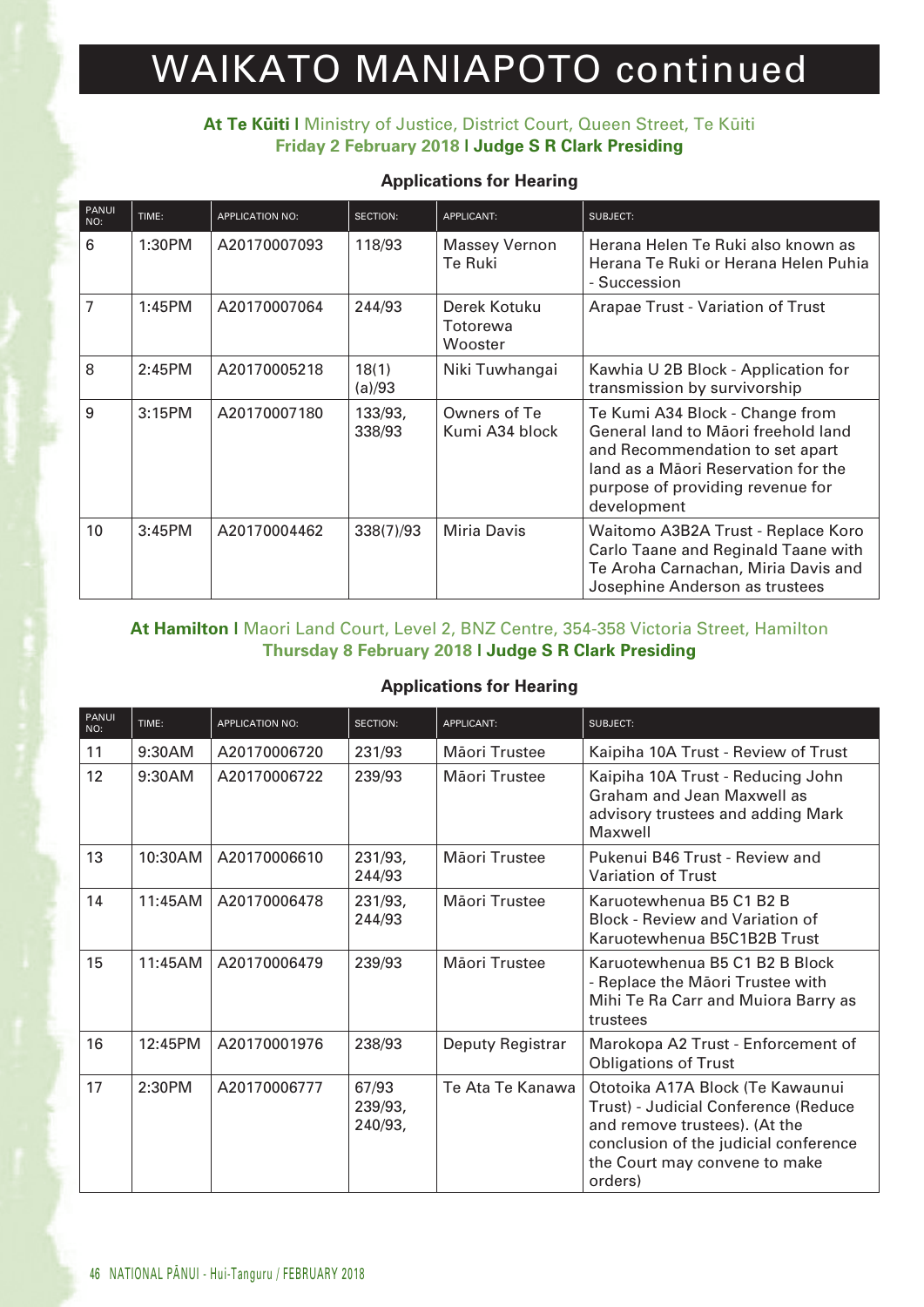## **At Hamilton |** Maori Land Court, Level 2, BNZ Centre, 354-358 Victoria Street, Hamilton **Tuesday 13 February 2018 | Judge S Te A Milroy Presiding**

| <b>PANUI</b><br>NO: | TIME:   | APPLICATION NO: | SECTION:                              | APPLICANT:                             | SUBJECT:                                                                                                                                                                                                                                                                                                                                                                                                        |
|---------------------|---------|-----------------|---------------------------------------|----------------------------------------|-----------------------------------------------------------------------------------------------------------------------------------------------------------------------------------------------------------------------------------------------------------------------------------------------------------------------------------------------------------------------------------------------------------------|
| 18                  | 10:00AM | A20170006893    | 239/93                                | Danella Roebeck                        | Waiheke Station Trust - To add<br>Danella Roebeck, Harry Williams,<br>Charlie Peters, Muri Limacher, Howard<br>Rawiri, Sharon Moana, Veronica Hale,<br>Percy Thompson, Michael Paki and<br>Mikaera Davis as trustees                                                                                                                                                                                            |
| 19                  | 10:15AM | A20170006856    | 118/93                                | Parekura<br>Haimona, Jahdine<br>Tapara | Jack Te Ika A Manga Simon also<br>known as Jack Te Ika A Manga<br>Haimona or Jack Te Haimona or Jack<br>Simon or Haimona Haimona or Jack<br>Haimona - Succession                                                                                                                                                                                                                                                |
| 20                  | 10:15AM | A20170006924    | 118/93                                | Jahdine Tapara                         | <b>Whiro Eve Simon - Succession</b>                                                                                                                                                                                                                                                                                                                                                                             |
| 21                  | 10:30AM | A20170006607    | 239/93                                | <b>Sherry Watkinson</b>                | Tewi Trust - Replace Lea Himiona<br>Mihinui with Toko John Nathan and<br>Sheree Patricia Piwari as trustees                                                                                                                                                                                                                                                                                                     |
| 22                  | 10:45AM | A20170006958    | 118/93,<br>214/93                     | <b>Harriet Phyllis</b><br>Cherrington  | Anette Valda Tuhi also known as<br>Anette Valda Pene - Succession<br>and Constitute the Annette Valda<br>Tuhi Whānau Trust in respect of the<br>interests of Harriet Phyllis Cherrington<br>and appoint Harriet Phyllis<br>Cherrington as trustee and Constitute<br>the William Thomas Tuhi Whānau<br>Trust in respect of the interests of<br>William Thomas Tuhi and appoint<br>William Thomas Tuhi as trustee |
| 23                  | 10:45AM | A20170007023    | 118/93                                | <b>Harriet Phyllis</b><br>Cherrington  | Harriet Pene also known as Hariata<br>Pene - Succession                                                                                                                                                                                                                                                                                                                                                         |
| 24                  | 11:00AM | A20170006811    | 118/93                                | Sharnene Duggan                        | Jean Tuhimareikura Te Pea Paul also<br>known as Jean Tuhimareikura Te Pea<br>Kaukau - Succession                                                                                                                                                                                                                                                                                                                |
| 25                  | 11:00AM | A20170006989    | 118/93                                | Juvarn Te<br>Atarangi Wilson           | Jean Tuhimareikura Te Pea Paul -<br>Succession                                                                                                                                                                                                                                                                                                                                                                  |
| 26                  | 12:00PM | A20170006975    | 117/93                                | <b>Marilyn Miller</b>                  | Susan Miller - Succession                                                                                                                                                                                                                                                                                                                                                                                       |
| 27                  | 12:00PM | A20170007202    | 100(2)<br>(e)/93,<br>81A/67,<br>81/67 | Jennifer Martin                        | Rangi Pokanga Rangiawha also known<br>as What Maihi or Rangi Pokanga<br>Maihi or Rangi Pokanga Thompson -<br>Succession                                                                                                                                                                                                                                                                                         |
| 28                  | 12:15PM | A20170007111    | 118/93,<br>214/93                     | Albert Te Tahiwi<br>Eketone            | Gladys May Cribb also known as<br>Gladys May Eketone or Gladys May<br><b>Cribb - Succession and Constitute</b><br>a whānau trust in respect of the<br>interests of and appoint Albert<br>Tetahiwi Eketone and Glenda Rae<br>Peters and Charles Tauhou Taituha as<br>trustees                                                                                                                                    |
| 29                  | 12:30PM | A20170006914    | 118/93                                | Whenua Kete<br>Limited                 | Raymond Benjamin Flavell -<br>Succession                                                                                                                                                                                                                                                                                                                                                                        |
| 30                  | 12:30PM | A20170007044    | 118/93                                | Malanena<br>Tangihaere<br>Emery        | Robert Hurinui Clements Emery also<br>known as Robert Hurinui Emery -<br>Succession                                                                                                                                                                                                                                                                                                                             |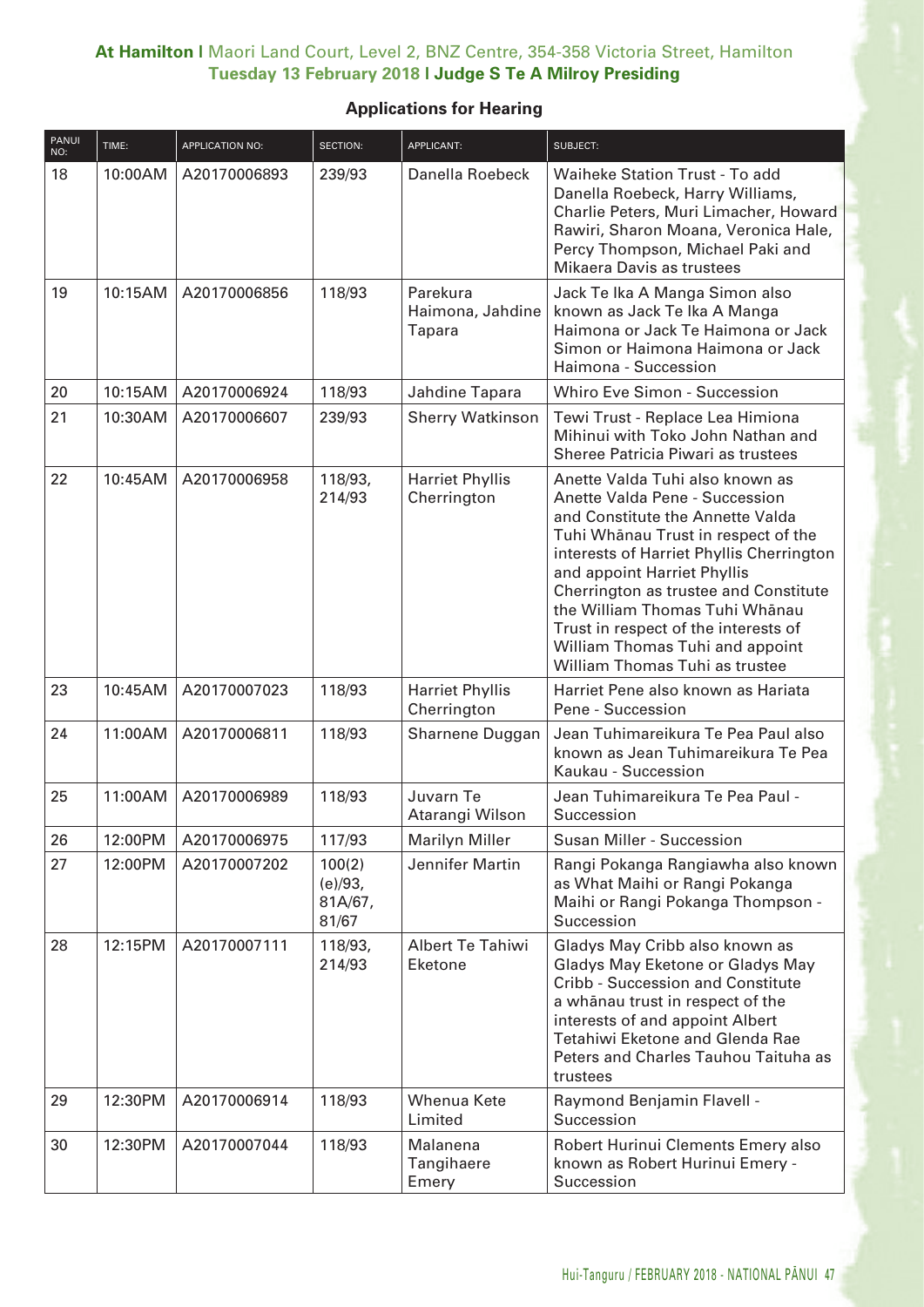# WAIKATO MANIAPOTO continued

## **At Hamilton |** Maori Land Court, Level 2, BNZ Centre, 354-358 Victoria Street, Hamilton **Tuesday 13 February 2018 | Judge S Te A Milroy Presiding**

## **Applications for Hearing**

| PANUI<br>NO: | TIME:     | <b>APPLICATION NO:</b> | <b>SECTION:</b>   | APPLICANT:                              | SUBJECT:                                                                                                                 |
|--------------|-----------|------------------------|-------------------|-----------------------------------------|--------------------------------------------------------------------------------------------------------------------------|
| 31           | 12:45PM   | A20170007095           | 117/93            | Robyn Tauawhi<br>Onehi                  | Te Para May Douglas also known as<br>May Tuira Douglas or Te Para Kui Kui<br>Douglas - Succession                        |
| 32           | 2:00PM    | A20160005910           | 239/93,<br>241/93 | Marama Mariu,<br>Dorothy Tarati<br>Roil | Natana Raroa Whānau Trust - Remove<br>Dorothy Tarati Roil as a trustee and<br>terminate the Natana Raroa Whānau<br>Trust |
| 33           | $2:00$ PM | A20170003793           | 43/93             | Miria Sadlier                           | Natana Raroa Whānau Trust<br>(A20160005908) - Application for a<br>rehearing                                             |

## **At Hamilton |** Maori Land Court, Level 2, BNZ Centre, 354-358 Victoria Street, Hamilton **Wednesday 14 February 2018 | Judge S Te A Milroy Presiding**

## **Applications for Hearing**

| <b>PANUI</b><br>NO: | TIME:   | <b>APPLICATION NO:</b> | <b>SECTION:</b> | <b>APPLICANT:</b>                                                        | SUBJECT:                                                                                                                                                                                                                                                                                                                                                                                            |
|---------------------|---------|------------------------|-----------------|--------------------------------------------------------------------------|-----------------------------------------------------------------------------------------------------------------------------------------------------------------------------------------------------------------------------------------------------------------------------------------------------------------------------------------------------------------------------------------------------|
| 34                  | 10:00AM | A20170006823           | 238/93          | Joanne Rakera<br>Aoake                                                   | Okauia 4E2F2C block - Enforcement of<br>obligations of Okauia 4E2F2C trust                                                                                                                                                                                                                                                                                                                          |
| 35                  | 11:00AM | A20170007181           | 239/93          | <b>Heather Anne</b><br>Thomson                                           | Allotment 56 Parish of Karioi block<br>- Replace Hoa Eruerti, Te Mokoroa<br>Rima Hamiora, Sunnah Thompson,<br>Kate Ketekurangaruhe Walker, Hapi<br>Tai Rakena, Pourewarua Tai Rakena,<br>Francis Thompson, Margaret Te<br>Rangiwhakarata Thompson and Te<br>Whakawahinga Waitara-Amos with<br>Heather Thomson, Storm Bynon-<br>Powell, Warren Smith, Ruku Te Wao<br>and Denise Reynolds as trustees |
| 36                  | 11:30AM | A20170004735           | 67/93           | Bill Harris,<br>Michaela<br>Rangitaawa-<br>Schofield, K & M<br>Schofield | Orahiri No.1 Section 17 and other<br>blocks road line - Judicial Conference<br>(directions in relation to roadway)                                                                                                                                                                                                                                                                                  |

## **At Tauranga |** Courtroom 1.10, Ministry of Justice, L1, McLean House, 26 McLean Street, Tauranga **Tuesday 27 February 2018 | Judge S R Clark Presiding**

| PANUI<br>NO: | TIME:   | <b>APPLICATION NO:</b> | SECTION:                                       | APPLICANT:                   | SUBJECT:                                                                                       |
|--------------|---------|------------------------|------------------------------------------------|------------------------------|------------------------------------------------------------------------------------------------|
| 52           | 10:00AM | A20170006022           | 18(1)<br>(a)/93,<br>18(1)<br>(i)/93,<br>241/93 | Valentine<br><b>Nicholas</b> | Poike 8E Investigatory Trust -<br>Declaration and determination on the<br>termination of trust |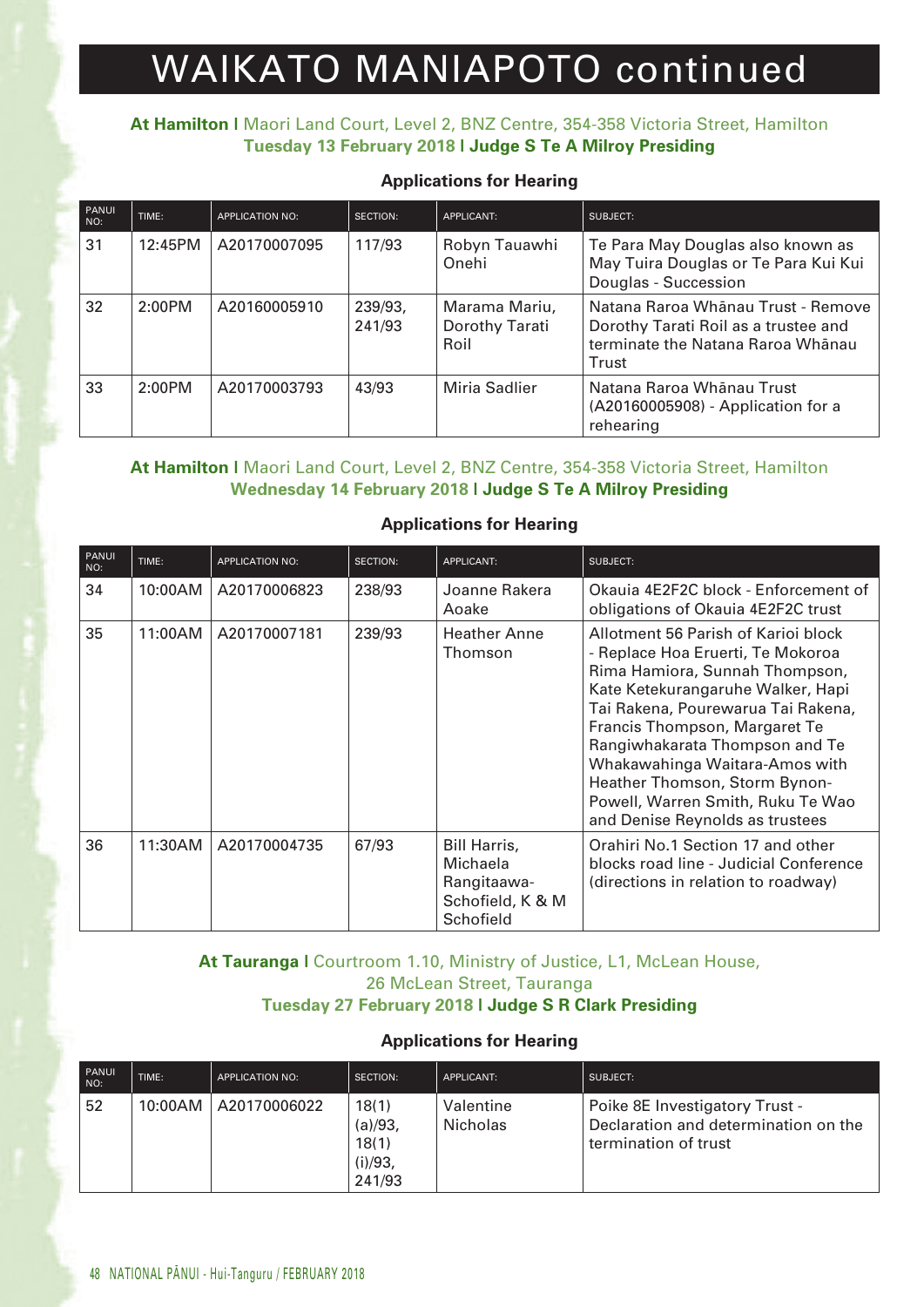| PANUI<br>NO: | TIME:     | <b>APPLICATION NO:</b> | SECTION:                     | APPLICANT:   | SUBJECT:                                                                     |
|--------------|-----------|------------------------|------------------------------|--------------|------------------------------------------------------------------------------|
| 53           | 10:00AM   | A20170006831           | 231/93,<br>239/93,<br>244/93 | Michael Gray | Poike 8E Block - Review of trust,<br>replace trustees and variation of trust |
| 54           | $10:00AM$ | A20170006692           | 215/93                       | Michael Gray | Poike 8E Block - Constitute an ahu<br>whenua trust                           |

## **At Tauranga |** Courtroom 1.10, Ministry of Justice, L1, McLean House, 26 McLean Street, Tauranga

## **Wednesday 28 February 2018 | Judge S R Clark Presiding**

| PANUI<br>NO: | TIME:   | <b>APPLICATION NO:</b> | SECTION:             | APPLICANT:                       | <b>SUBJECT:</b>                                                                                                                                                                                                                       |
|--------------|---------|------------------------|----------------------|----------------------------------|---------------------------------------------------------------------------------------------------------------------------------------------------------------------------------------------------------------------------------------|
| 55           | 10:00AM | A20150004453           | 238/93               | Michael Joseph<br><b>Mikaere</b> | Mangatawa No 8A Block (Te<br>Roha Whānau Trust) - Enforce the<br>obligations of a Trust                                                                                                                                               |
| 56           | 11:00AM | A20170007207           | 239/93,<br>338(7)/93 | Lydia Flintoff                   | Papamoa No 2 Sec 1E No 1 Block<br>(Tahuwhakaktiki Marae) - Replace<br>Taia Honiana, Linda Anne Munn, John<br>Hoani Kiwi and Merepono Clark with<br>Te Poihipi Phillips, John Atirau Ohia<br>and Max Noema Kiwi-Millman as<br>trustees |
| 57           | 11:45AM | A20170007088           | 241/93               | <b>Katrina Taikato</b>           | Parete Taikato Whānau Trust - Partial<br>termination of trust in respect of the<br>interest of Richard Taikato                                                                                                                        |
| 58           | 11:45AM | A20170007089           | 118/93               | Katrina Taikato                  | <b>Richard Taikato - Succession</b>                                                                                                                                                                                                   |
| 59           | 12:15PM | A20170007178           | 239/93               | Rosina Maria<br>Taniwha          | Rena Uruhina Bennett Whānau Trust -<br>Add Priscilla Anne Kiri Paul-Bennett as<br>an additional trustee                                                                                                                               |
| 60           | 12:15PM | A20170007179           | 244/93               | Rosina Maria<br>Taniwha          | Rena Uruhina Bennett Whānau Trust -<br><b>Variation of Trust</b>                                                                                                                                                                      |
| 61           | 2:00PM  | A20170007289           | 67/93                | <b>Sharon Pirere</b>             | Lot 3A2 Parish of Katikati Block<br>- Judicial Conference (To seek<br>directions of the Court)                                                                                                                                        |
| 62           | 3:00PM  | A20170007182           | 164/93               | Frank Te Mihinui<br>Kawe         | Hairini 6D1B1 Block - Transfer of<br>shares from the Pohe and Haumarama<br>Kawe Whānau Trust to Frank Te<br>Mihinui Kawe                                                                                                              |
| 63           | 3:00PM  | A20170007203           | 67/93<br>289/93      | Frank Te Mihinui<br>Kawe         | Hairini 6D1B2 - Judicial Conference<br>(Partition) (Preliminary Hearing<br>pursuant to rule 13.3 of the Māori<br>Land Court Rules 2011. At the<br>conclusion of the judicial conference<br>the Court may convene to make<br>orders)   |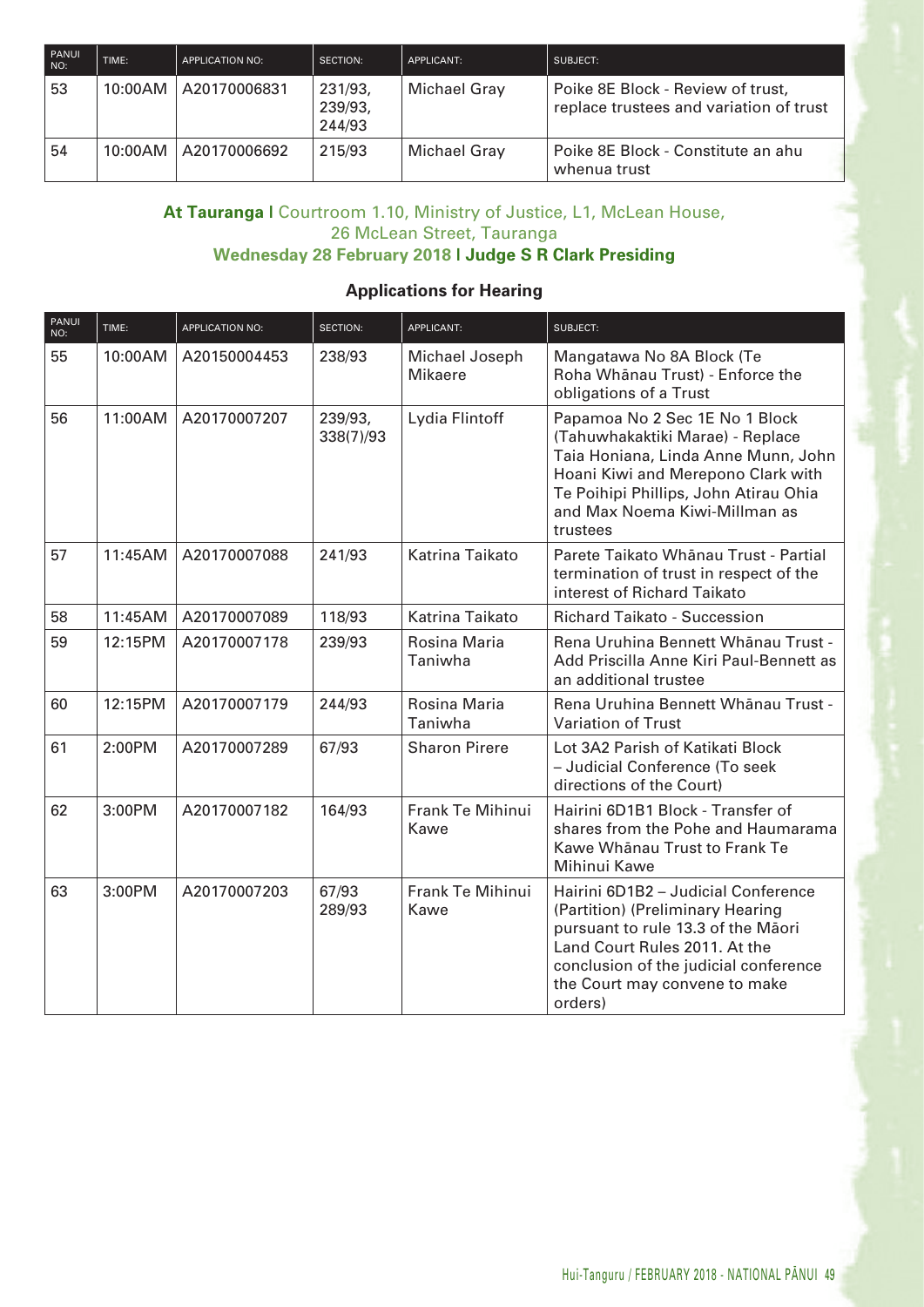# WAIKATO MANIAPOTO continued

## **Applications to be decided without notice**

*Under rule 6.6 of the Mäori Land Court Rules 2011, the following applications may be decided without notice and without formal hearing. If you are interested in, or affected by, one of these applications and wish to make representations concerning the application, you must notify the Court in the District in which the application is being heard in writing by 4pm on the 1st February 2018, providing your name and address, telephone number, and email address, if any, and setting out your connections with the applications and brief details of your concerns.*

*The Court may, on considering your notification, arrange for the application to be set down for a formal hearing if the application has already been determined.*

| <b>PANUI</b><br>NO: | APPLICATION NO: | SECTION:          | APPLICANT:                                   | SUBJECT:                                                                                                                                                                                                                                                                                                                                                   |
|---------------------|-----------------|-------------------|----------------------------------------------|------------------------------------------------------------------------------------------------------------------------------------------------------------------------------------------------------------------------------------------------------------------------------------------------------------------------------------------------------------|
| 37                  | A20170006818    | 87/93             | James Harimate                               | James Harimate - Amendment of name in the<br>Court records                                                                                                                                                                                                                                                                                                 |
| 38                  | A20170006969    | 239/93            | Hinerua Gray                                 | Kaitimako J2 and L block - reduce the trustees<br>by removing resigning trustee Taratoa Te Mauru<br>Tatema                                                                                                                                                                                                                                                 |
| 39                  | A20170006995    | 118(6)/93         | Deputy Registrar                             | Dick Whitiora also known as Te Puhi Whitiora or<br>Richard Te Puhi Whitiora or Dick Te Puhi Whitiora -<br>Succession (Further Interests)                                                                                                                                                                                                                   |
| 40                  | A20170007009    | 86/93             | Deputy Registrar                             | Te Iwikore Tapara Whānau Trust - Amendment of<br>Court record for incorrect minute book reference<br>recorded (A20090016402)                                                                                                                                                                                                                               |
| 41                  | A20170006841    | 118/93,<br>214/93 | Hurai Davey,<br>Riana Reihana<br>Morehu      | Diane Te Whiurangi Morehu-Davey - Succession<br>and constitute the Diane Te Whiurangi Morehu<br>Davey Whānau Trust in respect of the interests of<br>Hayley Morehu, Mari Anne Davey, Riana Reihana<br>Morehu, Haki Pepuere Davey, Anaru Morehu Davey<br>and Hurai Chandler Davey and appoint Riana<br>Reihana Morehu and Anaru Morehu Davey as<br>trustees |
| 42                  | A20170006824    | 18(1)(a)/93       | Linda Ngahina<br>Hoete                       | Nola Tahuri Hoete - Determination of a life interest                                                                                                                                                                                                                                                                                                       |
| 43                  | A20170006949    | 87/93             | Piringa<br>MacDonald                         | Piringa Simon also known as Edna Simon (Mrs)<br>or Edna Simon-Amendment of name to Piringa<br>MacDonald                                                                                                                                                                                                                                                    |
| 44                  | A20170006806    | 164/93            | Rua Kihi Noda                                | Taharoa A Sec 7D Block - Transfer of shares from<br>Rua Kihi Noda to Rua Waikato Noda and Katrina<br>Lee Noda by way of gift                                                                                                                                                                                                                               |
| 45                  | A20170006957    | 87/93             | <b>Harriet Phyllis</b><br>Cherrington        | Harriet Phyllis Sherman - Amendment of name to<br>Harriet Phyllis Cherrington                                                                                                                                                                                                                                                                              |
| 46                  | A20170007085    | 87/93             | Pauline<br>Whakaarahia<br>Tairawhiti-Kukutai | Pauline Tairawhiti-Kukutai - Amendment of name                                                                                                                                                                                                                                                                                                             |
| 47                  | A20170007070    | 18(1)(a)/93       | Duncan Tonga                                 | Steven Tonga - Determination of a Life Interest                                                                                                                                                                                                                                                                                                            |
| 48                  | A20170007068    | 118(6)/93         | Duncan Tonga                                 | Tracey Tonga - Succession (further interests)                                                                                                                                                                                                                                                                                                              |
| 49                  | A20170007012    | 117/93            | <b>Shelley Moana</b><br>Paki Paki Newman     | Marino Newman also known as Marina Newman -<br>Succession                                                                                                                                                                                                                                                                                                  |
| 50                  | A20170007090    | 150C(3)<br>(b)/93 | Simon Shelton<br><b>Bidois</b>               | Te Pura A2 block - Noting of Mortgage by the<br>Registrar                                                                                                                                                                                                                                                                                                  |
| 51                  | A20170006411    | 328/93            | Cyril Taylor<br>Murray, Christine<br>Murray  | Umuhapuku 8A - Occupation Order in favour of<br><b>Cyril Taylor Murray</b>                                                                                                                                                                                                                                                                                 |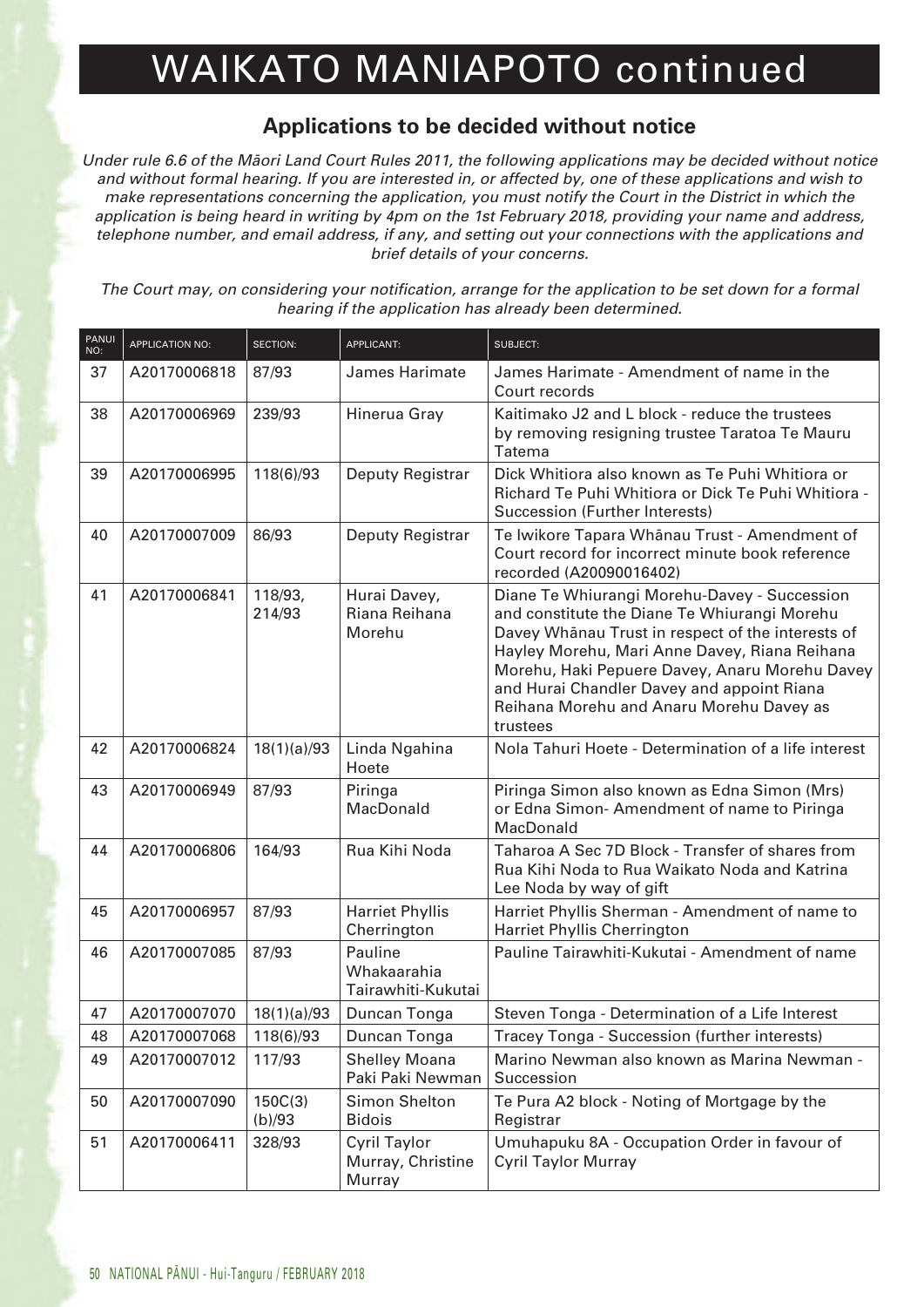## **Applications Not Ready To Proceed**

*The applications listed below were received up to the closing date of this Pänui and are yet to be considered by a Registrar or Judge*

| <b>APPLICATION NO:</b> | SECTION:          | <b>APPLICANT:</b>                           | SUBJECT:                                                                                                                                                                                                                                                                                                                                                                                         |
|------------------------|-------------------|---------------------------------------------|--------------------------------------------------------------------------------------------------------------------------------------------------------------------------------------------------------------------------------------------------------------------------------------------------------------------------------------------------------------------------------------------------|
| A20170007176           | 118/93,<br>214/93 | Victoria Wirepa                             | Edie Kiriwai Tupuhi also known as Edie Kiriwai Wanahi<br>or Kiriwai Wanahi - Succession and Constitute the<br>Hone raua ko Edie Tupuhi Whānau Trust in respect<br>of the interests of John Tupuhi, Charlotte Peka, Colin<br>Tupuhi, Victoria Wirepa, Jack Tupuhi and Rua Tupuhi<br>and appoint Colin Tupuhi, David Peka, Davina Connolly,<br>Victoria Wirepa and Kim Louise McKergow as trustees |
| A20170007268           | 87/93             | Jilleen Isla Perrett                        | Jilleen Isla Perret also known as Jillean Isla Perret -<br>Amendment of Name to Jilleen Isla Perrett                                                                                                                                                                                                                                                                                             |
| A20170007272           | 117/93            | <b>Brian McCollum</b>                       | Lena Kusabs also known as Lena Merriman - Succession                                                                                                                                                                                                                                                                                                                                             |
| A20170007267           | 87/93             | Tutangihaere<br>Melanesia<br><b>Mikaere</b> | Melenisia Mikaere - Amendment of Name to<br>Tutangihaere Melanesia Mikaere                                                                                                                                                                                                                                                                                                                       |
| A20170007015           | 238/93            | William H<br>Wheeler                        | Ohuki No 1 E block - Enforcement of Obligations of Ohuki<br>1E Trust                                                                                                                                                                                                                                                                                                                             |
| A20170007277           | 164/93            | Hone McKinihi<br>Hira                       | Onewhero Lot 70A3B2 block - Transfer of Shares from<br>Hone McKinihi Hira to Percy Poihipi Kukutai                                                                                                                                                                                                                                                                                               |
| A20170007091           | 85/93             | Trustees of the<br>Oikimore Trust           | Parish of Te Puna Lot 157C2 block - Transmit Injunction<br>orders to the High Court for enforcement                                                                                                                                                                                                                                                                                              |
| A20170007177           | 239/93            | Derek Kotuku<br>Wooster                     | Pukeroa Hangatiki A55, A56 & A58 Trust - Replace Grant<br>Brian Roger Morgan with Claudette Martha Rillstone as<br>trustee                                                                                                                                                                                                                                                                       |
| A20170007183           | 118(6)/93         | <b>Florence Simpson</b>                     | Raiha Pokai also known as Raiha Kihirini or Raiha Te<br>Ranga Kihirini or Raiha Te Ranga - Succession (Further<br>Interests)                                                                                                                                                                                                                                                                     |
| A20170007269           | 118/93            | Jilleen Isla Perrett                        | Valerie Moana Mikaere - Succession                                                                                                                                                                                                                                                                                                                                                               |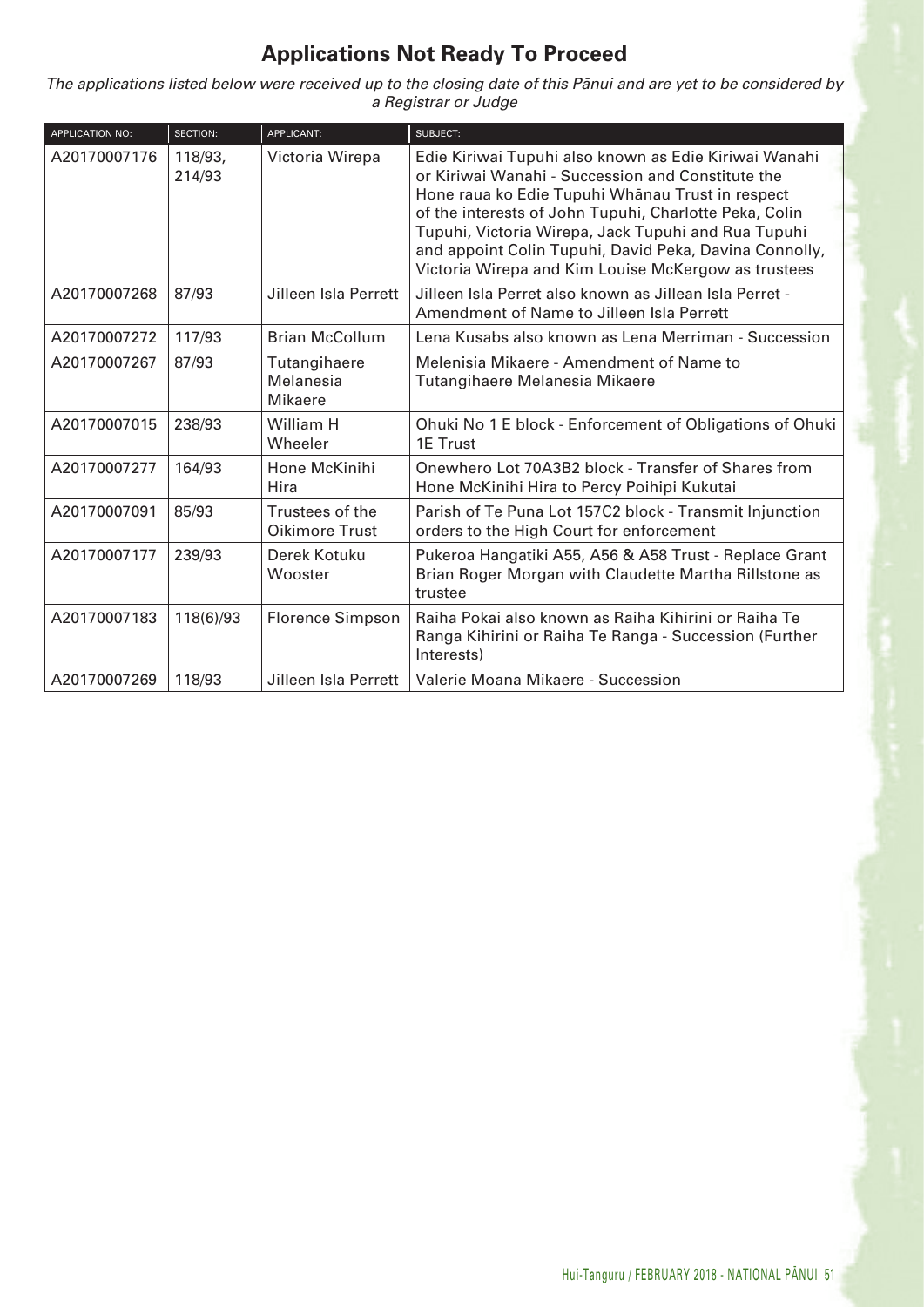# APPLICATIONS TO THE CHIEF JUDGE

*The applications listed below were received by the Chief Registrar up to the closing date of this Pänui and are not yet ready to proceed to Court hearing.*

| <b>APPLICATION NO:</b> | <b>SECTION:</b> | APPLICANT:                                                                                                                               | SUBJECT:                                                                                                                                                                                                                                                                                               |
|------------------------|-----------------|------------------------------------------------------------------------------------------------------------------------------------------|--------------------------------------------------------------------------------------------------------------------------------------------------------------------------------------------------------------------------------------------------------------------------------------------------------|
| A20170006150           | 45/93           | Miriam Paiatehau<br>Matrix, Phil<br>Ngawaka Tata                                                                                         | CJ 2017/27 - Te Rahui and Kirianu Whanau Trust and an<br>order creating a Whanau Trust made at 40 Tarawhiti MB<br>51-55 dated 6 June 2014 - Application to the Chief Judge                                                                                                                             |
| A20170006526           | 45/93           | Maggie Robson<br>Haggart                                                                                                                 | CJ 2017/28 - Pukepoto 8B15A - Te Oti Rapihana and a<br>succession order made at 1 Kaitaia MB 251-252 on 6<br>November 1963 - Application to the Chief Judge                                                                                                                                            |
| A20170006530           | 45/93           | John Taiaroa                                                                                                                             | CJ 2017/29 - Eileen Kathleen Taiaroa and David Hakaraia<br>Taiaroa - Succession orders made at 335 Aotea MB 155-<br>163 on 20 March 2015 and made at 340 Aotea MB 64-70<br>on 17 July 2015 - Application to the Chief Judge                                                                            |
| A20170006851           | 45/93           | Nganehu Whatu                                                                                                                            | CJ 2017/31 - Te Huka Whatu or Te Hiika Whatu or Te<br>Hika Whatu or Darkie Whatu or Te Hiika Whatu Te Tua<br>and succession orders made at 226 Rotorua MB 182-184<br>on 27 February 1990 and 13 Waiariki MB 138-140 on 6<br>August 2010 - Application to the Chief Judge                               |
| A20170006960           | 45/93           | Paerau Warbrick                                                                                                                          | CJ 2017/32 - Rangitukehu - Waimana Parish 252 (Part) &<br>Waimana Parish 582 and a succession order made at 29<br>Whakatane MB 6-8 on 16 November 1949 - Application to<br>the Chief Judge                                                                                                             |
| A20170007007           | 45/93           | Kohine Rata,<br>Philip Hutana, Lily<br>Wilcox, Henare<br>Hutana                                                                          | CJ 2017/33 - Whataarakai No 1 Roadway Block and Lot<br>1 Deposited Plan 374627 (General Land) and an order<br>cancelling roadway and laying out new roadway made at<br>5 Takitimu MB 239-247 on 12 November 2010 and made<br>at 40 Takitimu MB 16-18 on 6 May 2015 - Application to<br>the Chief Judge |
| A20170007136           | 45/93           | Deputy Registrar                                                                                                                         | Taraire 1V - Application to the Chief Judge                                                                                                                                                                                                                                                            |
| A20170007261           | 45/93           | <b>Elison Mihiroa</b><br>Tomoana Huata,<br>Narelle Karanema<br>Huata, Ariki<br>Tame Turanga<br>Huata, Puke Puke<br><b>Tangiora Huata</b> | Wiremu Wi Te Tau Huata AKA Wi Te Tau Huata AKA Wi<br>Huata AKA Wiremu Huata (Deceased) and Ringahora<br>Heni Ngakai Ybelle Huata (wife of Wiremu) - and a<br>succession orders made at 148 Napier MB 60-61 (3 April<br>1997) and Napier MB 230-231 (5 June 1997) - Application<br>to the Chief Judge   |
| A20180001012           | 45/93           | Matere Maikuku                                                                                                                           | CJ 2018/1 - Estate of Te Hane Sandy Katipa Maikuku -<br>and succession order made at 37 Mercer MB 1958 (31<br>July 1958) and 106 Otorohanga MB 29 (24 February 1992)<br>- Application to Chief Judge                                                                                                   |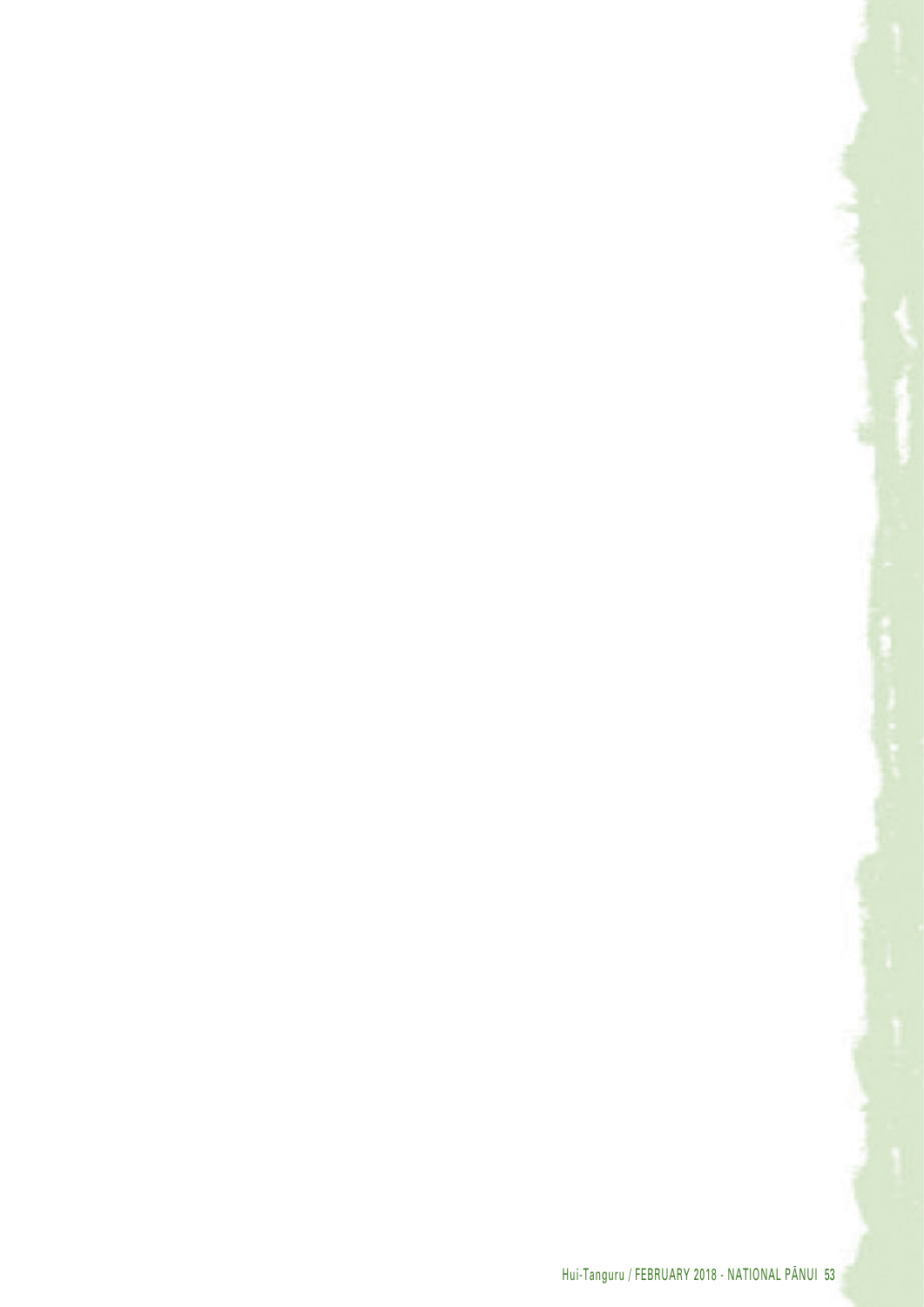# ADVISORY SERVICES CLINICS

| <b>AOTEA DISTRICT</b> |                                                            |  |  |  |  |
|-----------------------|------------------------------------------------------------|--|--|--|--|
| <b>Lower Hutt</b>     |                                                            |  |  |  |  |
| Address:              | Te Puni Kokiri, Level 1 Bloomfield,                        |  |  |  |  |
|                       | 46-50 Bloomfield Terrace, Lower Hutt                       |  |  |  |  |
| Dates:                |                                                            |  |  |  |  |
| Time:                 |                                                            |  |  |  |  |
|                       | $11am - 1.30pm$<br>Te Puni Kokiri Lower Hutt - 04 570 3180 |  |  |  |  |
| <b>Contact:</b>       | Jason Harrison - 06 349 0770                               |  |  |  |  |
|                       |                                                            |  |  |  |  |
|                       |                                                            |  |  |  |  |
| Levin                 |                                                            |  |  |  |  |
| Address:              | Muāupoko Tribal Authority,                                 |  |  |  |  |
|                       | 306 Oxford Street, Levin                                   |  |  |  |  |
| Dates:                |                                                            |  |  |  |  |
| Time:                 | $10am - 3pm$                                               |  |  |  |  |
| Contact:              | Rebekah Willis - 06 3673311                                |  |  |  |  |
|                       | Richard Bennett - 06 349 0770                              |  |  |  |  |
|                       |                                                            |  |  |  |  |
| <b>New Plymouth</b>   |                                                            |  |  |  |  |
| Address:              | Te Puni Kōkiri, 465B Devon East, Strandon,                 |  |  |  |  |
|                       | New Plymouth 4312                                          |  |  |  |  |
| Dates:                |                                                            |  |  |  |  |
| Time:                 | $10.30am - 2.30pm$                                         |  |  |  |  |
| <b>Contact:</b>       | Roena Ruakere - Te Uira                                    |  |  |  |  |
|                       | phone 06 7595450 or fax 06 7594601                         |  |  |  |  |
|                       |                                                            |  |  |  |  |
| <b>Porirua</b>        |                                                            |  |  |  |  |
| <b>Address:</b>       | Ngāti Toa Rūnanga, 26 Ngāti Toa Street,                    |  |  |  |  |
|                       | Takapūwahia, Porirua                                       |  |  |  |  |
| Dates:                |                                                            |  |  |  |  |
| Time:                 | $10.30$ am – 1.30pm                                        |  |  |  |  |
| Contact:              | Missy Te Kahu 04 2377922                                   |  |  |  |  |
|                       | (booking agent)                                            |  |  |  |  |
|                       | Raylene Bishop 04 2384951                                  |  |  |  |  |
|                       | (administration)                                           |  |  |  |  |
|                       |                                                            |  |  |  |  |
| Tūrangi               |                                                            |  |  |  |  |
| <b>Address:</b>       | Türangi Heartlands Clinic                                  |  |  |  |  |
|                       | Work & Income Office                                       |  |  |  |  |
|                       | 65 Ohuanga Road, Town Centre                               |  |  |  |  |
|                       | Tūrangi 3334                                               |  |  |  |  |
| Dates:                |                                                            |  |  |  |  |
| Time:                 | 10.30am-2.30pm                                             |  |  |  |  |
| <b>Contact:</b>       | Anahera Whaanga - 07 906 6065                              |  |  |  |  |
|                       |                                                            |  |  |  |  |
| Taumarunui            |                                                            |  |  |  |  |
| Address:              | Taumarunui, Heartlands Clinic,                             |  |  |  |  |
|                       | Work & Income Office, Meredith House,                      |  |  |  |  |
|                       |                                                            |  |  |  |  |

| $\sim$ $\sim$ |  |
|---------------|--|

#### **Dates:**

| Time: | $11am-1.30pm$                               |
|-------|---------------------------------------------|
|       | <b>Contact:</b> Briar Hickling - 07 9045267 |
|       | or email Briar.vanBuel001@msd.govt.nz       |

Marae Street, Taumarunui

| <b>Palmerston North</b>                              |                                                                            |  |
|------------------------------------------------------|----------------------------------------------------------------------------|--|
| Address:                                             | Palmerston North City Library and<br>Community Services, 4 The Square, 2nd |  |
|                                                      | Floor, Palmerston North 4410                                               |  |
| Dates:                                               |                                                                            |  |
| Time:                                                |                                                                            |  |
| <b>Contact:</b>                                      | Huatahi Nuku 06 3514100 ext 7377,                                          |  |
|                                                      | 027 4295773, or                                                            |  |
|                                                      | Maria Shiva 06 3514100 ext 7377                                            |  |
|                                                      |                                                                            |  |
|                                                      | <b>AUCKLAND ADVISORY SERVICES</b>                                          |  |
|                                                      | For Advisory and Information services from the Māori                       |  |
|                                                      | Land Court Information Office (Auckland), please make                      |  |
|                                                      | an appointment to see one of our team for the service                      |  |
| that you require.                                    |                                                                            |  |
|                                                      | Please contact us on (09) 279 5850 or by email to                          |  |
|                                                      | mlctamakimakaurau@justice.govt.nz                                          |  |
|                                                      |                                                                            |  |
| Manukau                                              |                                                                            |  |
|                                                      | <b>Auckland Trustee Trainings</b>                                          |  |
| South Auckland Research Library Level 1,<br>Address: |                                                                            |  |
|                                                      | 3 Osterley Way, Manukau                                                    |  |
| Dates:                                               |                                                                            |  |
|                                                      |                                                                            |  |
| Time:                                                |                                                                            |  |
| Agenda:                                              | Overview of trusts and trustees                                            |  |
|                                                      | (13 agenda items)                                                          |  |
| Bookings:                                            | 15 persons max per session (enrolment                                      |  |
|                                                      | essential)                                                                 |  |
| Contact:                                             | Auckland Advisory - Toni Welsh                                             |  |
|                                                      | 09 279 5821                                                                |  |
|                                                      | Or mlctamakimakaurau@justice.govt.nz                                       |  |
| <b>Helensville</b>                                   |                                                                            |  |
|                                                      | <b>Heartland Services Te Awaroa</b>                                        |  |
|                                                      | Ngati Whatua Nga Rima o Kaipara                                            |  |
|                                                      |                                                                            |  |
| Address:                                             | 102 Commercial Road, Helensville                                           |  |
| Time:                                                | All sessions 10-2 except Trustee trainings<br>9.30-3.30                    |  |

**Contact:** Auckland Advisory – 09 279 5821 **Dates:**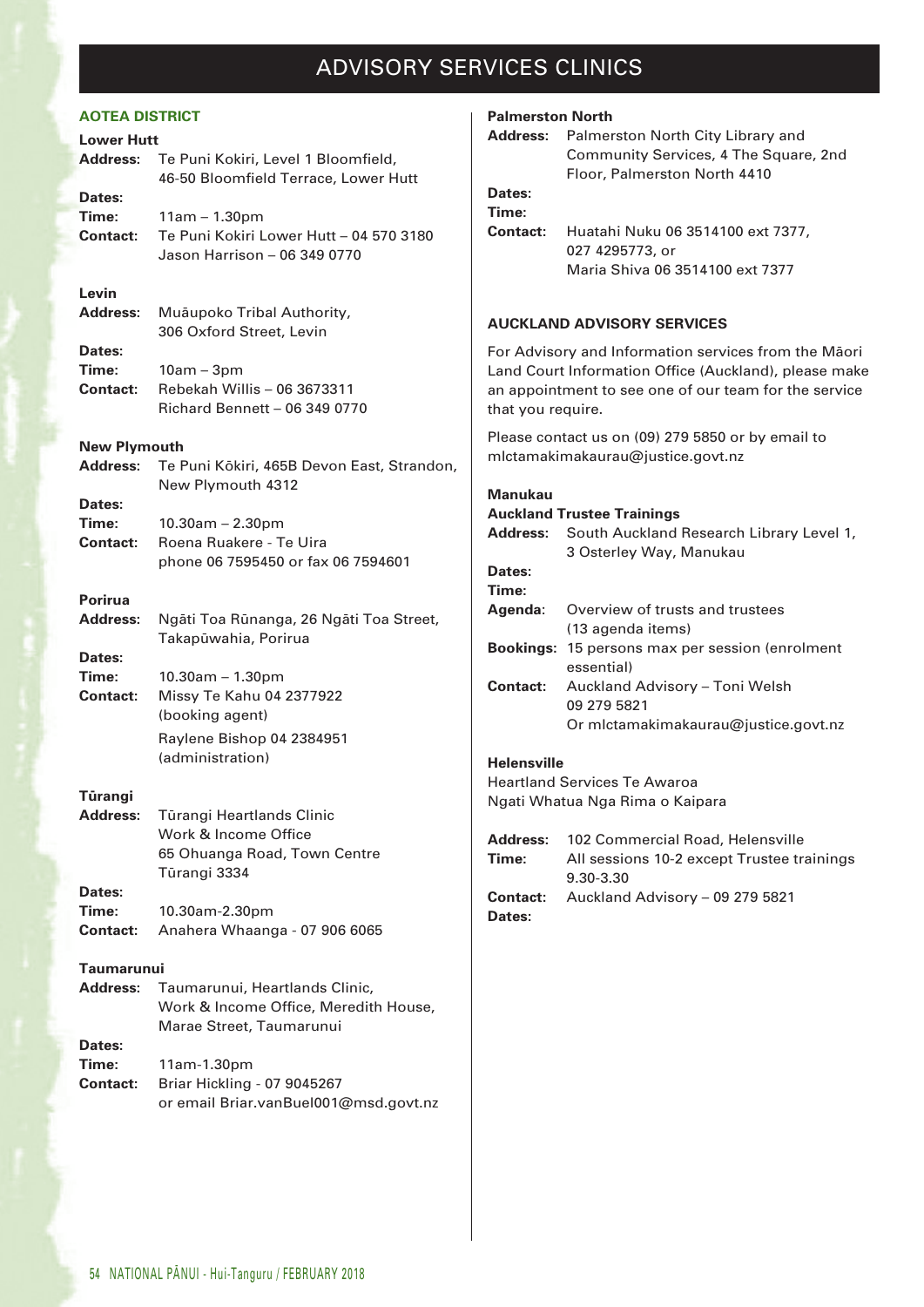# ADVISORY SERVICES CLINICS

## **TÄKITIMU DISTRICT**

#### **Dannevirke Clinic**

|       | <b>Address:</b> REAP House, 15 Gordon Street, Dannevirke |
|-------|----------------------------------------------------------|
| Date: | 1st Tuesday of every month                               |
| Time: | $9.30$ am – $3$ pm                                       |

#### **Wairarapa Moana Incorporation House**

|                 | <b>Address:</b> Wairarapa Moana House Board room, |  |
|-----------------|---------------------------------------------------|--|
|                 | 4 Park Avenue, Masterton                          |  |
| Date:           | Every 2nd Wednesday                               |  |
| Time:           | $10am - 3pm$                                      |  |
| <b>Contact:</b> | Tākitimu Advisory Service - 06 974 7630           |  |

#### **Flaxmere**

|       | <b>Address:</b> Age Concern Building, 38 Bristol Avenue, |
|-------|----------------------------------------------------------|
|       | Flaxmere                                                 |
| Date: | 2nd Tuesday of the Month                                 |
| Time: | $10am - 3pm$                                             |
|       | 06 974 7630                                              |

## **TAIRÄWHITI DISTRICT**

#### **Wairoa Advisory Services Clinic**

|       | <b>Address:</b> Wairoa Taiwhenua                           |
|-------|------------------------------------------------------------|
| Date: | 4th Tuesday of every month                                 |
| Time: | 10.00 am                                                   |
|       | <b>Contact:</b> Tairāwhiti Advisory Services - 06 869 0370 |

#### **Ruatöera Heartlands Clinic**

|       | <b>Address:</b> Ruatorea Court House                       |
|-------|------------------------------------------------------------|
| Date: | 3rd Wednesday of every month                               |
| Time: | 11.00 am                                                   |
|       | <b>Contact:</b> Tairāwhiti Advisory Services – 06 869 0370 |

## **WAIKATO MANIAPOTO DISTRICT**

| WAIKATO MANIAPOTO DISTRICT                                                                   |                                                                                                   |  |  |
|----------------------------------------------------------------------------------------------|---------------------------------------------------------------------------------------------------|--|--|
| <b>Hamilton - Trustee Training Sessions Only</b>                                             |                                                                                                   |  |  |
| Address:                                                                                     | Level 2, BNZ Centre, 354 Victoria Street,<br>Hamilton                                             |  |  |
| Dates:                                                                                       |                                                                                                   |  |  |
| Please note:                                                                                 |                                                                                                   |  |  |
| <b>Contact:</b>                                                                              | Waikato Maniapoto Advisory – Hori Tutaki<br>(07) 957 7892<br>or email: mlcwaikato@justice.govt.nz |  |  |
| Coromandel                                                                                   |                                                                                                   |  |  |
| Address:                                                                                     | Coromandel Independent Living Trust,<br>Tiki House, 45 Tiki Road, Coromandel                      |  |  |
| Dates:<br>Time:                                                                              |                                                                                                   |  |  |
| Contact:                                                                                     | Rebecca Leaker, (07) 866 8358 or<br>email: resourcecentre@cilt.org.nz                             |  |  |
| Waikato Maniapoto Advisory - Hori Tutaki, 07 9577892<br>or email: mlcwaikato@justice.govt.nz |                                                                                                   |  |  |

| Paeroa                   |                                                                         |
|--------------------------|-------------------------------------------------------------------------|
| Address:                 | Hauraki Māori Trust Board, 41 Belmont<br>Road, Paeroa                   |
| Dates:                   |                                                                         |
| Time:                    |                                                                         |
| <b>Contact:</b>          | Waikato Maniapoto Advisory - Hori Tutaki,<br>07 9577892                 |
|                          | or email: mlcwaikato@justice.govt.nz                                    |
| <b>Te Kuiti</b>          |                                                                         |
| <b>Address:</b>          | Maniapoto Marae Pact Trust, Cnr Sheridan<br>& Taupiri Streets, Te Kuiti |
| Dates:                   |                                                                         |
| Time:<br><b>Contact:</b> | Lynn Green, Maniapoto Marae Pact Trust                                  |
|                          | Co-Ordinator, (07) 878 0028                                             |
|                          | Waikato Maniapoto Advisory - Tereapii<br>Murwai, 07 957 7917            |
|                          | or email: mlcwaikato@justice.govt.nz                                    |
| Matakana Island          |                                                                         |
| Address:                 | Awanui Hauora, Opureora Road,                                           |
|                          | Matakana Island                                                         |
| Dates:                   | Quarterly, Dates to be Confirmed                                        |
| Time:                    | 9.30am -1.30pm                                                          |
| <b>Contact:</b>          | Waikato Maniapoto Advisory - 07 957 7880                                |
| Katikati                 |                                                                         |
| <b>Address:</b>          | Western Bay of Plenty District Council,                                 |
|                          | 36 Main Road, Katikati                                                  |
| Dates:                   |                                                                         |
| Time:                    | 10.00 $am - 3.00$ pm                                                    |
| <b>Contact:</b>          | Waikato Maniapoto Advisory - Hori Tutaki,                               |
|                          | 07 9577892                                                              |
|                          | or email: mlcwaikato@justice.govt.nz                                    |
| Tauranga                 |                                                                         |
| Address:                 | Tauranga Library, New Zealand Room,                                     |
|                          | Library Arcade, 91 Willow Street, Tauranga                              |
| <b>Dates:</b>            |                                                                         |
| Time:                    |                                                                         |
| Contact:                 | Waikato Maniapoto Advisory - Hori Tutaki<br>(07) 957 7892               |
|                          | or email: mlcwaikato@justice.govt.nz                                    |
|                          |                                                                         |
|                          |                                                                         |
|                          |                                                                         |
|                          |                                                                         |
|                          |                                                                         |
|                          |                                                                         |
|                          |                                                                         |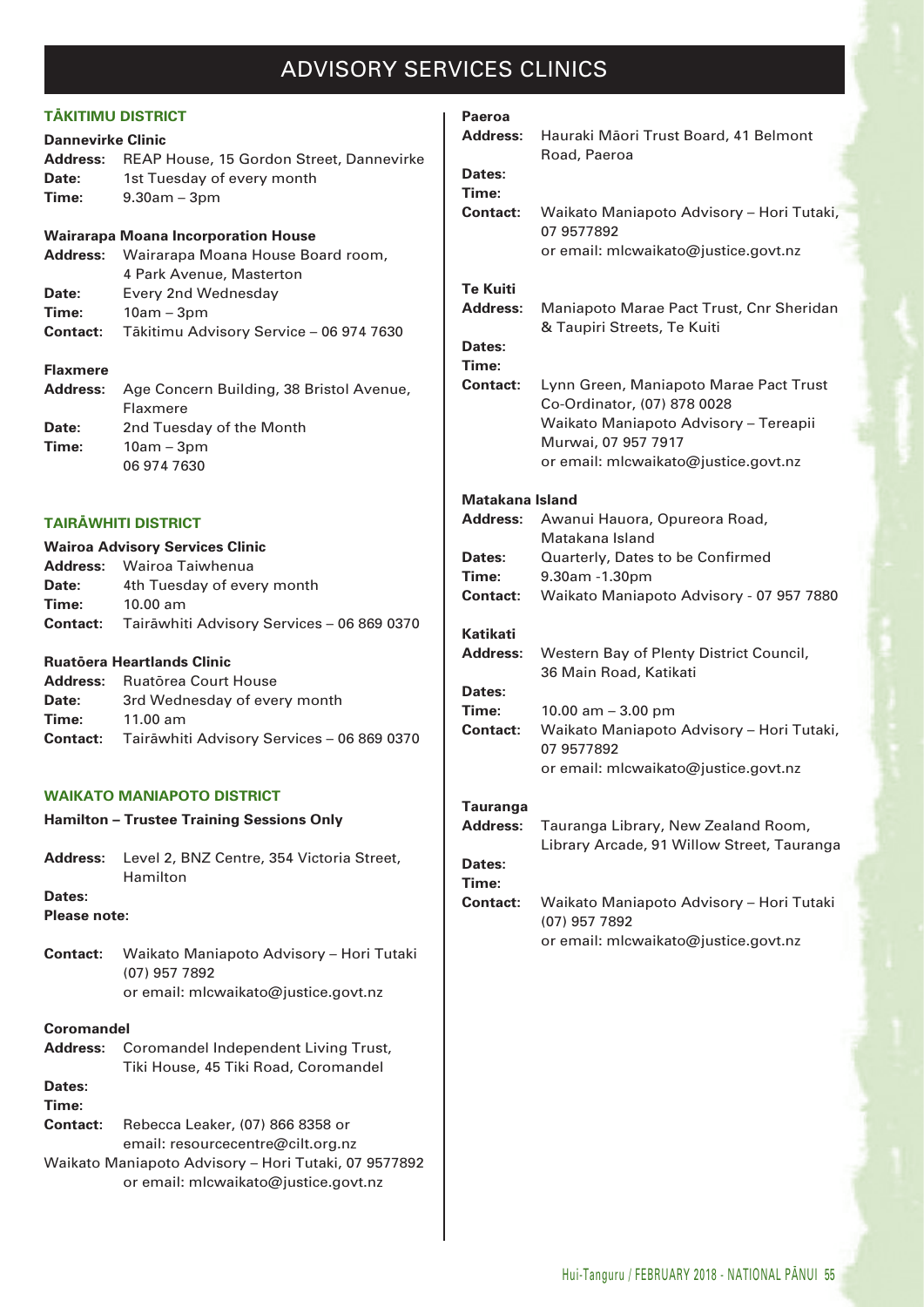## ADVISORY SERVICES CLINICS

#### **TE WAIPOUNAMU DISTRICT**

If you are planning to come and see us at one of our clinics, please contact us to arrange an appointment. To make an appointment, please either ring us on 03 962 4900 or

email us: mlctewaipounamu@justice.govt.nz

#### **Christchurch**

| Address:        | 30 Sheffield Crescent, Burnside,                                                   |  |  |
|-----------------|------------------------------------------------------------------------------------|--|--|
|                 | Christchurch                                                                       |  |  |
| Dates:          | Monday to Friday, except public holidays                                           |  |  |
| Time:           | from $10:00$ am till $4:00$ pm                                                     |  |  |
| <b>Contact:</b> | Te Waipounamu Advisory - 03 962 4900 or<br>email us: mlctewaipounamu@justice.govt. |  |  |
|                 | nz                                                                                 |  |  |
|                 |                                                                                    |  |  |

**Please note:** We recommend that you ring before you come to see us.

#### **Aranui – Heartlands Service Centre**

| <b>Address:</b> | 37-45 Hampshire Street, Aranui,         |  |
|-----------------|-----------------------------------------|--|
|                 | Christchurch                            |  |
| Dates:          | First Tuesday each month                |  |
| Time:           | from 12 o'clock till 2:00 pm            |  |
| Contact:        | Te Waipounamu Advisory - 03 962 4900    |  |
|                 | or email us:                            |  |
|                 | mlctewaipounamu@justice.govt.nz, or     |  |
|                 | Heartlands Service Centre - 03 963 7072 |  |

#### **Chatham Islands, Blenheim, Nelson, Dunedin, Invercargill, Arowhenua/Temuka**

 Please contact us for the details of the next clinic.

#### **TRUSTEE TRAINING** is held as follows:

#### **Christchurch**

**Address:** Family Court, 85 Armagh Street, CBD, Christchurch

#### **Dates: Time:**

**Contact:** Te Waipounamu Advisory - 03 962 4900 or email us: mlctewaipounamu@justice.govt.nz **Please note:** Please contact us to confirm that you are coming.

#### **Chatham Islands, Blenheim, Nelson, Dunedin, Invercargill, Arowhenua/Temuka**

 Please contact us for the details of the next trustee training.

#### **WAIARIKI DISTRICT**

If you are planning to come and see us at one of our clinics, please contact us to arrange an appointment.

| <b>Opotiki</b>  |                                            |
|-----------------|--------------------------------------------|
| <b>Address:</b> | Opōtiki heartland services, 93A Church     |
|                 | Street, Ōpōtiki                            |
| Time:           | $10am - 3pm$                               |
| Contact:        | Gaylene Kohunui 07 3155790                 |
| Taupō           |                                            |
| <b>Address:</b> | Taupō heartland services, 2nd Floor,       |
|                 | 77 Heuheu Street, Taupō                    |
| Time:           | $10am - 2pm$                               |
| <b>Contact:</b> | Annette Skeen 07 9056024                   |
|                 |                                            |
| Kawerau         |                                            |
| <b>Address:</b> | Kawerau heartland services, 60 Onslow      |
|                 | Street, Kawerau                            |
| Time:           | $10am - 3pm$                               |
| Contact:        | Ru Heather 07 3238608                      |
|                 |                                            |
| <b>Murupara</b> |                                            |
| <b>Address:</b> | Murupara heartland Services,               |
|                 | 22 Pine Drive, Murupara                    |
| Time:           | $9am - 3pm$                                |
| Contact:        | Anishia Reti 07 3665230                    |
|                 |                                            |
| Whakatāne       |                                            |
| <b>Address:</b> | Te Puni Kōkiri Office, 58 Commerce Street, |
|                 | Whakatāne                                  |
| Time:           | $10am - 3pm$                               |
| <b>Contact:</b> | tpk.whakatane@tpk.govt.nz,                 |

## Ph 07 307 1057 **WAIÄRIKI EDUCATION WORKSHOPS**

*Education workshops are available to all interested Mäori land owners, current trustees and potential trustees, topics are:*

- *Trustee roles and responsibilities*
- *Accessing Mäori land information*
- *Conducting meetings of owners*
- *Successions and vesting*
- *Occupation orders*

Education workshops will take place between the hours of 10am – 12pm and 1pm – 3pm, at the Rotorua Mäori Land Court Office, the Opotiki Heartland centre, and other heartland centres by arrangement where there is sufficient interest.

For dates, bookings and enquiries please contact the Rotorua Māori Land Court office 07 9217402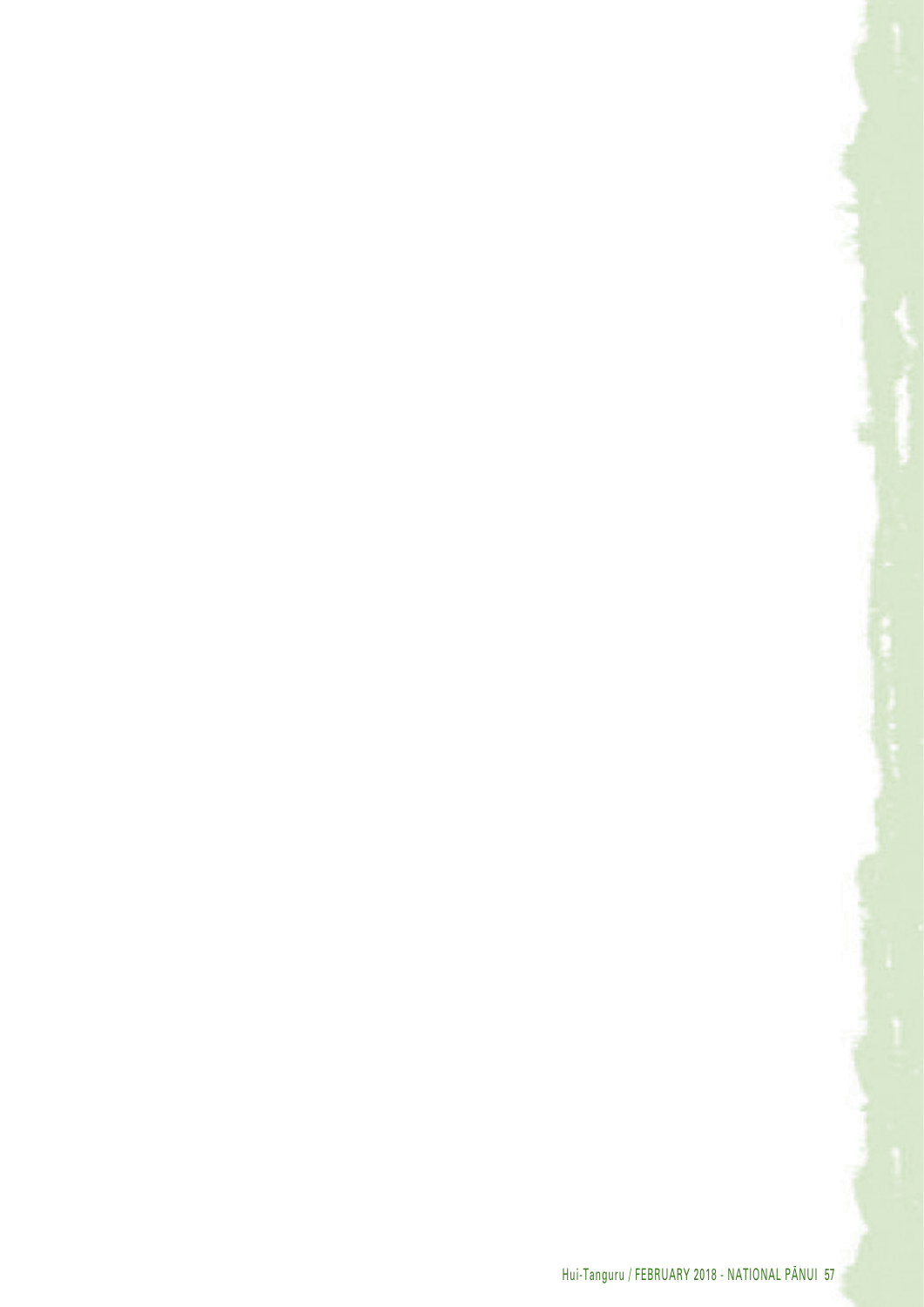The following are the confirmed sitting and panui closing dates for hearings of the Maori Land Court and Mäori Appellate Court in 2017/2018.

Any changes to these dates will be published in subsequent editions of the National Pänui.

#### **TAITOKERAU DISTRICT**

*Venue Sitting Date Pänui Closing Date* Kaitaia 22 January 2018 15 November 2017 Kaitaia 23 January 2018 15 November 2017 Kaikohe 24 January 2018 15 November 2017 Auckland 25 January 2018 15 November 2017 Auckland 26 January 2018 15 November 2017 Whangärei 30 January 2018 15 November 2017 Whangärei 31 January 2018 15 November 2017 Auckland 26 February 2018 6 December 2017 Auckland 27 February 2018 6 December 2017 Whangärei 28 February 2018 6 December 2017 Kaikohe 1 March 2018 17 January 2018 Kaikohe 2018 17 January 2018 Kaitaia 19 March 2018 17 January 2018 Kaitaia 20 March 2018 17 January 2018 Kaikohe 21 March 2018 17 January 2018 Kaikohe 22 March 2018 17 January 2018 Whangārei 23 March 2018 17 January 2018 Whangārei 26 March 2018 17 January 2018 Auckland 27 March 2018 17 January 2018 Auckland 28 March 2018 17 January 2018 Kaikohe 16 April 2018 14 February 2018 Kaikohe 17 April 2018 14 February 2018 Whangārei 18 April 2018 14 February 2018 Whangārei 19 April 2018 14 February 2018 Auckland 23 April 2018 14 February 2018 Auckland 24 April 2018 14 February 2018 Kaitaia 21 May 2018 14 March 2018 Kaitaia 22 May 2018 14 March 2018 Kaikohe 23 May 2018 14 March 2018 Kaikohe 24 May 2018 14 March 2018 Whangärei 25 May 2018 14 March 2018 Whangärei 28 May 2018 14 March 2018 Auckland 29 May 2018 14 March 2018 Auckland 30 May 2018 14 March 2018 Kaikohe 18 June 2018 18 April 2018 Kaikohe 19 June 2018 18 April 2018 Whangärei 20 June 2018 18 April 2018 Whangärei 21 June 2018 18 April 2018 Auckland 25 June 2018 18 April 2018

Auckland 26 June 2018 18 April 2018 Kaitaia 16 July 2018 16 May 2018 Kaitaia 17 July 2018 16 May 2018 Kaikohe 18 July 2018 16 May 2018 Kaikohe 19 July 2018 16 May 2018 Whangärei 20 July 2018 16 May 2018 Whangärei 23 July 2018 16 May 2018 Auckland 24 July 2018 16 May 2018 Auckland 25 July 2018 16 May 2018 Kaikohe 20 August 2018 13 June 2018 Kaikohe 21 August 2018 13 June 2018 Whangärei 22 August 2018 13 June 2018 Whangärei 23 August 2018 13 June 2018 Auckland 27 August 2018 13 June 2018 Auckland 28 August 2018 13 June 2018 Kaitaia 17 September 2018 11 July 2018 Kaitaia 18 September 2018 11 July 2018 Kaikohe 19 September 2018 11 July 2018 Kaikohe 20 September 2018 11 July 2018 Whangärei 21 September 2018 11 July 2018 Whangärei 24 September 2018 11 July 2018 Auckland 25 September 2018 11 July 2018 Auckland 26 September 2018 11 July 2018 Kaikohe 23 October 2018 15 August 2018 Kaikohe 24 October 2018 15 August 2018 Whangärei 25 October 2018 15 August 2018 Whangärei 26 October 2018 15 August 2018 Auckland 29 October 2018 15 August 2018 Auckland 30 October 2018 15 August 2018 Kaitaia 19 November 2018 12 September 2018 Kaitaia 20 November 2018 12 September 2018 Kaikohe 21 November 2018 12 September 2018 Kaikohe 22 November 2018 12 September 2018 Whangärei 23 November 2018 12 September 2018 Whangärei 26 November 2018 12 September 2018 Auckland 27 November 2018 12 September 2018 Auckland 28 November 2018 12 September 2018 Kaitaia 10 December 2018 10 October 2018 Kaitaia 11 December 2018 10 October 2018 Kaikohe 12 December 2018 10 October 2018 Kaikohe 13 December 2018 10 October 2018 Whangärei 14 December 2018 10 October 2018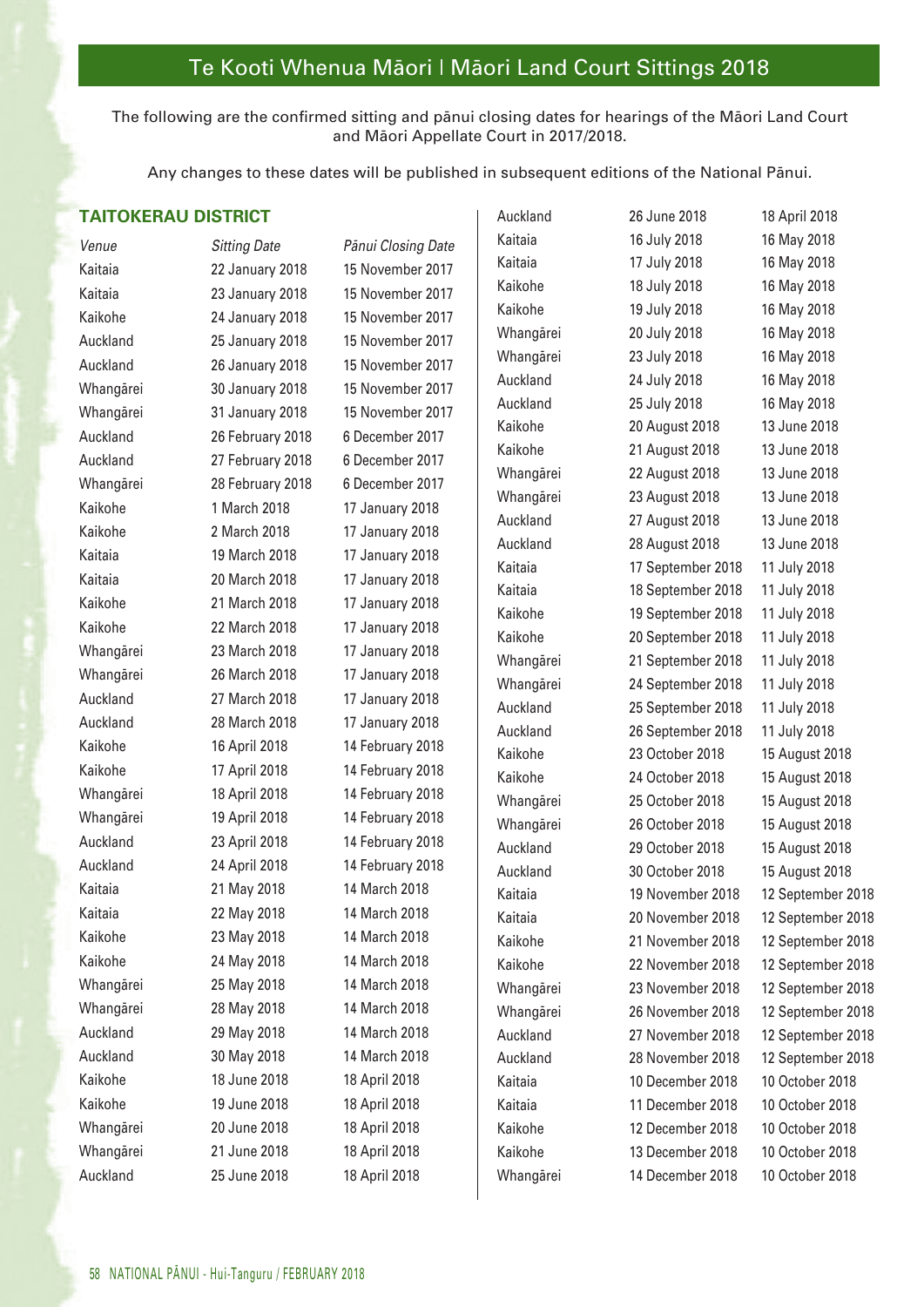| Whangārei | 17 December 2018 | 10 October 2018 |
|-----------|------------------|-----------------|
| Auckland  | 18 December 2018 | 10 October 2018 |
| Auckland  | 19 December 2018 | 10 October 2018 |

**Note:** Kaitaiki, Kaikohe and Auckland sitting dates are subject to the availability of a Court venue

## **WAIKATO MANIAPOTO DISTRICT**

| Venue         | <b>Sitting Date</b> | Pānui Closing Date |
|---------------|---------------------|--------------------|
| Hamilton      | 22 January 2018     | 15 November 2017   |
| Hamilton      | 23 January 2018     | 15 November 2017   |
| Tauranga      | 25 January 2018     | 15 November 2017   |
| <b>Thames</b> | 30 January 2018     | 15 November 2017   |
| Te Kuiti      | 8 February 2018     | 6 December 2017    |
| Hamilton      | 13 February 2018    | 6 December 2017    |
| Hamilton      | 14 February 2018    | 6 December 2017    |
| Tauranga      | 26 February 2018    | 6 December 2017    |
| Tauranga      | 27 February 2018    | 6 December 2017    |
| Tauranga      | 14 March 2018       | 17 January 2018    |
| Tauranga      | 15 March 2018       | 17 January 2018    |
| Hamilton      | 20 March 2018       | 17 January 2018    |
| Hamilton      | 21 March 2018       | 17 January 2018    |
| Te Kuiti      | 23 March 2018       | 17 January 2018    |
| <b>Thames</b> | 27 March 2018       | 17 January 2018    |
| Te Kuiti      | 9 April 2018        | 14 February 2018   |
| Tauranga      | 12 April 2018       | 14 February 2018   |
| Tauranga      | 13 April 2018       | 14 February 2018   |
| Hamilton      | 23 April 2018       | 14 February 2018   |
| Hamilton      | 24 April 2018       | 14 February 2018   |
| Hamilton      | 17 May 2018         | 14 March 2018      |
| Hamilton      | 18 May 2018         | 14 March 2018      |
| Te Kuiti      | 22 May 2018         | 14 March 2018      |
| <b>Thames</b> | 25 May 2018         | 14 March 2018      |
| Tauranga      | 30 May 2018         | 14 March 2018      |
| Tauranga      | 31 May 2018         | 14 March 2018      |
| Hamilton      | 14 June 2018        | 18 April 2018      |
| Hamilton      | 15 June 2018        | 18 April 2018      |
| Tauranga      | 20 June 2018        | 18 April 2018      |
| Tauranga      | 21 June 2018        | 18 April 2018      |
| Te Kuiti      | 27 June 2018        | 18 April 2018      |
| Tauranga      | 5 July 2018         | 16 May 2018        |
| Tauranga      | 6 July 2018         | 16 May 2018        |
| Hamilton      | 17 July 2018        | 16 May 2018        |
| Hamilton      | 18 July 2018        | 16 May 2018        |
| <b>Thames</b> | 23 July 2018        | 16 May 2018        |
| Te Kuiti      | 26 July 2018        | 16 May 2018        |

| Hamilton | 14 August 2018    | 13 June 2018      |
|----------|-------------------|-------------------|
| Hamilton | 15 August 2018    | 13 June 2018      |
| Tauranga | 23 August 2018    | 13 June 2018      |
| Tauranga | 24 August 2018    | 13 June 2018      |
| Te Kuiti | 31 August 2018    | 13 June 2018      |
| Hamilton | 10 September 2018 | 11 July 2018      |
| Hamilton | 11 September 2018 | 11 July 2018      |
| Tauranga | 20 September 2018 | 11 July 2018      |
| Tauranga | 21 September 2018 | 11 July 2018      |
| Te Kuiti | 25 September 2018 | 11 July 2018      |
| Thames   | 28 September 2018 | 11 July 2018      |
| Hamilton | 15 October 2018   | 15 August 2018    |
| Hamilton | 16 October 2018   | 15 August 2018    |
| Tauranga | 25 October 2018   | 15 August 2018    |
| Tauranga | 26 October 2018   | 15 August 2018    |
| Te Kuiti | 31 October 2018   | 15 August 2018    |
| Hamilton | 12 November 2018  | 12 September 2018 |
| Hamilton | 13 November 2018  | 12 September 2018 |
| Tauranga | 22 November 2018  | 12 September 2018 |
| Tauranga | 23 November 2018  | 12 September 2018 |
| Thames   | 27 November 2018  | 12 September 2018 |
| Te Kuiti | 30 November 2018  | 12 September 2018 |
| Hamilton | 3 December 2018   | 10 October 2018   |
| Hamilton | 4 December 2018   | 10 October 2018   |
| Tauranga | 6 December 2018   | 10 October 2018   |
| Tauranga | 7 December 2018   | 10 October 2018   |
| Te Kuiti | 14 December 2018  | 10 October 2018   |

**Note:** Te Kuiti, Thames and Tauranga sitting dates are subject to the availability of a Court venue

### **WAIARIKI DISTRICT**

| Venue          | <b>Sitting Date</b> | Pānui Closing Date |
|----------------|---------------------|--------------------|
| Rotorua        | 1 February 2018     | 6 December 2017    |
| Rotorua        | 2 February 2018     | 6 December 2017    |
| Whakatāne      | 8 February 2018     | 6 December 2017    |
| Taupō          | 26 February 2018    | 6 December 2017    |
| Rotorua        | 1 March 2018        | 17 January 2018    |
| Rotorua        | 2 March 2018        | 17 January 2018    |
| <b>Opotiki</b> | 16 March 2018       | 17 January 2018    |
| Rotorua        | 5 April 2018        | 14 February 2018   |
| Rotorua        | 6 April 2018        | 14 February 2018   |
| Whakatāne      | 9 April 2018        | 14 February 2018   |
| <b>Opotiki</b> | 1 May 2018          | 14 March 2018      |
| Rotorua        | 3 May 2018          | 14 March 2018      |
| Rotorua        | 4 May 2018          | 14 March 2018      |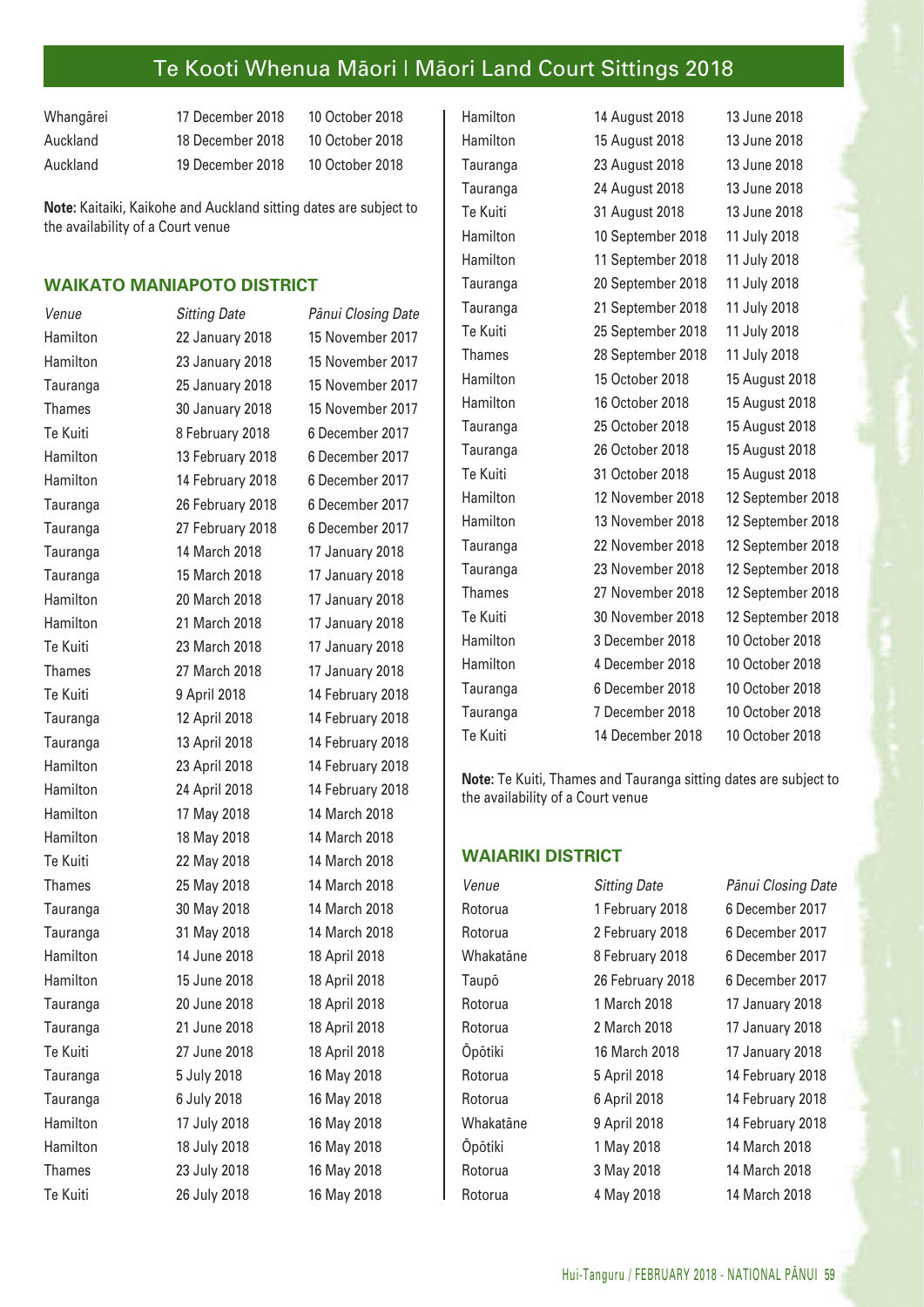| Rotorua        | 31 May 2018      | 18 April 2018     |
|----------------|------------------|-------------------|
| Rotorua        | 1 June 2018      | 18 April 2018     |
| Taupō          | 11 June 2018     | 18 April 2018     |
| Whakatāne      | 12 June 2018     | 18 April 2018     |
| Rotorua        | 2 July 2018      | 16 May 2018       |
| <b>Opotiki</b> | 3 July 2018      | 16 May 2018       |
| Rotorua        | 4 July 2018      | 16 May 2018       |
| Whakatāne      | 1 August 2018    | 13 June 2018      |
| Rotorua        | 2 August 2018    | 13 June 2018      |
| Rotorua        | 4 August 2018    | 13 June 2018      |
| Ōpōtiki        | 3 September 2018 | 11 July 2018      |
| Taupō          | 4 September 2018 | 13 June 2018      |
| Rotorua        | 6 September 2018 | 11 July 2018      |
| Rotorua        | 7 September 2018 | 11 July 2018      |
| Rotorua        | 8 October 2018   | 15 August 2018    |
| Rotorua        | 9 October 2018   | 15 August 2018    |
| Whakatāne      | 11 October 2018  | 15 August 2018    |
| Rotorua        | 1 November 2018  | 12 September 2018 |
| Rotorua        | 2 November 2018  | 12 September 2018 |
| <b>Opotiki</b> | 12 November 2018 | 12 September 2018 |
| Whakatāne      | 3 December 2018  | 10 October 2018   |
| Taupō          | 4 December 2018  | 12 September 2018 |
| Rotorua        | 6 December 2018  | 10 October 2018   |
| Rotorua        | 7 December 2018  | 10 October 2018   |
|                |                  |                   |

**Note:** Whakatäne, Öpötiki and Taupö sitting dates are subject to the availability of Court venues. In addition, the hearing of cases in Taupō is subject to there being sufficient cases available for scheduling. In the event that the scheduled Taupö date is vacated, applicants will be notified accordingly and be given an opportunity to select an alternate venue for hearing.

## **TAIRÄWHITI DISTRICT**

| Venue    | <b>Sitting Date</b> | Pānui Closing Date |
|----------|---------------------|--------------------|
| Ruatoria | 1 February 2018     | 6 December 2017    |
| Wairoa   | 8 February 2018     | 6 December 2017    |
| Gisborne | 9 February 2018     | 6 December 2017    |
| Gisborne | 7 March 2018        | 17 January 2018    |
| Wairoa   | 8 March 2018        | 17 January 2018    |
| Ruatoria | 3 April 2018        | 14 February 2018   |
| Gisborne | 4 April 2018        | 14 February 2018   |
| Wairoa   | 5 April 2018        | 14 February 2018   |
| Gisborne | 2 May 2018          | 14 March 2018      |
| Wairoa   | 3 May 2018          | 14 March 2018      |
| Ruatoria | 5 June 2018         | 18 April 2018      |
| Gisborne | 6 June 2018         | 18 April 2018      |
| Wairoa   | 7 June 2018         | 18 April 2018      |

| Gisborne | 4 July 2018      | 16 May 2018  |
|----------|------------------|--------------|
| Wairoa   | 5 July 2018      | 16 May 2018  |
| Ruatoria | 31 July 2018     | 16 May 2018  |
| Gisborne | 1 August 2018    | 13 June 2018 |
| Wairoa   | 2 August 2018    | 13 June 2018 |
| Gisborne | 5 September 2018 | 11 July 2018 |
| Wairoa   | 6 September 2018 | 11 July 2018 |
| Ruatoria | 2 October 2018   | 15 August 20 |
| Gisborne | 3 October 2018   | 15 August 20 |
| Wairoa   | 4 October 2018   | 15 August 20 |
| Wairoa   | 1 November 2018  | 12 Septembe  |
| Gisborne | 2 November 2018  | 12 Septembe  |
| Ruatoria | 4 December 2018  | 10 October 2 |
| Gisborne | 5 December 2018  | 10 October 2 |
| Wairoa   | 6 December 2018  | 10 October 2 |

# **TÄKITIMU DISTRICT**

*Venue Sitting Date Pänui Closing Date*

Hastings 7 February 2018 6 December 2017 Masterton 9 February 2018 6 December 2017 Hastings 7 March 2018 17 January 2018 Hastings 4 April 2018 14 February 2018 Masterton 6 April 2018 14 February 2018 Hastings 2 May 2018 14 March 2018 Hastings 6 June 2018 18 April 2018 Masterton 8 June 2018 18 April 2018 Hastings 4 July 2018 16 May 2018 Hastings 1 August 2018 13 June 2018 Masterton 3 August 2018 13 June 2018 Hastings 5 September 2018 11 July 2018 Hastings 3 October 2018 15 August 2018 Masterton 5 October 2018 15 August 2018 Hastings 5 December 2018 10 October 2018 Masterton 7 December 2018 10 October 2018

# Hastings 7 November 2018 12 September 2018

## **AOTEA DISTRICT**

Wellington 2 February 2018 6 December 2017 Taumarunui 12 February 2018 6 December 2017 Whanganui 13 February 2018 6 December 2017 Häwera 15 February 2018 6 December 2017 New Plymouth 16 February 2018 6 December 2017 Whanganui 20 March 2018 17 January 2018

*Venue Sitting Date Pänui Closing Date* Levin 1 February 2018 6 December 2017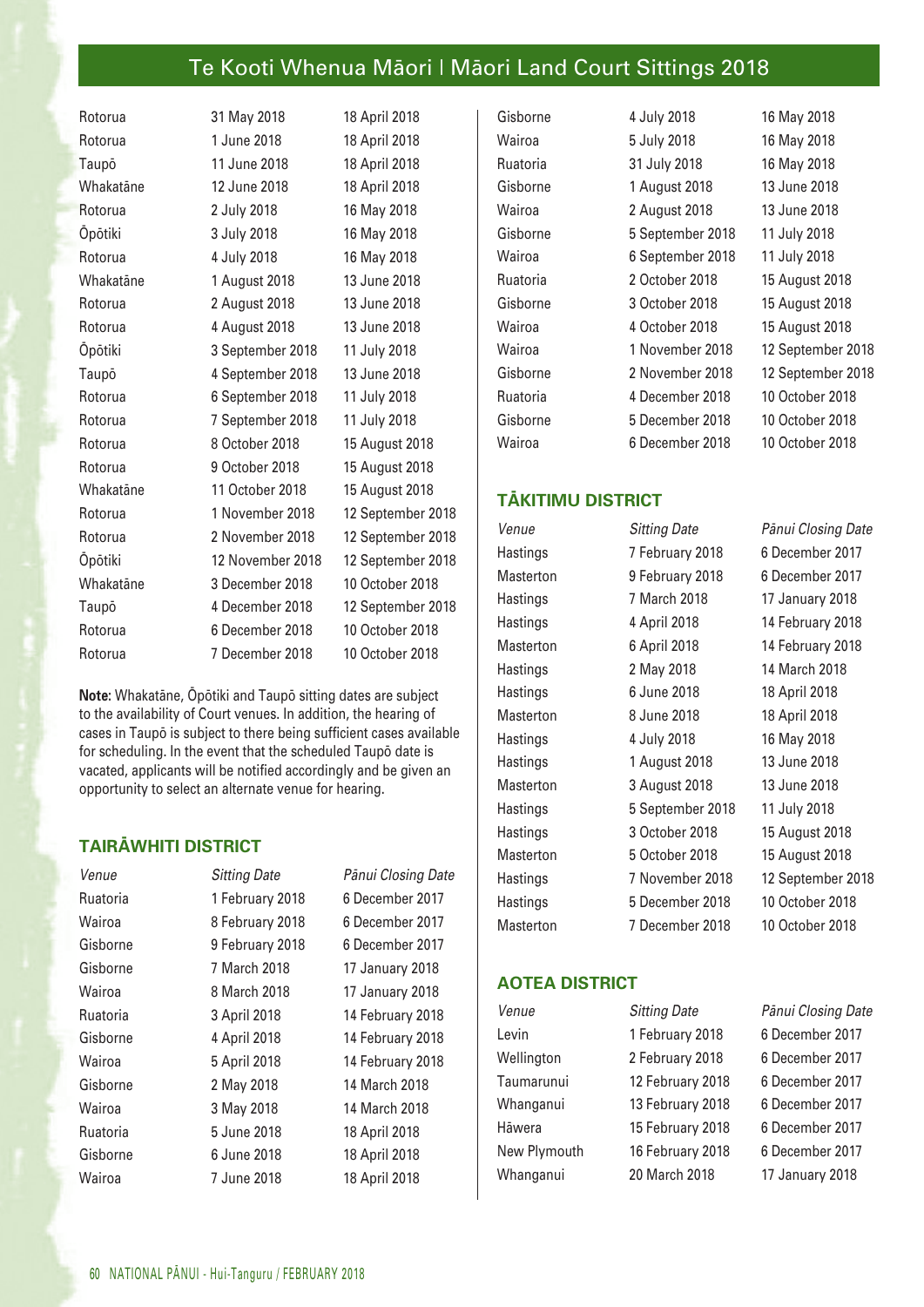| <b>Palmerston North</b> | 21 March 2018     | 17 January 2018   | Christchurch                                                                                      | 6 March 2018                                                  | 17 January 2018   |
|-------------------------|-------------------|-------------------|---------------------------------------------------------------------------------------------------|---------------------------------------------------------------|-------------------|
| Levin                   | 22 March 2018     | 17 January 2018   | Invercargill                                                                                      | 21 March 2018                                                 | 17 January 2018   |
| Wellington              | 23 March 2018     | 17 January 2018   | Dunedin                                                                                           | 22 March 2018                                                 | 17 January 2018   |
| Tūrangi                 | 16 April 2018     | 14 February 2018  | Christchurch                                                                                      | 17 April 2018                                                 | 14 February 2018  |
| Whanganui               | 17 April 2018     | 14 February 2018  | Christchurch                                                                                      | 15 May 2018                                                   | 14 March 2018     |
| Hāwera                  | 19 April 2018     | 14 February 2018  | Blenheim                                                                                          | 24 May 2018                                                   | 14 March 2018     |
| New Plymouth            | 20 April 2018     | 14 February 2018  | Nelson                                                                                            | 25 May 2018                                                   | 14 March 2018     |
| Whanganui               | 15 May 2018       | 14 March 2018     | Christchurch                                                                                      | 12 June 2018                                                  | 18 April 2018     |
| <b>Palmerston North</b> | 16 May 2018       | 14 March 2018     | Christchurch                                                                                      | 10 July 2018                                                  | 16 May 2018       |
| Levin                   | 17 May 2018       | 14 March 2018     | Invercargill                                                                                      | 26 July 2018                                                  | 16 May 2018       |
| Wellington              | 18 May 2018       | 14 March 2018     | Dunedin                                                                                           | 27 July 2018                                                  | 16 May 2018       |
| Taumarunui              | 18 June 2018      | 18 April 2018     | Christchurch                                                                                      | 14 August 2018                                                | 13 June 2018      |
| Whanganui               | 19 June 2018      | 18 April 2018     | Christchurch                                                                                      | 11 September 2018                                             | 11 July 2018      |
| Hāwera                  | 21 June 2018      | 18 April 2018     | Blenheim                                                                                          | 27 September 2018                                             | 11 July 2018      |
| New Plymouth            | 22 June 2018      | 18 April 2018     | Nelson                                                                                            | 28 September 2018                                             | 11 July 2018      |
| Tūrangi                 | 16 July 2018      | 16 May 2018       | Christchurch                                                                                      | 9 October 2018                                                | 15 August 2018    |
| Whanganui               | 17 July 2018      | 16 May 2018       | Chatham Islands                                                                                   | 17 October 2018                                               | 15 August 2018    |
| <b>Palmerston North</b> | 18 July 2018      | 16 May 2018       | Christchurch                                                                                      | 20 November 2018                                              | 12 September 2018 |
| Levin                   | 19 July 2018      | 16 May 2018       | Invercargill                                                                                      | 29 November 2018                                              | 12 September 2018 |
| Wellington              | 20 July 2018      | 16 May 2018       | Dunedin                                                                                           | 30 November 2018                                              | 12 September 2018 |
| Whanganui               | 21 August 2018    | 13 June 2018      | Christchurch                                                                                      | 11 December 2018                                              | 10 October 2018   |
| Hāwera                  | 23 August 2018    | 13 June 2018      |                                                                                                   |                                                               |                   |
| New Plymouth            | 24 August 2018    | 13 June 2018      |                                                                                                   | Note: Chatham Islands sitting date is subject to confirmation |                   |
| Taumarunui              | 17 September 2018 | 11 July 2018      |                                                                                                   |                                                               |                   |
| Whanganui               | 18 September 2018 | 11 July 2018      |                                                                                                   | TE KOOTI PIRA MÄORI I MÄORI APPELLATE                         |                   |
| <b>Palmerston North</b> | 19 September 2018 | 11 July 2018      | <b>COURT SITTINGS 2018</b>                                                                        |                                                               |                   |
| Levin                   | 20 September 2018 | 11 July 2018      | All Districts*                                                                                    |                                                               |                   |
| Wellington              | 21 September 2018 | 11 July 2018      | <b>Sitting Date</b>                                                                               |                                                               | Closing Date for  |
| Tūrangi                 | 15 October 2018   | 15 August 2018    |                                                                                                   |                                                               | lodgement of      |
| Whanganui               | 16 October 2018   | 15 August 2018    |                                                                                                   |                                                               | Appeals           |
| Hāwera                  | 18 October 2018   | 15 August 2018    |                                                                                                   |                                                               | 10 November 2017  |
| New Plymouth            | 19 October 2018   | 15 August 2018    | 19 February 2018 - 23 February 2018<br>7 May 2018 - 11 May 2018<br>6 August 2018 - 10 August 2018 |                                                               | 9 February 2018   |
| Whanganui               | 20 November 2018  | 12 September 2018 |                                                                                                   |                                                               | 11 May 2018       |
| <b>Palmerston North</b> | 21 November 2018  | 12 September 2018 | 5 November 2018 - 9 November 2018                                                                 |                                                               | 10 August 2018    |
| Levin                   | 22 November 2018  | 12 September 2018 |                                                                                                   |                                                               |                   |
| Wellington              | 23 November 2018  | 12 September 2018 |                                                                                                   | * Actual venues, dates and times to be advised                |                   |
| Taumarunui              | 17 December 2018  | 10 October 2018   |                                                                                                   |                                                               |                   |
| Whanganui               | 18 December 2018  | 10 October 2018   |                                                                                                   |                                                               |                   |
| Hāwera                  | 20 December 2018  | 10 October 2018   |                                                                                                   |                                                               |                   |

## **TE WAIPOUNAMU DISTRICT**

| Venue           | <b>Sitting Date</b> | Pānui Closing Date |
|-----------------|---------------------|--------------------|
| Nelson          | 25 January 2018     | 15 November 2017   |
| <b>Blenheim</b> | 26 January 2018     | 15 November 2017   |
| Christchurch    | 13 February 2018    | 6 December 2017    |

New Plymouth 21 December 2018 10 October 2018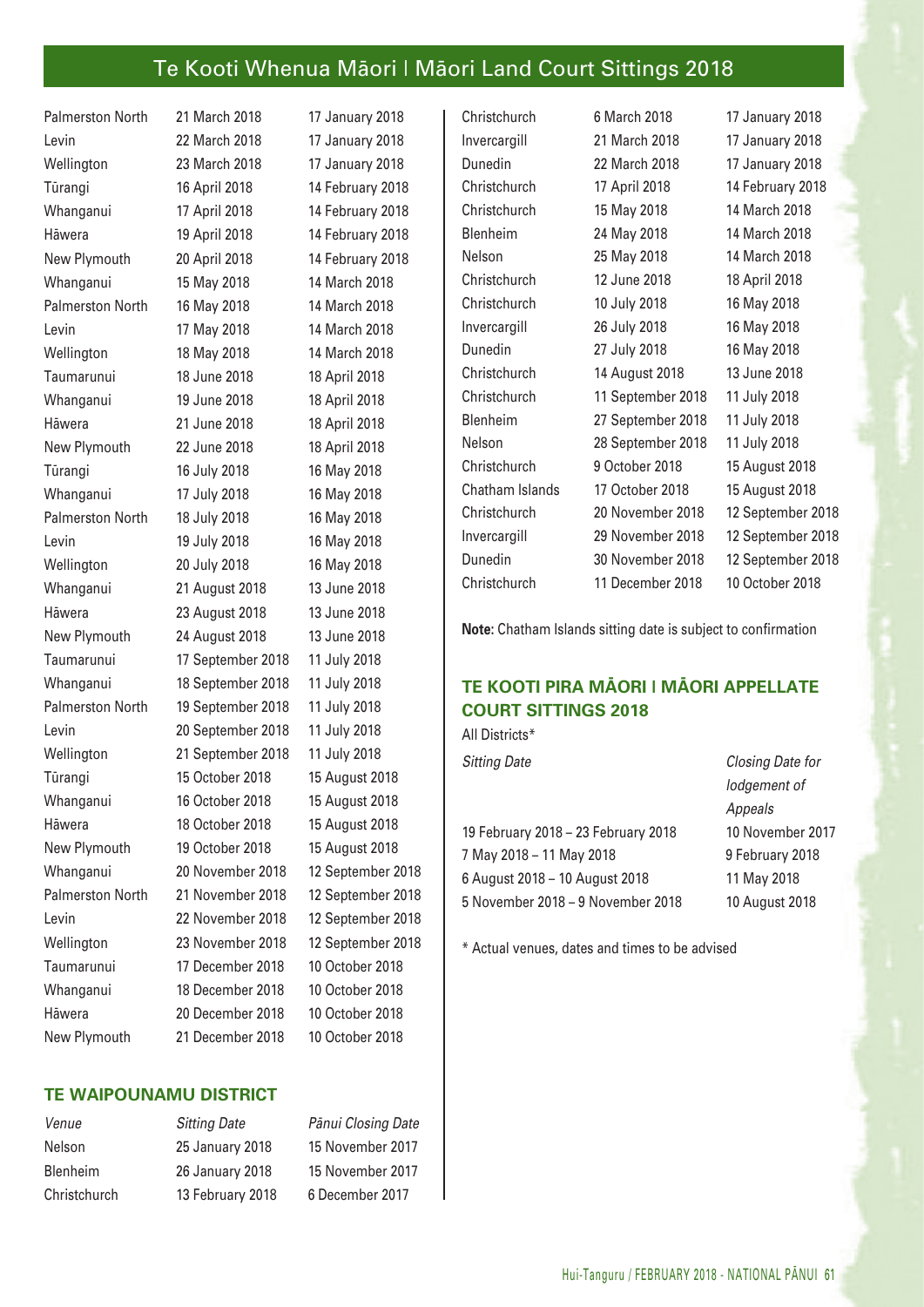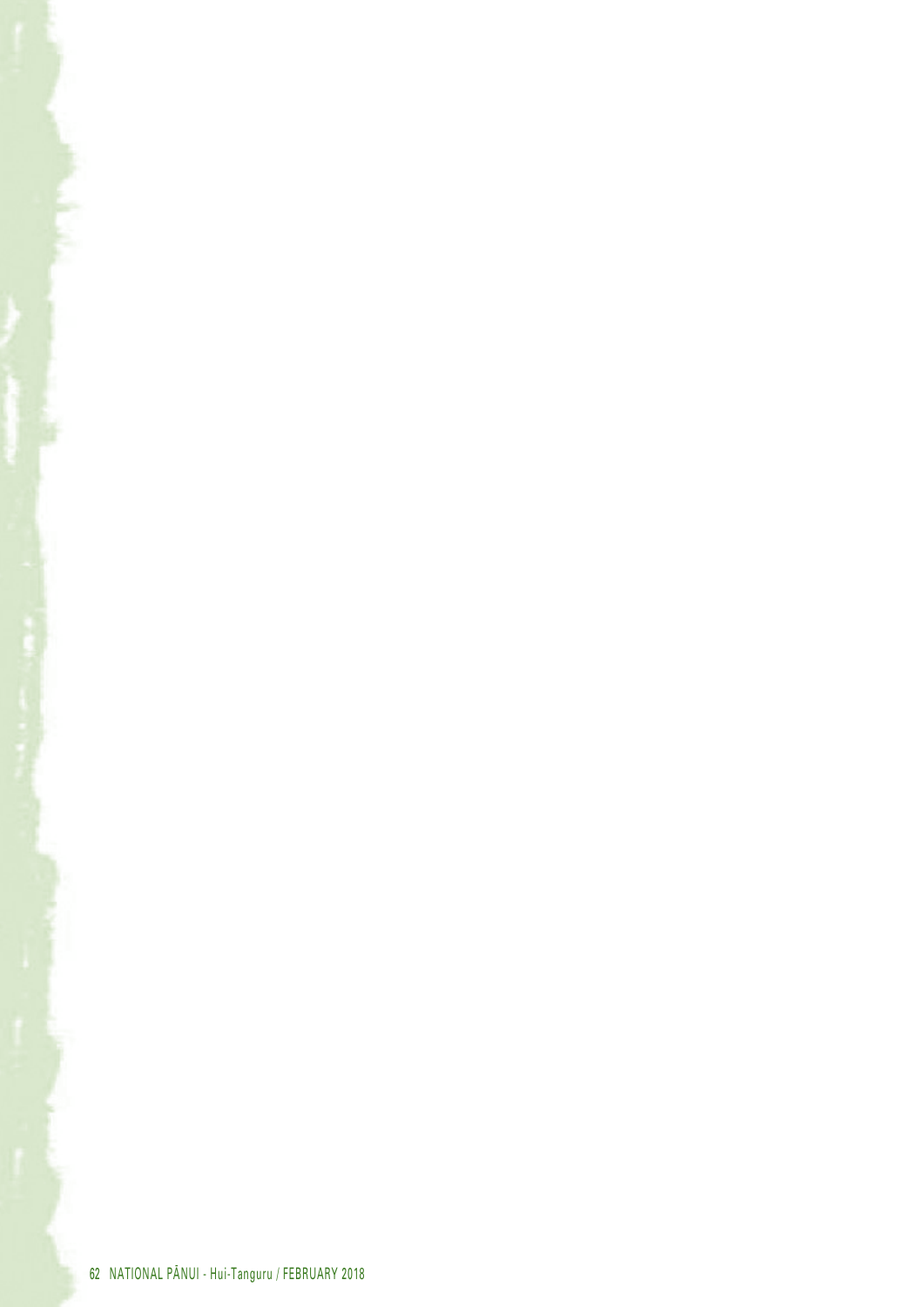## Mäori Land Court Quarterly Schedule of Outstanding Applications Rule 5.11(1) Mäori Land Court Rules 2011

Under rule 5.11(1) of the Mäori Land Court Rules 2011 the Registrar of each Court in each District must prepare a quarterly schedule of applications on the last day of February, May, August and November listed the applications that were filed with the Court 6 months or more before the date of the schedule and that have not been finally determined. In accordance with rule 5.11(2)(b) of the Māori Land Court Rules 2011, the next list of outstanding applications is available on the website at

https://maorilandcourt.govt.nz/about-mlc/publications/national-panui/

**Note: Rules 3.18 and 5.3(1) of the Mäori Land Court Rules 2011 provide that an application lodged in the**  office of the Chief Registrar must be notified in the next available pānui and in all pānui following until the application is disposed of or notified for hearing or for inquiry and report.

## Ngä rangona körero o te wä

The purpose of a National Pänui is to provide notice to interested persons of hearings being conducted in all Mäori Land Court districts.

The National Pänui is the general method of providing notice of Mäori Land Court sittings. To subscribe, please complete the subscription receipt below.

| SUBSCRIBE to the National Pānui by sending your details to:<br>Panui, DX Box SX11203, Wellington or email MLCpanui@justice.govt.nz |        |          |
|------------------------------------------------------------------------------------------------------------------------------------|--------|----------|
|                                                                                                                                    |        |          |
|                                                                                                                                    |        |          |
|                                                                                                                                    |        |          |
|                                                                                                                                    |        |          |
|                                                                                                                                    |        |          |
| Please select how you would like to receive the Pānui                                                                              | $\Box$ | by email |
|                                                                                                                                    |        | by post  |

PRIVACY STATEMENT:

This information is required to enable us to forward a copy of the monthly National Pänui to you. Information about you will not be disclosed to any other person in a form that will identify you except where you have consented to such disclosure or where such is required or permitted by the Privacy Act 1993 or otherwise as permitted by law.

You may at any time contact us to check the details held and request changes by writing to the Pänui Analyst, DX Box SX11203, Wellington, or by email to MLCpanui@justice.govt.nz or by phone on 04 914 3102.